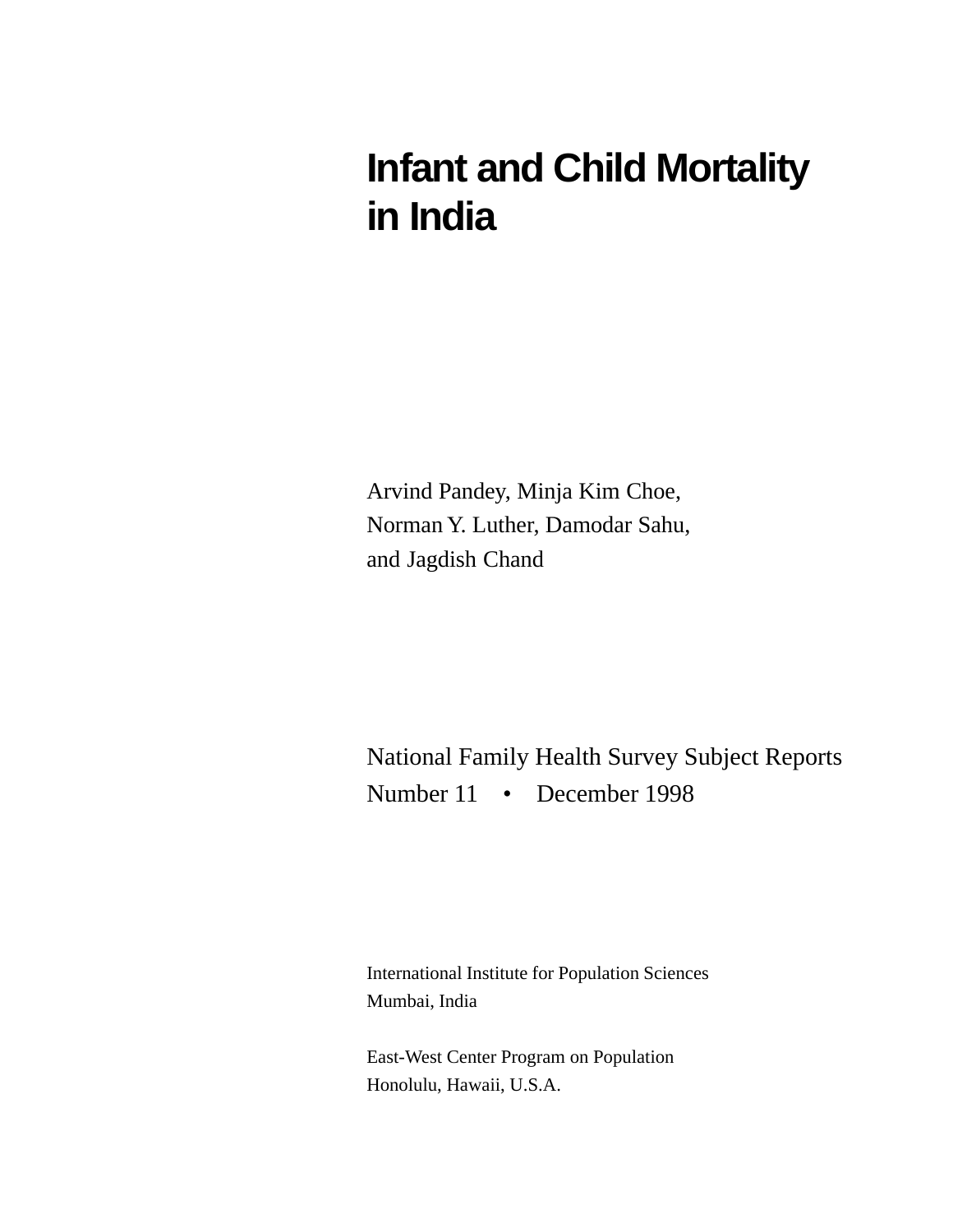India's National Family Health Survey (NFHS) was conducted in 1992–93 under the auspices of the Ministry of Health and Family Welfare. The survey provides national and state-level estimates of fertility, infant and child mortality, family planning practice, maternal and child health, and the utilization of services available to mothers and children. The International Institute for Population Sciences, Mumbai, coordinated the project in cooperation with 18 population research centres throughout India, the East-West Center Program on Population in Honolulu, Hawaii, and Macro International in Calverton, Maryland. The United States Agency for International Development provided funding for the project.

ISSN 1026-4736

This publication may be reproduced for educational purposes.

*Correspondence addresses:*

International Institute for Population Sciences Govandi Station Road, Deonar, Mumbai - 400 088, India Fax: 91-22-556-3257 • E-mail: iips.nfhs@axcess.net.in

East-West Center, Program on Population/Publications 1601 East-West Road, Honolulu, Hawaii 96848-1601, U.S.A. Fax: 1-808-944-7490 • E-mail: poppubs@ewc.hawaii.edu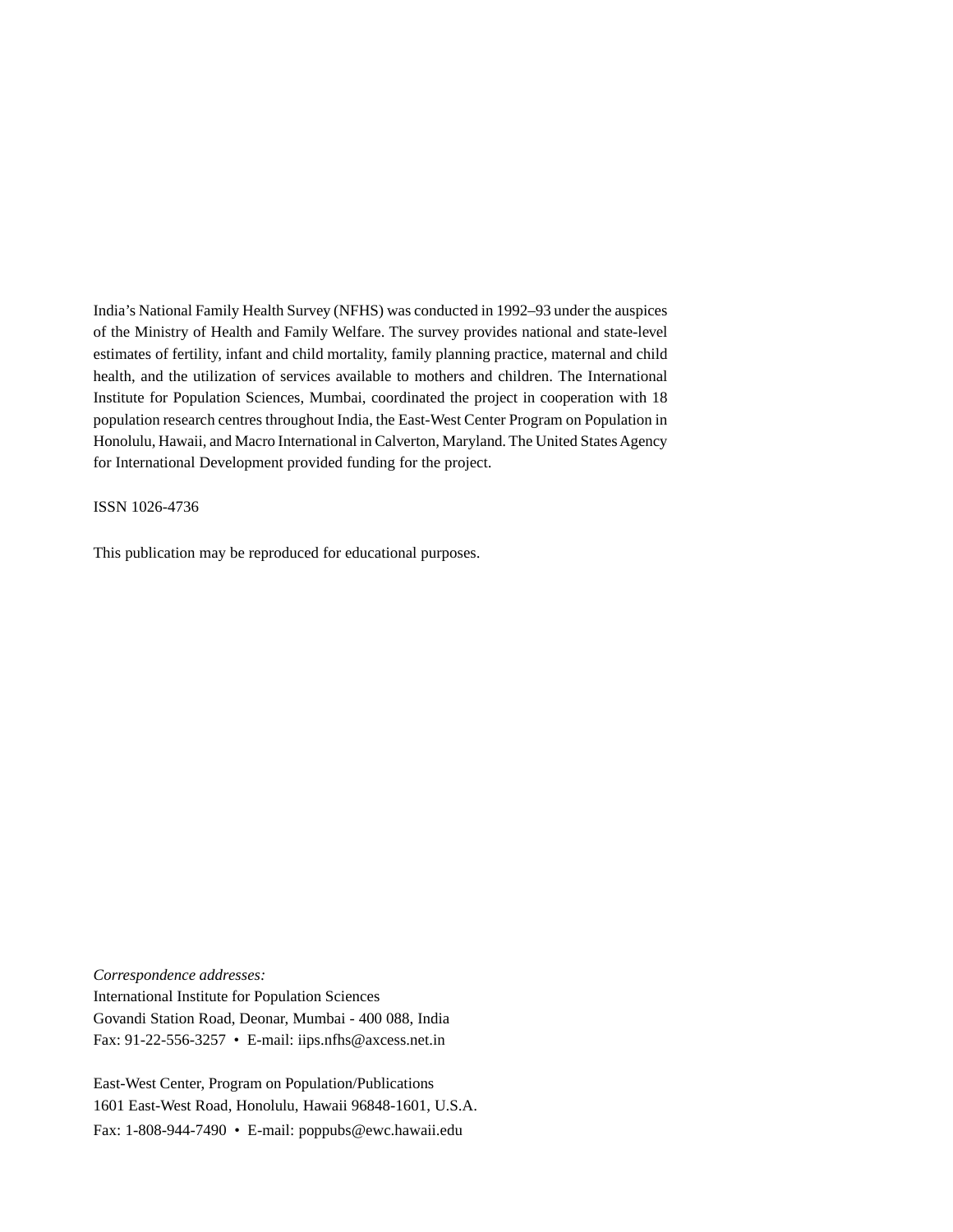# **Infant and Child Mortality in India**

**Abstract.** This Subject Report examines infant and child mortality and their determinants for India as a whole and for individual states, using data from the 1992–93 National Family Health Survey. Neonatal (first month), postneonatal (age 1–11 months), infant (first year), and child (age 1–4 years) mortality are estimated, as well as the effects of socioeconomic background characteristics, demographic characteristics, and mother's health-care behaviour, using information from women's birth histories pertaining to children born during the 12-year period before the survey.

Infant mortality declined 23 percent in India between 1981 and 1990, and child mortality declined 34 percent during the same period. Nevertheless, mortality rates are still high. Among children born during the 12 years before the survey, 88 out of 1,000 are estimated to die during the first year of life, and 121 are estimated to die before reaching age five. In recent years, infant and child mortality have declined in every state. These declines have been consistently largest for child mortality and smallest for neonatal mortality. Apart from these consistent trends, however, there are substantial variations among individual states. For example, infant mortality is less than 40 per 1,000 in Kerala and Goa but more than 120 per 1,000 in Orissa and Uttar Pradesh.

Sex differentials in infant and child mortality reflect strong son preference in many states. Most states exhibit excess male mortality during the neonatal period but excess female mortality during childhood. The only exceptions are Tamil Nadu and Kerala. In the country as a whole, female child mortality is 40 percent higher than male child mortality. The sex differentials in infant and child mortality suggest that son preference and discrimination against female children are very strong in northern states but minimal or nonexistent in southern states.

Among socioeconomic background characteristics, urban/rural residence, mother's exposure to mass media, and use of clean cooking fuel are found to have substantial unadjusted effects on infant and child mortality, but these effects are much smaller when the effects of other socioeconomic variables and basic demographic factors are controlled. Mother's literacy, access to a flush or pit toilet, household head's religion and caste/tribe membership, and economic level of the household (indicated by ownership of consumer goods) have substantial and often statistically significant adjusted effects on infant and child mortality. Both unadjusted and adjusted effects of most of these background characteristics are largest for child mortality and smallest for neonatal mortality.

In general, demographic characteristics have substantial adjusted effects on mortality before age five. The adjusted effects are not very different from the unadjusted effects (i.e., the introduction of controls makes little difference) except in the case of birth order and mother's age at childbirth. Adjusted neonatal mortality decreases with increasing birth order, whereas adjusted postneonatal and child mortality increase with increasing birth order. The combination of effects on neonatal mortality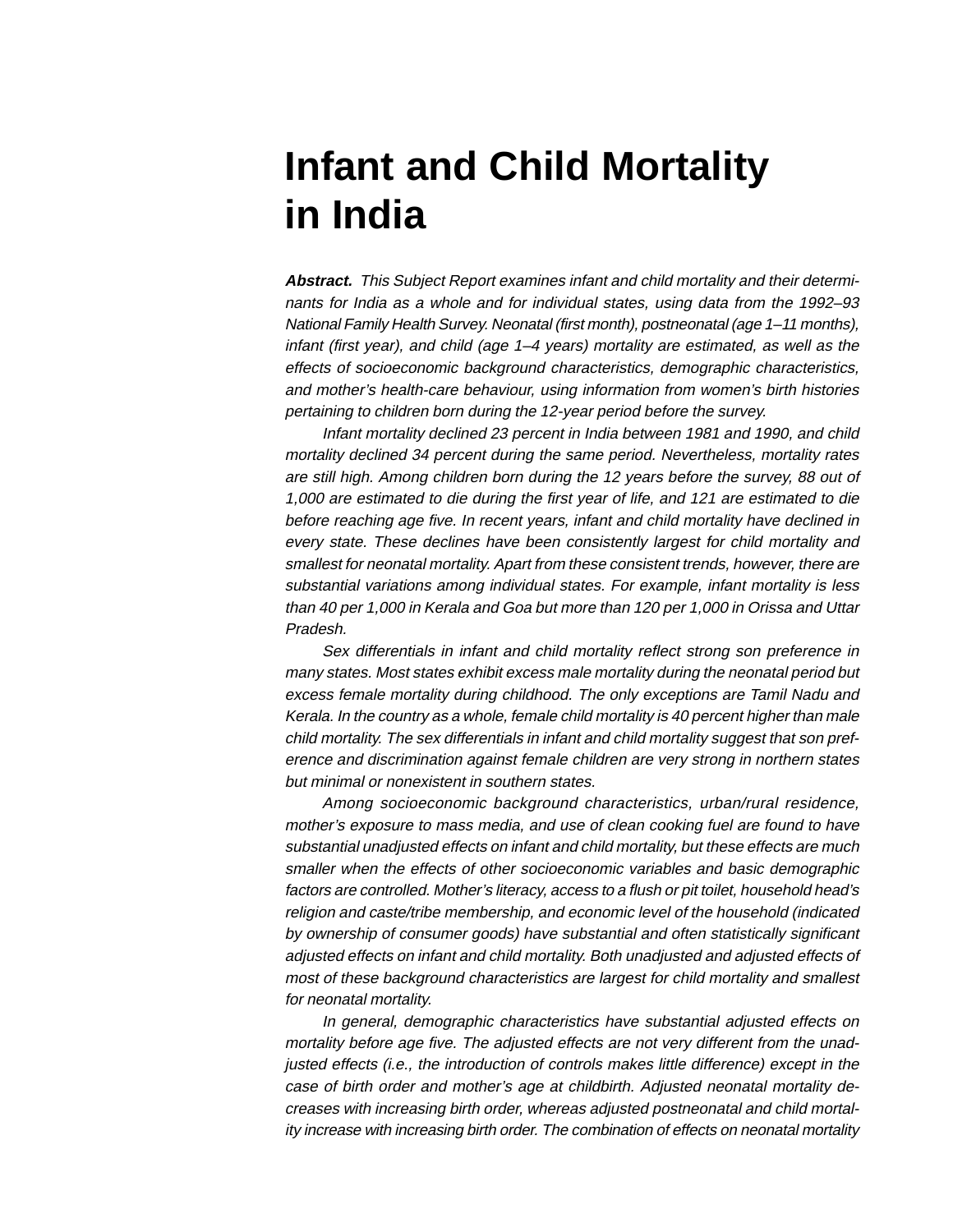and postneonatal mortality results in a U-shaped relationship between birth order and infant mortality, with third-order births showing the lowest mortality. Mother's age under 20 at childbirth is associated with much higher mortality of first-born children. Among second and higher-order births, the relationship between mother's age at childbirth and mortality is U-shaped. Children born after a short birth interval, children who are followed by a next birth within a short interval, and children with an older sibling who died all experience much higher mortality before age five than do other children. Controlling for other variables does not change the effects of these factors very much.

Among variables indicating mother's health-care behaviour, mother's tetanus immunization during pregnancy has a strong association with reduced neonatal mortality.

This study provides information for health planners and managers responsible for programmes to reduce infant and child mortality. Encouraging mothers to space births by intervals of at least 24 months will greatly enhance the survival of children. Minimizing the number of births to very young mothers (under age 20) and avoiding high-order births will also substantially enhance survival chances of children during the first five years of life. Family health programmes should emphasize tetanus immunization for all pregnant mothers. They should also identify families that have already experienced infant or child death and should provide them with intensified maternal and child health services.

### *Arvind Pandey, Minja Kim Choe, Norman Y. Luther, Damodar Sahu, and Jagdish Chand*

*Arvind Pandey is a Professor at the International Institute for Population Sciences. Minja Kim Choe is a Fellow, and Norman Y. Luther is a former Senior Fellow in the East-West Center's Program on Population. Damodar Sahu is a Senior Research Officer at the International Institute for Population Sciences, and Jagdish Chand is Assistant Director of the Population Research Center in the Department of Economics at Himachal Pradesh University.*

*National Family Health Survey Subject Reports, Number 11 • December 1998*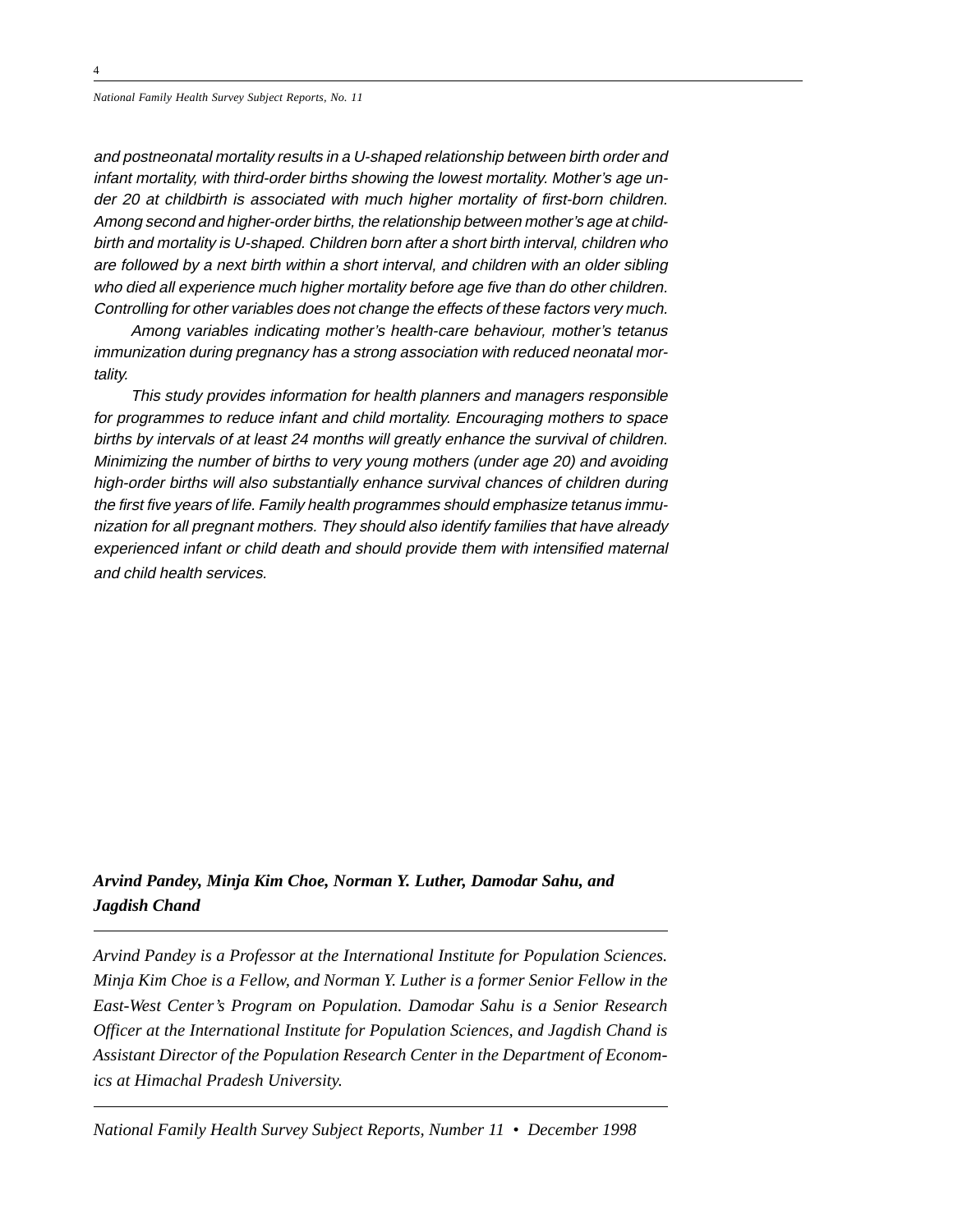## **Preface**

This Subject Report is a product of the Project to Strengthen the Survey Research Capabilities of the Population Research Centres (PRC) in India, more commonly known as the PRC project. A major component of this project is the 1992–93 National Family Health Survey (NFHS). Findings from the NFHS provide the basis for this report.

The Ministry of Health and Family Welfare (MOHFW) launched the PRC project in 1991. The MOHFW designated the International Institute for Population Sciences (IIPS), Mumbai, as the nodal agency to provide coordination and technical guidance to the NFHS. Various consulting organizations collected survey data during 1992–93 in collaboration with Population Research Centres in each state. Basic survey reports and summary reports for India as a whole and for 25 states (including Delhi, which recently attained statehood) were published during 1994–95. The East-West Center (Honolulu, Hawaii, U.S.A.) and Macro International (Calverton, Maryland, U.S.A.) provided technical assistance for all survey operations. The United States Agency for International Development (USAID) provided funding for the project.

Upon completion of the basic survey reports and summary reports in December 1995, the NFHS data were released to the scientific community for further study. As part of this further research and as a continuation of the PRC/NFHS project, a Subject Reports series has been established. The present Subject Report on infant and child mortality in India is the 11th in this series.

This Subject Report is a direct outcome of a Workshop on Determinants of Infant and Child Mortality in India, held 13 November to 3 December 1996 at IIPS in Mumbai. The participants were Moneer Alam (Population Research Centre, Institute of Economic Growth, Delhi), Bashir Ahmad Bhat (Population Research Centre, University of Kashmir, Srinagar), Jagdish Chand (Population Research Centre, Himachal Pradesh University, Shimla), Manoj Kumar Chatterjee (Population Research Centre, Lucknow University, Lucknow), Rita Gawari (Population Research Centre, Punjab University, Chandigarh), S. Gunasekaran (Population Research Centre, Gandhigram Institute of Rural Health and Family Welfare Trust, Tamil Nadu), Jyoti S. Hallad (Population Research Centre, J. S. S. Institute of Economic Research, Dharwad), D. R. Joshi (Population Research Centre, Mohanlal Sukhadia University, Udaipur), R. B. Mehta (Population Research Centre, Patna University, Patna), Rajnikant Patel (Population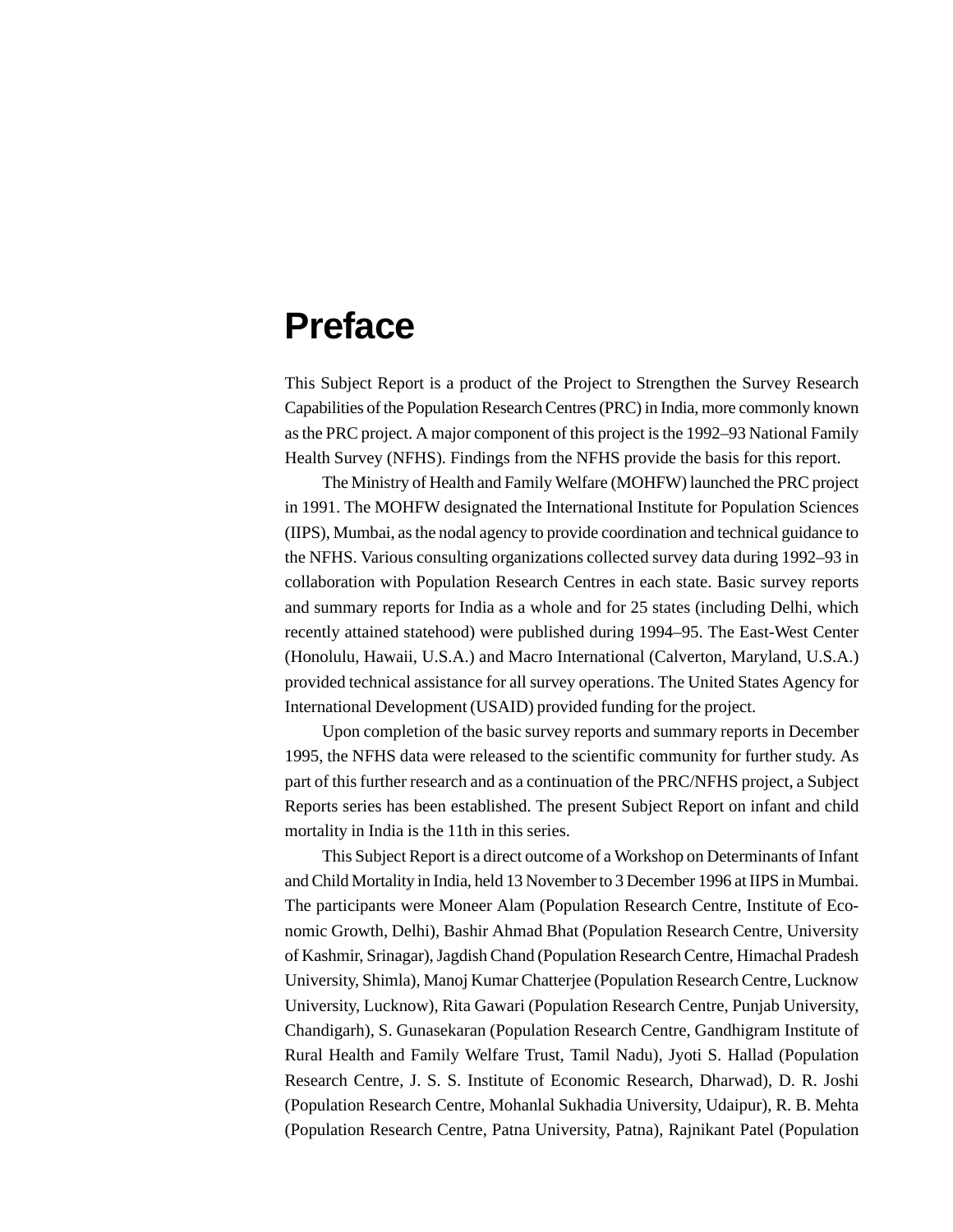Research Centre, M. S. University of Baroda, Vadodara), Anjali Radkar (Population Research Centre, Gokhale Institute of Politics and Economics, Pune), M. M. Krishna Reddy (Population Research Centre, Andhra University, Visakhapatnam), Damodar Sahu (International Institute for Population Sciences, Mumbai), M. Johnson Samuel (Population Research Centre, Institute for Social and Economic Change, Bangalore), Seema Sharma (Population Research Centre, Centre for Research in Rural and Industrial Development, Chandigarh), P. B. Sudev (Population Research Centre, University of Kerala, Thiruvananthapuram), Satyanarayan Swain (Population Research Centre, Utkal University, Bhubaneswar), R. B. Upadyay (International Institute for Population Sciences, Mumbai), Arvind Pandey (International Institute for Population Sciences, Mumbai), Norman Y. Luther (East-West Center, Honolulu), and Minja Kim Choe (East-West Center, Honolulu). V. Jayachandran (Research Officer, International Institute for Population Sciences, Mumbai) and R. S. Hegde (Accountant, International Institute for Population Sciences, Mumbai) provided special assistance during the workshop.

Gayle Yamashita, Victoria Ho, Judith Tom, Jonathan Chow, and Noreen Tanouye provided computer programming and research assistance for this report, and David Cantor provided helpful technical advice. Robert D. Retherford and Vinod Mishra read earlier drafts of the manuscript and provided useful comments. Sidney B. Westley provided editorial assistance, and Loraine N. Ikeda and O. P. Sharma provided assistance with printing and distribution.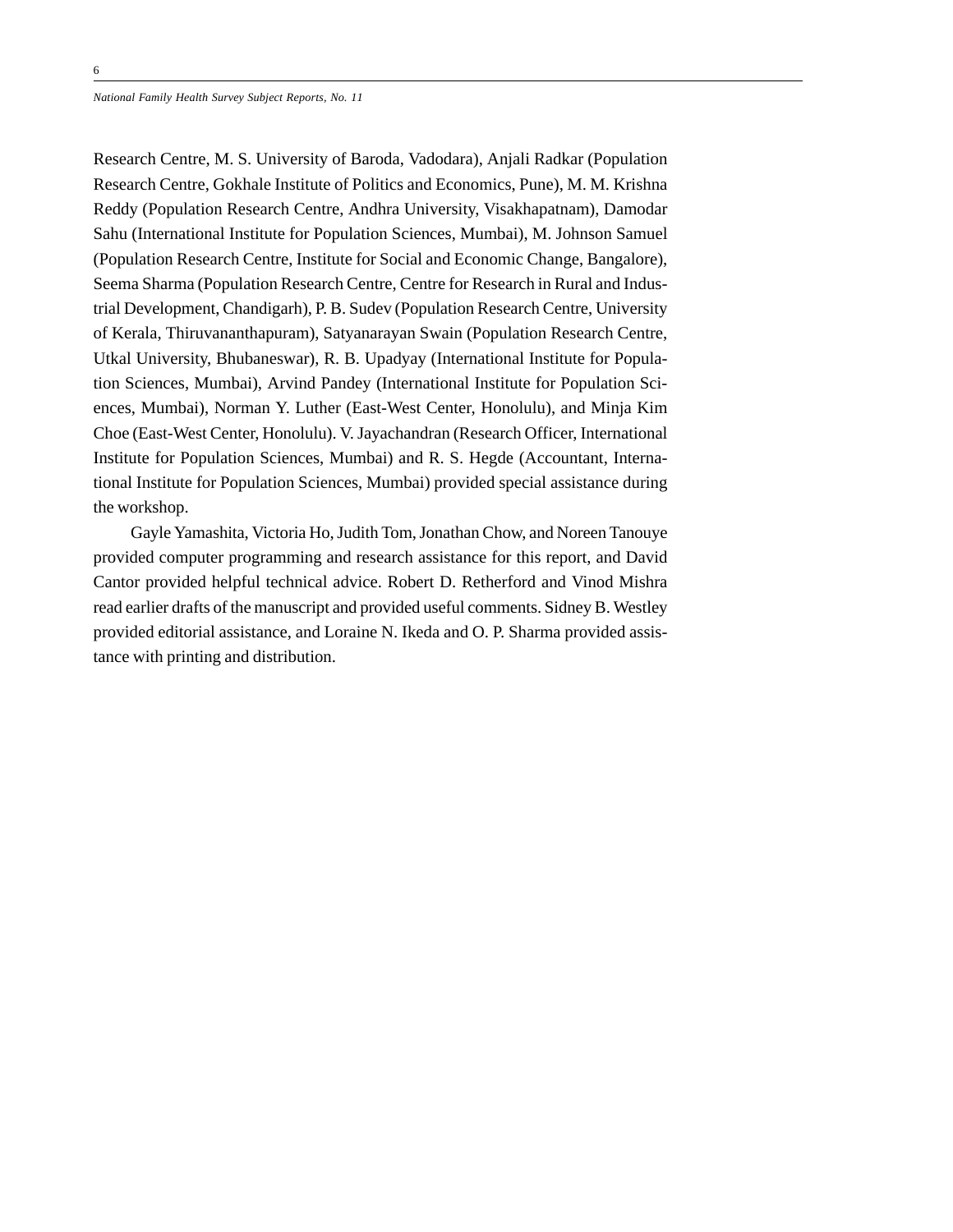## **Contents**

| Figures                                                                  | 8  |
|--------------------------------------------------------------------------|----|
| <b>Tables</b>                                                            | 9  |
| 1 Introduction                                                           | 11 |
| 2 Data and methods                                                       | 13 |
| 3 Cohort life-table estimates of mortality before age five               | 27 |
| 4 Effects of child's year of birth and sex on infant and child mortality | 33 |
| 5 Effects of socioeconomic characteristics on infant and child mortality | 42 |
| 6 Effects of demographic characteristics on infant and child mortality   | 68 |
| 7 Effects of antenatal and delivery care on neonatal mortality           | 88 |
| 8 Conclusions and policy recommendations                                 | 94 |
| References                                                               | 96 |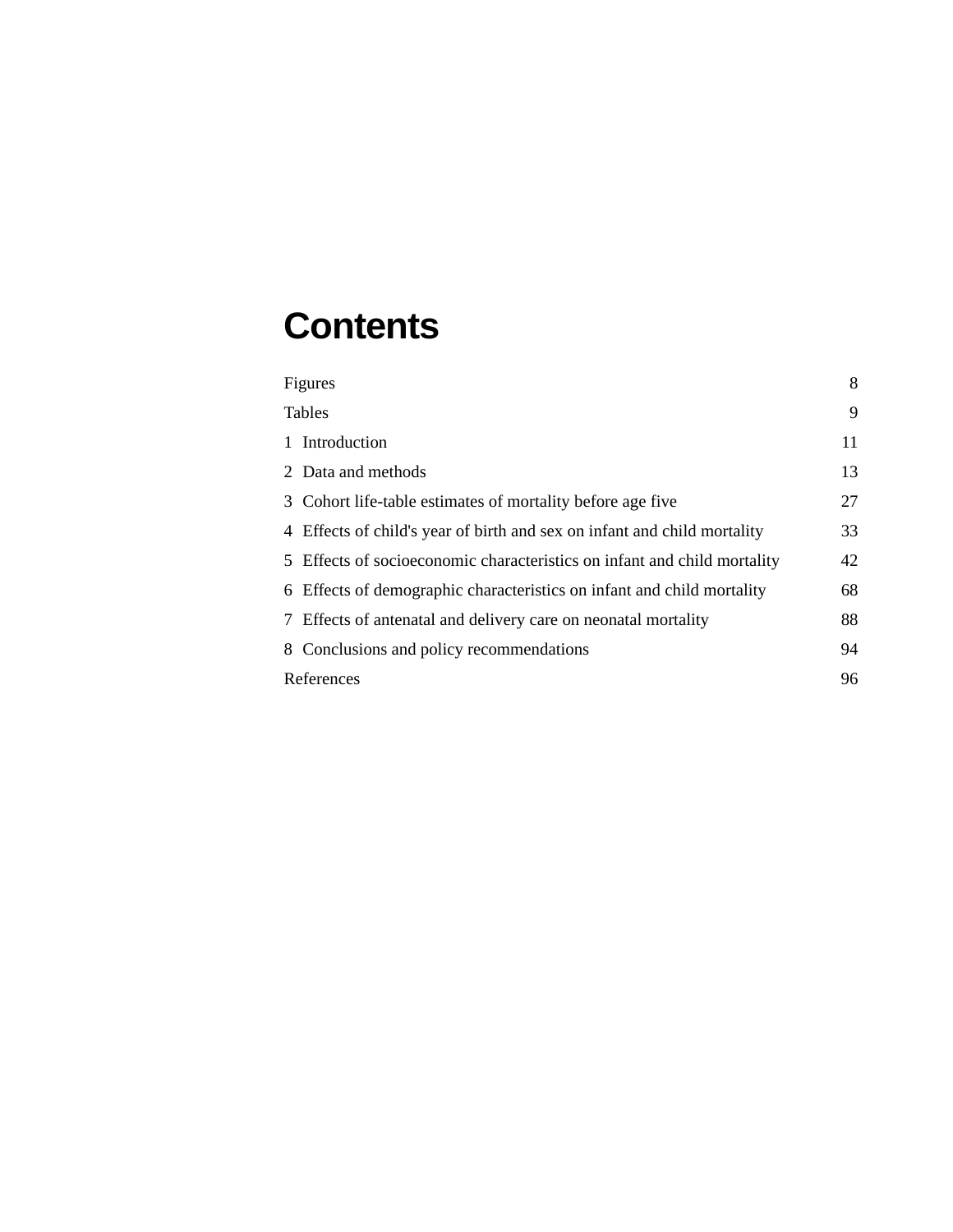# **Figures**

| 3.1 | Cohort life table estimates of infant and child mortality for births<br>during the 12 years before the NFHS, by state                                     | 30 |
|-----|-----------------------------------------------------------------------------------------------------------------------------------------------------------|----|
| 3.2 | Cohort life table estimates of neonatal and postneonatal mortality<br>for births during the 12 years before the NFHS, by state                            | 31 |
| 3.3 | Life table estimates of survivors at selected ages per 1,000 births,<br>for Kerala, India, and Uttar Pradesh                                              | 32 |
| 4.1 | Percentage excess female mortality in India, by age                                                                                                       | 37 |
| 4.2 | Percentage adjusted excess female child mortality, by state                                                                                               | 40 |
| 5.1 | Adjusted neonatal, postneonatal, infant, and child mortality in India,<br>by mother's literacy                                                            | 65 |
| 5.2 | Adjusted neonatal, postneonatal, infant, and child mortality in India,<br>by household economic level as indicated by score for ownership<br>of goods     | 66 |
| 5.3 | Adjusted neonatal, postneonatal, infant, and child mortality in India,<br>by religion and scheduled-caste/scheduled-tribe membership of household<br>head | 66 |
| 5.4 | Adjusted neonatal, postneonatal, infant, and child mortality in India,<br>by type of toilet facility available in household                               | 67 |
| 6.1 | Adjusted neonatal, postneonatal, infant, and child mortality in India,<br>by birth order                                                                  | 74 |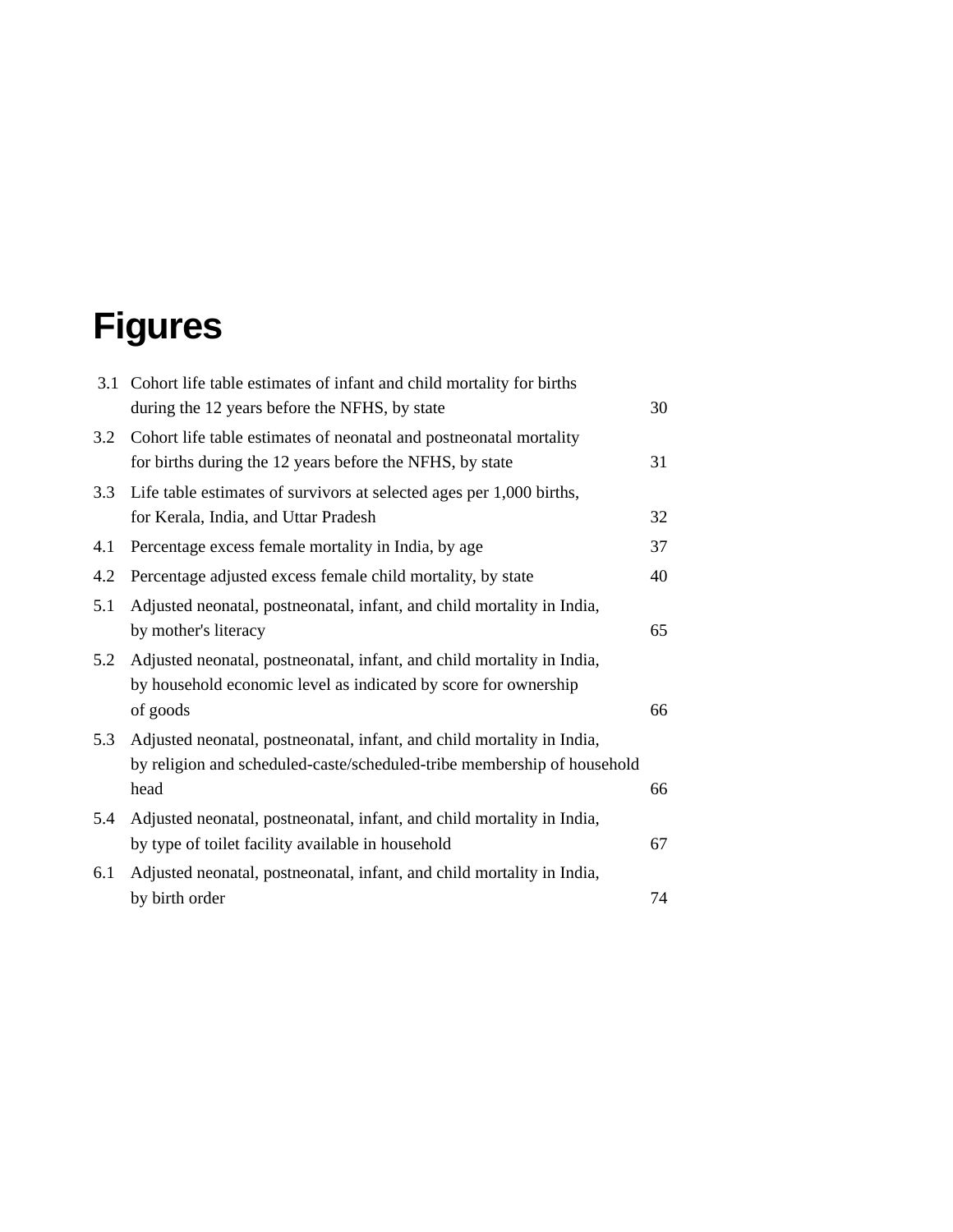## **Tables**

| 2.1 | Overview of NFHS: Month and year of field work, unweighted                |    |
|-----|---------------------------------------------------------------------------|----|
|     | numbers of households and women surveyed, unweighted number of            |    |
|     | children in the birth histories, and unweighted number of children in     |    |
|     | the subsample used for analysis, by state                                 | 14 |
| 2.2 | Variables used in the hazard models for estimating effects of year        |    |
|     | of birth, child's sex, and background characteristics                     | 19 |
| 2.3 | Percentage distribution of children by year of birth, child's sex,        |    |
|     | mother's age at childbirth, and background characteristics, for children  |    |
|     | born in December 1979 or later, by state                                  | 20 |
| 2.4 | Additional variables used in the hazard models for estimating effects     |    |
|     | of demographic characteristics                                            | 23 |
| 2.5 | Percentage distribution of children by additional variables included      |    |
|     | in the hazard models for estimating effects of demographic                |    |
|     | characteristics, for births during the 12 years before the NFHS, by state | 24 |
| 2.6 | Additional variables used in the hazard models for estimating effects     |    |
|     | of mother's health-care characteristics                                   | 26 |
| 2.7 | Percentage distribution of children by additional variables included      |    |
|     | in the hazard models for estimating effects of mother's health-care       |    |
|     | characteristics, for births during the four-year period before the NFHS,  |    |
|     | by state                                                                  | 26 |
| 3.1 | Life table estimates of probabilities of survival to selected ages up to  |    |
|     | age five years, for births during the 12 years before the NFHS, by state  | 28 |
| 3.2 | Life table estimates of mortality for selected age intervals, for births  |    |
|     | during the 12 years before the NFHS, by state                             | 29 |
| 4.1 | Adjusted neonatal, postneonatal, infant, and child mortality, by year     |    |
|     | of birth and by state                                                     | 34 |
| 4.2 | Adjusted neonatal, postneonatal, infant, and child mortality,             |    |
|     | by child's sex and by state                                               | 38 |
|     |                                                                           |    |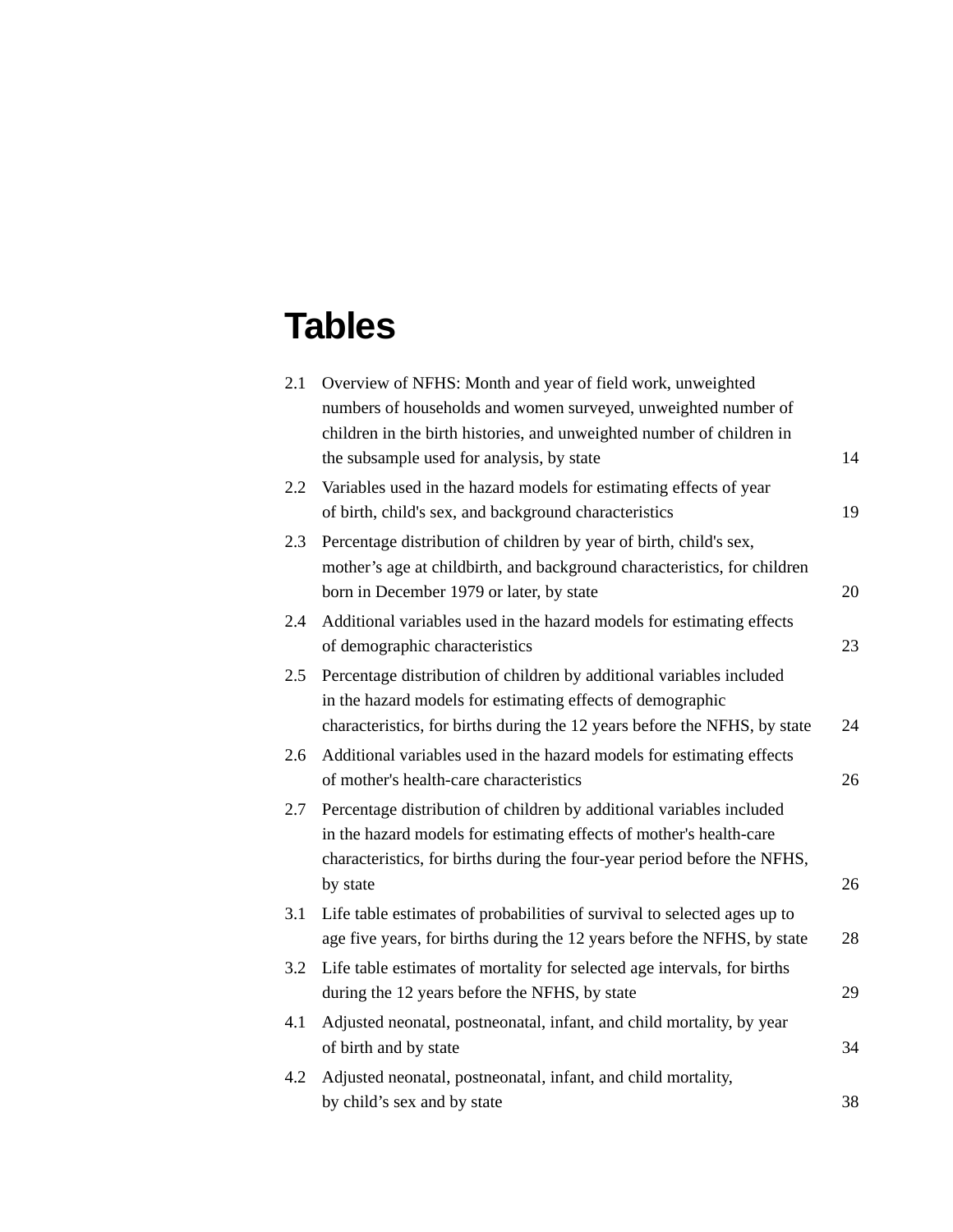| 5.1 | Unadjusted and adjusted neonatal, postneonatal, infant, and child                                                                                                                   |    |
|-----|-------------------------------------------------------------------------------------------------------------------------------------------------------------------------------------|----|
|     | mortality, by residence and by state                                                                                                                                                | 44 |
| 5.2 | Unadjusted and adjusted neonatal, postneonatal, infant, and child<br>mortality, by mother's literacy and by state                                                                   | 46 |
| 5.3 | Unadjusted and adjusted neonatal, postneonatal, infant, and child<br>mortality, by household head's religion and membership in a<br>scheduled caste or scheduled tribe and by state | 50 |
| 5.4 | Unadjusted and adjusted neonatal, postneonatal, infant, and child<br>mortality, by mother's exposure to radio or television and by state                                            | 54 |
| 5.5 | Unadjusted and adjusted neonatal, postneonatal, infant, and child<br>mortality, by type of toilet facility and by state                                                             | 56 |
| 5.6 | Unadjusted and adjusted neonatal, postneonatal, infant, and child<br>mortality. by type of fuel used for cooking and by state                                                       | 60 |
| 5.7 | Unadjusted and adjusted neonatal, postneonatal, infant, and child<br>mortality, by household economic level as indicated by ownership                                               |    |
|     | of goods and by state                                                                                                                                                               | 62 |
| 6.1 | Unadjusted and adjusted neonatal, postneonatal, infant, and child<br>mortality, by birth order and by state                                                                         | 70 |
| 6.2 | Unadjusted and adjusted neonatal, postneonatal, infant, and child<br>mortality for children of birth order one, by mother's age at                                                  |    |
|     | childbirth and by state                                                                                                                                                             | 76 |
| 6.3 | Unadjusted and adjusted neonatal, postneonatal, infant, and child                                                                                                                   |    |
|     | mortality for children of birth order two or higher, by mother's age<br>at childbirth and by state                                                                                  | 78 |
| 6.4 | Unadjusted and adjusted neonatal, postneonatal, infant, and child<br>mortality for children of birth order two or higher, by length of                                              |    |
|     | previous birth interval and by state                                                                                                                                                | 82 |
| 6.5 | Unadjusted and adjusted neonatal, postneonatal, infant, and child<br>mortality for children of birth order two or higher, by whether they                                           |    |
|     | have deceased older siblings and by state                                                                                                                                           | 84 |
|     | 6.6 Unadjusted and adjusted child mortality, by following birth interval<br>and by state                                                                                            | 86 |
| 7.1 | Unadjusted and adjusted neonatal mortality, by number of antenatal-<br>care visits made by mother and by state                                                                      | 89 |
| 7.2 | Unadjusted and adjusted neonatal mortality, by mother's tetanus<br>immunization and by state                                                                                        | 91 |
| 7.3 | Unadjusted and adjusted neonatal mortality, by place of delivery                                                                                                                    |    |
|     | and by state                                                                                                                                                                        | 92 |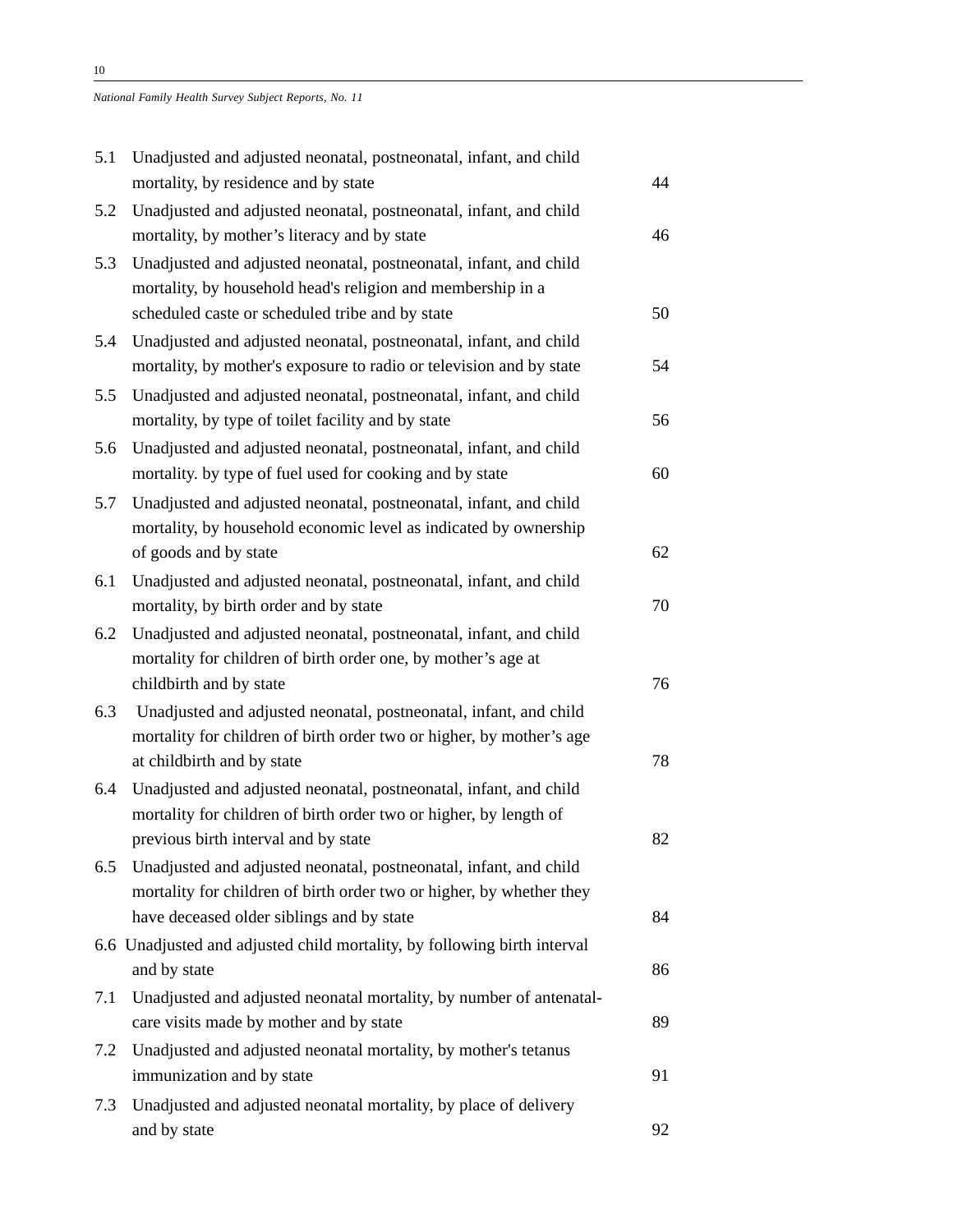## **1 Introduction**

India's 1992–93 National Family Health Survey (NFHS) collected information on fertility, family planning, and maternal and child health from ever-married women age 13–49. The survey covered 25 states, including the former Union Territory of Delhi, which has since attained statehood. Not covered were Sikkim, the Kashmir region of the state of Jammu and Kashmir, and the smaller union territories. The areas covered by the survey account for 99 percent of the country's population.

Birth histories collected from women during the survey provide information for the analysis of infant and child mortality. Basic results from the survey, including some statistics on infant and child mortality, were published in a national report and 20 state reports. These statistics include levels and trends of mortality before age five and differentials in mortality by selected socioeconomic, demographic, and health-care characteristics. They are based on deaths that occurred during the five-year period before the survey.

The current report provides more details on infant and child mortality in India as a whole and in the major states. The main purpose is to estimate and interpret adjusted (net) effects on infant and child mortality of socioeconomic characteristics of mothers and households, demographic characteristics of children, and health-care behaviour of mothers. Understanding the relationships between these factors and infant and child mortality can provide valuable information for social scientists, policymakers, and health professionals who are concerned with improving the survival of young children in India.

Because many factors associated with variations in infant and child mortality are interrelated, it is important to attempt to isolate the effects of individual variables. Hazard regression models (Cox 1972) allow us to estimate the adjusted effect of each variable while controlling for the effects of other factors that are associated with infant and child mortality. Because major causes of death differ substantially at different ages, the effects on mortality of factors we examine are expected to be quite different for children of different ages. The hazard models, therefore, are estimated separately for three age intervals: the neonatal period (first month), the postneonatal period  $(1-11)$ months), and childhood (12–59 months).

Results from the estimated hazard models are transformed into familiar mea-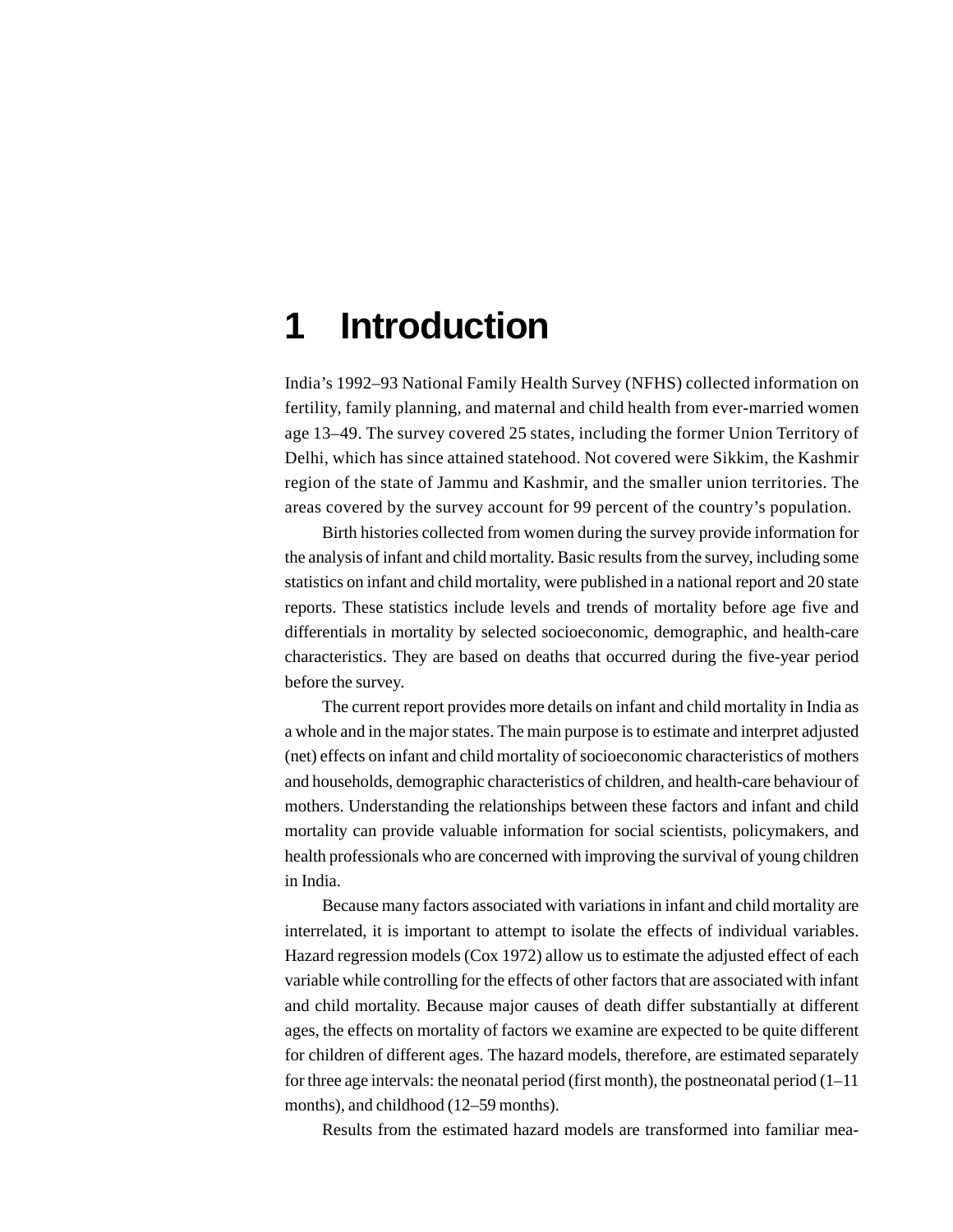sures of mortality, namely neonatal mortality, postneonatal mortality, infant mortality (first year of life), and child mortality. The effect of a factor is presented in terms of differentials in mortality between categories of that factor. For example, the effect of mother's literacy is presented in the form of estimates of neonatal, postneonatal, infant, and child mortality for children of illiterate and literate mothers, with all other variables controlled by setting them at their mean values in the underlying hazard regressions. These other variables include year of child's birth, child's sex, mother's age at childbirth, urban/rural residence, household head's religion and caste/tribe membership, ownership of household goods, and selected housing characteristics.

Estimates are presented for states as well as for the whole country. The states of India differ widely in levels of mortality, levels of socioeconomic development, and the strength of maternal and child health programmes. Thus the effects of socioeconomic, demographic, and health-care factors vary by state. State-level results are presented for all states except the small states in the northeast region—Arunachal Pradesh, Manipur, Meghalaya, Mizoram, Nagaland, and Tripura. Because the samples from these states are very small, mortality estimates are unreliable due to large sampling errors. These states are included, however, in the analyses for India as a whole.

Chapter 2 describes the data and methods used and includes descriptive statistics of all the variables used in the analysis. Chapter 3 presents life-table estimates of mortality under age five. Chapters 4 through 7 report the main findings: trends and sex differentials in infant and child mortality (Chapter 4), effects of socioeconomic background characteristics on infant and child mortality (Chapter 5), effects of demographic characteristics on infant and child mortality (Chapter 6), and effects of mother's healthcare behaviour on neonatal mortality (Chapter 7). Chapter 8 summarizes the results presented in previous chapters and discusses their policy implications.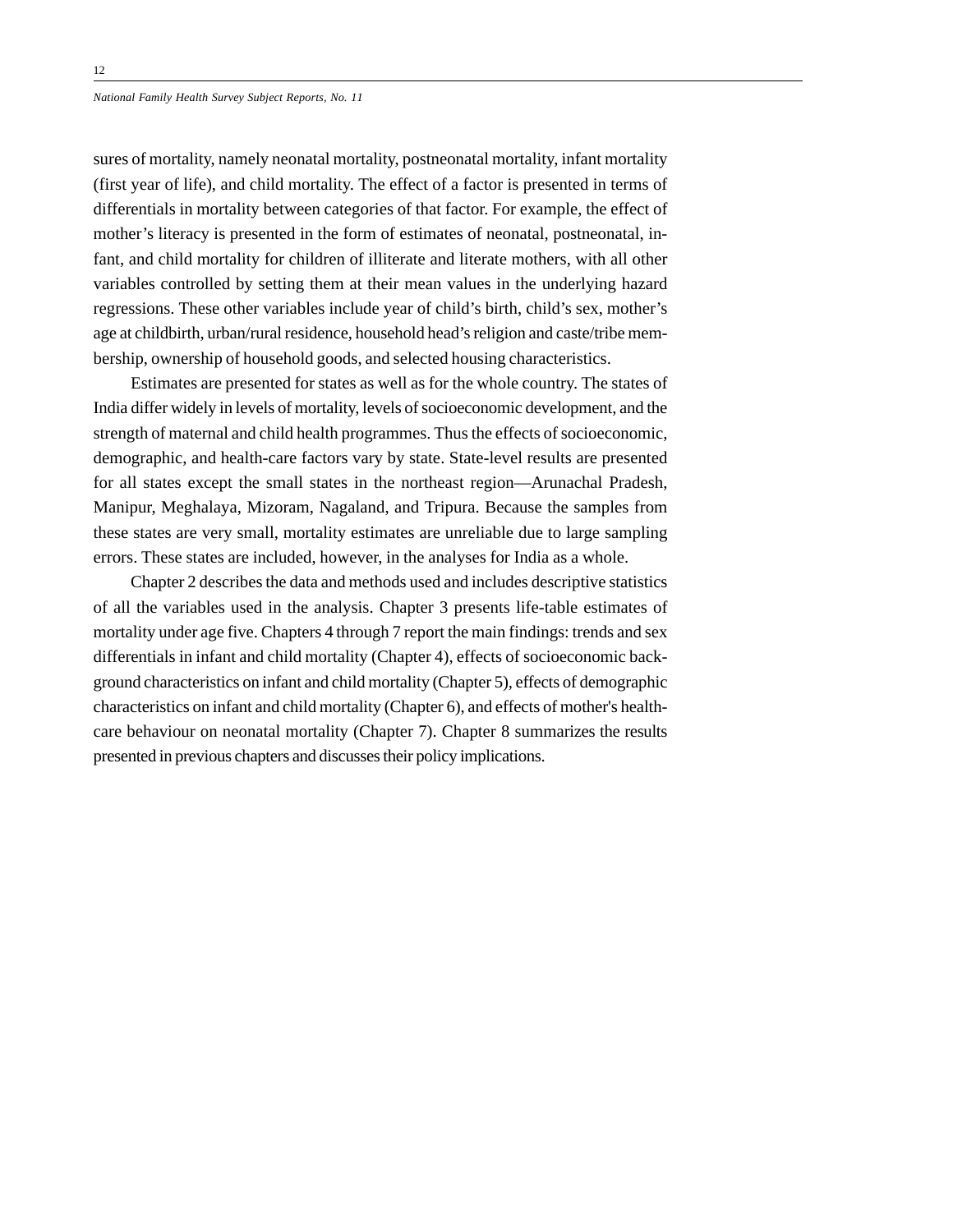## **2 Data and Methods**

### **DATA**

Data for the NFHS were collected in 1992–93 from a probability sample of 89,777 ever-married women age 13–49 residing in 88,562 households. All women surveyed by the NFHS were asked to provide a complete birth history, including sex, date of birth, and survival status for each live birth. For children who had died, age at death was also collected, recorded in days for children dying in the first month of life, in months for children dying after the first month but before their second birthday, and in years for children dying at later ages.

A file of children was created from these birth histories. The record of each child includes selected characteristics of his/her mother and household. Some child-specific variables are extracted or generated and added to the child record. They include year of birth, sex, birth order, mother's age at childbirth, length of preceding birth interval, number of deceased older siblings, whether a following birth occurred before the survey and, if so, the length of the following birth interval, survival status of the child at the time of the survey, and age at death if the child died. Children from multiple births are excluded from our analysis. The unit of analysis in this report is the child. More than one child may have the same mother and same head of household.

Because we must use information on children of mothers age 13–49 at the time of survey, children in our sample who were born many years before the survey do not constitute a representative sample but rather are biased by their mother's age at childbirth. For example, among children born 20 years before the survey, our data include only those whose mothers were age 29 or younger at the time of their birth. In order to minimize this potential source of bias, this analysis is limited to children born in December 1979 or later. Thus it includes all children born during the 12-year period before the survey. The exact duration of coverage varies depending on the survey date, but no children born earlier than 13 years and 10 months before survey are included. As shown in the last column of Table 2.1, this subsample consists of 163,316 children. Chapter 7 is based on more recent births, namely 55,571 children born during approximately the four-year period before the survey—births since 1 January 1988 for states where the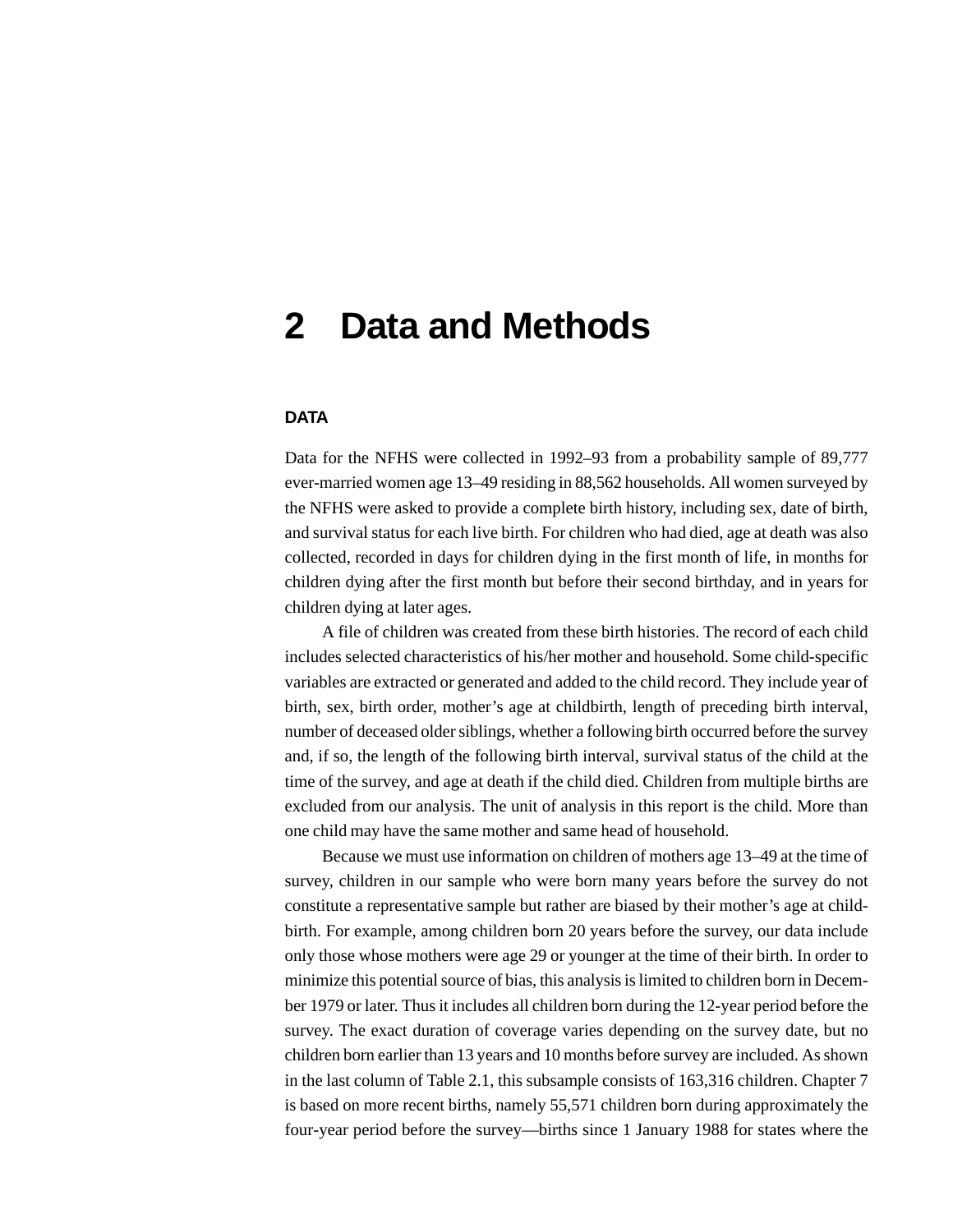|                      | Month and year of<br>field work |       | Number of<br>households | Number of<br>women | Number of<br>children in<br>birth | Number of<br>children in<br>subsample |
|----------------------|---------------------------------|-------|-------------------------|--------------------|-----------------------------------|---------------------------------------|
| <b>State</b>         | From                            | To    | surveyed                | surveyed           | histories                         | for analysis                          |
| India                | 4/92                            | 9/93  | 88,562                  | 89,777             | 275,172                           | 163,316                               |
| <b>North</b>         |                                 |       |                         |                    |                                   |                                       |
| Delhi                | 2/93                            | 5/93  | 3,577                   | 3,457              | 9,869                             | 6,040                                 |
| Haryana              | 1/93                            | 4/93  | 2,735                   | 2,846              | 8,864                             | 5,758                                 |
| Himachal Pradesh     | 6/92                            | 10/92 | 3,119                   | 2,962              | 8,516                             | 4,708                                 |
| Jammu region of      |                                 |       |                         |                    |                                   |                                       |
| Jammu and Kashmir    | 5/93                            | 7/93  | 2,839                   | 2,766              | 8,407                             | 4,935                                 |
| Punjab               | 7/93                            | 9/93  | 3,213                   | 2,995              | 8,846                             | 5,417                                 |
| Rajasthan            | 12/92                           | 5/93  | 5,014                   | 5,211              | 16,372                            | 10,363                                |
| Central              |                                 |       |                         |                    |                                   |                                       |
| Madhya Pradesh       | 4/92                            | 8/92  | 5.857                   | 6,254              | 19,962                            | 12,039                                |
| <b>Uttar Pradesh</b> | 10/92                           | 2/93  | 10,110                  | 11,438             | 40,811                            | 25,130                                |
| East                 |                                 |       |                         |                    |                                   |                                       |
| <b>Bihar</b>         | 3/93                            | 6/93  | 4,748                   | 5,949              | 19,072                            | 12,132                                |
| Orissa               | 3/93                            | 6/93  | 4,602                   | 4,257              | 12,934                            | 7,892                                 |
| West Bengal          | 4/92                            | 7/92  | 4,238                   | 4,322              | 13,039                            | 7,367                                 |
| <b>Northeast</b>     |                                 |       |                         |                    |                                   |                                       |
| Arunachal Pradesh    | 5/93                            | 6/93  | 961                     | 882                | 2.728                             | 1,973                                 |
| Assam                | 12/92                           | 3/93  | 3,255                   | 3,006              | 10,409                            | 6,501                                 |
| Manipur              | 3/93                            | 5/93  | 1.086                   | 953                | 3,207                             | 2,022                                 |
| Megalaya             | 4/93                            | 6/93  | 992                     | 1,137              | 3,562                             | 2,295                                 |
| Mizoram              | 5/93                            | 6/93  | 1,087                   | 1,045              | 3,086                             | 1,826                                 |
| Nagaland             | 5/93                            | 6/93  | 1,060                   | 1,149              | 3,576                             | 2,218                                 |
| Tripura              | 2/93                            | 4/93  | 1,139                   | 1,100              | 3,569                             | 2,104                                 |
| West                 |                                 |       |                         |                    |                                   |                                       |
| Goa                  | 12/92                           | 2/93  | 3,741                   | 3,141              | 8,656                             | 4,144                                 |
| Gujarat              | 2/93                            | 6/93  | 3,875                   | 3,832              | 11,240                            | 6,447                                 |
| Maharashtra          | 11/92                           | 3/93  | 4,063                   | 4,106              | 11,941                            | 6,837                                 |
| South                |                                 |       |                         |                    |                                   |                                       |
| Andhra Pradesh       | 4/92                            | 7/92  | 4,208                   | 4,276              | 11,517                            | 6,310                                 |
| Karnataka            | 11/92                           | 2/93  | 4,269                   | 4,413              | 13,512                            | 7,815                                 |
| Kerala               | 10/92                           | 2/93  | 4,387                   | 4,332              | 10,784                            | 5,635                                 |
| <b>Tamil Nadu</b>    | 4/92                            | 7/92  | 4,287                   | 3,948              | 10,693                            | 5,408                                 |
|                      |                                 |       |                         |                    |                                   |                                       |

**Table 2.1 Overview of NFHS: Month and year of field work, unweighted numbers of households and women surveyed, unweighted number of children in the birth histories, and unweighted number of children in the subsample used for analysis, by state**

survey was conducted in 1992 and births since 1 January 1989 for states where the survey was conducted in 1993. This smaller subsample is used because data on the health-care behaviour of mothers were collected only for these births.

The sample design for some states is self-weighting, but in other states certain sectors of the population, such as urban areas, are over-sampled. It is, therefore, necessary to use weights to restore the correct proportions. All statistics after Table 2.1 make use of weighted numbers. Different sets of weights are required at the state and national levels because sampling fractions vary from state to state. Thus each child has two weights, one that is used when the unit for tabulation is the state and another when the unit is the whole country. A typical table in this report contains results both for India as a whole and for individual states. In such a table, the national results use the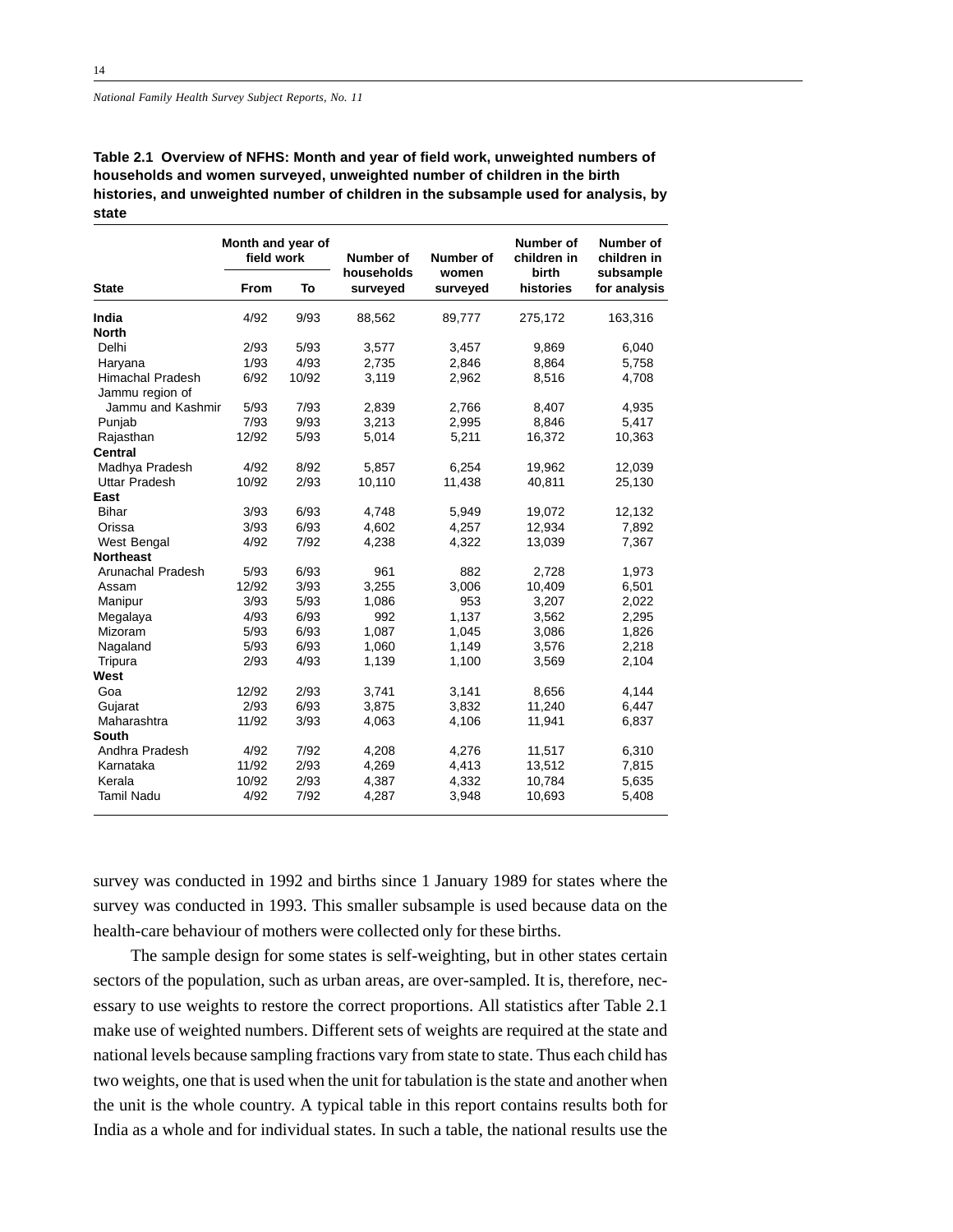15

national weights, and the individual state results use the state-level weights. The sample design for the survey is discussed in more detail in the original NFHS report (IIPS 1995).

Three questionnaires were used in the NFHS—one for villages (administered only in rural areas), one for households, and one for ever-married women within households. Three data files correspond to these three questionnaires—the village data file, the household data file, and the individual data file. For our analysis, selected household characteristics were merged into the individual data files for each woman in a household. These household characteristics are the religion and scheduled-caste/tribe membership of the household head, access to a flush or pit toilet, use of clean cooking fuel, and a measure of household economic status derived from the ownership of selected consumer goods. The child file used in this report was created from this augmented individual data file.

### **LIFE-TABLE AND HAZARD MODELS**

First, we compute cohort measures of mortality. In other words, we follow the children in our subsample from birth and compute probabilities of dying during consecutive age intervals, using the traditional actuarial life-table method. The life-table computation uses 10 age intervals: 0 months, 1–2 months, 3–5 months, 6–8 months, 9–11 months, 12–17 months, 18–23 months, 24–35 months, 36–47 months, and 48–59 months. From these, the following commonly used measures of mortality during infancy and childhood are computed. Results are shown and discussed in Chapter 3.

| Neonatal mortality:     | The probability of dying in the first month of life        |
|-------------------------|------------------------------------------------------------|
| Postneonatal mortality: | The probability of dying in the 2nd through 11th month     |
| Infant mortality:       | The probability of dying before the first birthday         |
| Child mortality:        | The conditional probability of dying between the first and |
|                         | fifth birthday for those who survive the first year        |
| Under-five mortality:   | The probability of dying before the fifth birthday         |

By these definitions, infant mortality equals the sum of neonatal mortality and postneonatal mortality.

The main purpose of this report is to measure the adjusted effect of each covariate (i.e., each predictor variable) of mortality, controlling for the effects of other variables. We accomplish this in Chapters 4 through 7 using hazard regression, which is a multivariate statistical method for survival analysis. A hazard model may be thought of as a multivariate extension of the life table, combining the regression model with cohort life-table analysis. In a hazard model we assume that the hazard rate (instantaneous probability of dying) depends on the values of the covariates. The usual form of the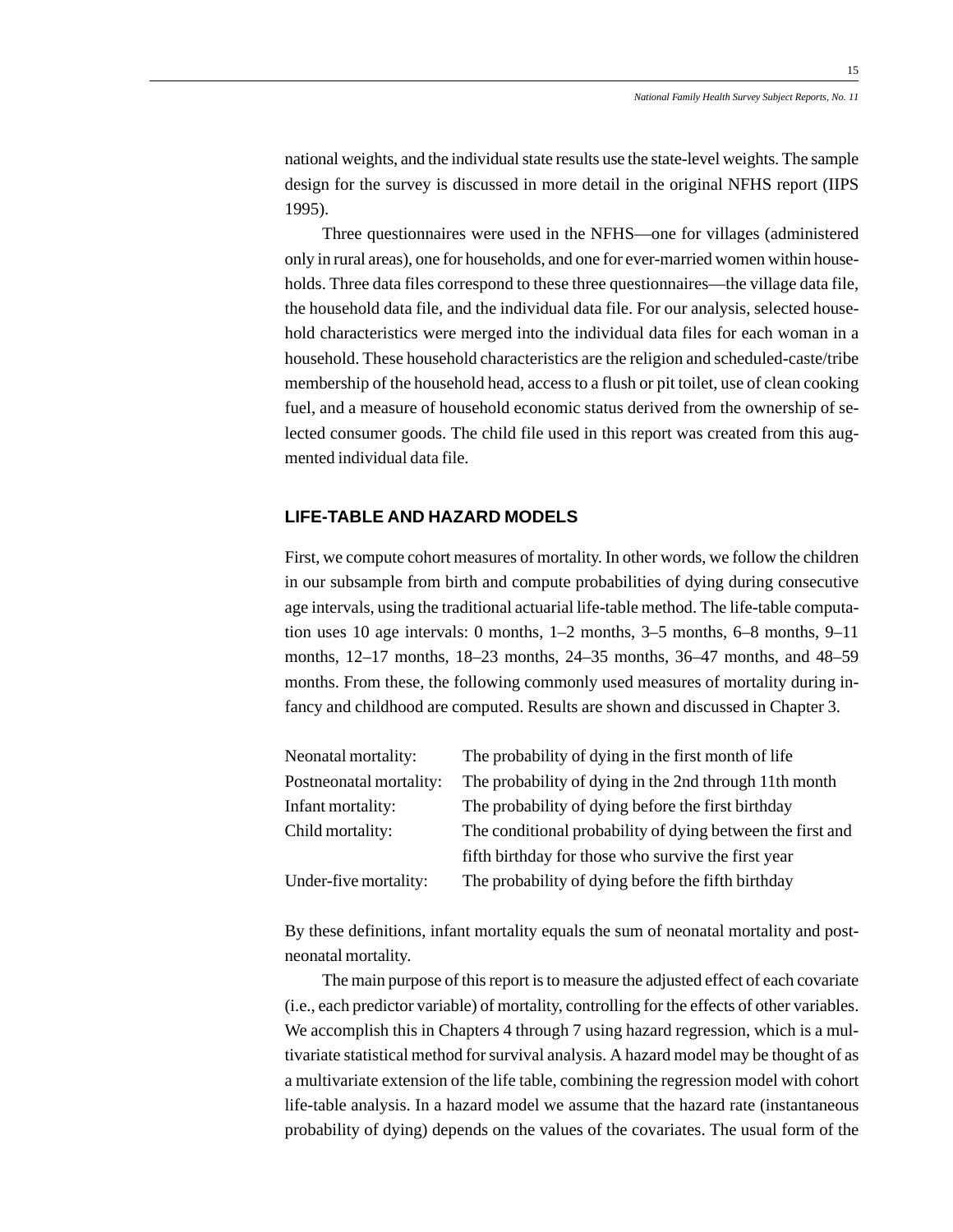relationship between the hazard rate and the covariates is similar to that of a multiple regression with a transformed hazard function as the dependent variable. The exact mathematical form of the hazard model is not given here. Interested readers may consult Retherford and Choe (1993, Chapter 8).

This report does not show the hazard regression coefficients. Instead, we transform the hazard-model results into a simple cross-tabulation format using multiple classification analysis (MCA). Multiple classification analysis is analogous to computing the predicted value of the dependent variable for a given set of values of the predictor variables after a regression model is estimated. From a hazard model, instead of one dependent variable we estimate a life table. Once the hazard regression coefficients are estimated, we can compute a life table for any given set of values of the covariates. Such a set of values is transformed into a relative risk when combined with the estimated coefficients. Then the relative risk is applied to the baseline life table (using the cohort life table described earlier as the baseline) to produce a predicted life table. From the predicted life table, we obtain age-specific mortality rates. We produce one MCA table for each covariate in the hazard model. In an MCA table, the predicted mortality rate is computed for different categories of the covariate while holding the other predictor variables in the hazard model constant at their mean values.

Separate hazard models are estimated for three types of mortality: neonatal, postneonatal, and child mortality. Models for postneonatal mortality begin with estimates of the conditional probability of dying in the second through eleventh month after birth among those who survive the first month of life. These estimates are multiplied by the probability of surviving the first month to give postneonatal mortality, which is the probability of dying in the second through eleventh month among all births.

Infant mortality is estimated as the sum of neonatal mortality plus postneonatal mortality. If we run a hazard model for India as a whole, we use the national means of the variables and the national life table for the MCA table computation; if we run a hazard model for a state, we use the means and life table for that state. For a more detailed explanation of the use of multiple classification analysis in conjunction with hazard models, see Retherford and Choe (1993, Chapter 8).

### **COVARIATES OF INFANT AND CHILD MORTALITY**

We consider a number of covariates (predictor variables) of infant and child mortality in this report. They are child's year of birth, child's sex, a set of socioeconomic background characteristics, a set of demographic characteristics, and a set of variables indicating mother's health-care behaviour.

Mortality has been declining all over the world, partly as a result of advances in medical knowledge and technology as well as improvement in living conditions. The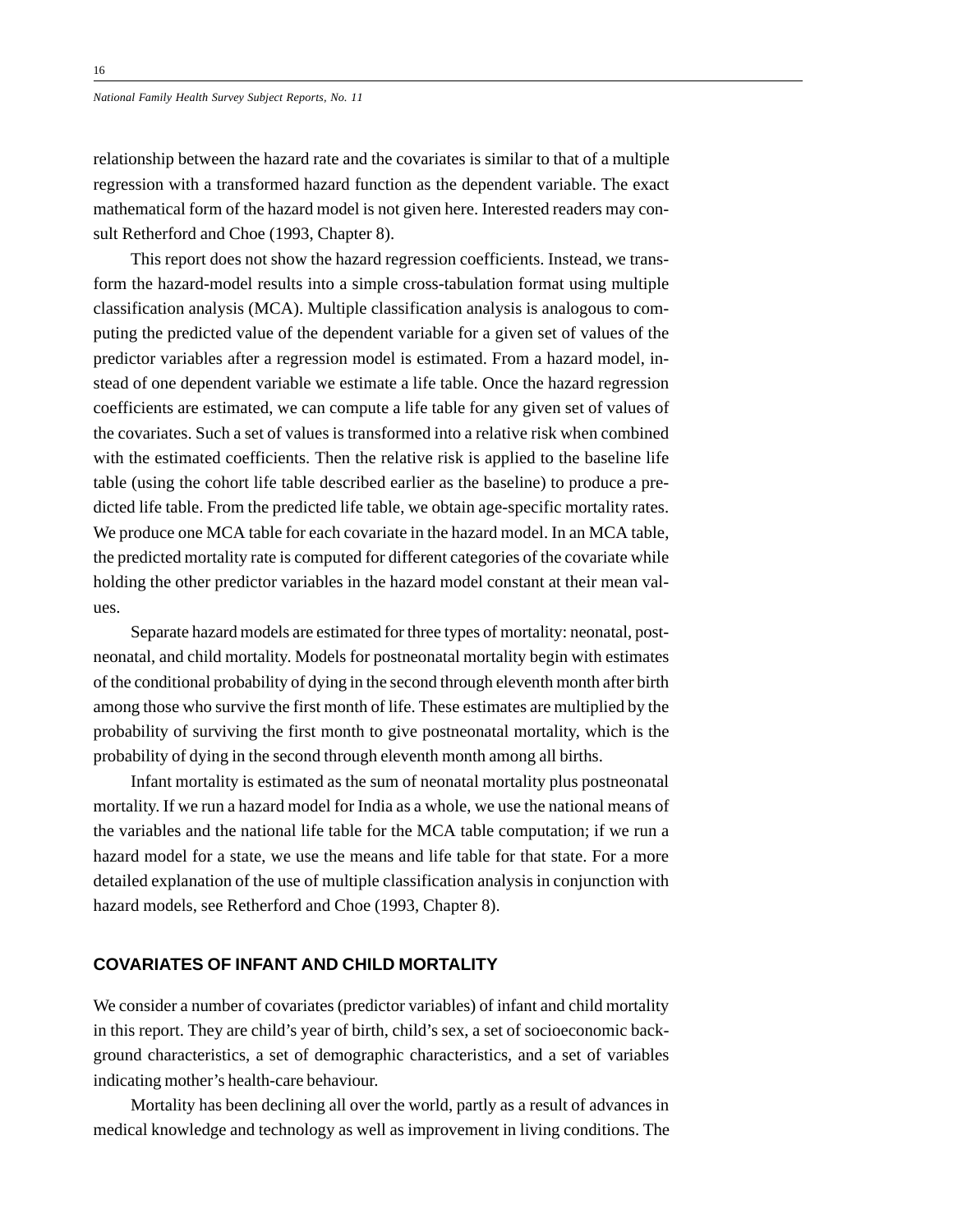child's year of birth mainly captures this general trend in mortality. For both biological and behavioural reasons, mortality depends greatly on the age and sex of individuals (United Nations Secretariat 1988). We examine the effect of child's sex on infant and child mortality to see whether son preference results in sex differentials in mortality in India that are different from the general pattern observed in most other populations.

Infant and child mortality are determined by both the biological endowment of children at birth and their environment after birth. In developing countries, background characteristics such as mother's literacy, urban/rural residence, and household economic status are likely to affect a child's condition at birth as well as its environment, thus affecting infant and child mortality (Hobcraft, McDonald, and Rutstein 1984; Mosley and Chen 1984; United Nations 1985; 1991; 1998).

Typically, a large proportion of neonatal mortality in developing countries is due to tetanus. Background characteristics can have strong effects on neonatal mortality by affecting both exposure to neonatal tetanus and its prevention. Exposure to tetanus is closely related to the living conditions of the household, which are largely determined by background characteristics. Prevention of tetanus can be achieved by antenatal immunization and by sanitary handling of the umbilical cord immediately after birth. These factors are likely to be related to such background characteristics as mother's literacy and urban/rural residence.

After the neonatal period, postneonatal and child mortality are caused mainly by childhood diseases and accidents. Whether children become ill depends to some extent on their nutritional level, their environment, and their mothers' preventive health-care behaviour. When they do become ill, their survival depends largely on the knowledge and behaviour of the adults who care for them and on their access to health-care facilities. These factors are related in turn to background characteristics. The risk of accident is also closely related to background characteristics (Mosley and Chen 1984). In general, background characteristics are expected to have stronger effects on postneonatal and child mortality than on neonatal mortality because the primary causes of death change as children age, from factors related mostly to biological conditions to factors related mostly to their environment.

Some characteristics of children are related to mother's fertility behaviour, such as mother's age at childbirth, child's birth order, and previous and following birth intervals. These characteristics are known to affect neonatal, postneonatal, infant, and child mortality in developing countries (Hobcraft, McDonald, and Rutstein 1985; Palloni and Milman 1986; Retherford et al. 1989; United Nations 1994). First-born children and children of high birth orders are known to experience higher mortality than children of birth orders two to four. Children born to women under age 20 and over age 35 are known to have higher mortality than those born to mothers age 20–34, most likely because a woman's physical condition is most favorable to childbearing during her twenties and early thirties.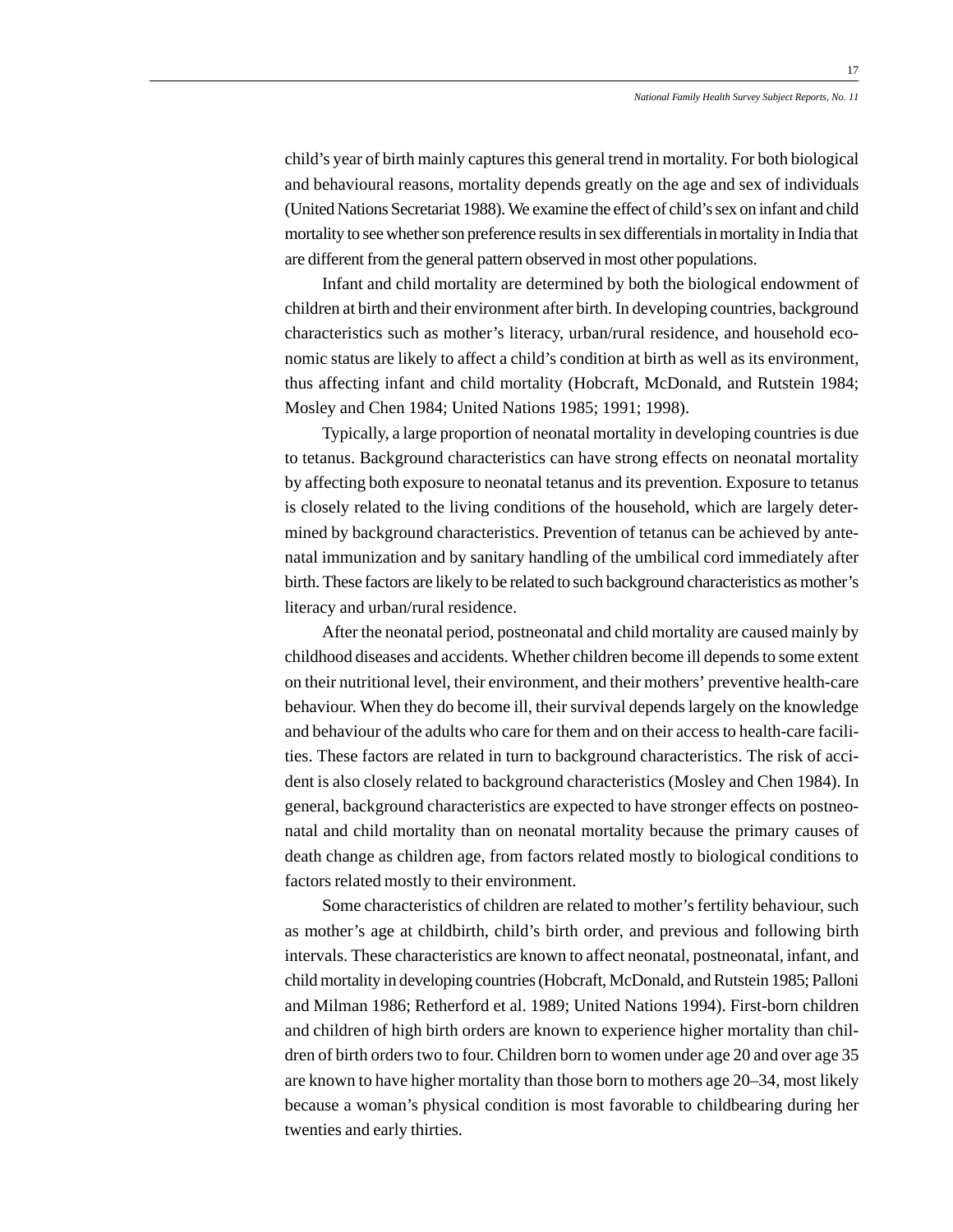Short birth intervals increase mortality of children in two ways. Children born after a short interval are likely to have mothers in poor health, and such children tend to have low birthweight and increased chances of neonatal mortality. Short birth intervals also result in families with many children of similar ages. This increases competition for family resources and attention and also increases exposure to infectious childhood diseases. Children born to families in which a child has already died are more likely to die in childhood than are other children, probably because the conditions that caused the death of an older sibling affect the newborn child as well.

Careful monitoring of mother's health and growth of the fetus during pregnancy can identify potential complications during pregnancy, thus improving child survival after birth. Supplemental intake of vitamins and minerals during pregnancy enhances fetal growth and improves survival chances after birth. Furthermore, mother's tetanus immunization during pregnancy can sharply reduce risks of mortality due to neonatal tetanus. Also, timely check-ups of mother and baby after birth can improve survival chances of children.

Maternal and child health services in India are designed to provide basic health services to vulnerable groups of pregnant women through programmes such as the Minimum Needs Programme, the Child Survival and Safe Motherhood Programme, and the Reproductive and Child Health Programme (IIPS 1995; Ministry of Health and Family Welfare 1998). Results in this report include estimated effects of women's health-care behaviour—such as antenatal visits, tetanus immunization, and place of delivery—on neonatal mortality. These results will be useful both in evaluating current maternal and child health programmes and in providing guidelines for the future.

## **MODEL SPECIFICATIONS AND DESCRIPTIVE STATISTICS OF COVARIATES**

In this analysis, we estimate the unadjusted effect of each variable on neonatal, postneonatal, and child mortality using hazard models that include just one predictor variable. Adjusted effects of each variable are estimated by three sets of hazard models. The first set is used to estimate adjusted effects of child's year of birth, child's sex, and socioeconomic background characteristics. Chapters 4 and 5 discuss the results of these models. The second set of hazard models is used to estimate effects of demographic characteristics, as discussed in Chapter 6. Although mother's age at childbirth is included in the first set of hazard models, we do not discuss its effect until Chapter 6. The third set of hazard models is used to estimate the effects of mother's health-care behaviour, as discussed in Chapter 7.

Table 2.2 shows the list of variables used in the first set of hazard models and their representations. We combine household head's religion and caste/tribe membership to create a new set of categories. Because members of scheduled castes and sched-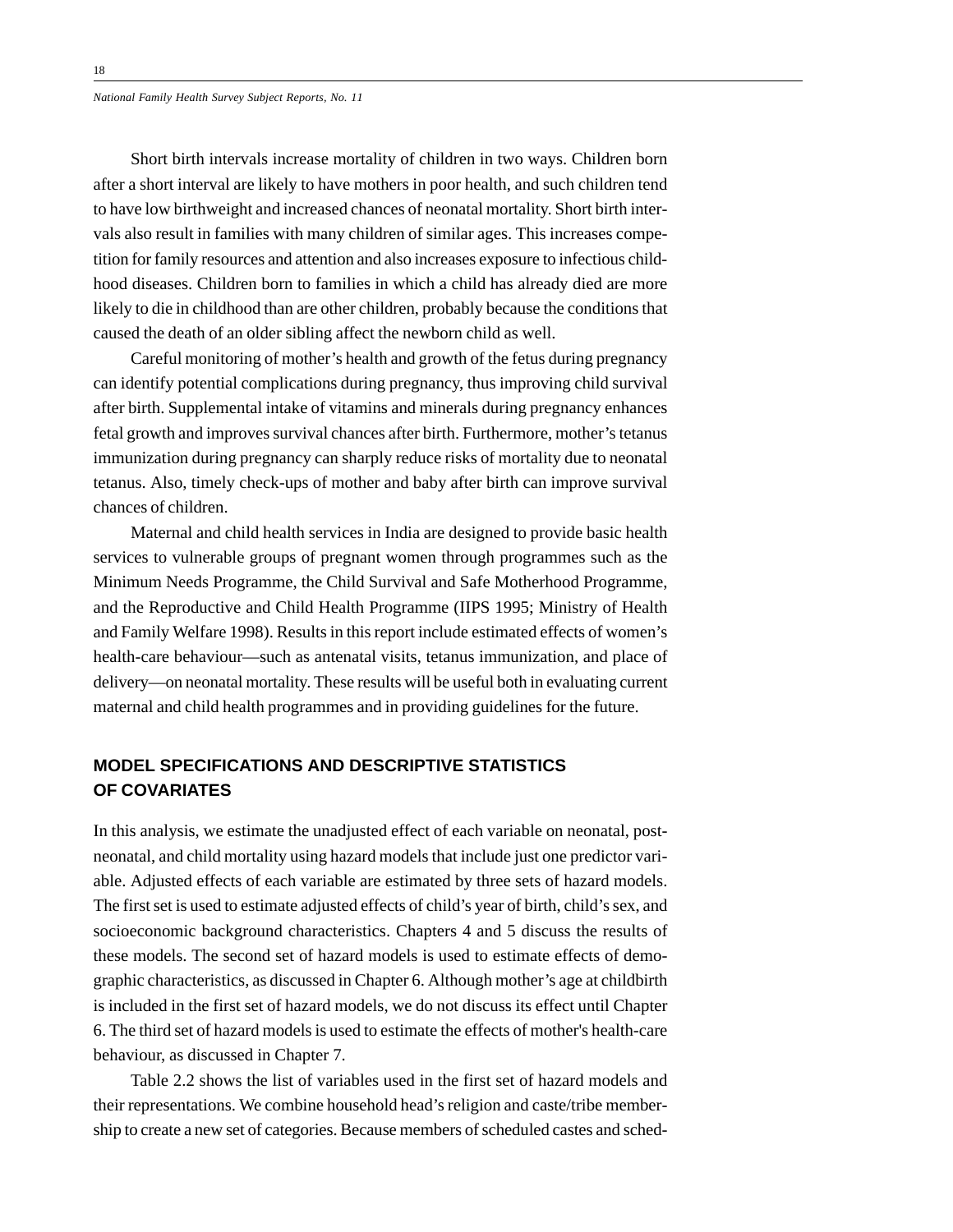19

| Variable                        | Representation in hazard model                                                                                                                                                                                         |
|---------------------------------|------------------------------------------------------------------------------------------------------------------------------------------------------------------------------------------------------------------------|
| Child's year of birth           | Quantitative variable                                                                                                                                                                                                  |
| Child's sex                     | One dummy variable (male; female)                                                                                                                                                                                      |
| Mother's age at childbirth      | Quantitative variable (age in completed years) and its square                                                                                                                                                          |
| Residence                       | One dummy variable (urban; rural)                                                                                                                                                                                      |
| Mother's literacy               | One dummy variable (literate; illiterate)                                                                                                                                                                              |
| Religion-caste/tribe membership | Three dummy variables indicating four categories of household<br>head (Hindu and neither scheduled caste nor scheduled tribe;<br>Hindu and either scheduled caste or scheduled tribe; Muslim;<br>other religion)       |
| Mother's exposure to mass media | One dummy variable (listens to radio or watches television at<br>least once a week; does neither)                                                                                                                      |
| Toilet facility                 | One dummy variable (own, shared, or public flush or pit toilet;<br>other)                                                                                                                                              |
| Type of cooking fuel            | One dummy variable (electricity, gas, biogas, coal, charcoal,<br>kerosene; other)                                                                                                                                      |
| Ownership of goods score        | Quantitative variable (sum of points as follows: 4 for car; 3 each<br>for refrigerator, TV, VCR/VCP, motorcycle/scooter; 2 each for<br>sewing machine, sofa set, fan, radio/transistor, bicycle; 1 for<br>clock/watch) |

**Table 2.2 Variables used in the hazard models for estimating effects of year of birth, child's sex, and background characteristics**

uled tribes are predominantly Hindu (94% of those in a scheduled caste and 89% of those in a scheduled tribe), we replace two variables indicating religion and caste/tribe by a single variable called "religion-caste/tribe membership". This variable has four categories: (1) Hindu and neither scheduled caste nor scheduled tribe (Hindu-noncaste/tribe), (2) Hindu and either scheduled caste or scheduled tribe (Hindu-caste/ tribe), (3) Muslim, and (4) other religions. This simply separates the largest category of the original religion variable, Hindu, into two categories according to whether a household head belongs to a scheduled caste or a scheduled tribe. The other two religion categories, Muslim and other religions, remain unchanged.

We create a score measuring household economic status in terms of ownership of household goods by adding the following points: 4 for a car; 3 each for a refrigerator, a television, a VCR/VCP, or a motorcycle/scooter; 2 each for a sewing machine, a sofa set, a fan, a radio/transistor, or a bicycle; and 1 for a clock/watch. The maximum possible score for a household is 27, and the minimum possible score is zero. We use this score as an indicator of the standard of living of the household.

As mentioned earlier, separate hazard models are applied to three age-specific mortality measures: neonatal mortality, postneonatal mortality, and child mortality. Neonatal and postneonatal mortality analyses use the 163,260 children in the subsample born in December 1979 or later for whom all predictor variables are defined. The analysis of child mortality is based on the 138,414 children from the same subsample who survived the first year of life.

Of course, some children were still living in one of these age periods at the time of the survey. We cannot know whether such children will survive their current age period or not.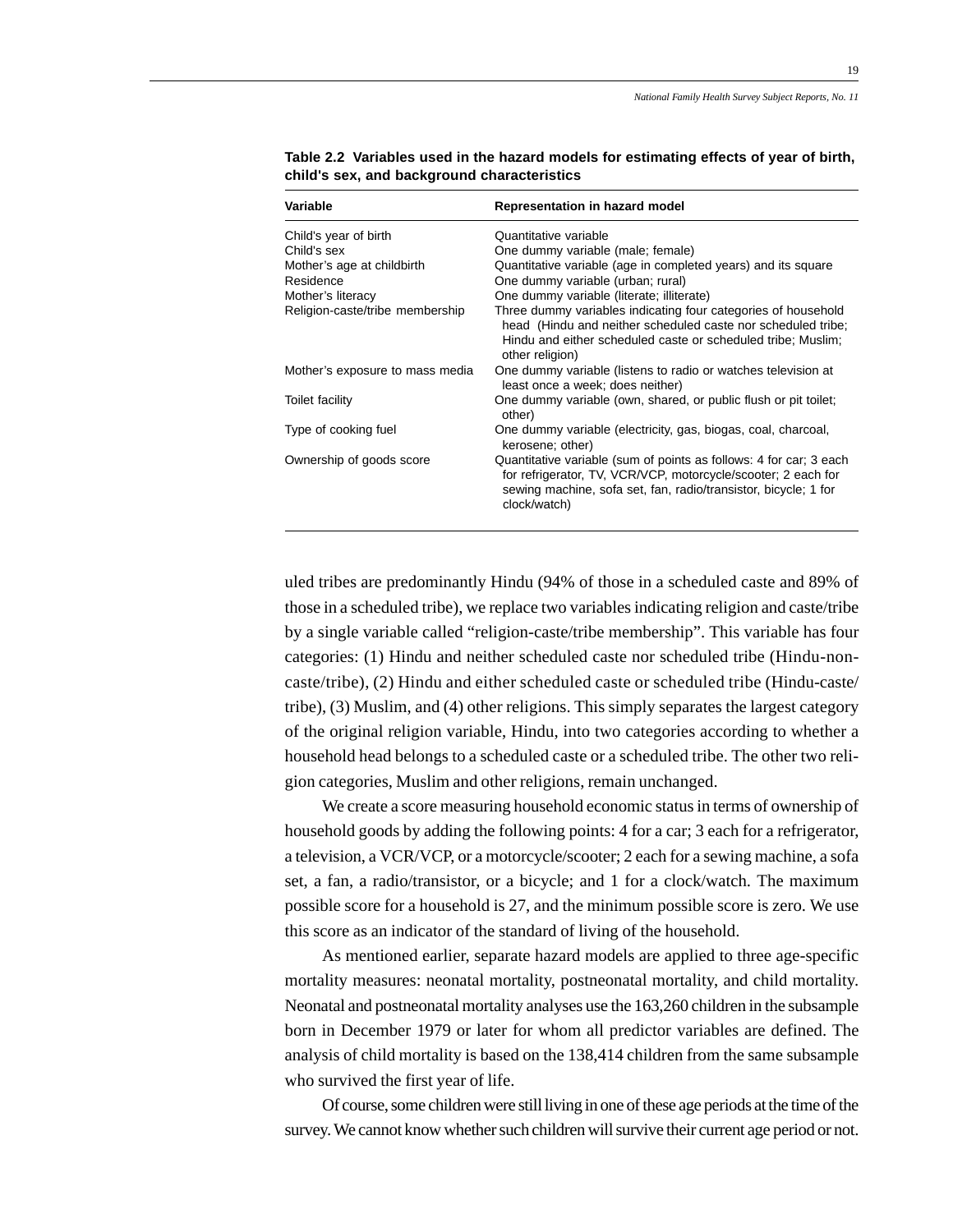|                                      | Year of birth |         |         |                |      | Mother's age at childbirth | <b>Residence</b> | <b>Mother</b> |                  |
|--------------------------------------|---------------|---------|---------|----------------|------|----------------------------|------------------|---------------|------------------|
| <b>State</b>                         | 1979-83       | 1984-87 | 1988-93 | Sex is<br>male | < 18 | $18 - 34$                  | >34              | is<br>urban   | is<br>illiterate |
| India                                | 29            | 34      | 37      | 51             | 12   | 83                         | 5                | 23            | 70               |
| <b>North</b>                         |               |         |         |                |      |                            |                  |               |                  |
| Delhi                                | 26            | 33      | 41      | 53             | 7    | 90                         | 3                | 92            | 47               |
| Haryana                              | 27            | 32      | 41      | 52             | 9    | 87                         | 4                | 24            | 70               |
| <b>Himachal Pradesh</b>              | 29            | 34      | 37      | 52             | 6    | 90                         | 4                | 8             | 52               |
| Jammu region<br>of Jammu and Kashmir | 28            | 31      | 42      | 53             | 6    | 89                         | 5                | 13            | 63               |
| Punjab                               | 28            | 32      | 39      | 53             | 4    | 93                         | 3                | 26            | 57               |
| Rajasthan                            | 30            | 36      | 34      | 53             | 11   | 83                         | 6                | 17            | 86               |
| <b>Central</b>                       |               |         |         |                |      |                            |                  |               |                  |
| Madhya Pradesh                       | 31            | 34      | 35      | 52             | 13   | 82                         | 5                | 21            | 79               |
| <b>Uttar Pradesh</b>                 | 28            | 33      | 39      | 52             | 8    | 84                         | 8                | 18            | 81               |
| East                                 |               |         |         |                |      |                            |                  |               |                  |
| <b>Bihar</b>                         | 27            | 33      | 40      | 51             | 11   | 83                         | 6                | 13            | 82               |
| Orissa                               | 28            | 33      | 39      | 52             | 12   | 84                         | $\overline{4}$   | 15            | 67               |
| West Bengal                          | 31            | 35      | 34      | 50             | 17   | 79                         | 4                | 23            | 59               |
| <b>Northeast</b>                     |               |         |         |                |      |                            |                  |               |                  |
| Assam                                | 29            | 35      | 36      | 51             | 15   | 80                         | 4                | 9             | 65               |
| West                                 |               |         |         |                |      |                            |                  |               |                  |
| Goa                                  | 33            | 32      | 35      | 50             | 4    | 90                         | 6                | 47            | 36               |
| Gujarat                              | 28            | 32      | 39      | 51             | 7    | 89                         | $\mathsf 3$      | 32            | 63               |
| Maharashtra                          | 29            | 33      | 38      | 51             | 18   | 80                         | $\overline{2}$   | 38            | 54               |
| <b>South</b>                         |               |         |         |                |      |                            |                  |               |                  |
| Andhra Pradesh                       | 31            | 36      | 34      | 50             | 23   | 75                         | $\overline{2}$   | 25            | 73               |
| Karnataka                            | 30            | 34      | 37      | 51             | 18   | 79                         | 3                | 29            | 68               |
| Kerala                               | 32            | 32      | 36      | 51             | 6    | 90                         | 4                | 26            | 17               |
| <b>Tamil Nadu</b>                    | 32            | 33      | 35      | 50             | 10   | 87                         | 3                | 34            | 52               |

|  | Table 2.3   Percentage distribution of children by year of birth, child's sex, mother's age at childbirth, |  |  |  |  |
|--|------------------------------------------------------------------------------------------------------------|--|--|--|--|
|  | and background characteristics, for children born in December 1979 or later, by state                      |  |  |  |  |

In life table and hazard model analysis, such cases are called 'censored', and their mortality is estimated statistically. For further details on handling censored cases in life-table and hazard-model analysis, see Retherford and Choe (1993, chapters 7 and 8).

Table 2.3 gives descriptive statistics for these variables. In the subsample we use for hazard regression analysis, numbers of children born during three time periods— 1979–83, 1984–87, and 1988 or after—make up 29, 34, and 37 percent of the sample, respectively. Fifty-one percent of children in the subsample are male, which is consistent with the normal sex ratio. The proportion of male children tends to be high in northern states, however, especially in Delhi, Jammu region, Punjab, and Rajasthan. In each of these states, 53 percent of children are male. It is possible that some female children are missing from the birth histories in these states, especially if they died at very young ages. The proportion of male children is quite low (50 percent) in West Bengal, Goa, Andhra Pradesh, and Tamil Nadu.

Twelve percent of children were born to mothers under age 18. The proportion of children born to very young mothers is highest in Andhra Pradesh, Karnataka, Maharashtra, and West Bengal. Only a small proportion of children were born to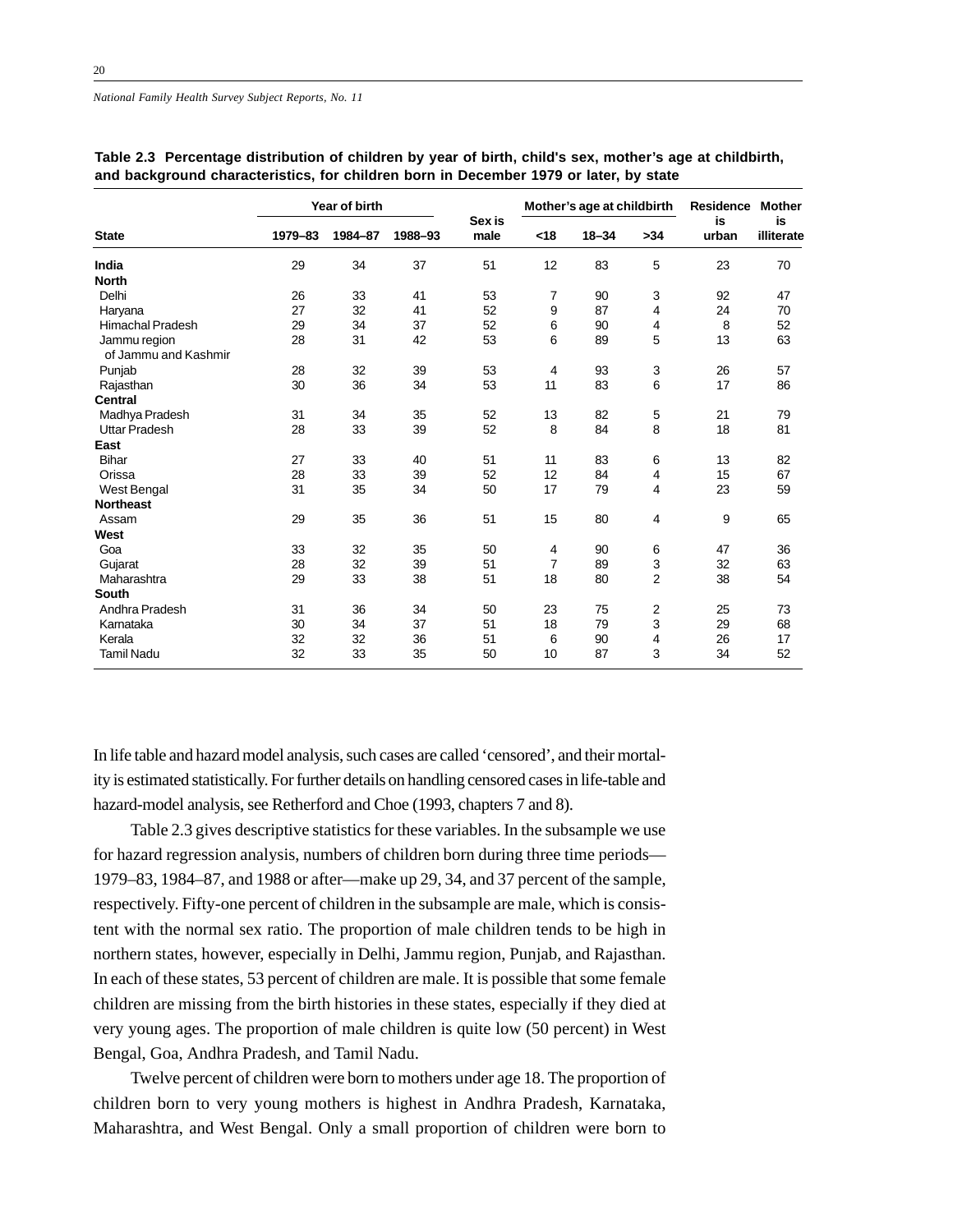|                                        | Region-caste/tribe of head |                |                |                      | <b>Mother is</b><br>exposed            | Have<br>access to | <b>Use</b><br>clean | Ownership score of<br>of household goods |          |                |                |
|----------------------------------------|----------------------------|----------------|----------------|----------------------|----------------------------------------|-------------------|---------------------|------------------------------------------|----------|----------------|----------------|
| <b>State</b>                           | Hindu<br>non-SC/ST         | Hindu<br>SC/ST | <b>Muslim</b>  | Other<br>religion    | sanitary<br>to mass<br>media<br>toilet |                   | cooking<br>fuel     | $0 - 4$                                  | $5-9$    |                | 10-14 15-27    |
| India                                  | 59                         | 21             | 15             | 5                    | 44                                     | 25                | 18                  | 64                                       | 22       | 9              | 5              |
| <b>North</b>                           |                            |                |                |                      |                                        |                   |                     |                                          |          |                |                |
| Delhi                                  | 73                         | 7              | 14             | 6                    | 83                                     | 83                | 86                  | 16                                       | 26       | 28             | 30             |
| Haryana                                | 59                         | 28             | 6              | $\overline{7}$       | 56                                     | 23                | 18                  | 33                                       | 34       | 21             | 12             |
| <b>Himachal Pradesh</b>                | 68                         | 28             | $\overline{2}$ | $\overline{2}$       | 61                                     | 10                | 13                  | 48                                       | 31       | 17             | 4              |
| Jammu Region of                        |                            |                |                |                      |                                        |                   |                     |                                          |          |                |                |
| Jammu and Kashmir                      | 52                         | 22             | 21             | 5                    | 67                                     | 14                | 23                  | 37                                       | 32       | 20             | 11             |
| Punjab                                 | 22<br>53                   | 17<br>40       | 2<br>6         | 59<br>$\overline{2}$ | 60<br>26                               | 34<br>17          | 26<br>9             | 23<br>67                                 | 31<br>20 | 26<br>9        | 20<br>4        |
| Rajasthan<br>Central                   |                            |                |                |                      |                                        |                   |                     |                                          |          |                |                |
|                                        | 57                         | 35             |                |                      | 36                                     |                   | 13                  | 65                                       |          | 11             |                |
| Madhya Pradesh<br><b>Uttar Pradesh</b> | 62                         | 19             | 6<br>18        | 2<br>$\overline{1}$  | 30                                     | 17<br>19          | 10                  | 64                                       | 20<br>24 | 8              | 5<br>4         |
| East                                   |                            |                |                |                      |                                        |                   |                     |                                          |          |                |                |
| Bihar                                  | 63                         | 16             | 19             | 1                    | 25                                     | 14                | 13                  | 75                                       | 17       | 5              | 3              |
| Orissa                                 | 68                         | 29             | $\overline{2}$ | $\overline{2}$       | 38                                     | 11                | 11                  | 70                                       | 22       | 6              | 2              |
| <b>West Bengal</b>                     | 54                         | 15             | 29             | $\overline{2}$       | 52                                     | 28                | 27                  | 67                                       | 24       | $\overline{7}$ | 3              |
| <b>Northeast</b>                       |                            |                |                |                      |                                        |                   |                     |                                          |          |                |                |
| Assam                                  | 43                         | 19             | 34             | 5                    | 33                                     | 44                | 5                   | 80                                       | 13       | 5              | $\overline{2}$ |
| West                                   |                            |                |                |                      |                                        |                   |                     |                                          |          |                |                |
| Goa                                    | 63                         | 6              | 7              | 24                   | 83                                     | 40                | 46                  | 34                                       | 25       | 18             | 23             |
| Gujarat                                | 67                         | 21             | 10             | $\overline{2}$       | 48                                     | 30                | 32                  | 57                                       | 25       | 11             | $\overline{7}$ |
| Maharashtra                            | 58                         | 16             | 17             | 10                   | 58                                     | 35                | 36                  | 59                                       | 23       | 12             | 6              |
| <b>South</b>                           |                            |                |                |                      |                                        |                   |                     |                                          |          |                |                |
| Andhra Pradesh                         | 67                         | 20             | 10             | 3                    | 64                                     | 22                | 19                  | 69                                       | 19       | 8              | 4              |
| Karnataka                              | 64                         | 18             | 15             | 3                    | 61                                     | 26                | 17                  | 67                                       | 20       | 8              | 5              |
| Kerala                                 | 43                         | 6              | 33             | 18                   | 74                                     | 69                | 8                   | 58                                       | 27       | 9              | 6              |
| <b>Tamil Nadu</b>                      | 67                         | 20             | $\overline{7}$ | 6                    | 70                                     | 29                | 21                  | 61                                       | 23       | 11             | 4              |
|                                        |                            |                |                |                      |                                        |                   |                     |                                          |          |                |                |

### **Table 2.3, continued**

mothers over age 34. Just under one-fourth of the children covered in this analysis live in urban areas, and just over three-fourths live in rural areas. A large majority (70 percent) have mothers who are illiterate. Eighty percent of children live in households where the head is Hindu, and 25 percent of these household heads belong to a scheduled caste or a scheduled tribe. Fifteen percent of the children live in households where the head is Muslim, and the remaining 5 percent live in households where the head is of another religion—primarily Sikh, Buddhist, Jain, or Christian.

Somewhat less than half of the children have mothers who listen to radio or watch television at least once a week. One-fourth live in households that have access to a flush or pit toilet, and less than one-fifth live in households that use a relatively clean fuel for cooking—electricity, gas, biogas, coal, charcoal, or kerosene. Scores measuring household ownership of consumer goods are generally low. Sixty-four percent of children live in households with a score of less than 5; only 5 percent live in households with a score of 15 or higher.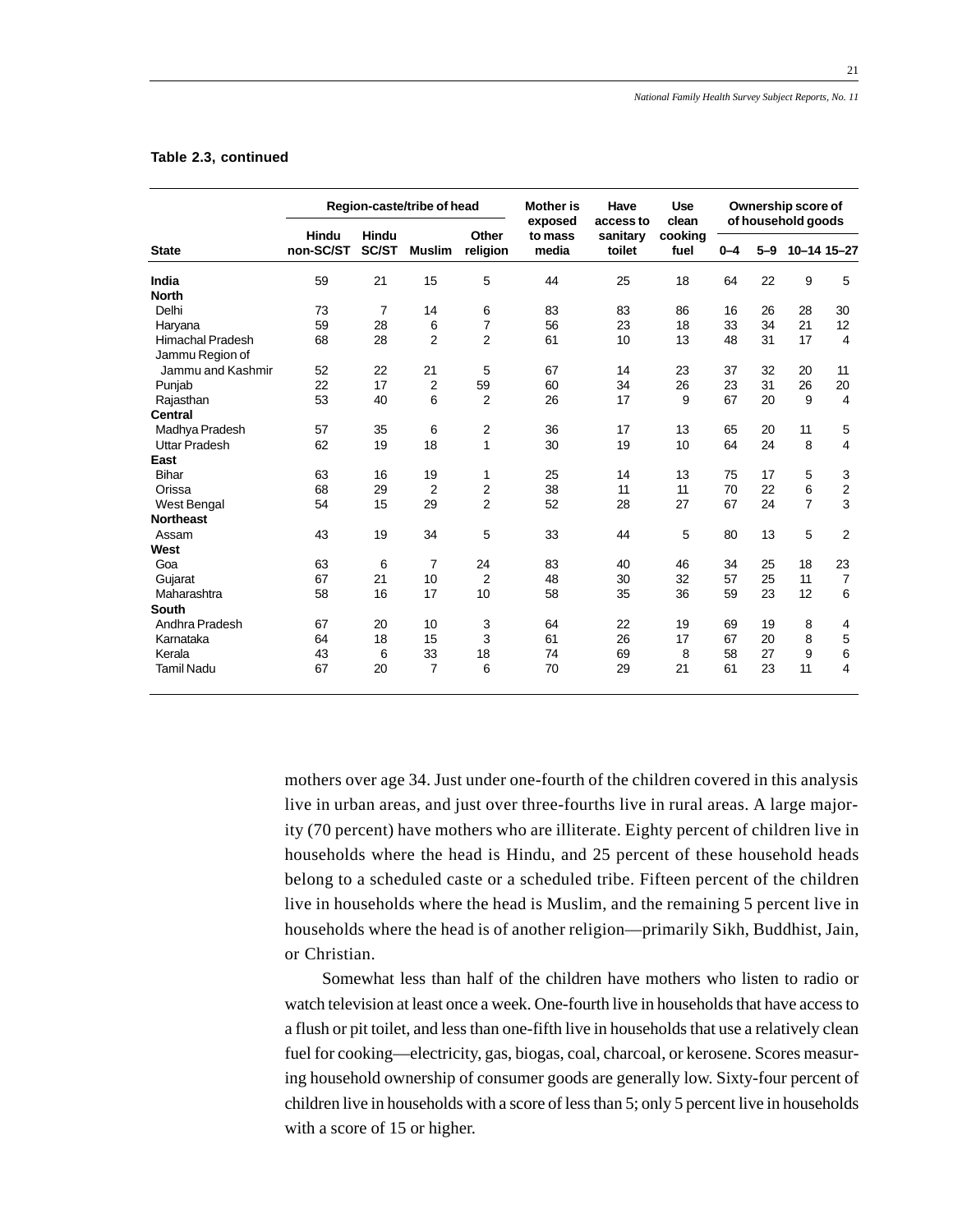Table 2.3 shows that the distribution of children by socioeconomic background characteristics varies considerably by state. Delhi, Goa, and Maharashtra have the largest proportions living in urban areas. In Rajasthan, Bihar, and Uttar Pradesh, more than 80 percent of children have illiterate mothers. By contrast, only 17 percent of children have illiterate mothers in Kerala.

In Delhi, Himachal Pradesh, Orissa, Gujarat, Andhra Pradesh, and Tamil Nadu, more than two-thirds of sample children live in households whose heads are Hindu and do not belong to a scheduled caste or tribe. In Punjab, Kerala, and Assam, less than half of the sample children live in such households. The proportion of children living in households whose heads are Hindu and belong to a scheduled caste or tribe ranges from 7 percent or less in Delhi, Goa, and Kerala to more than 25 percent in Rajasthan, Orissa, Madhya Pradesh, Haryana, and Himachal Pradesh. The proportion of sample children living in Muslim households ranges from 2 percent in Himachal Pradesh, Punjab, and Orissa to more than 20 percent in Assam, Kerala, West Bengal, and Jammu region. In 10 of the 19 states, only 3 percent or less of children live in a household whose head is not Hindu or Muslim. In Punjab, however, this group is a majority of 59 percent, mostly made up of children living in households whose heads are Sikhs. The proportion is also substantial in Goa, Kerala, and Maharashtra, ranging from 10 to 24 percent. Most of these household heads are Christian.

In Delhi and Goa, more than 80 percent of children have mothers who listen to radio or watch television at least once a week, whereas in Bihar, Rajasthan, and Uttar Pradesh the proportion is 30 percent or less. The household characteristics of access to a flush or pit toilet, use of a clean cooking fuel, and ownership of consumer goods show very large variations by state, reflecting diverse economic conditions. More than 80 percent of sample children in Delhi live in households with access to a flush or pit toilet, compared with less than 20 percent in Himachal Pradesh, Orissa, Jammu region, Bihar, Rajasthan, Madhya Pradesh, and Uttar Pradesh. Delhi also has by far the highest proportion of children living in households that use a clean cooking fuel, followed by Goa; the lowest proportions are in Assam, Kerala, Rajasthan, Uttar Pradesh,

**Table 2.4 Additional variables used in the hazard models for estimating effects of demographic characteristics**

| Variable                                    | Representation in hazard model                                                                                          |
|---------------------------------------------|-------------------------------------------------------------------------------------------------------------------------|
| Birth order                                 | Only for births of order 2 and higher: four dummy variables<br>indicating five categories $(2, 3, 4, 5, \ge 6)$         |
| Previous birth interval                     | Only for births of order 2 and higher: one dummy variable indicating<br>whether interval is <24 months or not (yes; no) |
| Whether child has deceased<br>older sibling | Only for births of order 2 and higher: one dummy variable (yes; no)                                                     |
| Following birth                             | A set of dummy variables indicating monthly status of whether a<br>following birth has occurred or not (yes; no)        |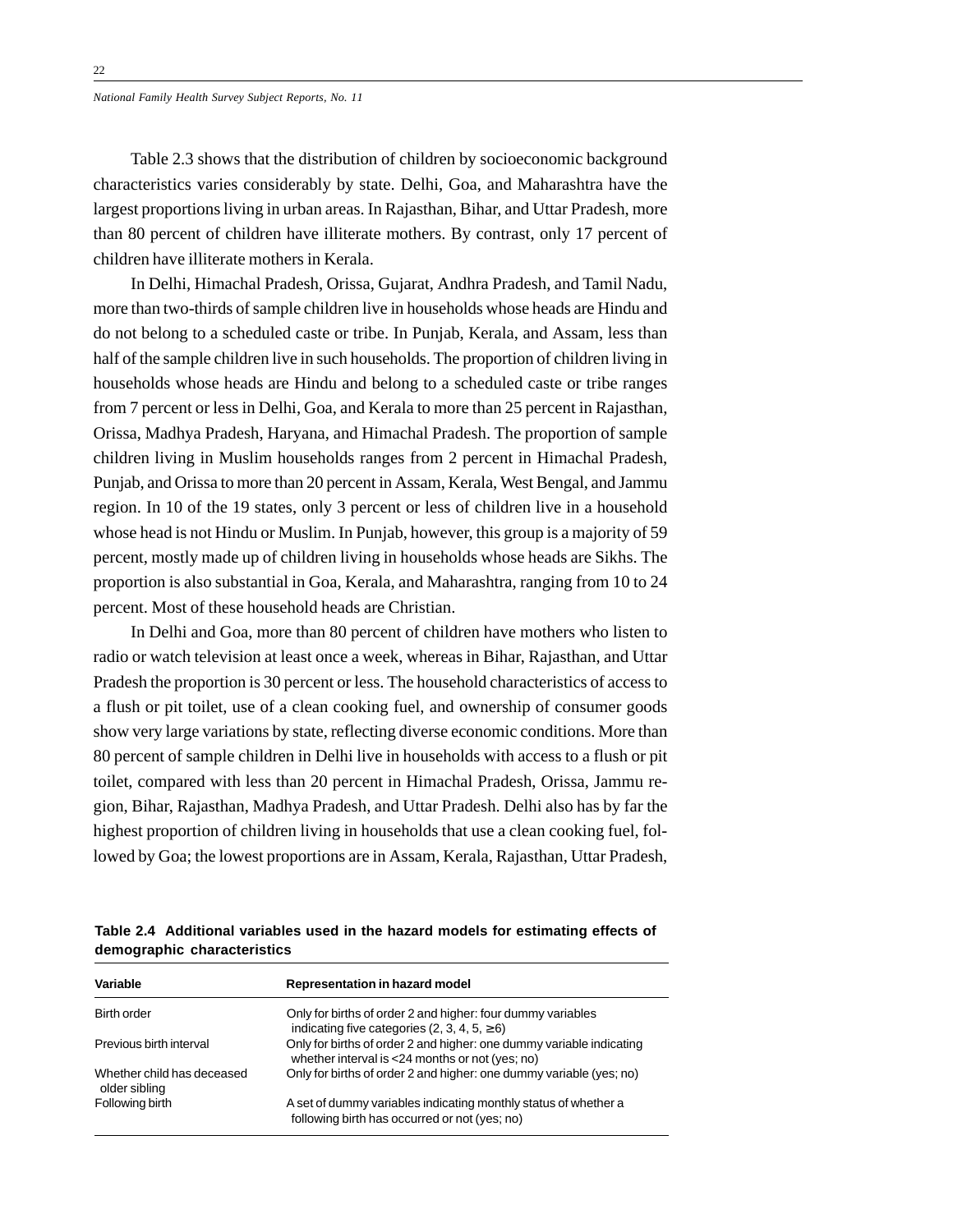23

|                                   |     | Mother's age at childbirth |           |                              |
|-----------------------------------|-----|----------------------------|-----------|------------------------------|
| <b>State</b>                      | <18 | $18 - 19$                  | $\geq 20$ | <b>Number</b><br>of children |
| <b>Birth order 1</b>              |     |                            |           |                              |
| India                             | 34  | 26                         | 40        | 43,636                       |
| <b>North</b>                      |     |                            |           |                              |
| Delhi                             | 18  | 23                         | 59        | 1,842                        |
| Haryana                           | 27  | 31                         | 42        | 1,536                        |
| <b>Himachal Pradesh</b>           | 17  | 30                         | 53        | 1,413                        |
| Jammu region of Jammu and Kashmir | 17  | 23                         | 60        | 1,388                        |
| Punjab                            | 11  | 26                         | 63        | 1,545                        |
| Rajasthan                         | 32  | 26                         | 42        | 2,524                        |
| <b>Central</b>                    |     |                            |           |                              |
| Madhya Pradesh                    | 40  | 27                         | 33        | 2,921                        |
| <b>Uttar Pradesh</b>              | 29  | 30                         | 40        | 5,487                        |
| East                              |     |                            |           |                              |
| <b>Bihar</b>                      | 38  | 28                         | 34        | 2,898                        |
| Orissa                            | 34  | 26                         | 40        | 2,141                        |
| West Bengal                       | 45  | 24                         | 31        | 1,980                        |
| <b>Northeast</b>                  |     |                            |           |                              |
| Assam                             | 48  | 20                         | 33        | 1,513                        |
| West                              |     |                            |           |                              |
| Goa                               | 8   | 9                          | 83        | 1,390                        |
| Gujarat                           | 19  | 28                         | 53        | 1,875                        |
| Maharashtra                       | 41  | 23                         | 36        | 2,028                        |
| South                             |     |                            |           |                              |
| Andhra Pradesh                    | 54  | 21                         | 25        | 1,882                        |
| Karnataka                         | 43  | 24                         | 33        | 2,174                        |
| Kerala                            | 13  | 20                         | 67        | 2,085                        |
| <b>Tamil Nadu</b>                 | 23  | 26                         | 51        | 1,786                        |

**Table 2.5 Percentage distribution of children by additional variables included in the hazard models for estimating effects of demographic characteristics, for births during the 12 years before the NFHS, by state**

and Orissa. In Assam, Andhra Pradesh, Karnataka, Rajasthan, and the three eastern states of Bihar, Orissa, and West Bengal, at least two-thirds of children live in households with ownership-of-consumer-goods scores of less than 5. By contrast, in Delhi, Goa, and Punjab, at least 20 percent of children live in households with scores of 15 or higher.

The adjusted effects of demographic characteristics are estimated from hazard models that include the variables listed in Table 2.2 and Table 2.4 as predictor variables. Table 2.5 shows descriptive statistics of the demographic variables. Women begin childbearing early in India. In the country as a whole, 34 percent of first-born children were born to mothers under age 18. Children in this category range from more than 40 percent in Andhra Pradesh, Assam, West Bengal, Karnataka, Maharashtra, and Madhya Pradesh to less than 15 percent in Goa, Punjab, and Kerala. The fertility of Indian women is also characterized by rapid family building. In the country as a whole, one-third of second and higher-order births occurred within 24 months of the previous birth. This proportion does not vary much from state to state.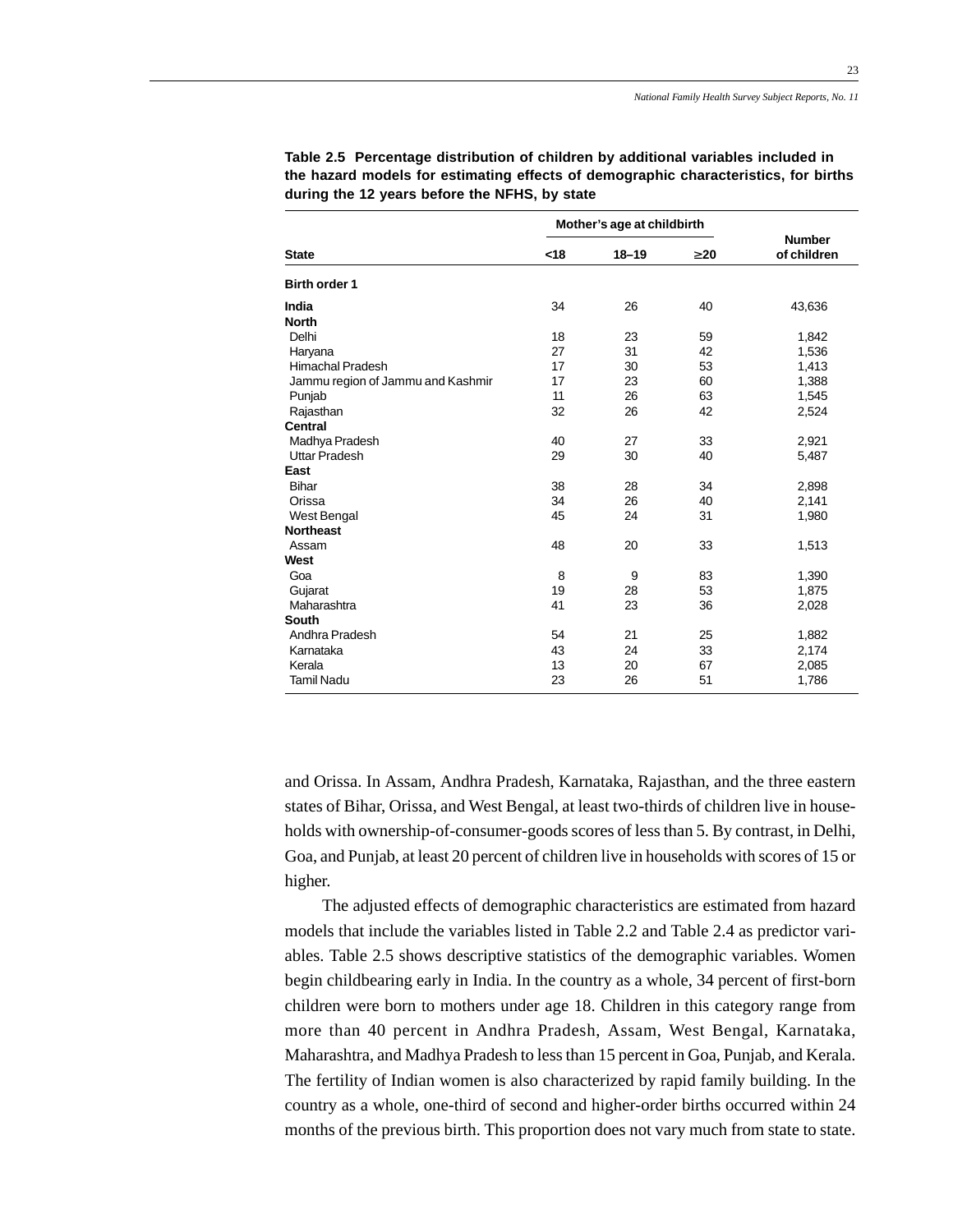### **Table 2.5, continued**

|                                      |              | <b>Birth order</b> |    |    |          |      | Mother's age<br>at childbirth |           | % previous<br>birth    | % with<br>deceased | <b>Number</b>  |
|--------------------------------------|--------------|--------------------|----|----|----------|------|-------------------------------|-----------|------------------------|--------------------|----------------|
| <b>State</b>                         | $\mathbf{2}$ | 3                  | 4  | 5  | $\geq 6$ | $20$ | $20 - 34$                     | $\geq 35$ | interval<br><24 months | older<br>siblings  | Οf<br>children |
| Birth order 2 or higher              |              |                    |    |    |          |      |                               |           |                        |                    |                |
| India<br><b>North</b>                | 31           | 24                 | 17 | 11 | 17       | 13   | 80                            | 7         | 33                     | 34                 | 118,506        |
| Delhi                                | 39           | 26                 | 16 | 8  | 11       | 8    | 87                            | 5         | 34                     | 23                 | 4,150          |
| Haryana                              | 33           | 26                 | 17 | 10 | 14       | 11   | 84                            | 5         | 36                     | 32                 | 4,182          |
| <b>Himachal Pradesh</b>              | 37           | 27                 | 17 | 9  | 10       | 8    | 86                            | 5         | 33                     | 25                 | 3,253          |
| Jammu region of Jammu<br>and Kashmir | 32           | 25                 | 17 | 12 | 15       | 8    | 86                            | 6         | 33                     | 23                 | 3,507          |
| Punjab                               | 38           | 28                 | 17 | 9  | 8        | 6    | 90                            | 4         | 37                     | 19                 | 3,839          |
| Rajasthan                            | 29           | 28                 | 18 | 12 | 16       | 12   | 79                            | 8         | 32                     | 25                 | 7,787          |
| <b>Central</b>                       |              |                    |    |    |          |      |                               |           |                        |                    |                |
| Madhya Pradesh                       | 29           | 24                 | 17 | 12 | 18       | 15   | 79                            | 6         | 33                     | 38                 | 9,047          |
| <b>Uttar Pradesh</b>                 | 25           | 21                 | 17 | 13 | 24       | 8    | 81                            | 10        | 34                     | 45                 | 19,464         |
| East                                 |              |                    |    |    |          |      |                               |           |                        |                    |                |
| <b>Bihar</b>                         | 27           | 23                 | 18 | 13 | 18       | 11   | 81                            | 8         | 30                     | 36                 | 9,157          |
| Orissa                               | 33           | 25                 | 17 | 10 | 14       | 13   | 82                            | 5         | 30                     | 37                 | 5,688          |
| <b>West Bengal</b>                   | 32           | 23                 | 16 | 11 | 18       | 17   | 77                            | 6         | 29                     | 34                 | 5,320          |
| <b>Northeast</b>                     |              |                    |    |    |          |      |                               |           |                        |                    |                |
| Assam                                | 25           | 22                 | 17 | 13 | 23       | 16   | 78                            | 6         | 36                     | 38                 | 4,938          |
| West                                 |              |                    |    |    |          |      |                               |           |                        |                    |                |
| Goa                                  | 41           | 27                 | 16 | 8  | 9        | 6    | 86                            | 8         | 31                     | 16                 | 2,711          |
| Gujarat                              | 36           | 26                 | 17 | 10 | 11       | 9    | 86                            | 5         | 34                     | 28                 | 4,543          |
| Maharashtra                          | 37           | 27                 | 16 | 9  | 11       | 21   | 76                            | 2         | 34                     | 25                 | 4,761          |
| <b>South</b>                         |              |                    |    |    |          |      |                               |           |                        |                    |                |
| Andhra Pradesh                       | 38           | 28                 | 16 | 9  | 10       | 24   | 72                            | 3         | 28                     | 26                 | 4,365          |
| Karnataka                            | 35           | 25                 | 16 | 10 | 15       | 20   | 75                            | 5         | 33                     | 32                 | 5,573          |
| Kerala                               | 49           | 25                 | 10 | 6  | 10       | 6    | 87                            | 6         | 29                     | 14                 | 3,501          |
| <b>Tamil Nadu</b>                    | 41           | 27                 | 14 | 9  | 9        | 11   | 84                            | 5         | 30                     | 28                 | 3,574          |

The hazard models used to estimate the effects of mother's health-care characteristics on neonatal mortality are based on variables listed in Table 2.2 plus additional variables listed in Table 2.6. Table 2.7 shows the percentage distribution of these additional variables among children born during the four-year period before the NFHS. In India as a whole, about half of children have mothers who made antenatal visits to doctors or health centres, and slightly more than half have mothers who received the recommended two doses of tetanus vaccine during pregnancy. Level of antenatal care varies greatly from state to state, however. In general, antenatal care is relatively good in the southern and western states and poor in most states of the central, east, and northeast regions. Exceptions include West Bengal where the prevalence of antenatal care is somewhat higher than in the other eastern states. States in the north show large variations in antenatal care. In Delhi and Punjab the prevalence of antenatal care is very high, but in Rajasthan it is very low.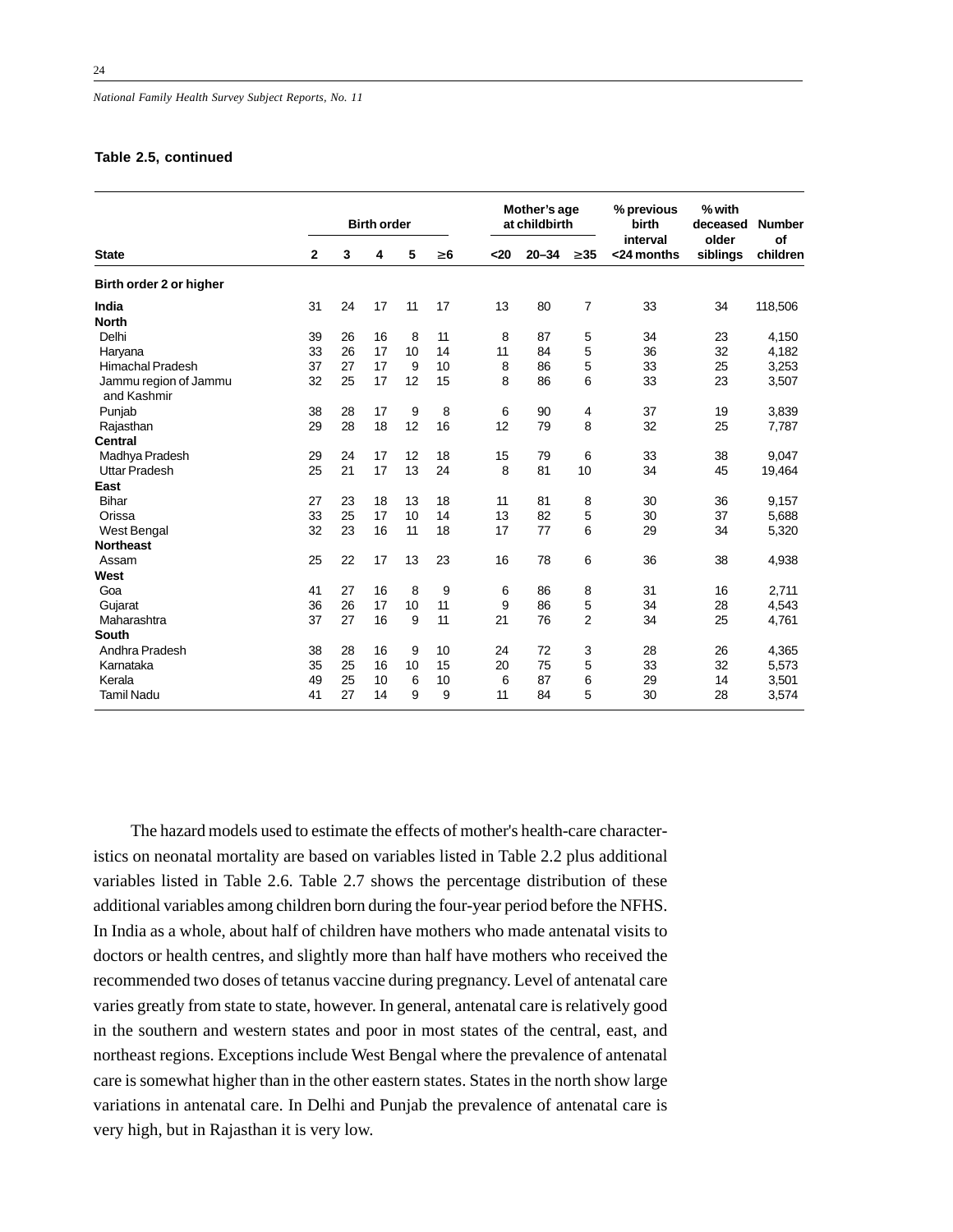25

| Variable                              | Representation in hazard model                            |
|---------------------------------------|-----------------------------------------------------------|
| Number of antenatal visits by mother  | Quantitative variable                                     |
| Number of tetanus injections received | One dummy variable (less than two injections; two or more |
| during pregnancy                      | injections)                                               |
| Place of delivery of child            | One dummy variable (medical facility; home)               |

**Table 2.6 Additional variables used in the hazard models for estimating effects of mother's health-care characteristics**

**Table 2.7 Percentage distribution of children by additional variables included in the hazard models for estimating effects of mother's health-care characteristics, for births during the four-year period before the NFHS, by state**

| <b>State</b>                         | <b>Percent with</b><br>mother with any<br>antenatal care | <b>Percent with</b><br>mother with $\geq 2$<br>tetanus injections | <b>Percent delivered</b><br>in medical<br><b>institutions</b> | <b>Number</b><br>of<br>children |
|--------------------------------------|----------------------------------------------------------|-------------------------------------------------------------------|---------------------------------------------------------------|---------------------------------|
| India                                | 49.3                                                     | 53.3                                                              | 25.4                                                          | 55,571                          |
| <b>North</b>                         |                                                          |                                                                   |                                                               |                                 |
| Delhi                                | 80.9                                                     | 72.9                                                              | 44.8                                                          | 1,987                           |
| Haryana                              | 67.3                                                     | 63.5                                                              | 16.7                                                          | 1,841                           |
| <b>Himachal Pradesh</b>              | 72.7                                                     | 47.2                                                              | 15.9                                                          | 1,720                           |
| Jammu region of Jammu<br>and Kashmir | 78.5                                                     | 68.8                                                              | 21.4                                                          | 1,596                           |
| Punjab                               | 86.6                                                     | 83.1                                                              | 24.9                                                          | 1,619                           |
| Rajasthan                            | 23.9                                                     | 28.2                                                              | 11.3                                                          | 3,438                           |
| Central                              |                                                          |                                                                   |                                                               |                                 |
| Madhya Pradesh                       | 36.3                                                     | 42.7                                                              | 16.0                                                          | 4,097                           |
| Uttar Pradesh                        | 30.1                                                     | 36.4                                                              | 11.2                                                          | 9,615                           |
| East                                 |                                                          |                                                                   |                                                               |                                 |
| <b>Bihar</b>                         | 27.3                                                     | 30.2                                                              | 12.3                                                          | 3,799                           |
| Orissa                               | 38.9                                                     | 53.9                                                              | 14.6                                                          | 2,362                           |
| West Bengal                          | 68.3                                                     | 70.0                                                              | 31.5                                                          | 2,494                           |
| <b>Northeast</b>                     |                                                          |                                                                   |                                                               |                                 |
| Assam                                | 44.3                                                     | 32.9                                                              | 11.2                                                          | 2,341                           |
| West                                 |                                                          |                                                                   |                                                               |                                 |
| Goa                                  | 94.0                                                     | 84.8                                                              | 87.0                                                          | 1,425                           |
| Gujarat                              | 51.1                                                     | 63.1                                                              | 35.8                                                          | 2,074                           |
| Maharashtra                          | 69.6                                                     | 71.4                                                              | 43.5                                                          | 2,576                           |
| <b>South</b>                         |                                                          |                                                                   |                                                               |                                 |
| Andhra Pradesh                       | 66.8                                                     | 75.1                                                              | 32.8                                                          | 2,078                           |
| Karnataka                            | 64.7                                                     | 69.2                                                              | 37.7                                                          | 2,831                           |
| Kerala                               | 97.3                                                     | 91.1                                                              | 86.7                                                          | 1,990                           |
| <b>Tamil Nadu</b>                    | 78.1                                                     | 90.1                                                              | 63.6                                                          | 1,852                           |

In India as a whole, about three-quarters of children were delivered at home. More than half were delivered at medical facilities in Kerala, Goa, and Tamil Nadu, and nearly half were delivered at medical facilities in Delhi and Maharashtra.

The reliability of mortality estimates calculated from retrospective birth histories depends on how completely births and deaths of children are reported and how accu-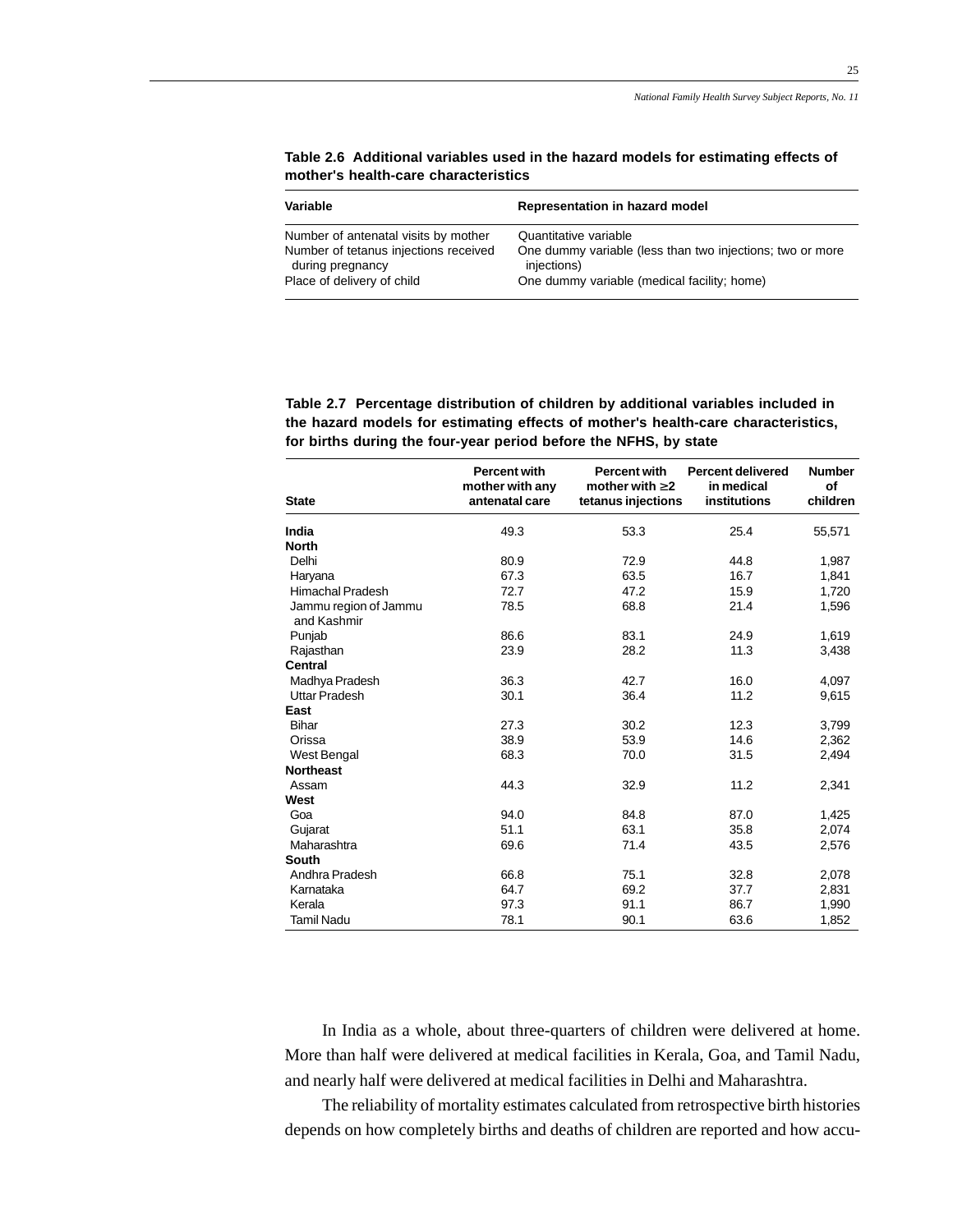rately the dates of birth and ages at death are recorded. Generally, the NFHS data are considered reasonably accurate (IIPS 1995). Some noticeable exceptions will be discussed in the course of this report. The national and state NFHS reports contain additional details about the accuracy of the data.

It should be noted that the socioeconomic background characteristics used for this analysis describe conditions at the time of the survey, which may be different from the conditions at the time of birth of each child. For example, it is possible that women have changed their residence and that their housing characteristics have changed since the birth of some children included in the analysis. For such children, the measurement of background characteristics will not be accurate, and the resulting effects of those characteristics will be somewhat biased. The extent of such changes should not be large enough, however, to seriously affect the estimated relationships for populations of children as a whole.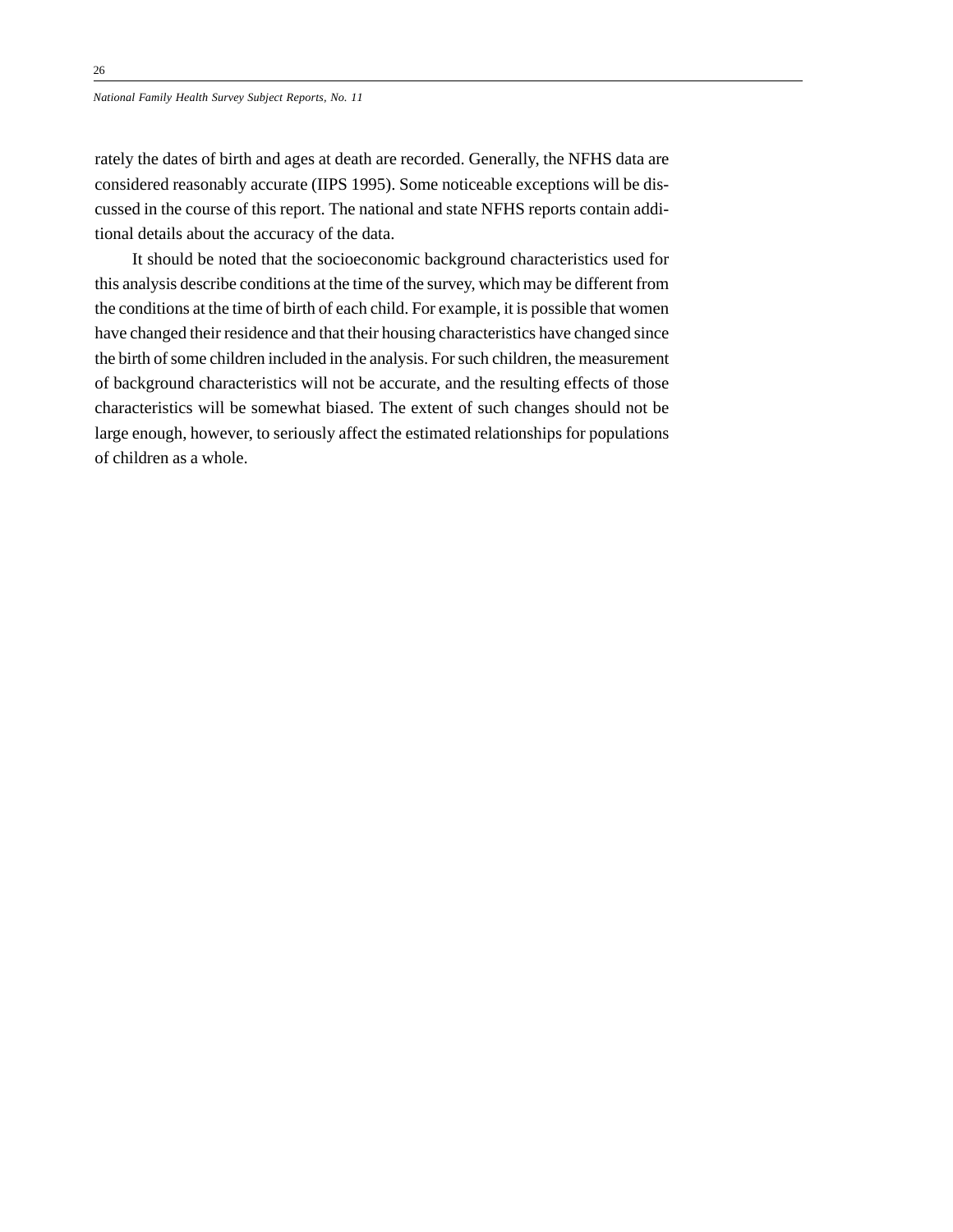## **3 Cohort Life-Table Estimates of Mortality before Age Five**

This chapter gives commonly used indicators of mortality before age five, based on cohort life-table computations, as basic measures of infant and child mortality. Cohort life tables are computed by following the children in our subsample from birth and computing the probabilities of dying during consecutive age intervals, using the traditional actuarial life-table method. The life-table computation uses age intervals of 0 months, 1–2 months, 3–5 months, 6–8 months, 9–11 months, 12–17 months, 18–23 months, 24–35 months, 36–47 months, and 48–59 months. As mentioned earlier, the life-table computation is limited to children born since December 1979. We first calculate probabilities of survival  $(l(x))$  values in conventional life-table notation) at ages 1, 3, 6, 9, 12, 18, 24, 36, 48, and 60 months in terms of the number of survivors per 1,000 births (i.e., the life table radix, l(0), is set to 1,000). Age-specific cohort mortality measures (deaths per 1,000) can then be computed from these probabilities of survival as follows:

| $1,000 - l(1)$                    |
|-----------------------------------|
| $l(1) - l(12)$                    |
| $1,000 - l(12)$                   |
| $1,000 * [l(12) - l(60)] / l(12)$ |
| $1,000 - l(60)$                   |
|                                   |

Table 3.1 shows probabilities of survival to selected ages, and Table 3.2 shows mortality for selected age intervals estimated by cohort life tables for India and for 19 states. Under-five mortality is quite high in India but varies widely by state. In the country as a whole during the 12-year period before the survey, 121 per 1,000 births are estimated to have died before age five. In Uttar Pradesh, Madhya Pradesh, Assam, Orissa, and Bihar, estimated under-five mortality is even higher, ranging from 137 to 166 per 1,000 births. By contrast, under-five mortality in Kerala and Goa is less than 50 per 1,000 births. Other states with levels of under-five mortality less than 100 per 1,000 births are Punjab, Maharashtra, Jammu region, Delhi, Himachal Pradesh, Tamil Nadu, and Andhra Pradesh.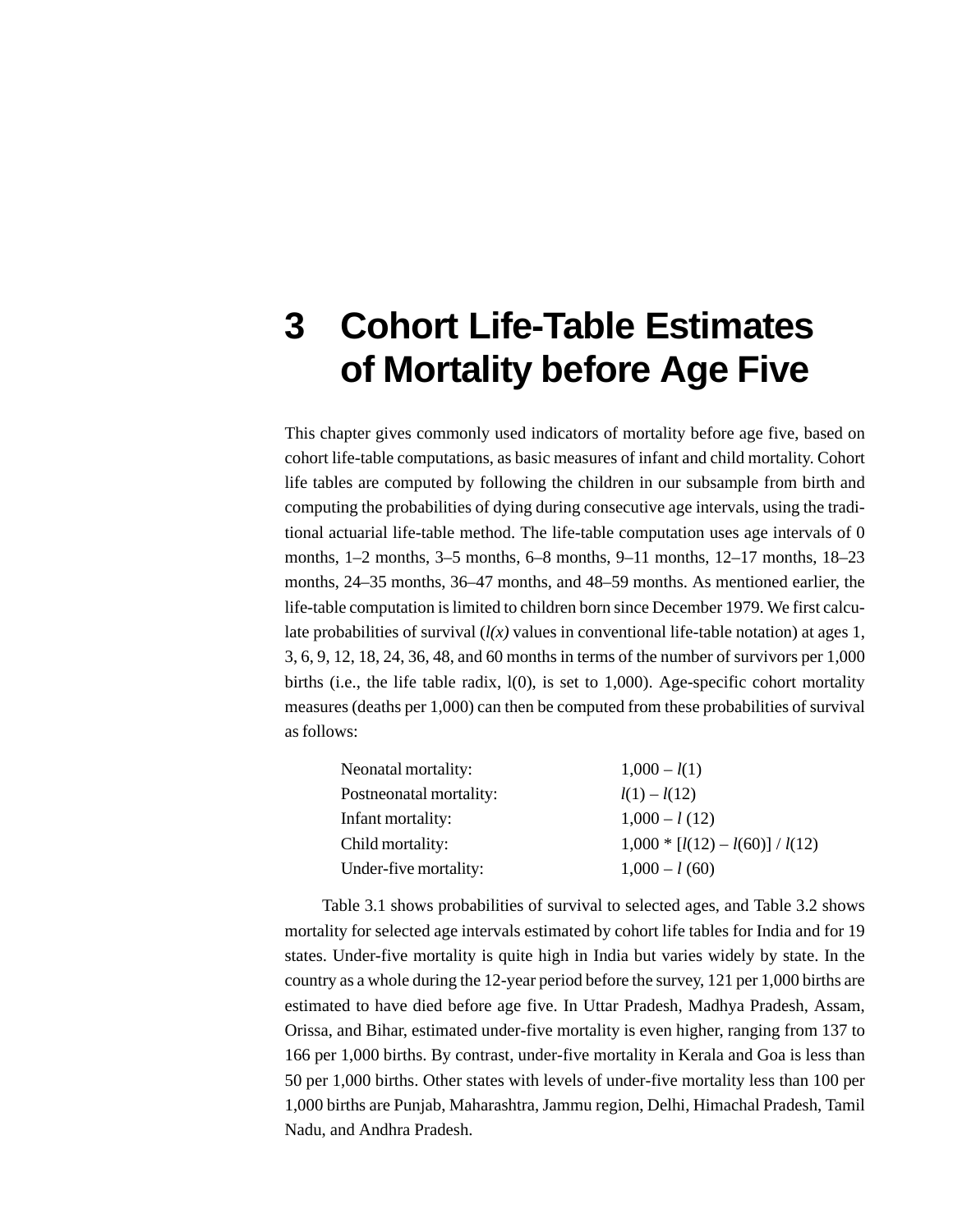|                                      | Survival probability by age in months |     |     |     |     |     |     |     |     |     |     |
|--------------------------------------|---------------------------------------|-----|-----|-----|-----|-----|-----|-----|-----|-----|-----|
| <b>State</b>                         | $\bf{0}$                              | 1   | 3   | 6   | 9   | 12  | 18  | 24  | 36  | 48  | 60  |
| India                                | 1,000                                 | 946 | 936 | 928 | 919 | 912 | 903 | 899 | 891 | 884 | 879 |
| <b>North</b>                         |                                       |     |     |     |     |     |     |     |     |     |     |
| Delhi                                | 1,000                                 | 956 | 958 | 951 | 943 | 936 | 931 | 929 | 925 | 923 | 920 |
| Haryana                              | 1.000                                 | 955 | 945 | 937 | 925 | 918 | 910 | 905 | 898 | 894 | 890 |
| Himachal Pradesh                     | 1,000                                 | 963 | 956 | 945 | 936 | 934 | 928 | 925 | 922 | 917 | 914 |
| Jammu Region of Jammu<br>and Kashmir | 1,000                                 | 965 | 958 | 951 | 947 | 943 | 938 | 934 | 929 | 926 | 924 |
| Punjab                               | 1,000                                 | 967 | 958 | 952 | 947 | 944 | 936 | 935 | 931 | 928 | 927 |
| Rajasthan                            | 1,000                                 | 960 | 951 | 943 | 933 | 927 | 914 | 912 | 904 | 898 | 896 |
| <b>Central</b>                       |                                       |     |     |     |     |     |     |     |     |     |     |
| Madhya Pradesh                       | 1,000                                 | 943 | 929 | 918 | 908 | 901 | 886 | 881 | 871 | 861 | 855 |
| <b>Uttar Pradesh</b>                 | 1,000                                 | 928 | 915 | 904 | 891 | 880 | 866 | 861 | 850 | 840 | 834 |
| East                                 |                                       |     |     |     |     |     |     |     |     |     |     |
| <b>Bihar</b>                         | 1,000                                 | 943 | 933 | 924 | 914 | 902 | 893 | 888 | 880 | 870 | 863 |
| Orissa                               | 1,000                                 | 934 | 919 | 904 | 892 | 873 | 870 | 869 | 864 | 859 | 856 |
| West Bengal                          | 1,000                                 | 944 | 935 | 928 | 922 | 918 | 913 | 908 | 901 | 894 | 893 |
| <b>Northeast</b>                     |                                       |     |     |     |     |     |     |     |     |     |     |
| Assam                                | 1,000                                 | 945 | 930 | 919 | 911 | 907 | 897 | 890 | 877 | 862 | 855 |
| West                                 |                                       |     |     |     |     |     |     |     |     |     |     |
| Goa                                  | 1,000                                 | 974 | 969 | 968 | 965 | 963 | 961 | 960 | 957 | 955 | 955 |
| Gujarat                              | 1,000                                 | 951 | 941 | 936 | 929 | 924 | 914 | 911 | 901 | 896 | 894 |
| Maharashtra                          | 1,000                                 | 963 | 954 | 950 | 947 | 944 | 938 | 937 | 930 | 927 | 923 |
| South                                |                                       |     |     |     |     |     |     |     |     |     |     |
| Andhra Pradesh                       | 1,000                                 | 951 | 942 | 934 | 928 | 924 | 918 | 917 | 912 | 904 | 902 |
| Karnataka                            | 1,000                                 | 949 | 939 | 933 | 927 | 923 | 915 | 912 | 905 | 890 | 895 |
| Kerala                               | 1,000                                 | 977 | 974 | 972 | 969 | 968 | 965 | 964 | 961 | 959 | 958 |
| <b>Tamil Nadu</b>                    | 1,000                                 | 954 | 946 | 940 | 934 | 929 | 922 | 918 | 912 | 908 | 905 |

**Table 3.1 Life table estimates of probabilities of survival to selected ages up to age five years for births during the 12 years before the NFHS, by state**

Notes: Survival probabilities are expressed as numbers of survivors per 1,000 births. Results are not shown for the northeastern states of Arunachal Pradesh, Manipur, Meghalaya, Mizoram, Nagaland, and Tripura. See text.

Figure 3.1 shows estimated infant (0–11 months) and child (12–59 months) mortality for India and for individual states, ordered by the level of infant mortality. Consistent with findings in the basic NFHS reports, Orissa has the highest level of infant mortality of any state, but a relatively low level of child mortality, ranking fifth from the lowest among the 19 states analysed here. Assam, in contrast, has an unusually high level of child mortality compared with other states that have a similar level of infant mortality. Although some studies have cited factors that could explain the exceptionally high level of infant mortality in Orissa (Institute for Research in Medical Statistics 1993), the age pattern of mortality suggests that there may be some misreporting of age at death, resulting in overestimation of infant mortality and underestimation of child mortality. According to the life-table estimates for Orissa shown in Table 3.1, the survival rate drops by an unusually large magnitude between ages 9 and 12 months, followed by only a small drop after age 12 months. This suggests that some child deaths that occur at ages 12–15 months are reported as infant deaths occur-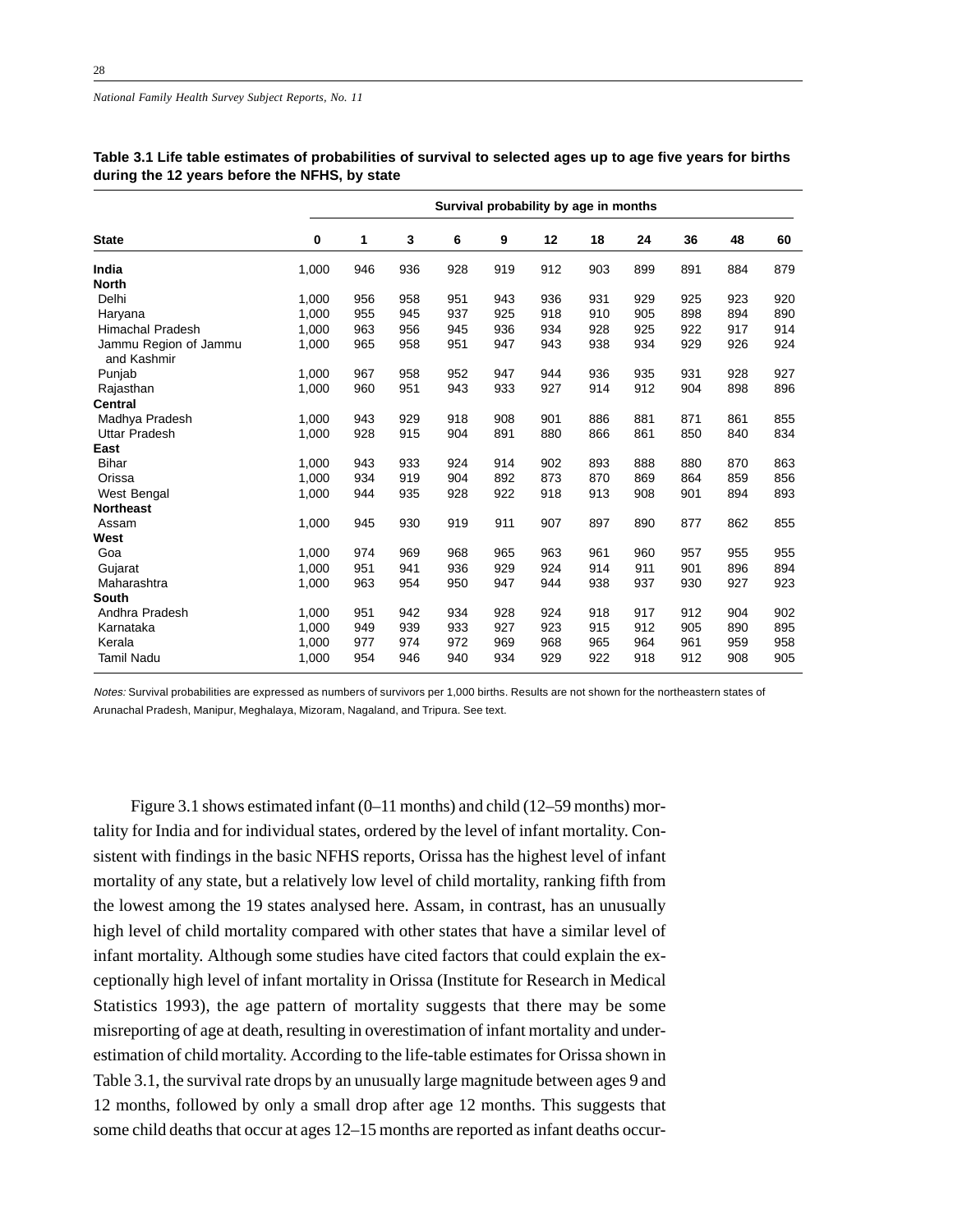29

| <b>State</b>                      | mortality | Neonatal Postneonatal<br>mortality | <b>Infant</b><br>mortality | Child<br>mortality | Under-5<br>mortality |
|-----------------------------------|-----------|------------------------------------|----------------------------|--------------------|----------------------|
| India                             | 54        | 35                                 | 88                         | 36                 | 121                  |
| <b>North</b>                      |           |                                    |                            |                    |                      |
| Delhi                             | 35        | 29                                 | 64                         | 17                 | 80                   |
| Haryana                           | 45        | 37                                 | 82                         | 30                 | 110                  |
| Himachal Pradesh                  | 37        | 29                                 | 66                         | 21                 | 86                   |
| Jammu region of Jammu and Kashmir | 35        | 22                                 | 57                         | 21                 | 77                   |
| Punjab                            | 33        | 23                                 | 56                         | 18                 | 73                   |
| Rajasthan                         | 41        | 33                                 | 73                         | 33                 | 104                  |
| Central                           |           |                                    |                            |                    |                      |
| Madhya Pradesh                    | 57        | 42                                 | 99                         | 51                 | 145                  |
| <b>Uttar Pradesh</b>              | 73        | 48                                 | 120                        | 52                 | 166                  |
| East                              |           |                                    |                            |                    |                      |
| <b>Bihar</b>                      | 57        | 41                                 | 98                         | 44                 | 137                  |
| Orissa                            | 66        | 61                                 | 127                        | 20                 | 144                  |
| West Bengal                       | 56        | 26                                 | 82                         | 28                 | 108                  |
| <b>Northeast</b>                  |           |                                    |                            |                    |                      |
| Assam                             | 55        | 38                                 | 93                         | 58                 | 145                  |
| West                              |           |                                    |                            |                    |                      |
| Goa                               | 26        | 11                                 | 37                         | 8                  | 45                   |
| Gujarat                           | 49        | 28                                 | 77                         | 32                 | 106                  |
| Maharashtra                       | 37        | 19                                 | 56                         | 22                 | 77                   |
| <b>South</b>                      |           |                                    |                            |                    |                      |
| Andhra Pradesh                    | 50        | 26                                 | 76                         | 25                 | 98                   |
| Karnataka                         | 51        | 26                                 | 77                         | 30                 | 105                  |
| Kerala                            | 23        | 9                                  | 32                         | 10                 | 42                   |
| <b>Tamil Nadu</b>                 | 46        | 24                                 | 71                         | 26                 | 95                   |

**Table 3.2. Life table estimates of mortality for selected age intervals, for births during the 12 years before the NFHS, by state**

Note: Mortality is specified as the number of deaths per 1,000 children at risk.

ring at ages 9–11 months, resulting in an overestimation of the infant mortality rate and an underestimation of the child mortality rate.

Figure 3.2 shows neonatal and postneonatal mortality for India and for individual states, ordered by the level of infant mortality. Normally, neonatal mortality is considerably higher than postneonatal mortality, but for Delhi, Himachal Pradesh, Rajasthan, Haryana, and Orissa, the two mortality estimates appear unusually close. It is likely that neonatal mortality is underreported in these states, postneonatal mortality is overreported, or both. Neonatal mortality can be underreported if children who die during the neonatal period are omitted from birth histories. Postneonatal mortality can be overreported by misreporting age at death, specifically by reporting deaths that occur shortly after age 12 months as occurring before 12 months.

The age pattern of mortality varies according to the level of mortality. Figure 3.3 shows life-table estimates of survivors at selected ages per 1,000 births for India and for two states: Uttar Pradesh, which has the highest under-five mortality, and Kerala, which has the lowest. The figure shows that mortality differences between states are much larger at older ages than at younger ages. In Uttar Pradesh the survival ratio drops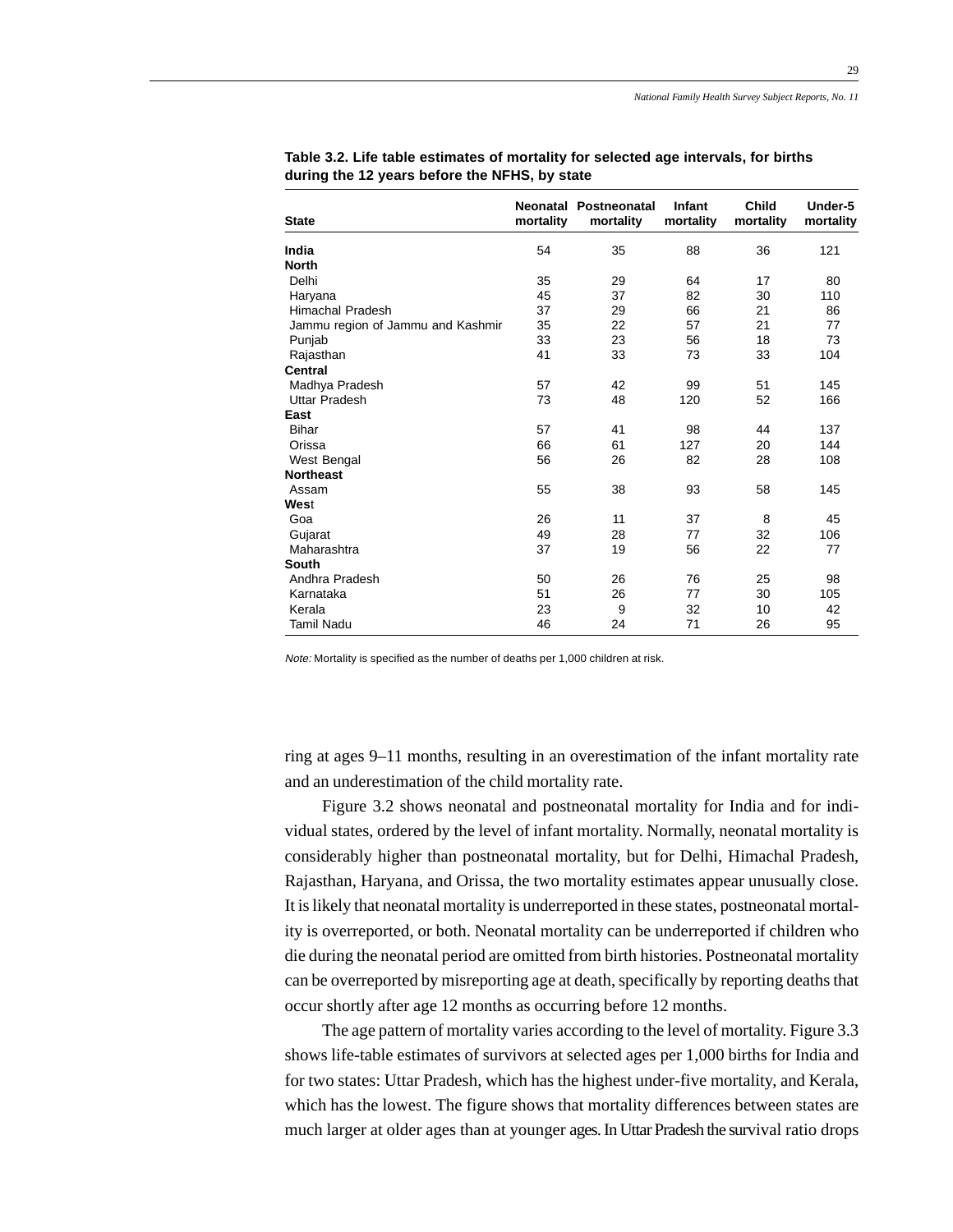*National Family Health Survey Subject Reports, No. 11*



**Figure 3.1 Cohort life table estimates of infant and child mortality for births during the 12 years before the NFHS, by state**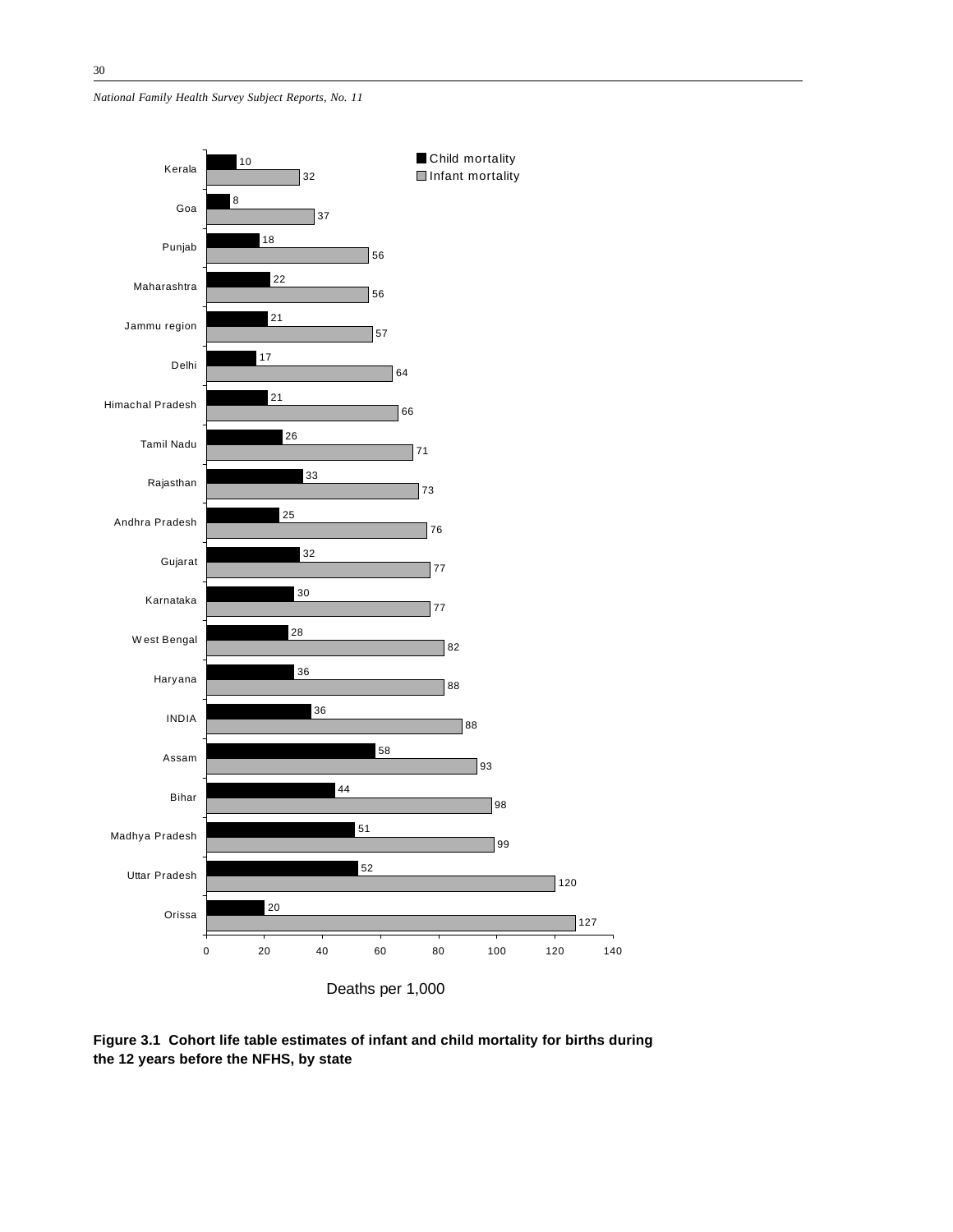

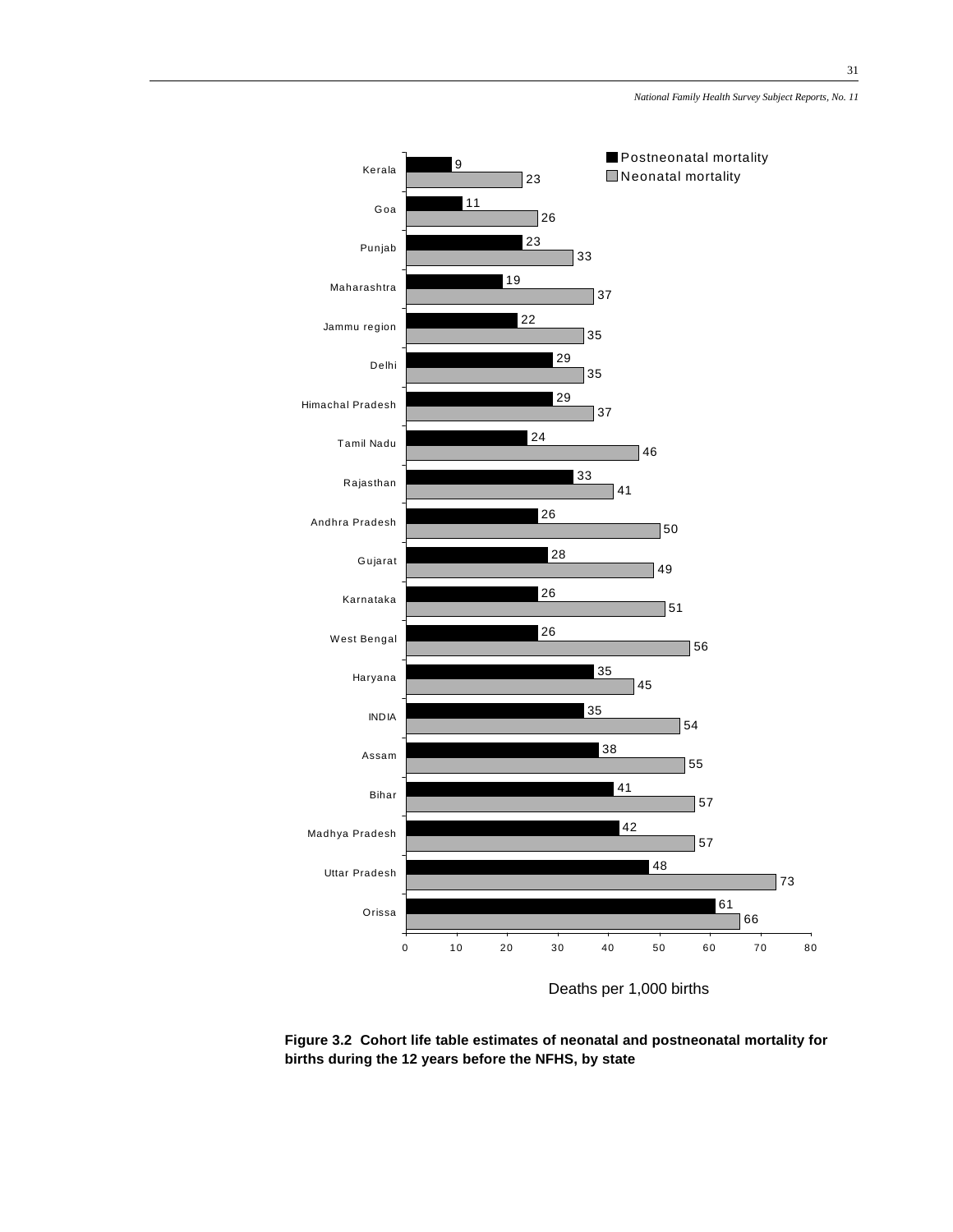*National Family Health Survey Subject Reports, No. 11*



**Figure 3.3 Life table estimates of survivors at selected ages per 1,000 births, for Kerala, India, and Uttar Pradesh**

steeply throughout the five-year period, but in Kerala the survival ratio changes very little after the neonatal period. This is as expected because many of the risks of postneonatal and child mortality can be reduced by improvements in environment and health-care behaviour, whereas many risks of neonatal mortality have genetic origins and are difficult to reduce.

In summary, infant and child mortality in India tend to be high. Out of 1,000 live births in the country as a whole, 88 children are expected to die during the first year of life and 121 before reaching age five. There are large variations in infant and child mortality by state, particularly among children at older ages. Under-five mortality in Uttar Pradesh, for example, is nearly four times the level in Kerala. Although the NFHS data on child deaths and ages at death are considered very good, in some states reporting of deaths may not be complete, and reported ages at death may be inaccurate. For example, neonatal mortality may be underreported in some states, and the very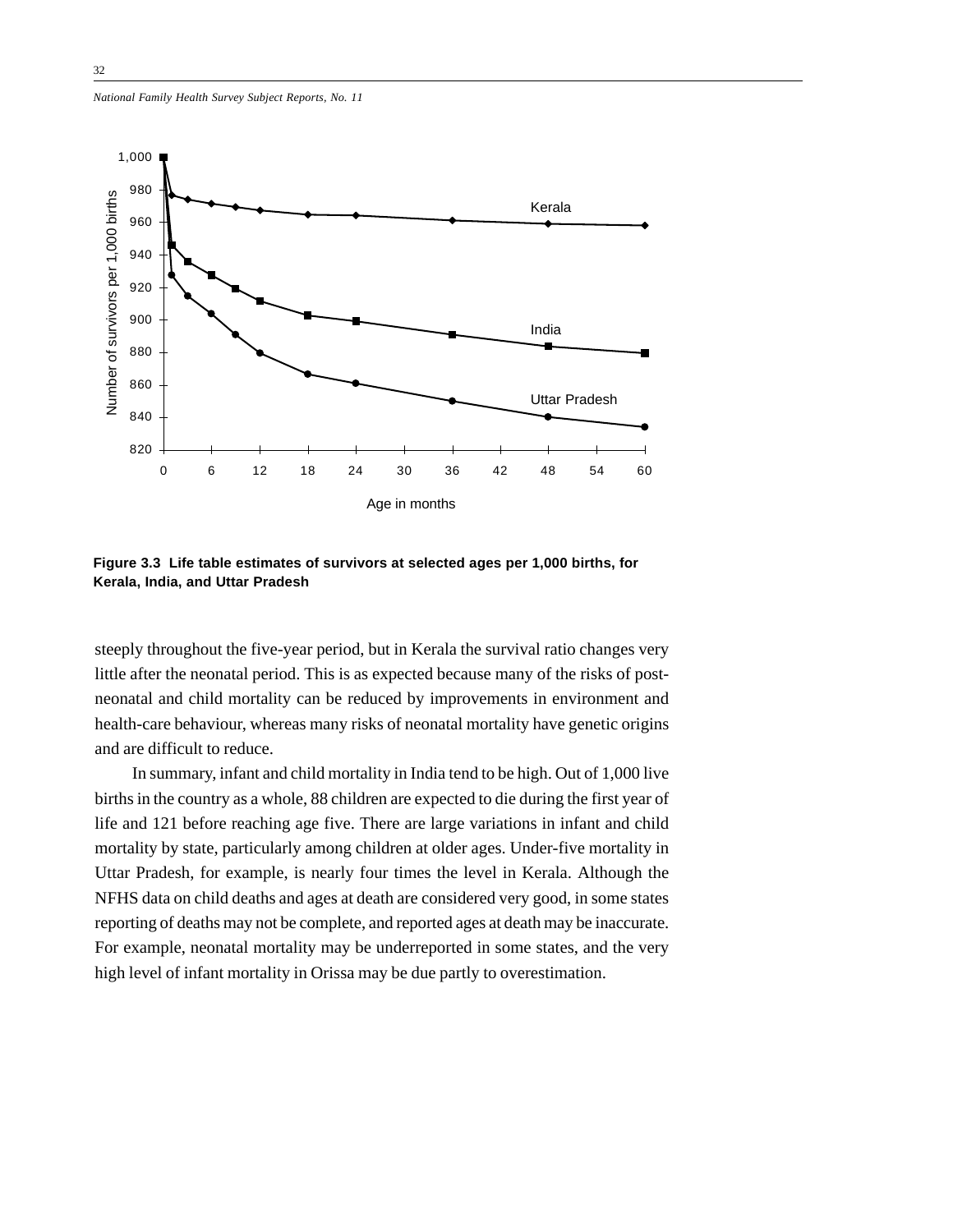## **4 Effects of Child's Year of Birth and Sex on Infant and Child Mortality**

In this chapter we examine the unadjusted and adjusted effects of child's year of birth and sex on neonatal, postneonatal, infant, and child mortality. The unadjusted effects are estimated from hazard models that include only the one factor under examination. The adjusted effects are estimated from models that include the variable under examination (child's year of birth or sex) plus socioeconomic characteristics and mother's age at childbirth as predictor variables. Chapter 2 provides a full description of these variables and their descriptive statistics (Tables 2.2 and 2.3). Estimates of neonatal, postneonatal, and infant mortality are expressed as number of deaths during a specified age interval per 1,000 births. Estimates of child mortality are expressed as number of deaths per 1,000 children who survive the first year of life. As discussed in Chapter 2, neonatal mortality, postneonatal mortality, and child mortality are estimated by three separate sets of hazard models, and infant mortality is estimated as the sum of neonatal and postneonatal mortality.

### **CHILD'S YEAR OF BIRTH**

The effect of child's year of birth as estimated from a hazard model can be interpreted as a mortality trend, but with two cautionary notes. As discussed earlier, mortality in the distant past is based on a somewhat biased sample, due to truncation of mother's age at childbirth. There are also indications that the NFHS data suffer from some underreporting of deaths that occurred in the past, especially deaths of very young children. These data deficiencies are likely to result in a slight underestimation of any mortality decline, especially for neonatal mortality in some states. The unadjusted and adjusted effects of year of birth are nearly identical, so we present and discuss only the adjusted effects here.

As shown in Table 4.1, neonatal mortality declined substantially in India during the 1980s (18 percent in nine years). It declined in every state except Rajasthan, where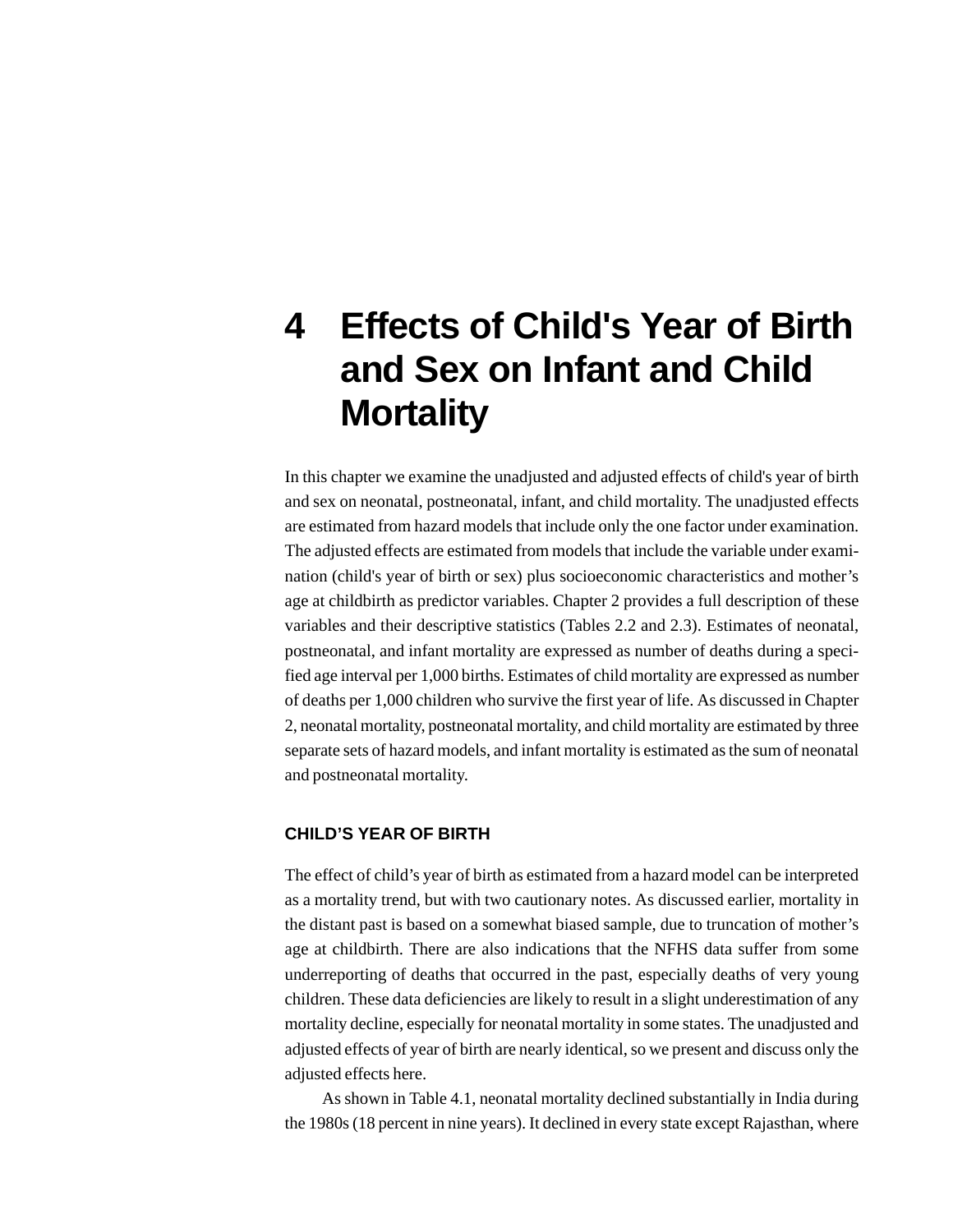|                                   | Year of birth |             |                           |       |                               |       |       |       |  |  |  |
|-----------------------------------|---------------|-------------|---------------------------|-------|-------------------------------|-------|-------|-------|--|--|--|
|                                   |               |             | <b>Neonatal mortality</b> |       | <b>Postneonatal mortality</b> |       |       |       |  |  |  |
| <b>State</b>                      | 1981          | 1984        | 1987                      | 1990  | 1981                          | 1984  | 1987  | 1990  |  |  |  |
| India                             | $60*$         | $56^{\ast}$ | $53*$                     | 49*   | $42*$                         | $38*$ | $33*$ | $30*$ |  |  |  |
| <b>North</b>                      |               |             |                           |       |                               |       |       |       |  |  |  |
| Delhi                             | $43*$         | $38*$       | $34*$                     | $31*$ | 28                            | 29    | 29    | 30    |  |  |  |
| Haryana                           | $54*$         | 49*         | 44*                       | $40*$ | 36                            | 37    | 37    | 37    |  |  |  |
| <b>Himachal Pradesh</b>           | 43            | 39          | 36                        | 33    | $40*$                         | $33*$ | $27*$ | $22*$ |  |  |  |
| Jammu region of Jammu and Kashmir | 46*           | 40*         | $34*$                     | $30*$ | $35*$                         | $27*$ | $20*$ | $15*$ |  |  |  |
| Punjab                            | 36            | 34          | 33                        | 31    | 27                            | 25    | 23    | 21    |  |  |  |
| Rajasthan                         | 40            | 40          | 41                        | 41    | 29                            | 31    | 34    | 36    |  |  |  |
| <b>Central</b>                    |               |             |                           |       |                               |       |       |       |  |  |  |
| Madhya Pradesh                    | $65*$         | $60*$       | $55*$                     | $51*$ | $58*$                         | $47*$ | $38*$ | $31*$ |  |  |  |
| <b>Uttar Pradesh</b>              | $87*$         | 78*         | $70*$                     | $63*$ | $61*$                         | $53*$ | 46*   | 40*   |  |  |  |
| East                              |               |             |                           |       |                               |       |       |       |  |  |  |
| <b>Bihar</b>                      | 61            | 58          | 56                        | 54    | $52*$                         | $45*$ | $40*$ | $34*$ |  |  |  |
| Orissa                            | 69            | 67          | 66                        | 64    | 85*                           | $70*$ | $58*$ | 48*   |  |  |  |
| West Bengal                       | $64*$         | $59*$       | $54*$                     | 49*   | $32*$                         | $28*$ | $25*$ | $22*$ |  |  |  |
| <b>Northeast</b>                  |               |             |                           |       |                               |       |       |       |  |  |  |
| Assam                             | 58            | 56          | 55                        | 53    | 42                            | 39    | 37    | 34    |  |  |  |
| West                              |               |             |                           |       |                               |       |       |       |  |  |  |
| Goa                               | $34*$         | $29*$       | $25*$                     | $21*$ | 11                            | 11    | 11    | 11    |  |  |  |
| Gujarat                           | 56            | 52          | 48                        | 44    | 29                            | 28    | 27    | 26    |  |  |  |
| Maharashtra                       | 38            | 37          | 37                        | 36    | $25*$                         | $21*$ | $18*$ | $16*$ |  |  |  |
| <b>South</b>                      |               |             |                           |       |                               |       |       |       |  |  |  |
| Andhra Pradesh                    | 53            | 51          | 49                        | 46    | 30                            | 27    | 25    | 23    |  |  |  |
| Karnataka                         | $58*$         | $53*$       | 49*                       | 45*   | $40*$                         | $31*$ | $24*$ | $18*$ |  |  |  |
| Kerala                            | 29            | 25          | 22                        | 20    | 10                            | 9     | 9     | 8     |  |  |  |
| <b>Tamil Nadu</b>                 | 48            | 47          | 46                        | 45    | $30*$                         | $26*$ | $23*$ | $20*$ |  |  |  |

### **Table 4.1 Adjusted neonatal, postneonatal, infant, and child mortality, by year of birth and by state**

|                                   |                  |                   | Infant mortality |                  | <b>Child mortality</b> |       |       |       |
|-----------------------------------|------------------|-------------------|------------------|------------------|------------------------|-------|-------|-------|
| <b>State</b>                      | 1981             | 1984              | 1987             | 1990             | 1981                   | 1984  | 1987  | 1990  |
| India                             | $102*$           | $94*$             | 86*              | $79*$            | $44*$                  | $38*$ | $33*$ | $29*$ |
| <b>North</b>                      |                  |                   |                  |                  |                        |       |       |       |
| Delhi                             | 71 <sup>n</sup>  | 67 <sup>n</sup>   | 63 <sup>n</sup>  | 60 <sup>n</sup>  | 16                     | 17    | 17    | 17    |
| Haryana                           | 90 <sup>n</sup>  | 85 <sup>n</sup>   | 81 <sup>n</sup>  | $77^n$           | 36                     | 32    | 28    | 25    |
| <b>Himachal Pradesh</b>           | 83 <sup>p</sup>  | 72 <sup>p</sup>   | 63 <sup>p</sup>  | 55P              | $34*$                  | $24*$ | $18*$ | $13*$ |
| Jammu region of Jammu and Kashmir | $82*$            | $67*$             | $55*$            | 45*              | $35*$                  | $25*$ | $18*$ | $13*$ |
| Punjab                            | 63               | 59                | 55               | 52               | 24                     | 20    | 17    | 14    |
| Rajasthan                         | 69               | 71                | 74               | 77               | 35                     | 34    | 33    | 32    |
| <b>Central</b>                    |                  |                   |                  |                  |                        |       |       |       |
| Madhya Pradesh                    | $123*$           | $107*$            | $94*$            | $82*$            | 66*                    | $55*$ | 46*   | $39*$ |
| <b>Uttar Pradesh</b>              | $148*$           | $131*$            | $117*$           | $103*$           | 69*                    | $57*$ | 48*   | $40*$ |
| East                              |                  |                   |                  |                  |                        |       |       |       |
| <b>Bihar</b>                      | 113 <sup>p</sup> | 104 <sup>p</sup>  | 96 <sup>p</sup>  | 89P              | $54*$                  | 48*   | $41*$ | $36*$ |
| Orissa                            | 154P             | 137p <sup>p</sup> | 123 <sup>p</sup> | 112 <sup>p</sup> | 20                     | 20    | 20    | 20    |
| West Bengal                       | 96*              | $87*$             | $79*$            | $72*$            | 34                     | 29    | 25    | 22    |
| <b>Northeast</b>                  |                  |                   |                  |                  |                        |       |       |       |
| Assam                             | 100              | 96                | 91               | 87               | 67                     | 61    | 55    | 50    |
| West                              |                  |                   |                  |                  |                        |       |       |       |
| Goa                               | 45 <sup>n</sup>  | 40 <sup>n</sup>   | 36 <sup>n</sup>  | 32 <sup>n</sup>  | 10                     | 9     | 7     | 7     |
| Gujarat                           | 86 <sup>n</sup>  | 80 <sup>n</sup>   | 75 <sup>n</sup>  | 70 <sup>n</sup>  | 28                     | 31    | 34    | 36    |
| Maharashtra                       | 62P              | 59 <sup>p</sup>   | 55 <sup>p</sup>  | 52 <sup>p</sup>  | 27                     | 24    | 21    | 19    |
| South                             |                  |                   |                  |                  |                        |       |       |       |
| Andhra Pradesh                    | 83               | 78                | 74               | 69               | $34*$                  | $27*$ | $21*$ | $17*$ |
| Karnataka                         | 98*              | 84*               | $73*$            | $64*$            | $43*$                  | $34*$ | $27*$ | $21*$ |
| Kerala                            | 38               | 35                | 31               | 28               | 13                     | 11    | 9     | 7     |
| <b>Tamil Nadu</b>                 | 78 <sup>p</sup>  | 73 <sup>p</sup>   | 69 <sup>p</sup>  | 65 <sup>p</sup>  | $44*$                  | $30*$ | $21*$ | $14*$ |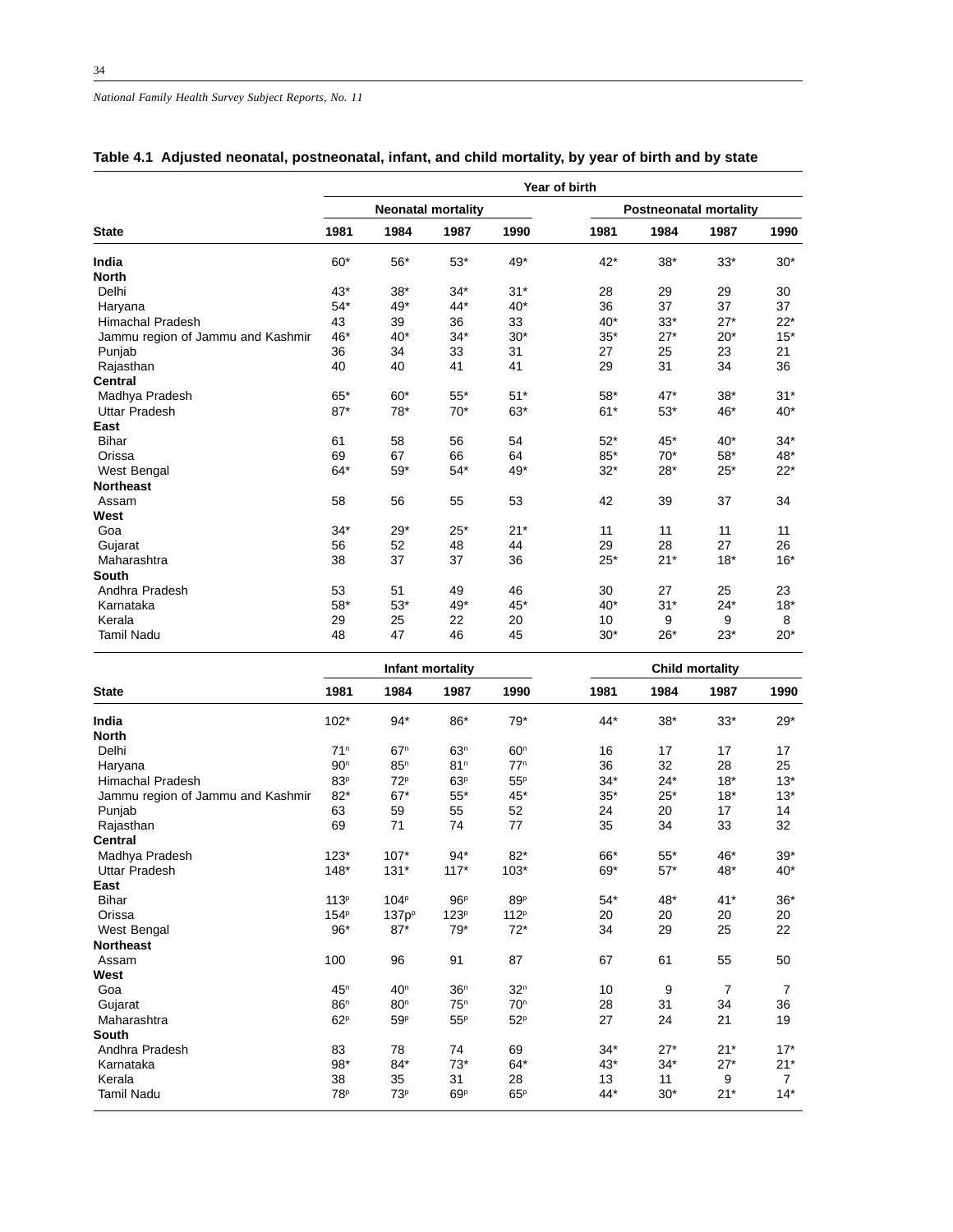it has remained virtually constant. As mentioned earlier, the Rajasthan data may suffer from some unreported deaths, particularly for earlier birth cohorts, which would result in an underestimation of mortality decline. The decline in neonatal mortality is statistically significant for India and for eight states: Delhi, Haryana, Jammu region, Madhya Pradesh, Uttar Pradesh, West Bengal, Goa, and Karnataka. The decline is substantial but not statistically significant in Himachal Pradesh, Gujarat, and Kerala. The states with the largest percentage decline in neonatal mortality during the 1980s are Goa, Jammu region, Kerala, Uttar Pradesh, and Delhi.

Postneonatal mortality shows a decline of slightly greater magnitude than neonatal mortality. For India as a whole, Table 4.1 shows that adjusted postneonatal mortality declined by 29 percent in nine years (from 42 deaths per 1,000 births in 1981 to 30 deaths per 1,000 births in 1990). Postneonatal mortality declined in every state except in Rajasthan, where it increased, and in Delhi, Haryana, and Goa, where it remained virtually constant. The unexpected pattern in Rajasthan may be due to erroneous data. The decline is statistically significant for India and for 10 states: Himachal Pradesh, Jammu region, Madhya Pradesh, Uttar Pradesh, Bihar, Orissa, West Bengal, Maharashtra, Karnataka, and Tamil Nadu. In three other states (Punjab, Assam, and Andhra Pradesh), the decline is substantial but not statistically significant. The states showing the sharpest percentage decline in postneonatal mortality during the 1980s are Jammu region, Karnataka, Madhya Pradesh, Himachal Pradesh, and Orissa.

Combining neonatal and postneonatal mortality, adjusted infant mortality in India declined by 23 percent in nine years (from 102 to 79 deaths per 1,000 births). It

Notes to Table 4.1:

Neonatal, postneonatal, infant, and child mortality rates are expressed as deaths per 1,000. Infant mortality rates are computed as the sum of neonatal and postneonatal mortality rates. Both unadjusted and adjusted mortality rates are predicted values calculated from hazard regressions. For adjusted rates, the hazard regressions include the following control variables: child's sex, mother's age at childbirth and its square, residence, mother's literacy, religion-caste/ tribe membership of household head, mother's exposure to radio or television, and household toilet facilities, cooking fuel, and economic level (ownership of goods). When calculating adjusted rates, the control variables are set at their mean values for the specific group of children under consideration. For neonatal, postneonatal, and infant mortality rates, this group includes all children in India or a specified state who were born in December 1979 or later. For child mortality rates, it includes all children in India or a specified state who were born in December 1979 or later and who survived the first year of life.

<sup>\*</sup>The coefficient of the corresponding variable in the underlying hazard regression differs significantly from zero at the 5 percent level.

nThe coefficient of the corresponding variable in the underlying hazard regression differs significantly from zero at the 5 percent level for neonatal (first month) mortality, but not postneonatal (age 1–11 months) mortality.

PThe coefficient of the corresponding variable in the underlying hazard regression differs significantly from zero at the 5 percent level for postneonatal (age 1–11 months) mortality, but not neonatal (first month) mortality.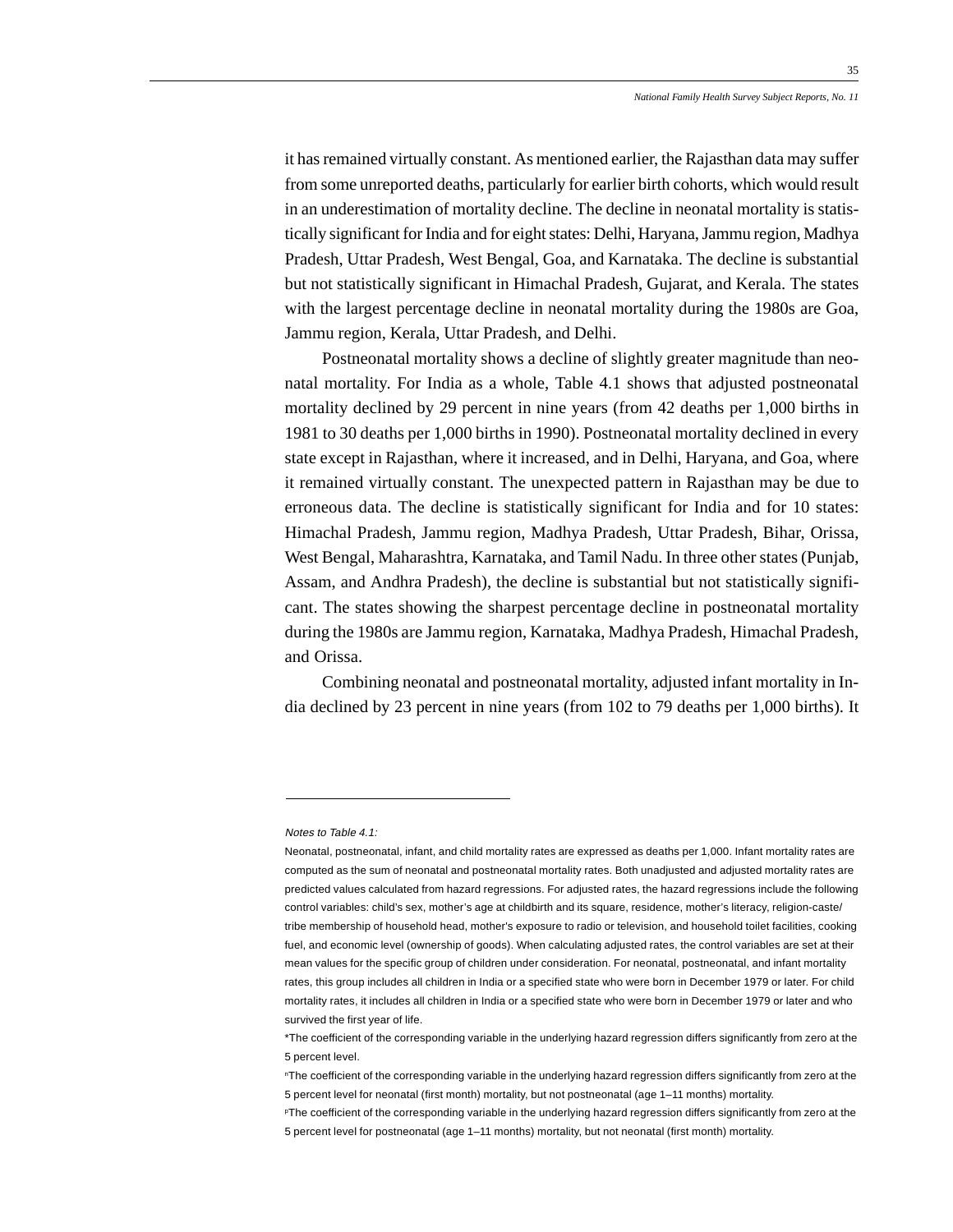also declined in most states. These declines are statistically significant for India and for most states.<sup>1</sup>

The rate of decline in child mortality is similar to the rate of decline in postneonatal mortality. Adjusted child mortality in India declined by 34 percent in nine years (from 44 to 29 deaths per 1,000 births). The decline is statistically significant for India and for eight states: Himachal Pradesh, Jammu region, Madhya Pradesh, Uttar Pradesh, Bihar, Andhra Pradesh, Karnataka, and Tamil Nadu. It is substantial but not statistically significant in Haryana, Punjab, West Bengal, and Assam. The states with the greatest percentage decline in child mortality during the 1980s are Tamil Nadu, Jammu region, Himachal Pradesh, Karnataka, Andhra Pradesh, and Kerala. By contrast, child mortality does not appear to have declined in Gujarat, Delhi, or Orissa.

### **CHILD'S SEX**

—————

In most populations, male mortality is higher than female mortality at almost all ages (Heligman 1983; United Nations Secretariat 1988). In South Asia, however, female mortality is higher than male mortality at many ages (Ghosh 1987; Office of the Registrar General, India 1994; Pebley and Amin 1991; Preston 1990), especially during the postneonatal and childhood periods. Excess female mortality at postneonatal and childhood ages in India and other South Asian countries is believed to result from son preference, which leads to differential treatment of sons and daughters in terms of food allocation, prevention of diseases and accidents, and treatment of illness (United Nations 1998). In India, many researchers have documented evidence of son preference and discrimination in caring for sons and daughters (Basu 1989; Das Gupta 1987; Muhuri and Preston 1991). Studies on infant and child mortality in India also document large variations among states in the degree of son preference and associated excess female child mortality (Arnold, Choe, and Roy 1998; IIPS 1995; Mutharayappa et al. 1997).

As discussed earlier, biological differences between the sexes tend to result in higher male mortality than female mortality, while parental preference for male children tends to result in higher female mortality. Biological conditions affect mortality

<sup>1.</sup> In Table 4.1 and subsequent tables, infant mortality is calculated as the sum of neonatal mortality and postneonatal mortality, which are estimated by separate hazard models and multiple classification analysis. We interpret the effect of a factor to be statistically significant at the 5 percent level if that factor is statistically significant for at least one model. In Table 4.1 and the following tables, an asterisk (\*) indicates that the underlying factor is statistically significant in both the neonatal and the postneonatal mortality models. An 'n' indicates that the underlying factor is statistically significant in the neonatal mortality model only, and a 'p' indicates that the underlying factor is statistically significant in the postneonatal mortality model only.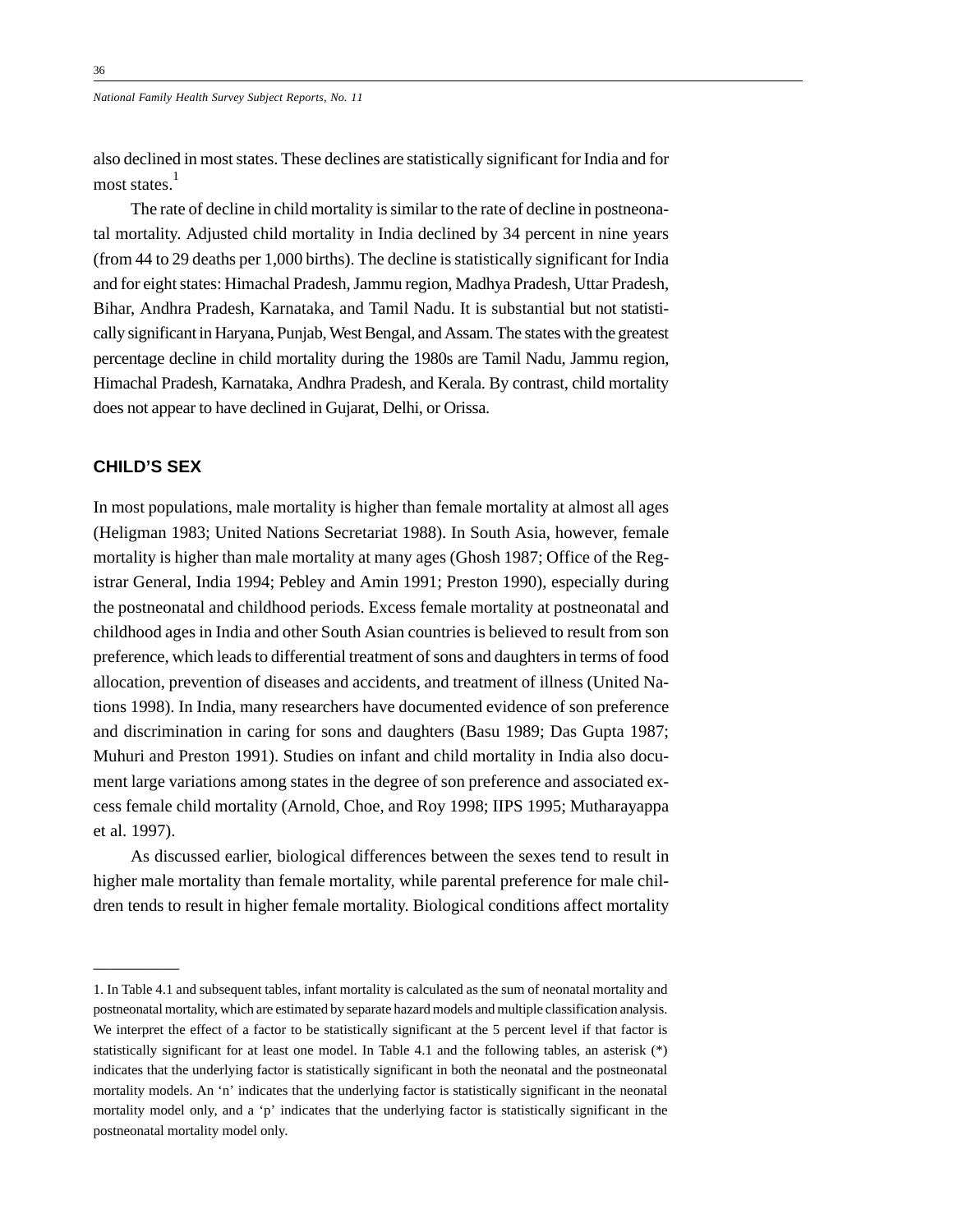37



**Figure 4.1 Percentage excess female mortality in India, by age**

most strongly during the neonatal period, and parental care affects mortality most strongly during early childhood. In states with strong son preference, we would expect somewhat higher male mortality than female mortality during the neonatal period and excess female mortality among children at older ages.

Our analysis shows that there are hardly any differences in unadjusted and adjusted sex differentials in mortality, either for India or for individual states. This is not surprising because child's sex is not correlated with any of the socioeconomic characteristics used as predictor variables in this analysis. Our discussion of sex differentials will, therefore, be limited to the adjusted mortality estimates.

Figure 4.1 shows that female mortality in India is 14 percent lower than male mortality during the neonatal period, which is consistent with expectations. During the postneonatal period, however, female mortality is 19 percent higher than male mortality. Combining neonatal and postneonatal mortality, infant mortality shows little difference by sex. Females are at the greatest disadvantage at ages 1–4, when their risk of dying exceeds that of males by 40 percent.

Table 4.2 shows adjusted neonatal, postneonatal, infant, and child mortality by sex for India and for 19 states. The adjusted effect of child's sex on infant and child mortality varies by child's age and by state. During the neonatal period, male mortality is higher than female mortality in every state, but the extent of the differences and their statistical significance vary. Excess male neonatal mortality is large and statistically sig-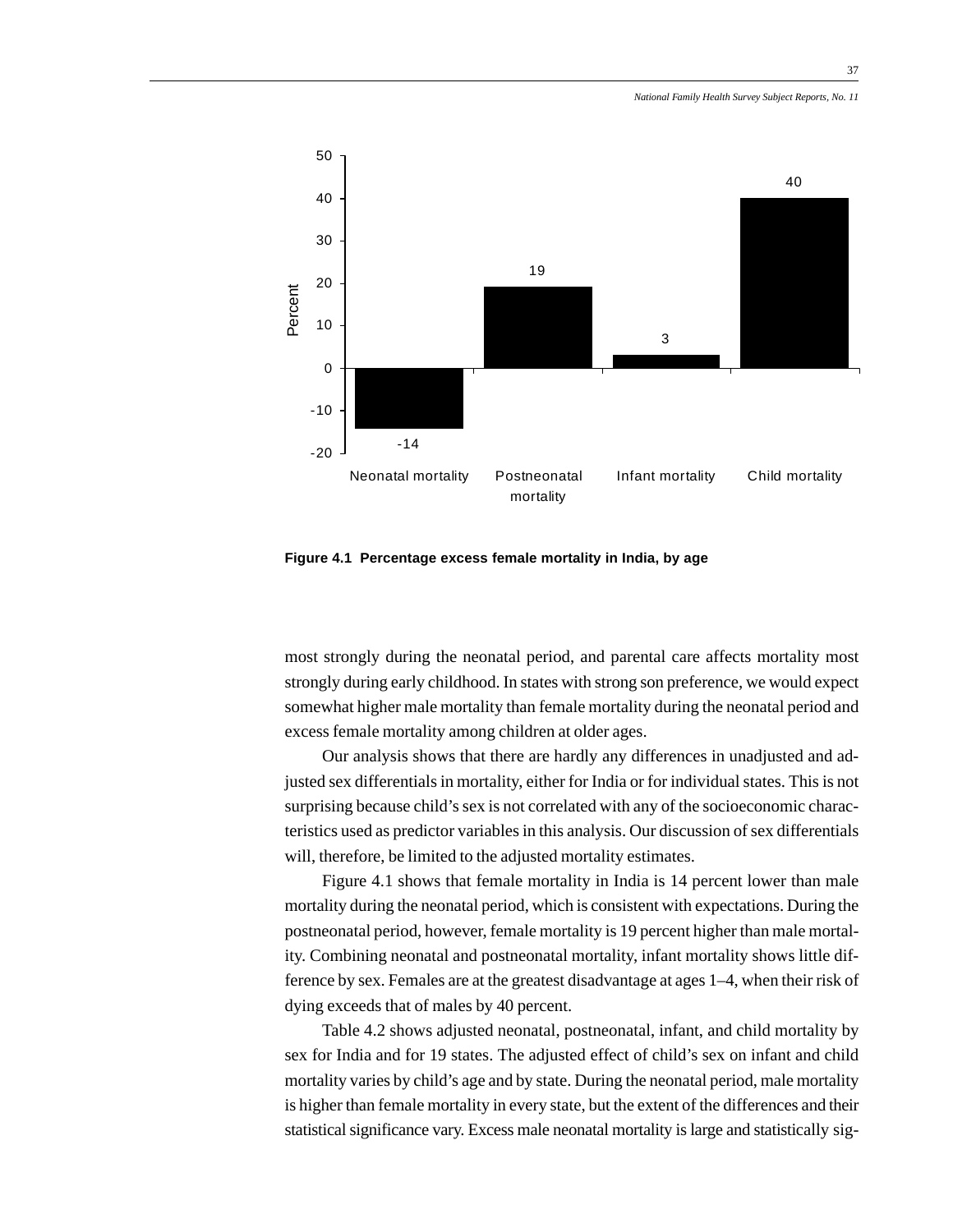**Table 4.2 Adjusted neonatal, postneonatal, infant, and child mortality, by child's sex and by state**

|                                   | Child's sex               |             |                               |             |  |  |  |  |
|-----------------------------------|---------------------------|-------------|-------------------------------|-------------|--|--|--|--|
|                                   | <b>Neonatal mortality</b> |             | <b>Postneonatal mortality</b> |             |  |  |  |  |
| <b>State</b>                      | Female <sup>t</sup>       | <b>Male</b> | Female <sup>t</sup>           | <b>Male</b> |  |  |  |  |
| India                             | 50                        | $58*$       | 38                            | $32*$       |  |  |  |  |
| <b>North</b>                      |                           |             |                               |             |  |  |  |  |
| Delhi                             | 34                        | 36          | 34                            | $25*$       |  |  |  |  |
| Haryana                           | 43                        | 48          | 47                            | $30*$       |  |  |  |  |
| <b>Himachal Pradesh</b>           | 33                        | 42          | 34                            | 25          |  |  |  |  |
| Jammu region of Jammu and Kashmir | 33                        | 37          | 27                            | $18*$       |  |  |  |  |
| Punjab                            | 31                        | 35          | 25                            | 21          |  |  |  |  |
| Rajasthan                         | 38                        | 43          | 38                            | $29*$       |  |  |  |  |
| <b>Central</b>                    |                           |             |                               |             |  |  |  |  |
| Madhya Pradesh                    | 53                        | $62*$       | 46                            | $38*$       |  |  |  |  |
| <b>Uttar Pradesh</b>              | 71                        | 74          | 57                            | $41*$       |  |  |  |  |
| East                              |                           |             |                               |             |  |  |  |  |
| <b>Bihar</b>                      | 51                        | $63*$       | 45                            | $37*$       |  |  |  |  |
| Orissa                            | 64                        | 68          | 59                            | 63          |  |  |  |  |
| West Bengal                       | 54                        | 57          | 25                            | 28          |  |  |  |  |
| <b>Northeast</b>                  |                           |             |                               |             |  |  |  |  |
| Assam                             | 49                        | $62*$       | 38                            | 37          |  |  |  |  |
| West                              |                           |             |                               |             |  |  |  |  |
| Goa                               | 21                        | $33*$       | 11                            | 11          |  |  |  |  |
| Gujarat                           | 44                        | 54          | 30                            | 25          |  |  |  |  |
| Maharashtra                       | 30                        | 45*         | 21                            | 18          |  |  |  |  |
| South                             |                           |             |                               |             |  |  |  |  |
| Andhra Pradesh                    | 44                        | $56*$       | 27                            | 25          |  |  |  |  |
| Karnataka                         | 45                        | $56*$       | 27                            | 25          |  |  |  |  |
| Kerala                            | 19                        | $28*$       | 8                             | 10          |  |  |  |  |
| <b>Tamil Nadu</b>                 | 41                        | $52*$       | 22                            | 26          |  |  |  |  |

|                                   | Infant mortality    |                  | Child mortality     |             |  |
|-----------------------------------|---------------------|------------------|---------------------|-------------|--|
| <b>State</b>                      | Female <sup>t</sup> | <b>Male</b>      | Female <sup>t</sup> | <b>Male</b> |  |
| India                             | 87                  | $90*$            | 42                  | $30*$       |  |
| <b>North</b>                      |                     |                  |                     |             |  |
| Delhi                             | 68                  | 61P              | 22                  | $13*$       |  |
| Haryana                           | 89                  | 78 <sup>p</sup>  | 43                  | $21*$       |  |
| <b>Himachal Pradesh</b>           | 67                  | 67               | 26                  | 17          |  |
| Jammu region of Jammu and Kashmir | 60                  | 55P              | 27                  | $16*$       |  |
| Punjab                            | 56                  | 57               | 21                  | 15          |  |
| Rajasthan                         | 76                  | 71 <sup>p</sup>  | 41                  | $28*$       |  |
| <b>Central</b>                    |                     |                  |                     |             |  |
| Madhya Pradesh                    | 99                  | $100*$           | 56                  | $47*$       |  |
| <b>Uttar Pradesh</b>              | 128                 | 115 <sup>p</sup> | 68                  | $40*$       |  |
| East                              |                     |                  |                     |             |  |
| <b>Bihar</b>                      | 96                  | $100*$           | 54                  | $36*$       |  |
| Orissa                            | 123                 | 130              | 24                  | $16*$       |  |
| West Bengal                       | 79                  | 85               | 33                  | $23*$       |  |
| <b>Northeast</b>                  |                     |                  |                     |             |  |
| Assam                             | 87                  | 99 <sub>n</sub>  | 60                  | 56          |  |
| West                              |                     |                  |                     |             |  |
| Goa                               | 32                  | 44 <sup>n</sup>  | 8                   | 8           |  |
| Gujarat                           | 74                  | 79               | 38                  | $28*$       |  |
| Maharashtra                       | 51                  | 63 <sup>n</sup>  | 25                  | 19          |  |
| South                             |                     |                  |                     |             |  |
| Andhra Pradesh                    | 71                  | 81 <sup>n</sup>  | 27                  | 23          |  |
| Karnataka                         | 72                  | 81 <sup>n</sup>  | 34                  | 27          |  |
| Kerala                            | 28                  | 38 <sup>n</sup>  | 9                   | 10          |  |
| <b>Tamil Nadu</b>                 | 63                  | 79 <sup>n</sup>  | 24                  | 28          |  |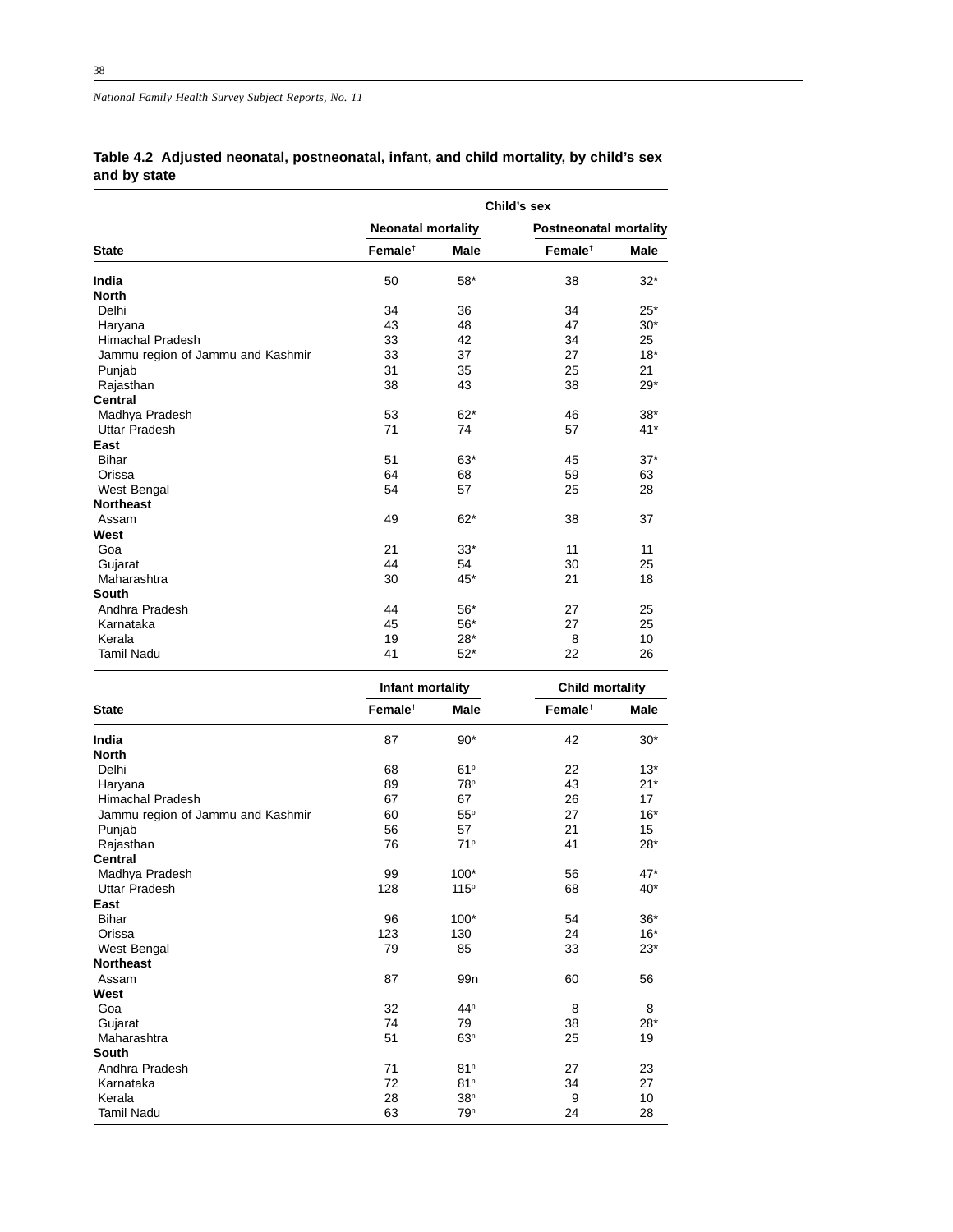nificant in all states in the south but small and not statistically significant in all states in the north. In other regions, Madhya Pradesh, Bihar, Assam, Goa, and Maharashtra show a large and statistically significant sex differential in neonatal mortality, whereas in Uttar Pradesh, Orissa, and West Bengal, the sex differential is small and not statistically significant.

Sex differentials in postneonatal mortality show contrasting patterns. Tamil Nadu, Kerala, West Bengal, and Orissa show excess male postneonatal mortality. In all other states, female postneonatal mortality is the same as or higher than male postneonatal mortality. Postneonatal mortality is higher for females than for males in all northern and central states and in Bihar in the east. The difference is statistically significant in all of these states except Himachal Pradesh and Punjab. In the remaining states, the sex differential in postneonatal mortality is small and not statistically significant.

Because neonatal and postneonatal mortality typically have opposite patterns, infant mortality in most states shows little difference by sex. Infant mortality is substantially higher for females in Haryana and Uttar Pradesh but higher for males in Kerala, Tamil Nadu, and Goa.

In Tamil Nadu and Kerala, child mortality is higher for males than for females, and in Goa child mortality is identical for both sexes. As shown in Figure 4.2, child mortality is higher for females in all other states, although the degree of excess female mortality varies widely—from 7 percent in Assam to 105 percent in Haryana. None of the states in the southern region show statistically significant excess female child mortality. Among the five states with the greatest excess female child mortality, four are in the north: Haryana, Delhi, Jammu region, and Himachal Pradesh. Although the NFHS data do not show a statistically significant excess in female child mortality in Himachal

Notes to Table 4.2:

Neonatal, postneonatal, infant, and child mortality rates are expressed as deaths per 1,000. Infant mortality rates are computed as the sum of neonatal and postneonatal mortality rates. Both unadjusted and adjusted mortality rates are predicted values calculated from hazard regressions. For adjusted rates, the hazard regressions include the following control variables: year of birth, mother's age at childbirth and its square, residence, mother's literacy, religion-caste/ tribe membership of household head, mother's exposure to radio or television, and household toilet facilities, cooking fuel, and economic level (ownership of goods). When calculating adjusted rates, the control variables are set at their mean values for the specific group of children under consideration. For neonatal, postneonatal, and infant mortality rates, this group includes all children in India or a specified state who were born in December 1979 or later. For child mortality rates, it includes all children in India or a specified state who were born in December 1979 or later and who survived the first year of life.

<sup>†</sup>Reference category in the underlying hazard regression.

<sup>\*</sup>The coefficient of the corresponding variable in the underlying hazard regression differs significantly from zero at the 5 percent level.

nThe coefficient of the corresponding variable in the underlying hazard regression differs significantly from zero at the 5 percent level for neonatal (first month) mortality, but not postneonatal (age 1–11 months) mortality.

PThe coefficient of the corresponding variable in the underlying hazard regression differs significantly from zero at the 5 percent level for postneonatal (age 1–11 months) mortality, but not neonatal (first month) mortality.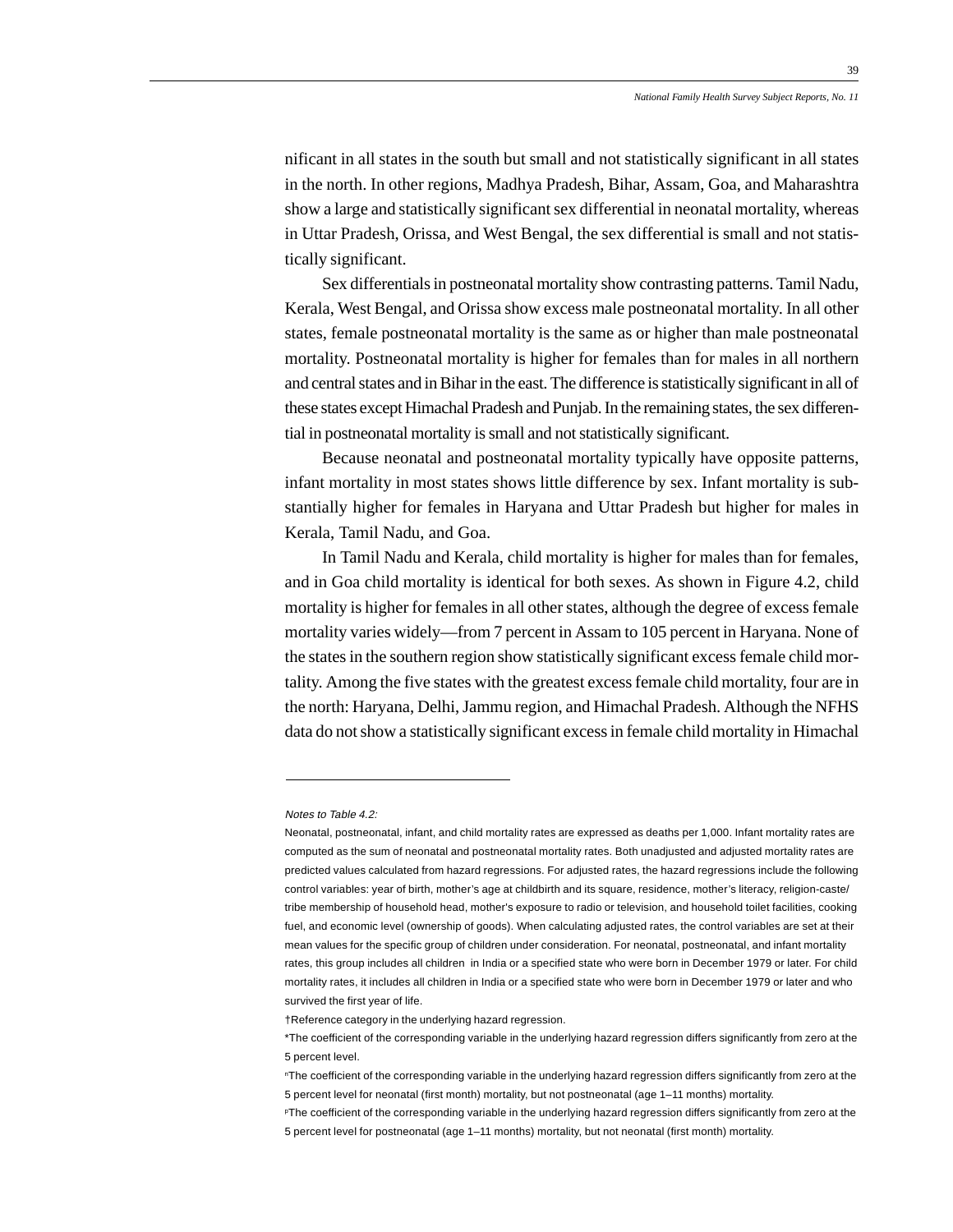

**Figure 4.2 Percentage adjusted excess female child mortality, by state**

Pradesh or Punjab, these states have unusually large proportions of male children, suggesting that some female children who have died are missing from the birth histories collected during the survey.

Our results show that excess female mortality tends to be higher in northern states, where the traditional family system is strongly patriarchal, than in southern states with less of a patriarchal tradition. The strong patriarchal tradition in northern India includes customs related to marriage, living arrangements, support for elderly parents, and funeral rituals that assign many privileges and duties exclusively to sons (Arnold, Choe, and Roy 1998; Caldwell, Reddy, and Caldwell 1989; Dyson and Moore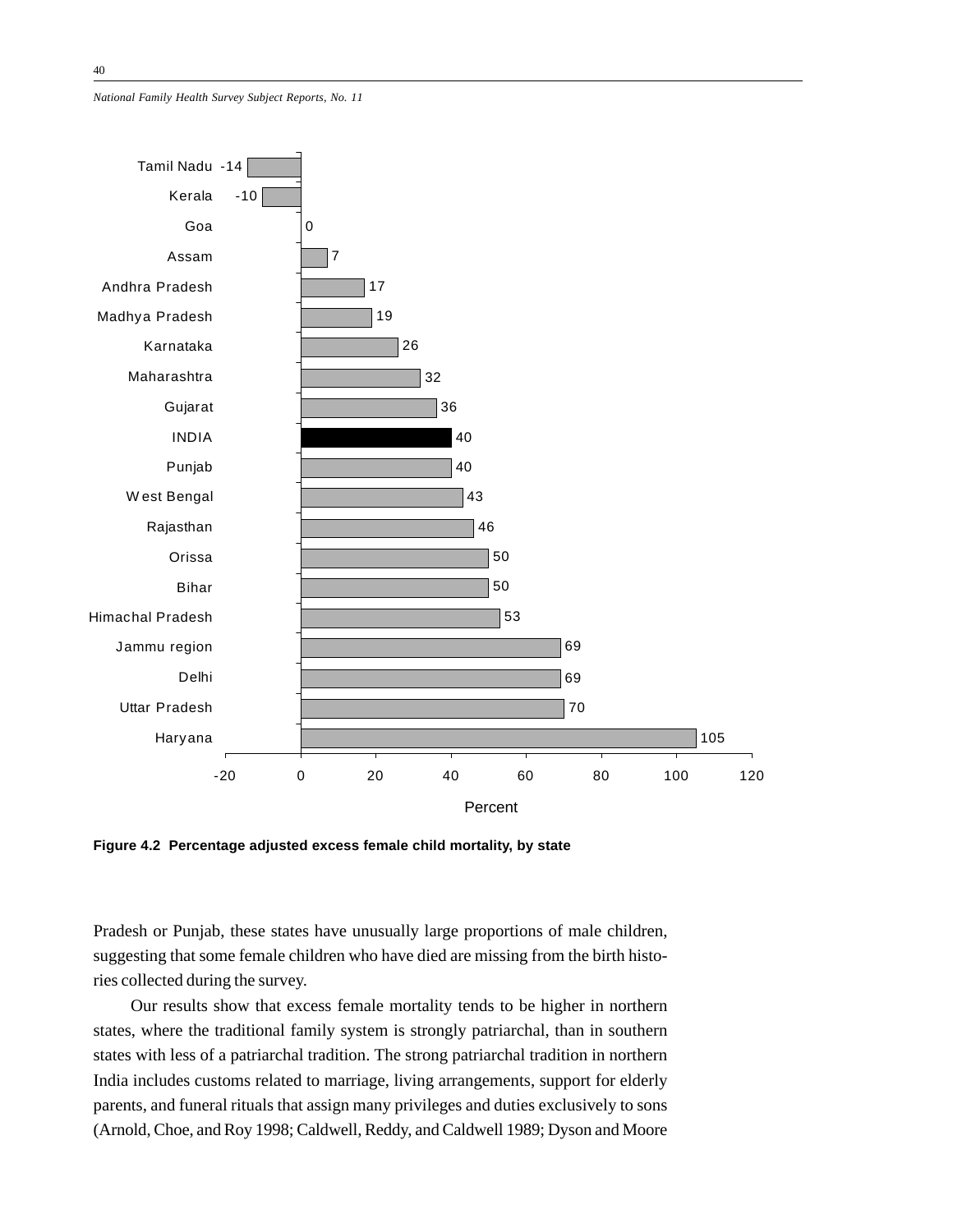1983; Kapadia 1966; Karve 1965; Kishor 1995; Koenig and Foo 1992). At marriage, dowry payments impose a heavy financial burden on the parents of girls, while after marriage wives typically move in with their husbands' families, weakening ties with their own parents. Such customs may cause parents to desire more sons than daughters and to discriminate against daughters, and this in turn may result in excess female postneonatal and child mortality.

It will be difficult to eliminate son preference and associated excess female child mortality quickly in India because long-standing traditions are slow to change. Some observers have noted, however, that the degree of son preference may be declining somewhat (Visaria 1994). Maternal and child health programmes that provide supplemental nutrition and basic health care to all children, regardless of sex, may also help reduce excess female child mortality (Pebley and Amin 1991). In areas with high excess female child mortality, family health programmes should pay particular attention to providing basic health care and supplemental nutrition to girls.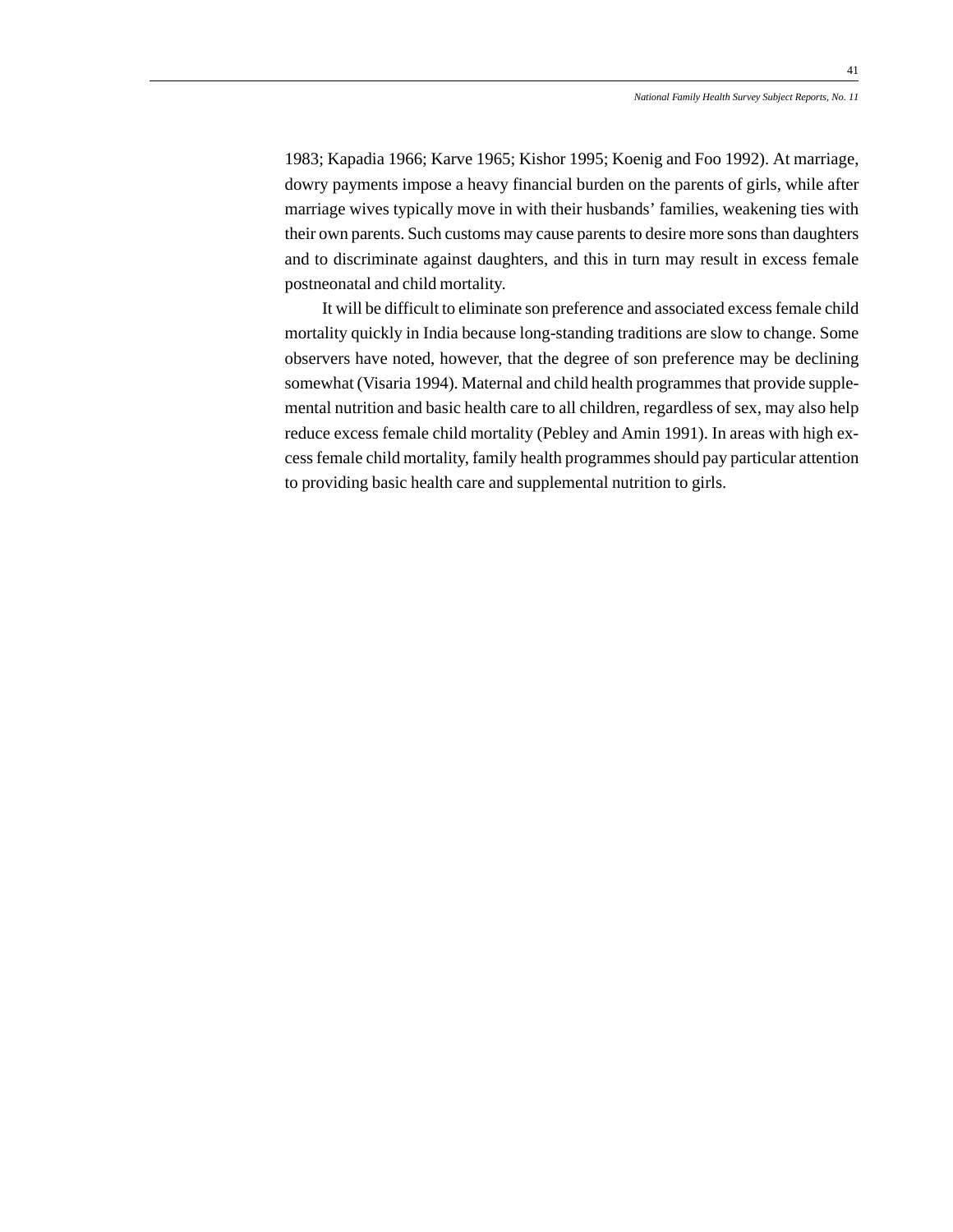# **5 Effects of Socioeconomic Characteristics on Infant and Child Mortality**

In this chapter we examine the unadjusted and adjusted effects of socioeconomic characteristics on neonatal, postneonatal, infant, and child mortality. We estimate the adjusted effects of socioeconomic variables using hazard models with the predictor variables listed in Table 2.2. We expect that the adjusted effects of most socioeconomic variables will be smaller than the unadjusted effects because the socioeconomic characteristics we examine tend to be correlated with each other. For example, women who live in urban areas are more likely to be literate, to have access to a flush or pit toilet, to use clean cooking fuel, and to own a relatively large number of household goods.

#### **URBAN/RURAL RESIDENCE**

In developing countries, living conditions are generally worse in rural areas than in urban areas, and health-care facilities are less readily available and tend to be of poorer quality. These differences usually result in higher infant and child mortality in rural areas than in urban areas. Most of the results reported here follow this general pattern, but many results are not statistically significant because NFHS samples in urban areas tend to be small.

As shown in Table 5.1, unadjusted neonatal mortality is higher in rural areas than in urban areas in all states but Goa. The unadjusted effect of urban/rural residence is quite large and statistically significant for India and for 12 states. In the remaining seven states, unadjusted neonatal mortality is higher in rural areas than in urban areas, but the differences are not statistically significant. The adjusted effects are much smaller than the unadjusted effects. For India as a whole, the adjusted effect is negligible and not statistically significant. It is statistically significant in only three states: Haryana, Uttar Pradesh, and Orissa. Adjusted neonatal mortality is substantially higher in rural areas than in urban areas in Punjab and Bihar, but the differences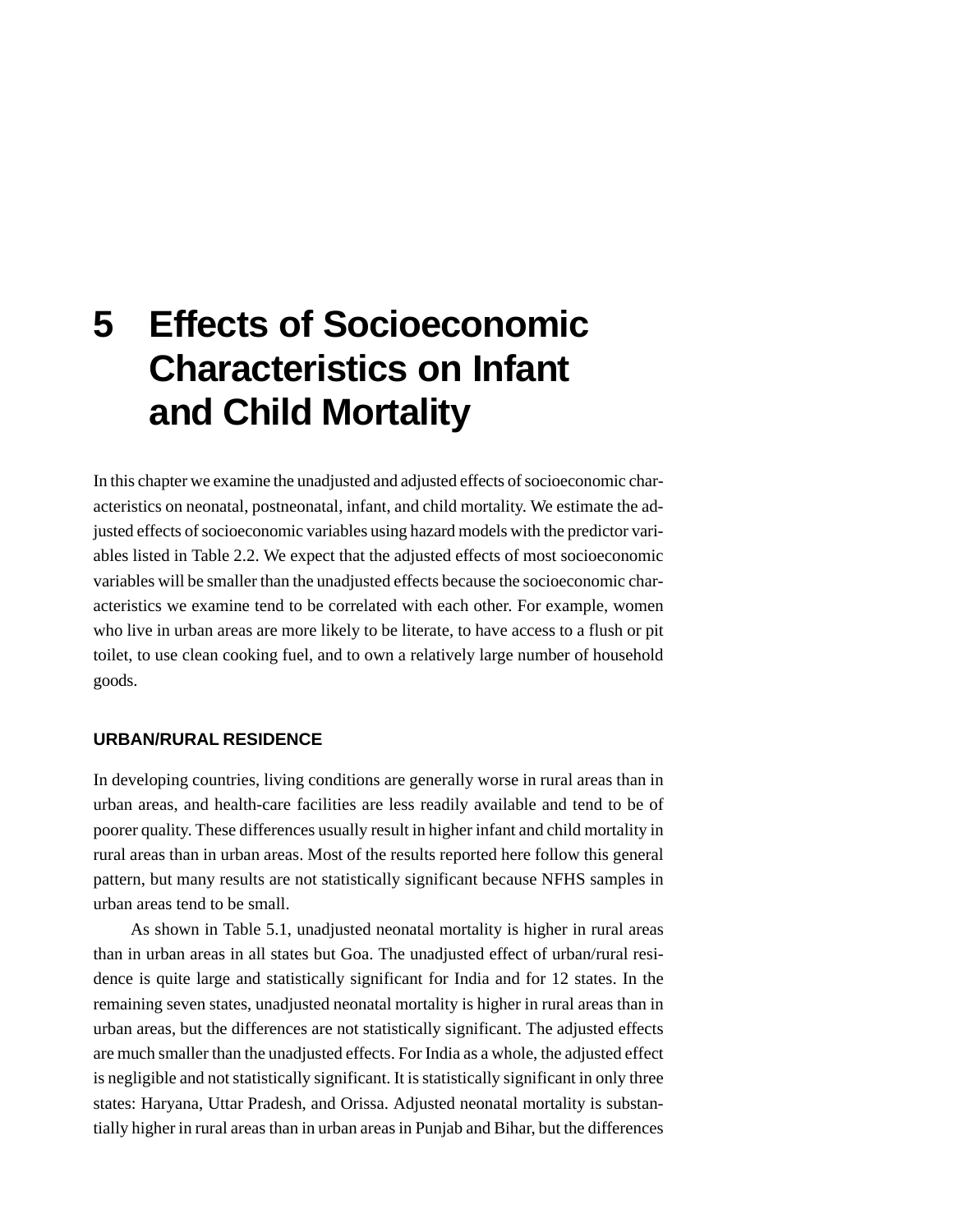are not statistically significant. In Goa, adjusted neonatal mortality is higher in urban areas than in rural areas, and the difference is statistically significant. The results for Goa should be interpreted with caution, however, because they are based on a very small number of deaths due to low levels of fertility and mortality in that state. Adjusted neonatal mortality is higher in urban areas than in rural areas in a few other states, but the differences are not statistically significant.

Unadjusted postneonatal mortality is higher in rural areas than in urban areas in India as a whole and in all states except West Bengal and Goa, where there is no urban/ rural difference. The differences are statistically significant for the country as a whole and for nine states. The adjusted effects of residence on postneonatal mortality are much smaller, however, and are statistically significant only in Madhya Pradesh and Uttar Pradesh. Although not statistically significant, the differences in adjusted postneonatal mortality by residence are substantial in Delhi and Jammu region. In West Bengal, Goa, Haryana, Orissa, Assam, Gujarat, Maharashtra, Kerala, and Tamil Nadu, adjusted postneonatal mortality is higher in urban areas than in rural areas, but none of these differences is statistically significant.

Unadjusted infant mortality is higher in rural areas than in urban areas for India and for all states except Goa, where infant mortality is higher in urban areas. The adjusted effects of residence on infant mortality are much smaller than the unadjusted effects.

The unadjusted effect of urban/rural residence on child mortality is very large. Unadjusted child mortality in India is nearly twice as high in rural areas as in urban areas, and this difference is statistically significant. Similar large, statistically significant differences are observed in nine states. The adjusted effect is much smaller. For the country as a whole, adjusted child mortality is only 16 percent higher in rural areas than in urban areas. The adjusted effect of urban/rural residence on child mortality is only statistically significant for India and for Rajasthan. Adjusted child mortality is substantially higher in rural areas than in urban areas in Uttar Pradesh, Andhra Pradesh, and Tamil Nadu, but results for these states are not statistically significant.

Three general patterns emerge:

- 1. Although there are large differences in unadjusted infant and child mortality between rural and urban areas, most of these differences disappear when we control for the effects of other variables. This contrast between strong unadjusted effects and weak adjusted effects suggests that most of the urban/rural difference in infant and child mortality is due to factors closely related to residence rather than to residence itself.
- 2. The adjusted effect of urban/rural residence on mortality tends to increase with child's age. For India as a whole, the adjusted effect of residence on neonatal and postneonatal mortality is very small and not statistically significant, while the adjusted effect on child mortality is larger and statistically significant.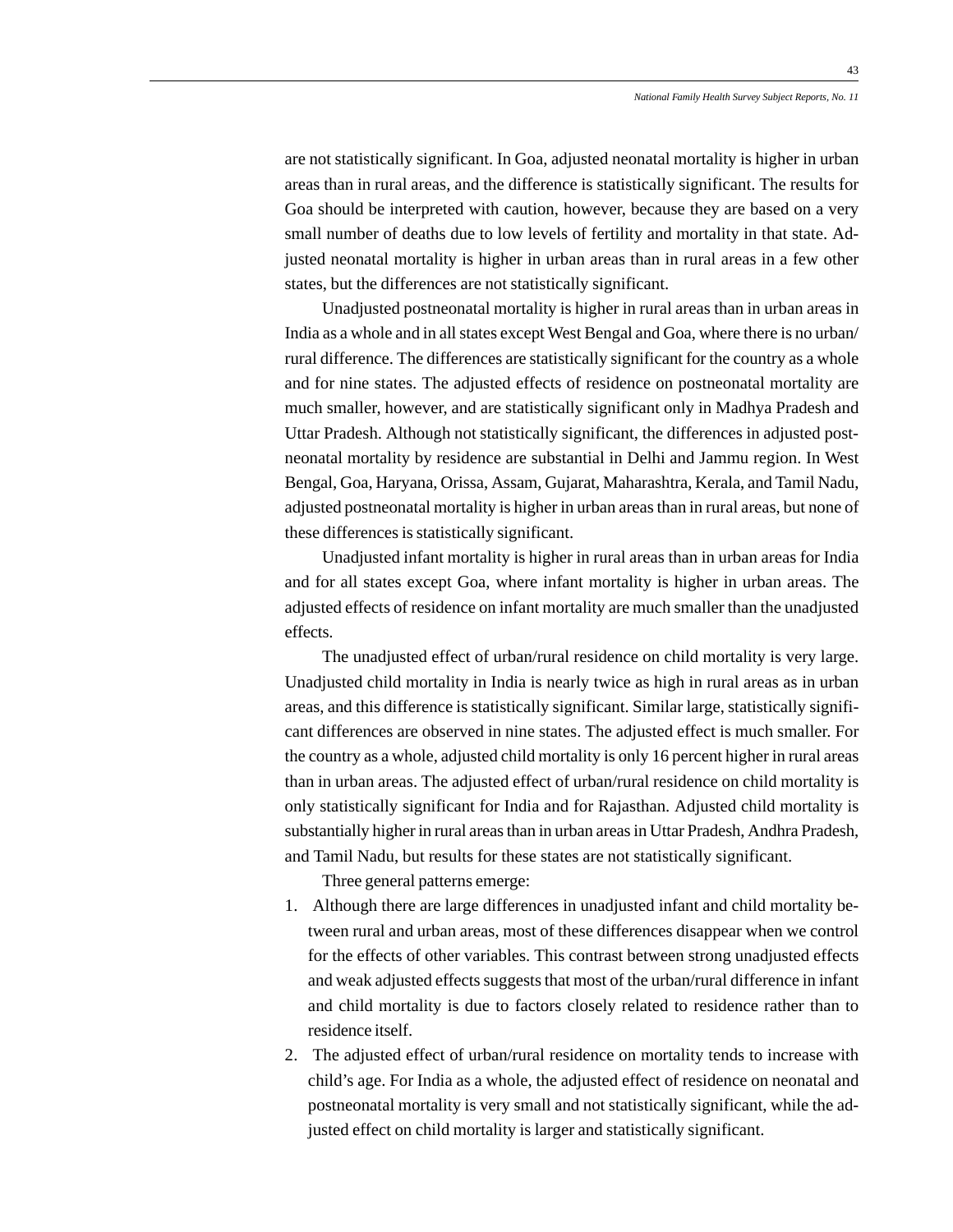|          | Table 5.1 Unadjusted and adjusted neonatal, postneonatal, infant, and child mortality, by residence and |  |  |
|----------|---------------------------------------------------------------------------------------------------------|--|--|
| by state |                                                                                                         |  |  |

|                                   | Residence          |            |                           |       |                    |                        |                               |       |  |
|-----------------------------------|--------------------|------------|---------------------------|-------|--------------------|------------------------|-------------------------------|-------|--|
|                                   |                    |            | <b>Neonatal mortality</b> |       |                    |                        | <b>Postneonatal mortality</b> |       |  |
|                                   |                    | Unadjusted | Adjusted                  |       |                    | Unadjusted             | Adjusted                      |       |  |
| <b>State</b>                      | Rural <sup>+</sup> | Urban      | Rural <sup>†</sup>        | Urban | Rural <sup>†</sup> | Urban                  | Rural <sup>†</sup>            | Urban |  |
| India                             | 59                 | $38*$      | 54                        | 52    | 39                 | $24*$                  | 35                            | 33    |  |
| <b>North</b>                      |                    |            |                           |       |                    |                        |                               |       |  |
| Delhi                             | 41                 | 35         | 37                        | 35    | 42                 | 28                     | 41                            | 28    |  |
| Haryana                           | 53                 | $28*$      | 51                        | $32*$ | 38                 | 34                     | 35                            | 42    |  |
| Himachal Pradesh                  | 38                 | 30         | 38                        | 33    | 31                 | $13*$                  | 29                            | 24    |  |
| Jammu region of Jammu and Kashmir | 37                 | 27         | 36                        | 31    | 24                 | $11*$                  | 24                            | 11    |  |
| Punjab                            | 37                 | $24*$      | 36                        | 27    | 25                 | 18                     | 23                            | 22    |  |
| Rajasthan                         | 41                 | 38         | 40                        | 41    | 36                 | $20*$                  | 34                            | 29    |  |
| <b>Central</b>                    |                    |            |                           |       |                    |                        |                               |       |  |
| Madhya Pradesh                    | 62                 | $42*$      | 56                        | 62    | 50                 | $22*$                  | 45                            | $32*$ |  |
| <b>Uttar Pradesh</b>              | 82                 | 42*        | 76                        | $57*$ | 53                 | $31*$                  | 51                            | $37*$ |  |
| East                              |                    |            |                           |       |                    |                        |                               |       |  |
| <b>Bihar</b>                      | 61                 | $35*$      | 58                        | 48    | 43                 | $29*$                  | 41                            | 41    |  |
| Orissa                            | 70                 | 48*        | 69                        | $50*$ | 63                 | 51                     | 59                            | 70    |  |
| West Bengal                       | 58                 | 50         | 53                        | 66    | 26                 | 26                     | 24                            | 34    |  |
| <b>Northeast</b>                  |                    |            |                           |       |                    |                        |                               |       |  |
| Assam                             | 56                 | 49         | 55                        | 61    | 39                 | 28                     | 37                            | 42    |  |
| West                              |                    |            |                           |       |                    |                        |                               |       |  |
| Goa                               | 22                 | $33*$      | 19                        | $37*$ | 11                 | 11                     | 9                             | 13    |  |
| Gujarat                           | 54                 | $39*$      | 46                        | 55    | 32                 | $20*$                  | 26                            | 31    |  |
| Maharashtra                       | 41                 | $31*$      | 33                        | 44    | 24                 | $14*$                  | 17                            | 24    |  |
| South                             |                    |            |                           |       |                    |                        |                               |       |  |
| Andhra Pradesh                    | 55                 | $36*$      | 50                        | 49    | 27                 | 23                     | 26                            | 26    |  |
| Karnataka                         | 56                 | $39*$      | 50                        | 51    | 30                 | $19*$                  | 27                            | 24    |  |
| Kerala                            | 24                 | 22         | 23                        | 26    | 9                  | 8                      | 9                             | 10    |  |
| <b>Tamil Nadu</b>                 | 51                 | $38*$      | 44                        | 50    | 25                 | 23                     | 22                            | 29    |  |
|                                   |                    |            | Infant mortality          |       |                    | <b>Child mortality</b> |                               |       |  |

| <b>Unadjusted</b>  |                 |                    |                  |                    |         | Adjusted           |       |  |
|--------------------|-----------------|--------------------|------------------|--------------------|---------|--------------------|-------|--|
| Rural <sup>†</sup> | Urban           | Rural <sup>†</sup> | Urban            | Rural <sup>+</sup> | Urban   | Rural <sup>†</sup> | Urban |  |
| 98                 | $62*$           | 89                 | 85               | 42                 | $21*$   | 37                 | $32*$ |  |
|                    |                 |                    |                  |                    |         |                    |       |  |
| 83                 | 63              | 79                 | 63               | 19                 | 17      | 17                 | 17    |  |
| 91                 | 62 <sup>n</sup> | 86                 | 74 <sup>n</sup>  | 33                 | 22      | 29                 | 34    |  |
| 69                 | 43 <sup>p</sup> | 67                 | 58               | 23                 | 8       | 21                 | 20    |  |
| 61                 | 37 <sup>p</sup> | 60                 | 42               | 23                 | 12      | 22                 | 16    |  |
| 62                 | 42 <sup>n</sup> | 59                 | 50               | 20                 | 13      | 17                 | 21    |  |
| 77                 | 59 <sup>p</sup> | 74                 | 69               | 40                 | $14*$   | 37                 | $20*$ |  |
|                    |                 |                    |                  |                    |         |                    |       |  |
| 112                | $64*$           | 101                | 94P              | 64                 | $23*$   | 52                 | 48    |  |
| 134                | $73*$           | 127                | $94*$            | 58                 | $31*$   | 53                 | 46    |  |
|                    |                 |                    |                  |                    |         |                    |       |  |
| 104                | $63*$           | 99                 | 89               | 47                 | $28*$   | 44                 | 44    |  |
| 133                | 98 <sup>n</sup> | 128                | 120 <sup>n</sup> | 20                 | 16      | 19                 | 27    |  |
| 84                 | 76              | 77                 | 100              | 31                 | $18*$   | 29                 | 25    |  |
|                    |                 |                    |                  |                    |         |                    |       |  |
| 94                 | 78              | 92                 | 103              | 61                 | $36*$   | 57                 | 63    |  |
|                    |                 |                    |                  |                    |         |                    |       |  |
| 33                 | 43 <sup>n</sup> | 29                 | 50 <sup>n</sup>  |                    | 8       | $\overline{7}$     | 9     |  |
| 86                 | $59*$           | 72                 | 87               | 8                  | 8       | $\overline{7}$     | 9     |  |
|                    | 44*             |                    | 68               |                    | 18      | 21                 | 24    |  |
|                    |                 |                    |                  |                    |         |                    |       |  |
| 82                 | 59 <sup>n</sup> | 76                 | 75               | 32                 | $12*$   | 28                 | 16    |  |
| 86                 | $58*$           | 77                 | 76               | 35                 | $22*$   | 31                 | 29    |  |
| 33                 | 30              | 31                 | 35               | 11                 | 6       | 10                 | 8     |  |
| 76                 | 61 <sup>n</sup> | 66                 | 79               | 34                 | $15*$   | 30                 | 19    |  |
|                    | 65              |                    | 50               | <b>Adjusted</b>    | 8<br>26 | <b>Unadjusted</b>  |       |  |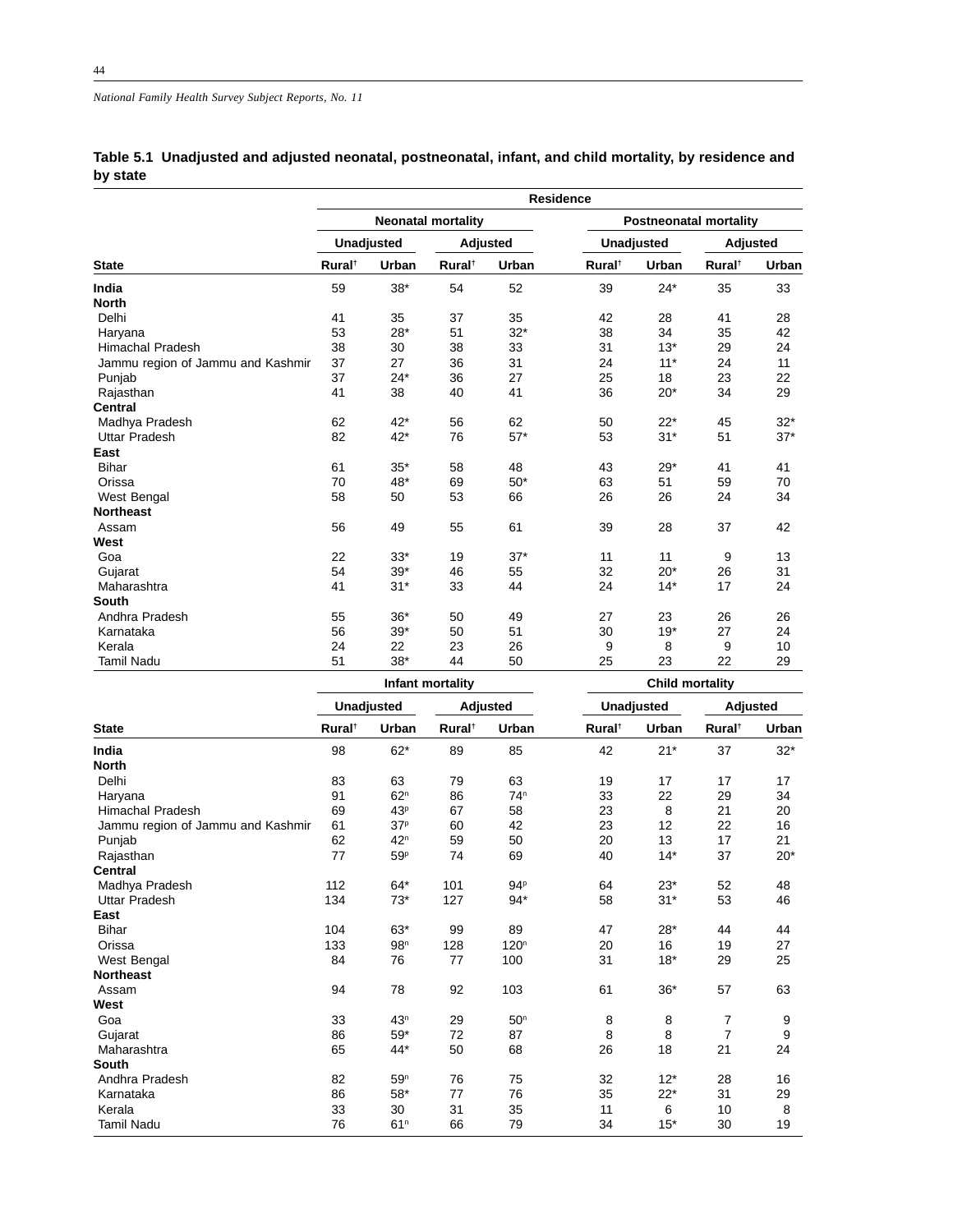3. Urban/rural residence tends to have a statistically significant or substantial effect on infant and child mortality, after adjusting for other factors, in those states where mortality levels are high.

# **MOTHER'S LITERACY**

In developing countries, mother's educational level, as indicated here by literacy status, tends to have a strong effect on the mortality of young children (Govindasamy and Ramesh 1997; Hobcraft, McDonald, and Rutstein 1984; Mosley and Chen 1984; United Nations 1985; 1991; 1998). Literate mothers usually give birth to healthier babies because they themselves tend to be healthier than mothers who are illiterate. In addition, literate mothers are more likely to provide their children with a healthy environment and nutritious food than are illiterate mothers, even when other conditions are similar. Lastly, literate mothers are likely to have more information about health-care facilities and to have more influence within the family in deciding to take sick children for treatment. These traits are likely to result in lower mortality of children at all ages under five (Caldwell 1994; Cleland and Kaufman 1993; World Bank 1993).

Numerous arguments support a direct causal relationship between mother's literacy and infant and child mortality. Some studies, however, indicate that the causal relationship is not clear, but rather that mother's literacy is often just a good indicator of other socioeconomic factors that affect infant and child mortality directly (Desai and Alva 1998; Hobcraft 1993). Results reported here bear directly on this debate.

As shown in Table 5.2, the unadjusted effect of mother's literacy on neonatal mortality is large and positive for India and for all states except Himachal Pradesh and

Notes to Table 5.1:

Neonatal, postneonatal, infant, and child mortality rates are expressed as deaths per 1,000. Infant mortality rates are computed as the sum of neonatal and postneonatal mortality rates. Both unadjusted and adjusted mortality rates are predicted values calculated from hazard regressions. For adjusted rates, the hazard regressions include the following control variables: child's sex, year of birth, mother's age at childbirth and its square, mother's literacy, religion-caste/ tribe membership of household head, mother's exposure to radio or television, and household toilet facilities, cooking fuel, and economic level (ownership of goods). When calculating adjusted rates, the control variables are set at their mean values for the specific group of children under consideration. For neonatal, postneonatal, and infant mortality rates, this group includes all children in India or a specified state who were born in December 1979 or later. For child mortality rates, it includes all children in India or a specified state who were born in December 1979 or later and who survived the first year of life.

<sup>†</sup>Reference category in the underlying hazard regression.

<sup>\*</sup>The coefficient of the corresponding variable in the underlying hazard regression differs significantly from zero at the 5 percent level.

nThe coefficient of the corresponding variable in the underlying hazard regression differs significantly from zero at the 5 percent level for neonatal (first month) mortality, but not postneonatal (age 1–11 months) mortality.

PThe coefficient of the corresponding variable in the underlying hazard regression differs significantly from zero at the 5 percent level for postneonatal (age 1–11 months) mortality, but not neonatal (first month) mortality.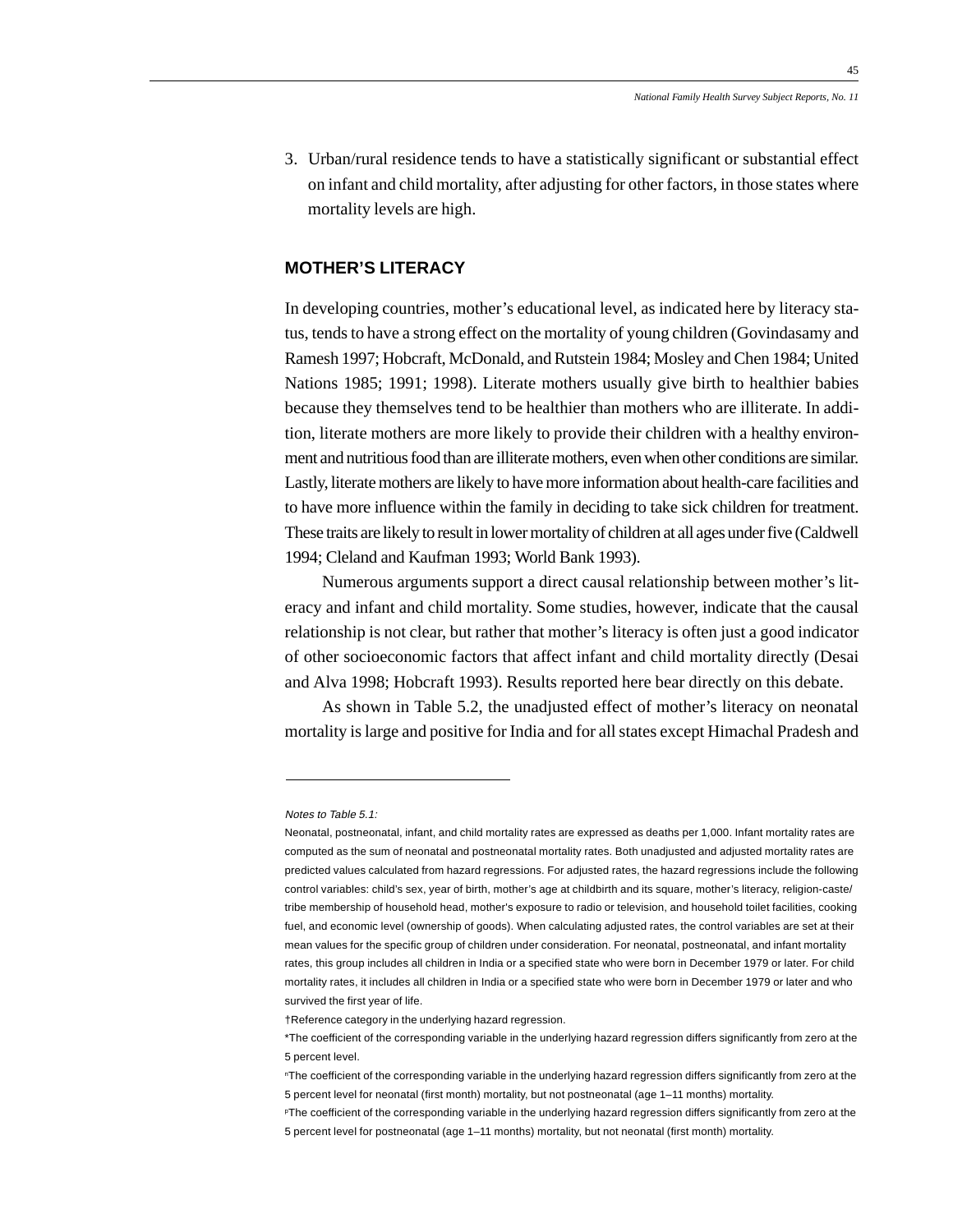# **Table 5.2 Unadjusted and adjusted neonatal, postneonatal, infant, and child mortality, by mother's literacy and by state**

|                                   |                         | <b>Mother's literacy</b> |                           |          |                               |            |                                  |       |  |  |  |
|-----------------------------------|-------------------------|--------------------------|---------------------------|----------|-------------------------------|------------|----------------------------------|-------|--|--|--|
|                                   |                         |                          | <b>Neonatal mortality</b> |          |                               |            | <b>Postneonatal mortality</b>    |       |  |  |  |
|                                   |                         | Unadjusted               | Adjusted                  |          |                               | Unadjusted | Adjusted                         |       |  |  |  |
| <b>State</b>                      | Illiterate <sup>†</sup> | Literate                 | Illiterate <sup>t</sup>   | Literate | <b>Illiterate<sup>t</sup></b> | Literate   | Illiterate <sup>†</sup> Literate |       |  |  |  |
| India                             | 63                      | $37*$                    | 58                        | 45*      | 44                            | $20*$      | 40                               | $25*$ |  |  |  |
| <b>North</b>                      |                         |                          |                           |          |                               |            |                                  |       |  |  |  |
| Delhi                             | 45                      | $28*$                    | 36                        | 34       | 42                            | $21*$      | 30                               | 29    |  |  |  |
| Haryana                           | 51                      | $34*$                    | 48                        | 40       | 44                            | $24*$      | 41                               | 29    |  |  |  |
| <b>Himachal Pradesh</b>           | 34                      | 41                       | 32                        | 44       | 42                            | $19*$      | 38                               | $21*$ |  |  |  |
| Jammu region of Jammu and Kashmir | 38                      | 31                       | 35                        | 36       | 24                            | 18         | 20                               | 25    |  |  |  |
| Punjab                            | 37                      | 29                       | 32                        | 34       | 26                            | 20         | 20                               | 27    |  |  |  |
| Rajasthan                         | 40                      | 45                       | 40                        | 47       | 36                            | $19*$      | 34                               | 27    |  |  |  |
| <b>Central</b>                    |                         |                          |                           |          |                               |            |                                  |       |  |  |  |
| Madhya Pradesh                    | 65                      | $36*$                    | 62                        | $44*$    | 53                            | $18*$      | 49                               | $23*$ |  |  |  |
| <b>Uttar Pradesh</b>              | 80                      | $47*$                    | 77                        | $56*$    | 55                            | $27*$      | 52                               | $33*$ |  |  |  |
| East                              |                         |                          |                           |          |                               |            |                                  |       |  |  |  |
| Bihar                             | 59                      | 48*                      | 55                        | 69       | 47                            | $21*$      | 44                               | $30*$ |  |  |  |
| Orissa                            | 70                      | $58*$                    | 70                        | 59       | 74                            | $40*$      | 69                               | 46*   |  |  |  |
| West Bengal                       | 70                      | $40*$                    | 64                        | $46*$    | 30                            | $22*$      | 27                               | 26    |  |  |  |
| <b>Northeast</b>                  |                         |                          |                           |          |                               |            |                                  |       |  |  |  |
| Assam                             | 61                      | $45*$                    | 58                        | 50       | 43                            | $29*$      | 39                               | 34    |  |  |  |
| West                              |                         |                          |                           |          |                               |            |                                  |       |  |  |  |
| Goa                               | 46                      | $19*$                    | 35                        | $22*$    | 19                            | $8*$       | 12                               | 10    |  |  |  |
| Gujarat                           | 64                      | $31*$                    | 54                        | 41       | 39                            | $15*$      | 32                               | $21*$ |  |  |  |
| Maharashtra                       | 48                      | $27*$                    | 44                        | $30*$    | 28                            | $12*$      | 23                               | $15*$ |  |  |  |
| South                             |                         |                          |                           |          |                               |            |                                  |       |  |  |  |
| Andhra Pradesh                    | 56                      | $35*$                    | 51                        | 45       | 29                            | $19*$      | 28                               | 21    |  |  |  |
| Karnataka                         | 62                      | $33*$                    | 55                        | $42*$    | 35                            | $14*$      | 31                               | $18*$ |  |  |  |
| Kerala                            | 34                      | $22*$                    | 24                        | 23       | 20                            | $8*$       | 12                               | 8     |  |  |  |
| Tamil Nadu                        | 59                      | $36*$                    | 53                        | 40       | 31                            | $19*$      | 28                               | 21    |  |  |  |
|                                   |                         |                          | <b>Neonatal mortality</b> |          |                               |            | <b>Postneonatal mortality</b>    |       |  |  |  |

|                                   | <b>Unadjusted</b>                    |                 | Adjusted                |                  | <b>Unadjusted</b>       |          | <b>Adjusted</b>                  |       |
|-----------------------------------|--------------------------------------|-----------------|-------------------------|------------------|-------------------------|----------|----------------------------------|-------|
| <b>State</b>                      | Illiterate <sup><math>†</math></sup> | Literate        | Illiterate <sup>†</sup> | Literate         | Illiterate <sup>†</sup> | Literate | Illiterate <sup>†</sup> Literate |       |
| India                             | 107                                  | $57*$           | 98                      | $70*$            | 49                      | $18*$    | 42                               | $24*$ |
| <b>North</b>                      |                                      |                 |                         |                  |                         |          |                                  |       |
| Delhi                             | 87                                   | 49*             | 66                      | 63               | 31                      | $10*$    | 23                               | 13    |
| Haryana                           | 95                                   | $58*$           | 89                      | 69               | 41                      | $14*$    | 35                               | 21    |
| <b>Himachal Pradesh</b>           | 76                                   | 60 <sup>p</sup> | 70                      | 65P              | 32                      | $13*$    | 23                               | 19    |
| Jammu region of Jammu and Kashmir | 62                                   | 49              | 55                      | 61               | 27                      | $13*$    | 20                               | 21    |
| Punjab                            | 63                                   | 48              | 53                      | 61               | 28                      | $10*$    | 20                               | 16    |
| Rajasthan                         | 76                                   | 64 <sup>p</sup> | 73                      | 74               | 38                      | $15*$    | 35                               | 26    |
| <b>Central</b>                    |                                      |                 |                         |                  |                         |          |                                  |       |
| Madhya Pradesh                    | 118                                  | $54*$           | 111                     | $67*$            | 66                      | $21*$    | 57                               | $36*$ |
| <b>Uttar Pradesh</b>              | 135                                  | $74*$           | 129                     | 89*              | 60                      | $27*$    | 55                               | $39*$ |
| East                              |                                      |                 |                         |                  |                         |          |                                  |       |
| <b>Bihar</b>                      | 106                                  | 69*             | 98                      | 99P              | 53                      | $18*$    | 48                               | 28*   |
| Orissa                            | 144                                  | $99*$           | 139                     | 105 <sup>p</sup> | 27                      | $10*$    | 23                               | 14    |
| West Bengal                       | 100                                  | $62*$           | 90                      | 72 <sup>n</sup>  | 36                      | $19*$    | 31                               | 24    |
| <b>Northeast</b>                  |                                      |                 |                         |                  |                         |          |                                  |       |
| Assam                             | 104                                  | $74*$           | 97                      | 85               | 77                      | $34*$    | 66                               | 45*   |
| West                              |                                      |                 |                         |                  |                         |          |                                  |       |
| Goa                               | 65                                   | $27*$           | 48                      | 32 <sup>n</sup>  | 16                      | $6*$     | 10                               | 7     |
| Gujarat                           | 103                                  | 46*             | 87                      | 62P              | 43                      | $21*$    | 36                               | 28    |
| Maharashtra                       | 76                                   | $39*$           | 68                      | 45*              | 34                      | $13*$    | 28                               | $17*$ |
| South                             |                                      |                 |                         |                  |                         |          |                                  |       |
| Andhra Pradesh                    | 85                                   | $54*$           | 79                      | 66               | 32                      | $12*$    | 27                               | 19    |
| Karnataka                         | 97                                   | $47*$           | 87                      | $60*$            | 44                      | $14*$    | 39                               | $18*$ |
| Kerala                            | 54                                   | $29*$           | 36                      | 32               | 27                      | $8*$     | 20                               | $8*$  |
| <b>Tamil Nadu</b>                 | 90                                   | $54*$           | 81                      | 61               | 40                      | $16*$    | 33                               | $20*$ |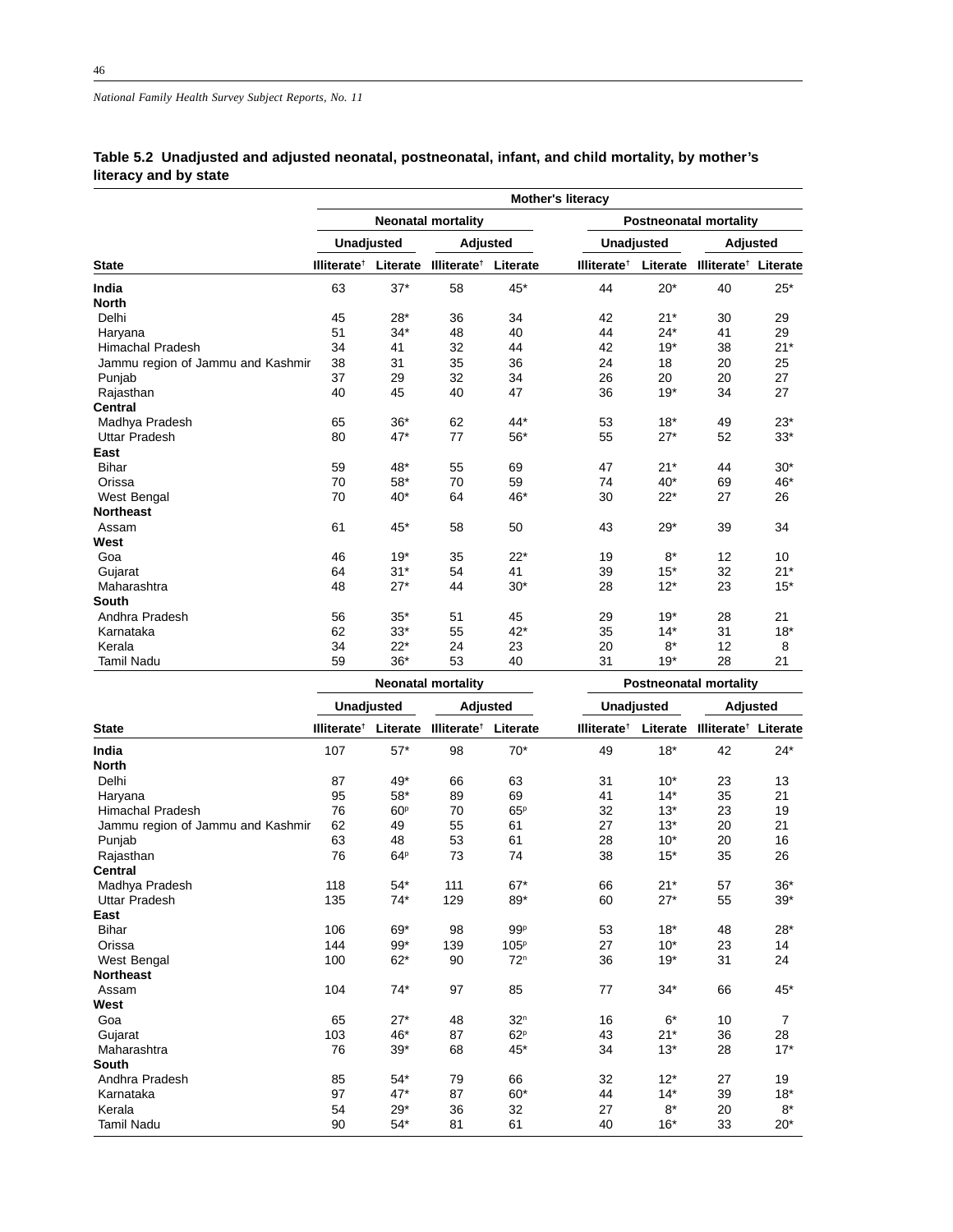Rajasthan, where the relationship is in the opposite, unexpected, direction. These results are statistically significant for India and for every state except Himachal Pradesh, Rajasthan, Jammu region, and Punjab. The adjusted effect of mother's literacy is smaller in every case. Thus part of the unadjusted effect of mother's literacy on neonatal mortality is due to other variables in the model that are correlated with mother's literacy. The adjusted effect remains statistically significant, in the expected direction, for India and for Madhya Pradesh, Uttar Pradesh, West Bengal, Goa, Maharashtra, and Karnataka. The effect is substantial but not statistically significant in Orissa, Gujarat, and Tamil Nadu. Contrary to expectations, adjusted neonatal mortality is higher for children of literate mothers in Jammu region, Punjab, Bihar, Himachal Pradesh, and Rajasthan. None of these differences is statistically significant, however. In fact, it is very unlikely that the true level of neonatal mortality is higher for children whose mothers are literate. Rather, these results are more likely due to underreporting of neonatal deaths in families where the mother is illiterate.

Unadjusted postneonatal mortality is higher for children of illiterate mothers than for children of literate mothers in India as a whole and in all states. The differences are statistically significant in every state but Jammu region and Punjab. These differences become much smaller after adjusting for other socioeconomic variables, but they are still substantial for India and for most states. They remain statistically significant for India and for Himachal Pradesh, Madhya Pradesh, Uttar Pradesh, Bihar, Orissa, Gujarat, Maharashtra, and Karnataka. In Haryana, Andhra Pradesh, and Tamil Nadu, the differences are large but not statistically significant. In Jammu region and Punjab, adjusted postneonatal mortality is higher for children of literate mothers. As with neonatal mortality, this unexpected result is likely due to data errors.

#### Notes to Table 5.2:

Neonatal, postneonatal, infant, and child mortality rates are expressed as deaths per 1,000. Infant mortality rates are computed as the sum of neonatal and postneonatal mortality rates. Both unadjusted and adjusted mortality rates are predicted values calculated from hazard regressions. For adjusted rates, the hazard regressions include the following control variables: child's sex, year of birth, mother's age at childbirth and its square, residence, religion-caste/tribe membership of household head, mother's exposure to radio or television, and household toilet facilities, cooking fuel, and economic level (ownership of goods). When calculating adjusted rates, the control variables are set at their mean values for the specific group of children under consideration. For neonatal, postneonatal, and infant mortality rates, this group includes all children in India or a specified state who were born in December 1979 or later. For child mortality rates, it includes all children in India or a specified state who were born in December 1979 or later and who survived the first year of life.

<sup>†</sup>Reference category in the underlying hazard regression.

<sup>\*</sup>The coefficient of the corresponding variable in the underlying hazard regression differs significantly from zero at the 5 percent level.

nThe coefficient of the corresponding variable in the underlying hazard regression differs significantly from zero at the 5 percent level for neonatal (first month) mortality, but not postneonatal (age 1–11 months) mortality.

PThe coefficient of the corresponding variable in the underlying hazard regression differs significantly from zero at the 5 percent level for postneonatal (age 1–11 months) mortality, but not neonatal (first month) mortality.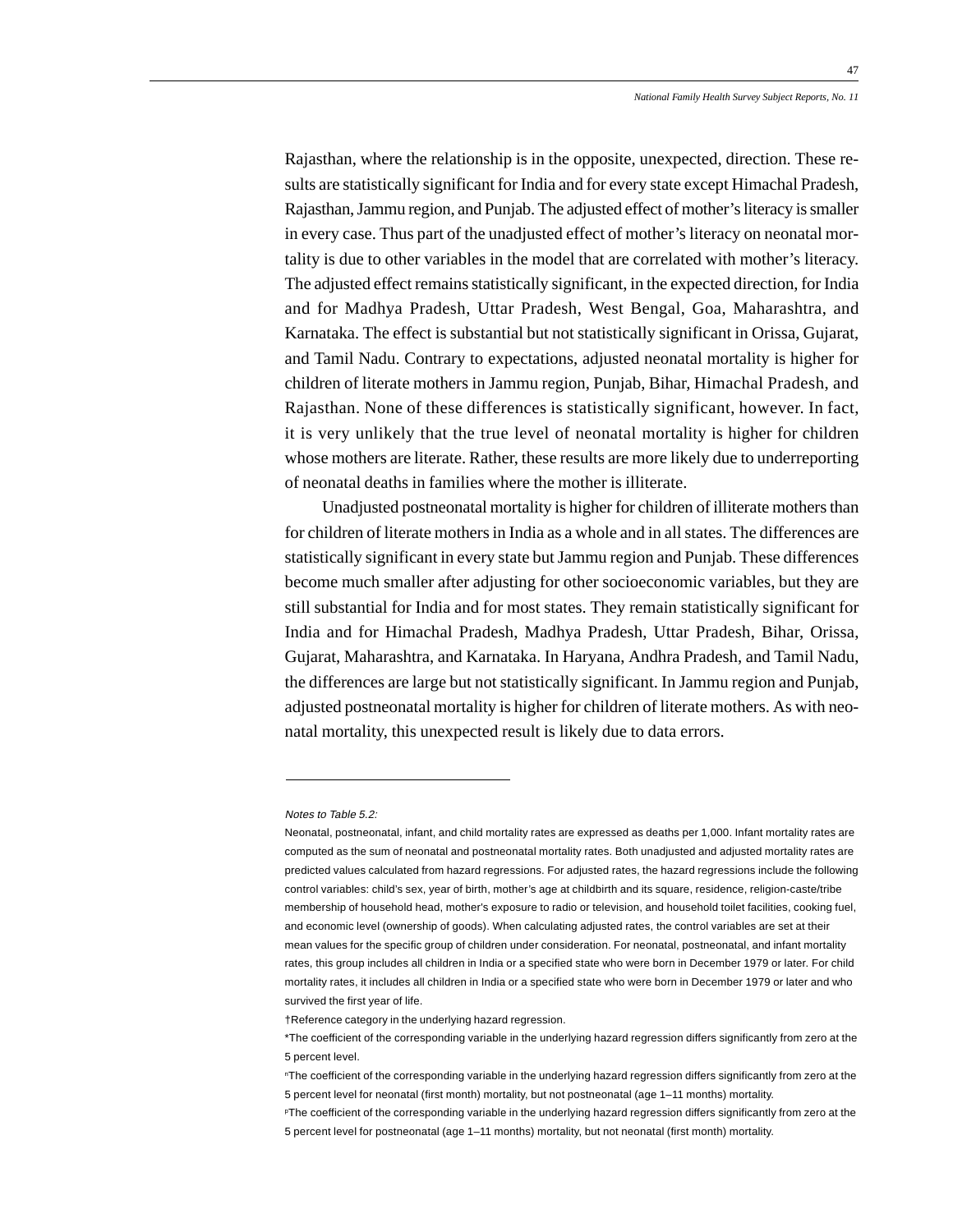Combining neonatal and postneonatal mortality, adjusted infant mortality in India is 40 percent higher for children of illiterate mothers than for children of literate mothers. It is also substantially higher in most states.

As expected, unadjusted child mortality is higher for children of illiterate mothers than for children of literate mothers in India and in all states, and all the differences are statistically significant. The adjusted effects are much smaller, but they remain substantial and statistically significant for India and for eight states: Madhya Pradesh, Uttar Pradesh, Bihar, Assam, Maharashtra, Karnataka, Kerala, and Tamil Nadu. Adjusted child mortality is also substantially higher for children of illiterate mothers in all other states except Himachal Pradesh, Jammu region, and Punjab, although these results are not statistically significant.

In summary, mother's literacy emerges as an important factor associated with mortality during the first five years of life, especially after the first month. The unadjusted effects on postneonatal and child mortality are very large and statistically significant in nearly all states, while the adjusted effects remain strong and statistically significant in about half of the states. Controlling for other variables, mother's literacy still has a substantial and statistically significant adjusted effect on neonatal, postneonatal, and child mortality in India as a whole and in Uttar Pradesh, Madhya Pradesh, Maharashtra, and Karnataka. The adjusted effect is statistically significant for both postneonatal and child mortality in Bihar. It is significant for one age group and substantial but not significant for the other two in Orissa, Gujarat, and Tamil Nadu.

## **HOUSEHOLD HEAD'S RELIGION AND CASTE/TRIBE MEMBERSHIP**

Religion and membership in a scheduled caste or scheduled tribe is known to affect many aspects of life in India and is likely to affect levels of infant and child mortality as well. Some of the effect of religion and caste/tribe membership on mortality may be due to differences in life-style based on traditions and beliefs. Such differences may include customary practices related to childbirth, infant feeding, and health care, and these should have an effect on infant and child mortality independently of other variables. Part of the effect of religion and caste/tribe membership on mortality, however, may be due to other, related, socioeconomic conditions.

Table 5.3 shows unadjusted and adjusted neonatal, postneonatal, infant, and child mortality for four groups of children, based on the religion and caste/tribe membership of their household head: Hindu-non caste/tribe, Hindu-caste/tribe, Muslim, and other religions. Children from Hindu-caste/tribe households have the highest unadjusted neonatal mortality of the four groups, both in the country as a whole and in 12 states. Children in Muslim households have the highest unadjusted neonatal mortality in six states. Children in households of other religions have the lowest unadjusted neonatal mortality in India as a whole and in 12 states, while children in Muslim households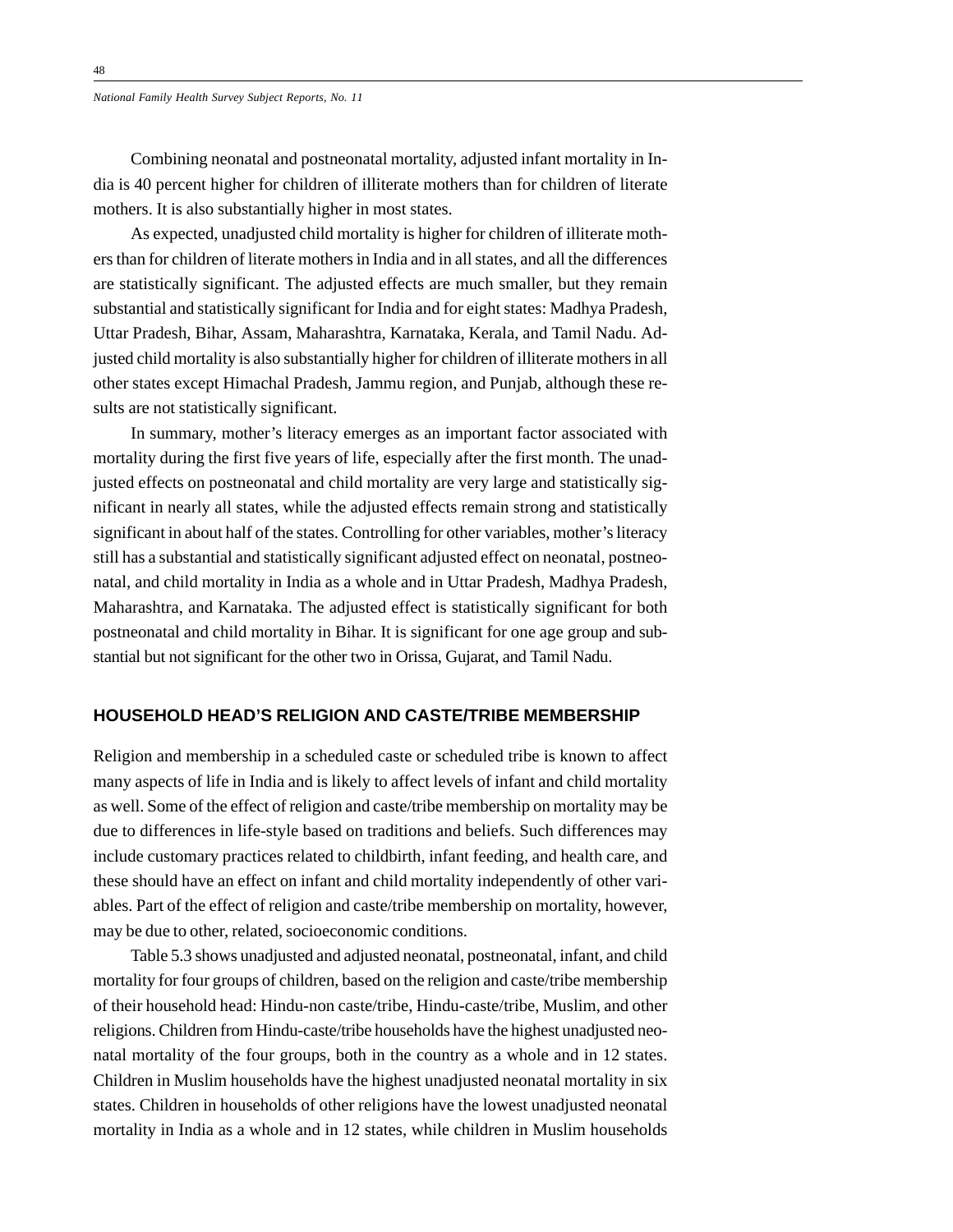have the lowest unadjusted neonatal mortality in six states. It is somewhat surprising that the Hindu-caste/tribe group has the lowest neonatal mortality in Delhi because members of scheduled castes and tribes generally have low socioeconomic status and high mortality. This unexpected result may be due to the fact that many Delhi residents who are members of scheduled castes or tribes are civil servants.

The religion and caste/tribe membership of the household head has a much smaller effect on neonatal mortality after adjusting for other variables. The greatest contrast between unadjusted and adjusted effects relates to the difference between the Hindunon caste/tribe and the Hindu-caste/tribe groups. The unadjusted difference in neonatal mortality between these two groups is large and statistically significant for India and for eight states, but the adjusted difference is not significant for India or for five of the eight states. This finding indicates that children in Hindu-caste/tribe households often experience higher neonatal mortality than other children primarily because they are disadvantaged in terms of other variables, such as mother's literacy or household economic status (indicated by ownership of consumer goods), rather than because of their household's caste/tribe affiliation per se.

Similar to the results for neonatal mortality, the Hindu-caste/tribe group has the highest unadjusted postneonatal mortality in India as a whole and in 15 out of 19 states. Children in Muslim households have the highest unadjusted postneonatal mortality in three states: Haryana, Jammu region, and Kerala. The adjusted effect of religion-caste/tribe membership is considerably smaller, but the rank ordering of the four groups does not change much. The group with the highest postneonatal mortality remains the same after adjusting for other variables in all but four states.

In the country as a whole and in 13 states, children in households whose heads belong to other religions have the lowest unadjusted postneonatal mortality. Children from Muslim households have the lowest unadjusted postneonatal mortality in three states, and children from Hindu-non caste/tribe households have the lowest unadjusted postneonatal mortality in two states. Adjustment for other variables only changes the ranking in two states: Uttar Pradesh and Karnataka.

Combining neonatal and postneonatal mortality, infant mortality in India is highest among the Hindu-caste/tribe group, followed by Hindu-non caste/tribe, Muslim, and other religions. There are some variations in this ranking, however, at the state level. The differences in adjusted mortality are substantially smaller than the differences in unadjusted mortality, especially the difference between the Hindu-caste/tribe group and the Hindu-non caste/tribe group.

Children from Hindu-caste/tribe households have the highest unadjusted child mortality in India and in 14 states. Adjusting for other variables has little effect on the ranking of the four groups except to reduce the difference between the Hindu-caste/ tribe and the Hindu-non caste/tribe groups. The Hindu-caste/tribe group has the highest adjusted child mortality in the country as a whole and in nine states, the Muslim and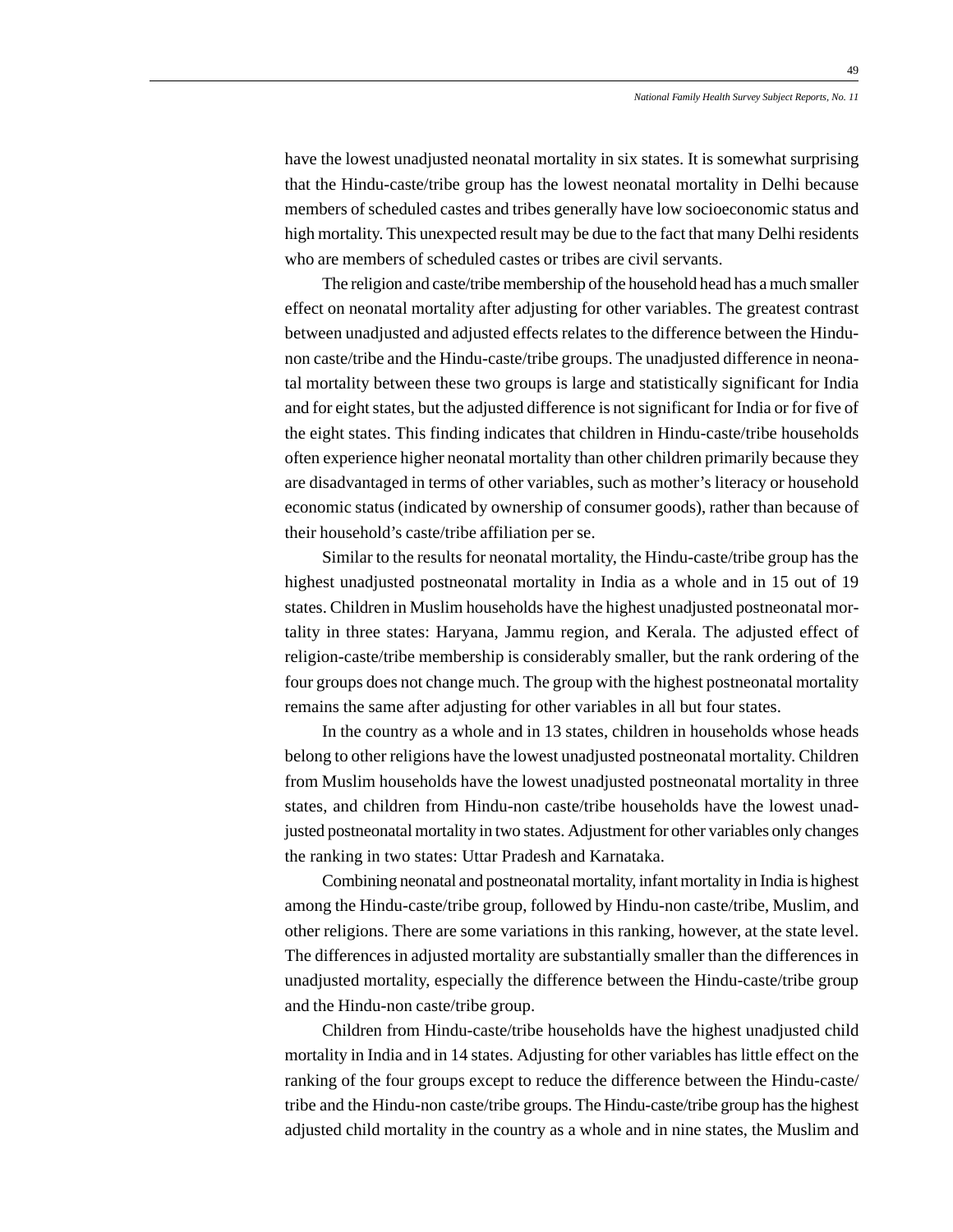#### **Religion and caste/tribe membership of household head Unadjusted Adjusted Hindu, not Hindu, Other Hindu, not Hindu, Other SC or ST† SC or ST Muslim religion SC or ST† SC or ST Muslim religion Neonatal mortality India** 54 64\* 48\* 33\* 55 56 50\* 40\* **North** Delhi 36 19 55\* 20 36 16\* 48 26 Haryana 42 52 54 37 43 48 55 41 Himachal Pradesh 37 37 43 27 37 38 47 31 Jammu region of Jammu and Kashmir 35 30 44 29 36 30 41 33 Punjab 32 42 10 32 38 40 9 31 Rajasthan 39 48\* 22\* 17 39 48\* 22\* 18 **Central** Madhya Pradesh 59 59 44 33 61 54 52 46 Uttar Pradesh **East** Bihar 53 69\* 59 62 53 66\* 61 66 Orissa 69 62 54 60 71 57\* 55 64 West Bengal  $52$   $75^*$   $57$  38  $55$  64 54 43 **Northeast** Assam 55 53 62 27\* 57 51 61 28\* **West** Goa 32 73\* 29 12\* 32 46 20 15\* Gujarat 49 61\* 40 9 50 51 46 16 Maharashtra 36 46 31 38 38 38 32 40 **South** Andhra Pradesh 50 71\* 23\* 59 50 65\* 26\* 58 Karnataka 51 63 41 32 51 58 42 42 Kerala 23 28 29 16 24 24 28 17 Tamil Nadu 46 63\* 20\* 50 47 53 23 56 **Postneonatal mortality India** 34 45\* 30\* 20\* 35 39\* 30\* 25\* **North** Delhi 30 41 34 8\* 31 33 26 13 Haryana 35 43 47 21 39 38 38 23 Himachal Pradesh 27 34 29 17 29 30 26 20 Jammu region of Jammu and Kashmir 20 22 27 14 20 22 26 17 Punjab 23 29 28 21 27 24 33 21 Rajasthan 33 38 20 5 34 35 20\* 6 **Central** Madhya Pradesh 41 51\* 17\* 35 43 44 24\* 45 Uttar Pradesh 47 65\* 38\* 29 48 58\* 39\* 40 **East** Bihar 38 48 44 39 39 44 44 42 Orissa 58 74\* 32 22 61 65 32 23 West Bengal 25 30 27 14 27 27 26 16 **Northeast** Assam 36 41 41 24 38 38 39 24 **West** Goa 13 39\* 7 6 13 24 5 8 Gujarat 26 41\* 17 17 27 33 19 30 Maharashtra 22 25 9\* 20 23 20 10\* 21 **South** Andhra Pradesh 26 32 23 9 27 30 25 9 Karnataka 24 35\* 26 22 25 31 27 31 Kerala 5 6 16\* 13\* 5 5 16\* 14\* Tamil Nadu 24 28 18 23 25 23 20 27

### **Table 5.3 Unadjusted and adjusted neonatal, postneonatal, infant, and child mortality, by household head's religion and membership in a scheduled caste or scheduled tribe and by state**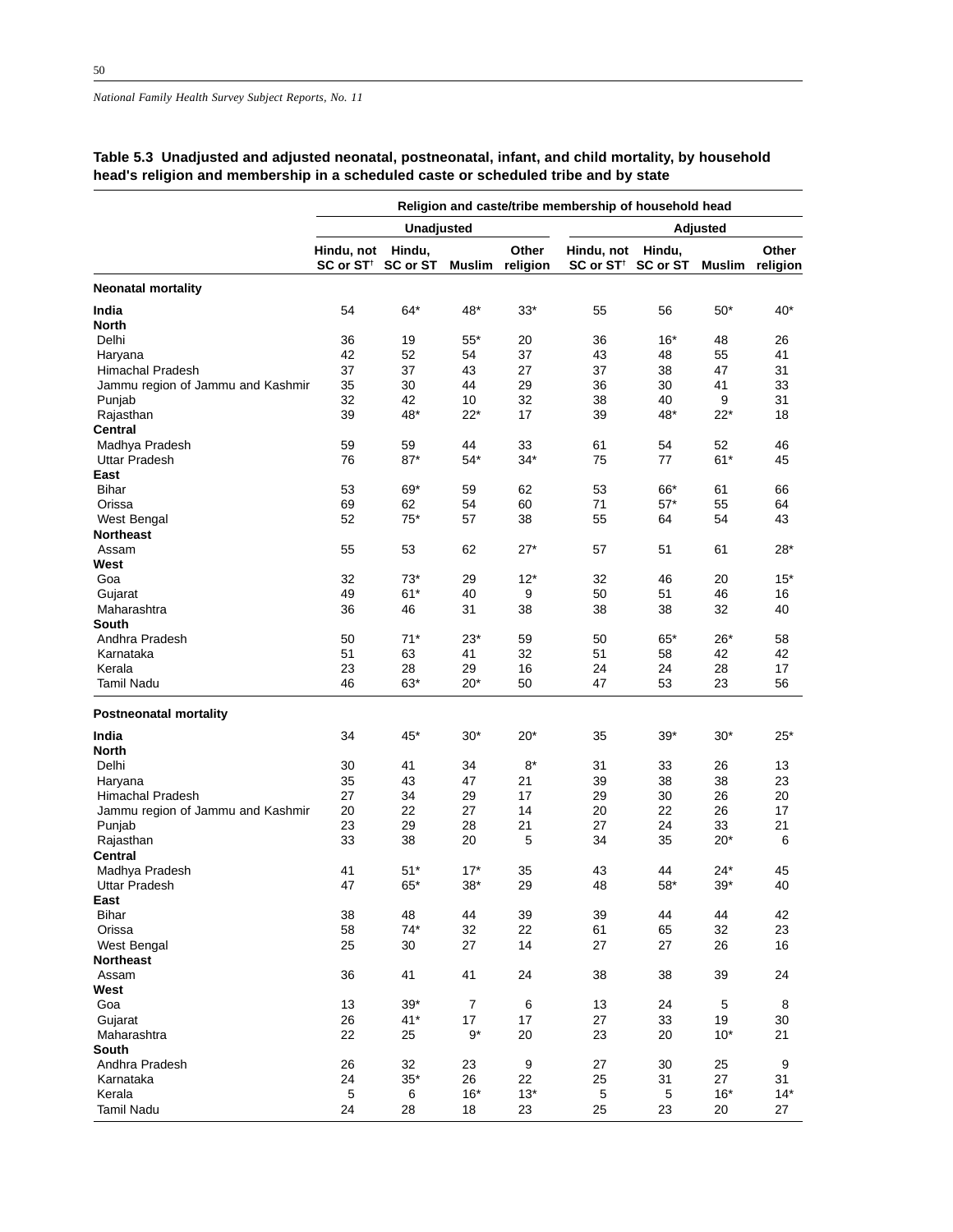51

# **Table 5.3, continued**

|                                   | Religion/caste-tribe membership of household head |                       |                        |                          |                                              |                  |                       |                       |  |
|-----------------------------------|---------------------------------------------------|-----------------------|------------------------|--------------------------|----------------------------------------------|------------------|-----------------------|-----------------------|--|
|                                   |                                                   | Unadjusted            |                        |                          |                                              |                  | Adjusted              |                       |  |
|                                   | Hindu, not<br>SC or ST <sup>+</sup> SC or ST      | Hindu,                | <b>Muslim</b>          | Other<br>religion        | Hindu, not<br>SC or ST <sup>+</sup> SC or ST | Hindu,           | <b>Muslim</b>         | Other<br>religion     |  |
| Infant mortality                  |                                                   |                       |                        |                          |                                              |                  |                       |                       |  |
| India                             | 89                                                | $109*$                | $77*$                  | $54*$                    | 90                                           | 95P              | $80*$                 | $65*$                 |  |
| North                             |                                                   |                       |                        |                          |                                              |                  |                       |                       |  |
| Delhi                             | 66                                                | 60                    | 90 <sup>n</sup>        | 28 <sup>p</sup>          | 68                                           | 49 <sup>n</sup>  | 75                    | 39                    |  |
| Haryana                           | 78                                                | 96                    | 101                    | 59                       | 82                                           | 86               | 93                    | 64                    |  |
| Himachal Pradesh                  | 65                                                | 72                    | 73                     | 44                       | 66                                           | 68               | 73                    | 51                    |  |
| Jammu region of Jammu and Kashmir | 55                                                | 53                    | 72                     | 43                       | 57                                           | 51               | 66                    | 50                    |  |
| Punjab                            | 55                                                | 71                    | 38                     | 53                       | 65                                           | 64               | 42                    | 52                    |  |
| Rajasthan                         | 72                                                | 85 <sup>n</sup>       | 43 <sup>n</sup>        | 23                       | 73                                           | 83 <sup>n</sup>  | $42*$                 | 24                    |  |
| Central                           |                                                   |                       |                        |                          |                                              |                  |                       |                       |  |
| Madhya Pradesh                    | 100                                               | 110 <sup>p</sup>      | 61P                    | 68                       | 103                                          | 98               | 76 <sup>p</sup>       | 91                    |  |
| <b>Uttar Pradesh</b>              | 123                                               | $151*$                | $92*$                  | 63 <sup>n</sup>          | 123                                          | 136 <sup>p</sup> | $100*$                | 85                    |  |
| East                              |                                                   |                       |                        |                          |                                              |                  |                       |                       |  |
| Bihar                             | 92                                                | 117 <sup>n</sup>      | 103                    | 101                      | 93                                           | 111 <sup>n</sup> | 105                   | 107                   |  |
| Orissa                            | 127                                               | 135 <sup>p</sup>      | 85                     | 82                       | 132                                          | $122^n$          | 87                    | 87                    |  |
| West Bengal                       | 77                                                | 105 <sup>n</sup>      | 84                     | 52                       | 82                                           | 92               | 80                    | 59                    |  |
| Northeast                         |                                                   |                       |                        |                          |                                              |                  |                       |                       |  |
| Assam                             | 91                                                | 94                    | 103                    | 51 <sup>n</sup>          | 94                                           | 90               | 100                   | 52 <sup>n</sup>       |  |
| West                              |                                                   |                       |                        |                          |                                              |                  |                       |                       |  |
| Goa                               | 45                                                | $112*$                | 36                     | 19 <sup>n</sup>          | 45                                           | 70               | 25                    | 23 <sup>n</sup>       |  |
| Gujarat                           | 75                                                | 103*                  | 57                     | 26                       | 77                                           | 84               | 65                    | 46                    |  |
| Maharashtra                       | 58                                                | 71                    | 40 <sup>p</sup>        | 58                       | 60                                           | 58               | 42P                   | 60                    |  |
| South                             |                                                   |                       |                        |                          |                                              |                  |                       |                       |  |
| Andhra Pradesh                    | 76                                                | 102 <sup>n</sup>      | 45 <sup>n</sup>        | 68                       | 77                                           | 95 <sup>n</sup>  | 51 <sup>n</sup>       | 67                    |  |
| Karnataka                         | 75                                                | 98 <sup>p</sup>       | 67                     | 54                       | 76                                           | 88               | 69                    | 72                    |  |
| Kerala<br><b>Tamil Nadu</b>       | 28<br>70                                          | 34<br>91 <sup>n</sup> | 46P<br>38 <sup>n</sup> | 28 <sup>p</sup><br>73    | 29<br>47                                     | 29<br>53         | 43 <sup>p</sup><br>23 | 30 <sup>p</sup><br>56 |  |
| <b>Child mortality</b>            |                                                   |                       |                        |                          |                                              |                  |                       |                       |  |
| India                             | 33                                                | $51*$                 | 32                     | $25*$                    | 35                                           | 42*              | 33                    | 32                    |  |
| North                             |                                                   |                       |                        |                          |                                              |                  |                       |                       |  |
| Delhi                             | 19                                                | 19                    | 15                     | 6                        | 19                                           | 13               | 11                    | 12                    |  |
| Haryana                           | 25                                                | 48*                   | 36                     | 21                       | 27                                           | 40*              | 27                    | 22                    |  |
| Himachal Pradesh <sup>a</sup>     | 19                                                | $32*$                 | 3                      | $\overline{\phantom{0}}$ | 21                                           | 28               | 2                     |                       |  |
| Jammu region of Jammu and Kashmir | 19                                                | 26                    | 27                     | 5                        | 21                                           | 24               | 22                    |                       |  |
| Punjab                            | 12                                                | 18                    | 28                     | 21                       | 16                                           | 13               | 29                    | 21                    |  |
| Rajasthan                         | 30                                                | 44*                   | 24                     | 8                        | 31                                           | 40*              | 26                    | 11                    |  |
| Central                           |                                                   |                       |                        |                          |                                              |                  |                       |                       |  |
| Madhya Pradesh                    | 48                                                | $73*$                 | $11*$                  | 71                       | 51                                           | 60               | $18*$                 | $103*$                |  |
| Uttar Pradesh                     | 50                                                | $75^{\ast}$           | $40*$                  | 32                       | 51                                           | $65^{\ast}$      | 42                    | 52                    |  |
| East                              |                                                   |                       |                        |                          |                                              |                  |                       |                       |  |
| <b>Bihar</b>                      | 41                                                | $54*$                 | 46                     | 22                       | 43                                           | 50               | 45                    | 24                    |  |
| Orissa                            | 16                                                | $36*$                 | 21                     | 12                       | 17                                           | $31*$            | 19                    | 11                    |  |
| West Bengal                       | 23                                                | $39*$                 | $34*$                  | 28                       | 24                                           | 32               | 33                    | 32                    |  |
| Northeast                         |                                                   |                       |                        |                          |                                              |                  |                       |                       |  |
| Assam                             | 46                                                | $71*$                 | 68*                    | 69                       | 52                                           | 68               | 59                    | 70                    |  |
| West                              |                                                   |                       |                        |                          |                                              |                  |                       |                       |  |
| Goa                               | 9                                                 | 6                     | $31*$                  | 5                        | 8                                            | 3                | $29*$                 | 6                     |  |
| Gujarat                           | 34                                                | 44                    | $15*$                  | 13                       | 35                                           | 36               | $15*$                 | 22                    |  |
| Maharashtra                       | 20                                                | $35*$                 | 14                     | 44*                      | 21                                           | 28               | 13                    | $43*$                 |  |
| South                             |                                                   |                       |                        |                          |                                              |                  |                       |                       |  |
| Andhra Pradesh                    | 24                                                | $37*$                 | 21                     | 6                        | 24                                           | 29               | 30                    | 6                     |  |
| Karnataka                         | 31                                                | 40                    | 24                     | 11                       | 31                                           | 35               | 25                    | 16                    |  |
| Kerala                            | 10                                                | 11                    | 10                     | 8                        | 11                                           | 8                | 9                     | 9                     |  |
| <b>Tamil Nadu</b>                 | 25                                                | $40*$                 | 12                     | 26                       | 26                                           | 30               | 16                    | 32                    |  |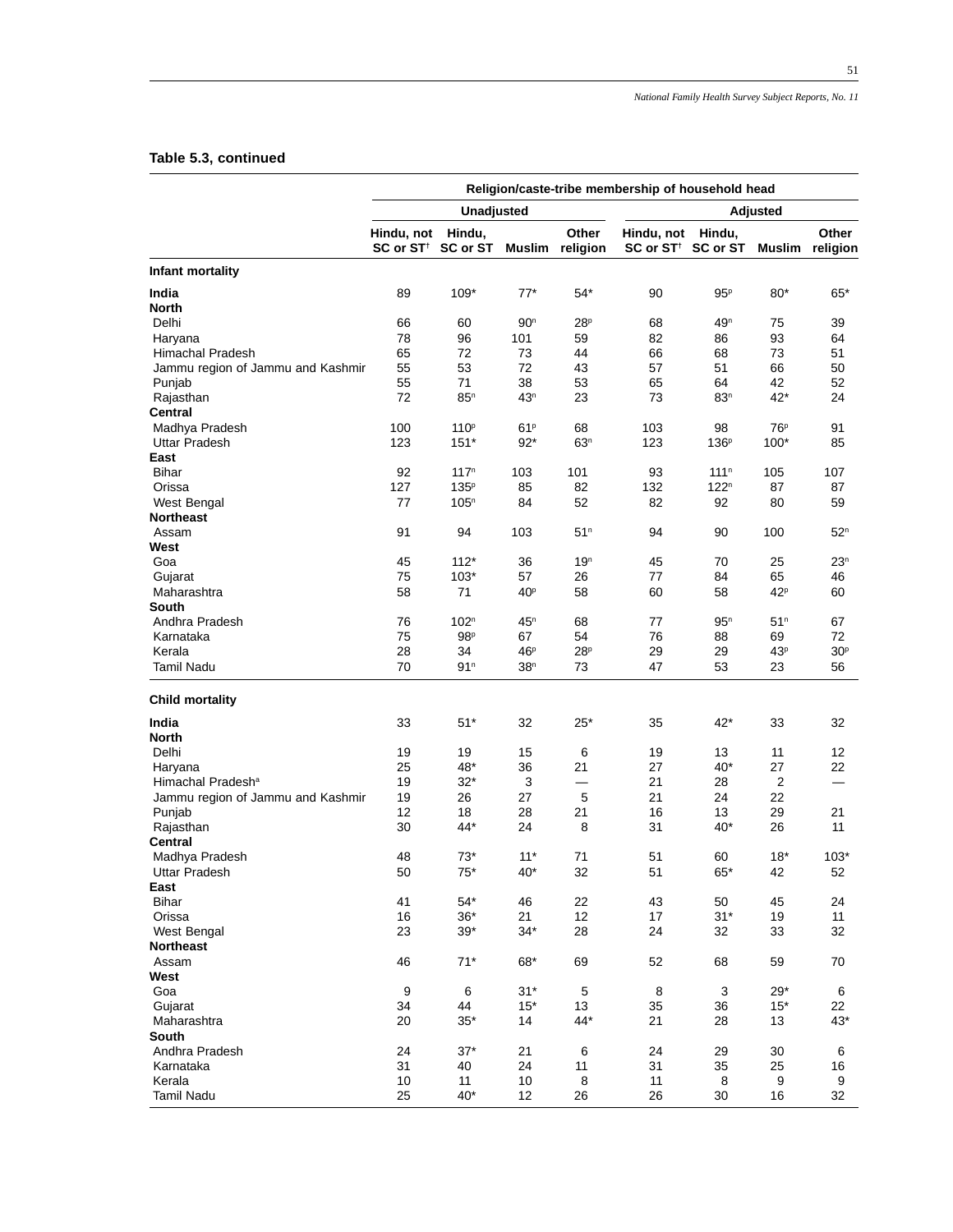other-religion groups each have the highest adjusted child mortality in four states, and the Hindu-non caste/tribe group has the highest adjusted child mortality in two states. The other-religion group has the lowest adjusted child mortality in India and in seven states, the Muslim group has the lowest adjusted child mortality in seven states, the Hindu-caste/tribe group has the lowest adjusted child mortality in three states, and the Hindu-non caste/tribe group has the lowest adjusted child mortality in two states.

Thus the effect on mortality of religion and scheduled caste/tribe membership varies according to child's age. During the neonatal period, religion has a substantial adjusted effect on mortality, but scheduled caste/tribe membership does not. In the country as a whole and in several states, the differences in adjusted neonatal mortality between the two Hindu groups tend to be smaller than the differences between these groups and the other two religious groups. During the postneonatal and childhood periods, by contrast, the adjusted effect of scheduled caste/tribe membership is strong, reflected in relatively large differences between the two Hindu groups.

The substantial effect of religion on adjusted neonatal mortality calls for an indepth investigation of customs related to childbirth and care of newborns. For example, it is possible that some practices common among Hindus are associated with increased risk of neonatal tetanus. The three religious groups, excluding the Hinducaste/tribe group, do not differ much in adjusted child mortality in the country as a whole, but variations are observed in most states. Some of these state variations need to be interpreted with caution because sample sizes for some religious groups are small.

†Reference category in the underlying hazard regression.

Notes to Table 5.3:

SC = scheduled caste. ST = scheduled tribe.

Neonatal, postneonatal, infant, and child mortality rates are expressed as deaths per 1,000. Infant mortality rates are computed as the sum of neonatal and postneonatal mortality rates. Both unadjusted and adjusted mortality rates are predicted values calculated from hazard regressions. For adjusted rates, the hazard regressions include the following control variables: child's sex, year of birth, mother's age at childbirth and its square, residence, mother's literacy, mother's exposure to radio or television, and household toilet facilities, cooking fuel, and economic level (ownership of goods). When calculating adjusted rates, the control variables are set at their mean values for the specific group of children under consideration. For neonatal, postneonatal, and infant mortality rates, this group includes all children in India or a specified state who were born in December 1979 or later. For child mortality rates, it includes all children in India or a specified state who were born in December 1979 or later and who survived the first year of life.

<sup>\*</sup>The coefficient of the corresponding variable in the underlying hazard regression differs significantly from zero at the 5 percent level.

nThe coefficient of the corresponding variable in the underlying hazard regression differs significantly from zero at the 5 percent level for neonatal (first month) mortality, but not postneonatal (age 1–11 months) mortality.

PThe coefficient of the corresponding variable in the underlying hazard regression differs significantly from zero at the 5 percent level for postneonatal (age 1–11 months) mortality, but not neonatal (first month) mortality.

aIn Himachal Pradesh, respondents in the 'other religion' category were too few for a reliable estimation of child mortality, so this state was excluded from the analysis of child mortality.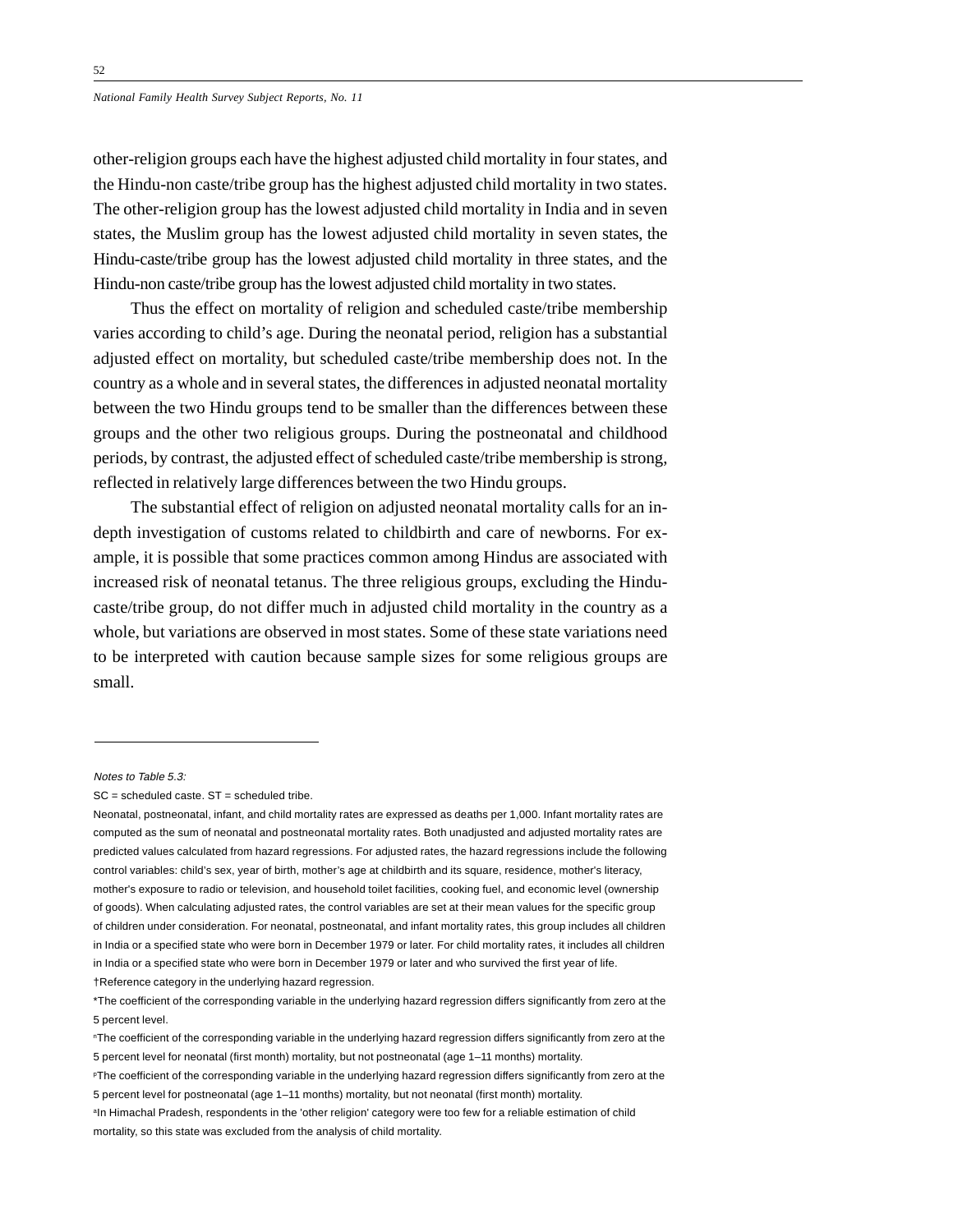Some of the differences in postneonatal and child mortality related to membership in a scheduled caste or tribe can be explained by differences in other socioeconomic characteristics, such as mother's literacy, access to a flush or pit toilet, use of a clean cooking fuel, or ownership of household goods. Nevertheless, substantial differences remain that are not explained by these other variables. These results call for further study on scheduled caste/tribe customs related to child care.

# **MOTHER'S EXPOSURE TO MASS MEDIA**

Other things being equal, a mother's exposure to radio and television may reduce the mortality of her children because women who are exposed to mass media are likely to have access to information on health-care services and ways of enhancing maternal and child health. Mother's exposure to mass media may also act as an indicator of the economic status of the household. In this analysis, a woman is considered to be exposed to mass media if she listens to radio or watches television at least once a week.

Table 5.4 shows unadjusted and adjusted mortality according to mother's exposure to mass media. Unadjusted neonatal mortality exhibits the expected relationship: it is higher for children whose mothers are not exposed to mass media in India as a whole and in all states except Rajasthan. These results are statistically significant for India and for 11 states. After adjusting for other socioeconomic factors, the effect of mother's mass media exposure is much smaller and is not statistically significant in India or in most states. The only state where mother's exposure to mass media has a statistically significant adjusted effect in the expected direction is Himachal Pradesh. In Rajasthan and Tamil Nadu, the adjusted effect is statistically significant but in the unexpected direction: neonatal mortality is higher for children whose mothers are exposed to mass media.

The unadjusted effects of mother's media exposure on postneonatal mortality are in the expected direction for India and for all states except Tamil Nadu and Andhra Pradesh. These results are statistically significant for India and for 12 states. The adjusted effects tend to be much smaller and are only statistically significant for India and for Tamil Nadu. In the country as a whole, children of mothers who are not exposed to mass media have higher postneonatal mortality, but in Tamil Nadu the opposite pattern is observed. This unexpected result for Tamil Nadu is not easily explained.

Combining neonatal and postneonatal mortality, the unadjusted effect of mother's exposure to mass media on infant mortality is large for India and for most states, but the adjusted effect is small. In India as a whole, infant mortality is slightly higher for children whose mothers are not exposed to mass media after adjusting for other socioeconomic factors. Again, Tamil Nadu shows an unexpected result, with higher infant mortality among children whose mothers are exposed to mass media.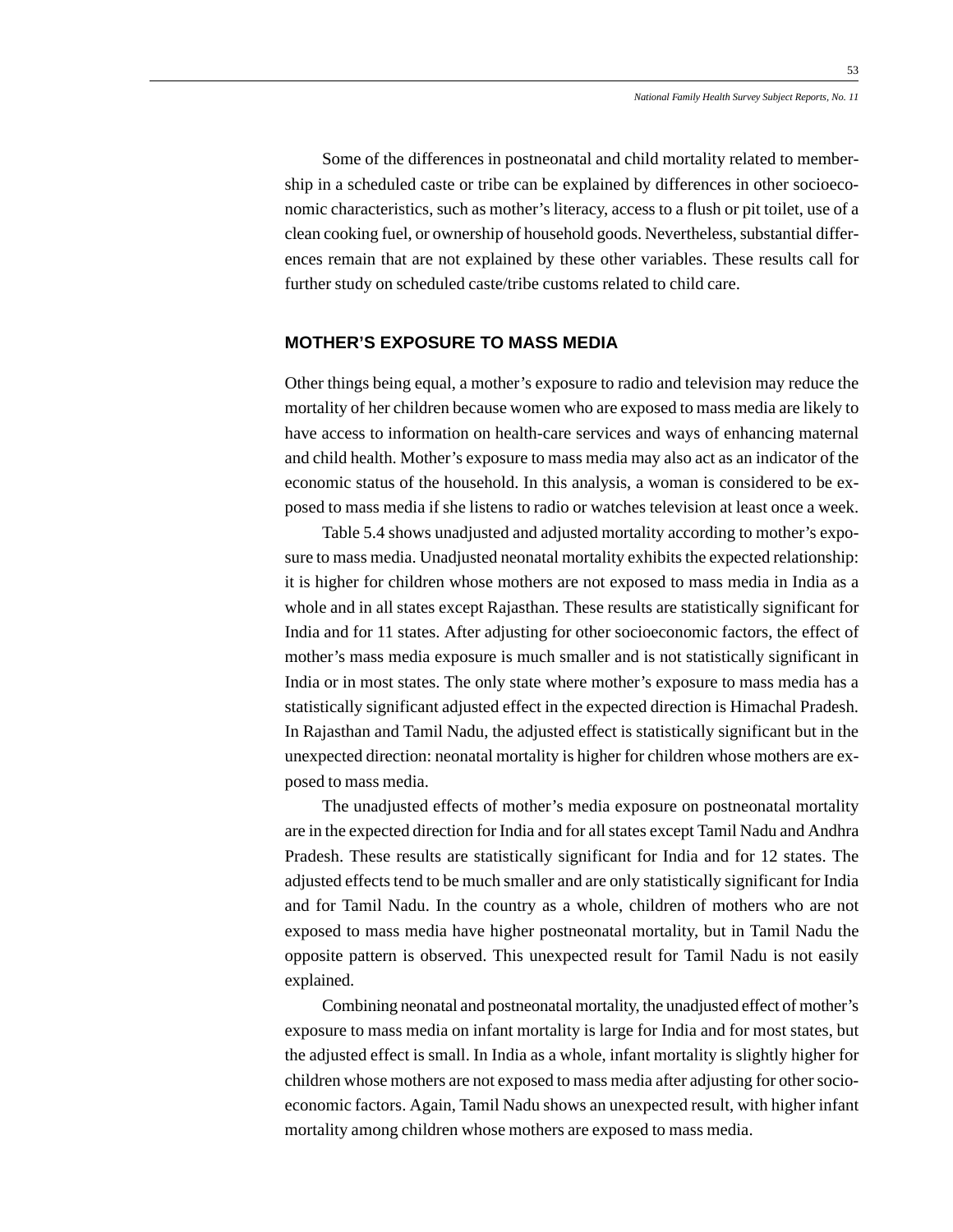|  | Table 5.4 Unadjusted and adjusted neonatal, postneonatal, infant, and child mortality, by mother's |  |  |
|--|----------------------------------------------------------------------------------------------------|--|--|
|  | exposure to radio or television and by state                                                       |  |  |

|                                   | Mother listens to radio or watches television at least once a week |                   |                           |            |                               |                        |                 |            |  |  |
|-----------------------------------|--------------------------------------------------------------------|-------------------|---------------------------|------------|-------------------------------|------------------------|-----------------|------------|--|--|
|                                   |                                                                    |                   | <b>Neonatal mortality</b> |            | <b>Postneonatal mortality</b> |                        |                 |            |  |  |
|                                   |                                                                    | <b>Unadjusted</b> |                           | Adjusted   | <b>Unadjusted</b>             |                        | Adjusted        |            |  |  |
| <b>State</b>                      | No <sup>t</sup>                                                    | Yes               | No <sup>t</sup>           | <b>Yes</b> | No <sup>t</sup>               | <b>Yes</b>             | No <sup>t</sup> | <b>Yes</b> |  |  |
| India                             | 61                                                                 | 45*               | 55                        | 52         | 43                            | $26*$                  | 36              | $33*$      |  |  |
| <b>North</b>                      |                                                                    |                   |                           |            |                               |                        |                 |            |  |  |
| Delhi                             | 59                                                                 | $31*$             | 45                        | 33         | 47                            | $26*$                  | 26              | 30         |  |  |
| Haryana                           | 47                                                                 | 44                | 40                        | 50         | 42                            | 33                     | 35              | 39         |  |  |
| <b>Himachal Pradesh</b>           | 41                                                                 | 35                | 46                        | $33*$      | 35                            | 26                     | 28              | 30         |  |  |
| Jammu region of Jammu and Kashmir | 39                                                                 | 34                | 37                        | 34         | 26                            | 20                     | 23              | 21         |  |  |
| Punjab                            | 39                                                                 | $30*$             | 33                        | 33         | 32                            | $18*$                  | 26              | 21         |  |  |
| Rajasthan                         | 38                                                                 | $47*$             | 38                        | 49*        | 36                            | $25*$                  | 32              | 34         |  |  |
| <b>Central</b>                    |                                                                    |                   |                           |            |                               |                        |                 |            |  |  |
| Madhya Pradesh                    | 64                                                                 | $47*$             | 58                        | 56         | 49                            | $32*$                  | 41              | 44         |  |  |
| <b>Uttar Pradesh</b>              | 80                                                                 | 58*               | 74                        | 69         | 53                            | $38*$                  | 47              | 50         |  |  |
| East                              |                                                                    |                   |                           |            |                               |                        |                 |            |  |  |
| <b>Bihar</b>                      | 60                                                                 | 49*               | 55                        | 62         | 46                            | $28*$                  | 41              | 41         |  |  |
| Orissa                            | 67                                                                 | 65                | 64                        | 70         | 68                            | $50*$                  | 58              | 65         |  |  |
| West Bengal                       | 65                                                                 | 49*               | 58                        | 54         | 29                            | 24                     | 27              | 26         |  |  |
| <b>Northeast</b>                  |                                                                    |                   |                           |            |                               |                        |                 |            |  |  |
| Assam                             | 58                                                                 | 50                | 54                        | 59         | 42                            | $30*$                  | 38              | 36         |  |  |
| West                              |                                                                    |                   |                           |            |                               |                        |                 |            |  |  |
| Goa                               | 38                                                                 | $24*$             | 28                        | 26         | 17                            | 10                     | 11              | 11         |  |  |
| Gujarat                           | 64                                                                 | $37*$             | 52                        | 45         | 39                            | $19*$                  | 30              | 25         |  |  |
| Maharashtra                       | 42                                                                 | 34                | 34                        | 39         | 25                            | $16*$                  | 18              | 20         |  |  |
| <b>South</b>                      |                                                                    |                   |                           |            |                               |                        |                 |            |  |  |
| Andhra Pradesh                    | 59                                                                 | 45*               | 51                        | 49         | 26                            | 26                     | 23              | 28         |  |  |
| Karnataka                         | 59                                                                 | 46*               | 49                        | 52         | 34                            | $22*$                  | 27              | 26         |  |  |
| Kerala                            | 29                                                                 | 22                | 23                        | 23         | 14                            | $8*$                   | 9               | 9          |  |  |
| <b>Tamil Nadu</b>                 | 48                                                                 | 45                | 37                        | $51*$      | 22                            | 25                     | 17              | $28*$      |  |  |
|                                   |                                                                    |                   | Infant mortality          |            |                               | <b>Child mortality</b> |                 |            |  |  |

|                 |                 |                                                                |                           | עווווע וווטו נעוונ |                                  |                                              |                      |
|-----------------|-----------------|----------------------------------------------------------------|---------------------------|--------------------|----------------------------------|----------------------------------------------|----------------------|
|                 |                 |                                                                |                           |                    |                                  | Adjusted                                     |                      |
| No <sup>t</sup> | Yes             | No <sup>t</sup>                                                | Yes                       | No <sup>t</sup>    | Yes                              | No <sup>t</sup>                              | <b>Yes</b>           |
| 105             | $71*$           | 91                                                             | 85 <sup>p</sup>           | 48                 | $24*$                            | 38                                           | $33*$                |
|                 |                 |                                                                |                           |                    |                                  |                                              |                      |
| 106             | 58*             | 71                                                             | 63                        | 27                 | $15*$                            | 13                                           | 18                   |
| 89              | 77              | 75                                                             | 89                        | 44                 | $22*$                            | 37                                           | 25                   |
| 76              | 61              | 74                                                             | 62 <sup>n</sup>           | 36                 | $14*$                            | 26                                           | 18                   |
| 65              | 54              | 61                                                             | 55                        | 34                 | $16*$                            | 25                                           | 19                   |
| 71              | 48*             | 59                                                             | 54                        | 31                 | $13*$                            | 17                                           | 18                   |
| 74              |                 | 70                                                             | 84 <sup>n</sup>           | 37                 | $24*$                            | 33                                           | 36                   |
|                 |                 |                                                                |                           |                    |                                  |                                              |                      |
| 112             | $79*$           | 99                                                             | 100                       | 68                 | $32*$                            | 52                                           | 50                   |
| 132             |                 | 121                                                            | 119                       |                    |                                  | 51                                           | 52                   |
|                 |                 |                                                                |                           |                    |                                  |                                              |                      |
| 106             | $77*$           | 96                                                             | 103                       |                    | $26*$                            | 44                                           | 42                   |
|                 |                 | 122                                                            |                           |                    | 16                               | 17                                           | 26                   |
| 94              | 72 <sup>n</sup> |                                                                | 80                        |                    | 24                               | 26                                           | 29                   |
|                 |                 |                                                                |                           |                    |                                  |                                              |                      |
| 100             | 80 <sup>p</sup> | 92                                                             | 95                        | 81                 | $29*$                            |                                              | $41*$                |
|                 |                 |                                                                |                           |                    |                                  |                                              |                      |
| 55              | 34 <sup>n</sup> | 40                                                             | 37                        | 17                 | $7^*$                            | 11                                           | 8                    |
|                 | $56*$           |                                                                | 70                        |                    |                                  |                                              | 32                   |
| 67              | 49 <sup>p</sup> | 53                                                             | 59                        | 33                 | $16*$                            | 25                                           | 20                   |
|                 |                 |                                                                |                           |                    |                                  |                                              |                      |
| 85              | 71 <sup>n</sup> | 74                                                             | 77                        |                    | 24                               |                                              | $29*$                |
| 94              |                 | 76                                                             | 77                        | 41                 |                                  |                                              | 30                   |
| 44              | 29 <sup>p</sup> | 32                                                             | 32                        | 19                 | $8*$                             | 15                                           | 8                    |
| 71              | 70              | 54                                                             | 79*                       | 33                 | 23                               | 22                                           | 28                   |
|                 | 134<br>103      | <b>Unadjusted</b><br>$72*$<br>$96*$<br>115 <sup>p</sup><br>68* | mant mortanty<br>85<br>82 | Adjusted<br>135    | 60<br>52<br>22<br>32<br>42<br>26 | <b>Unadjusted</b><br>$36*$<br>$25*$<br>$25*$ | 68<br>33<br>18<br>30 |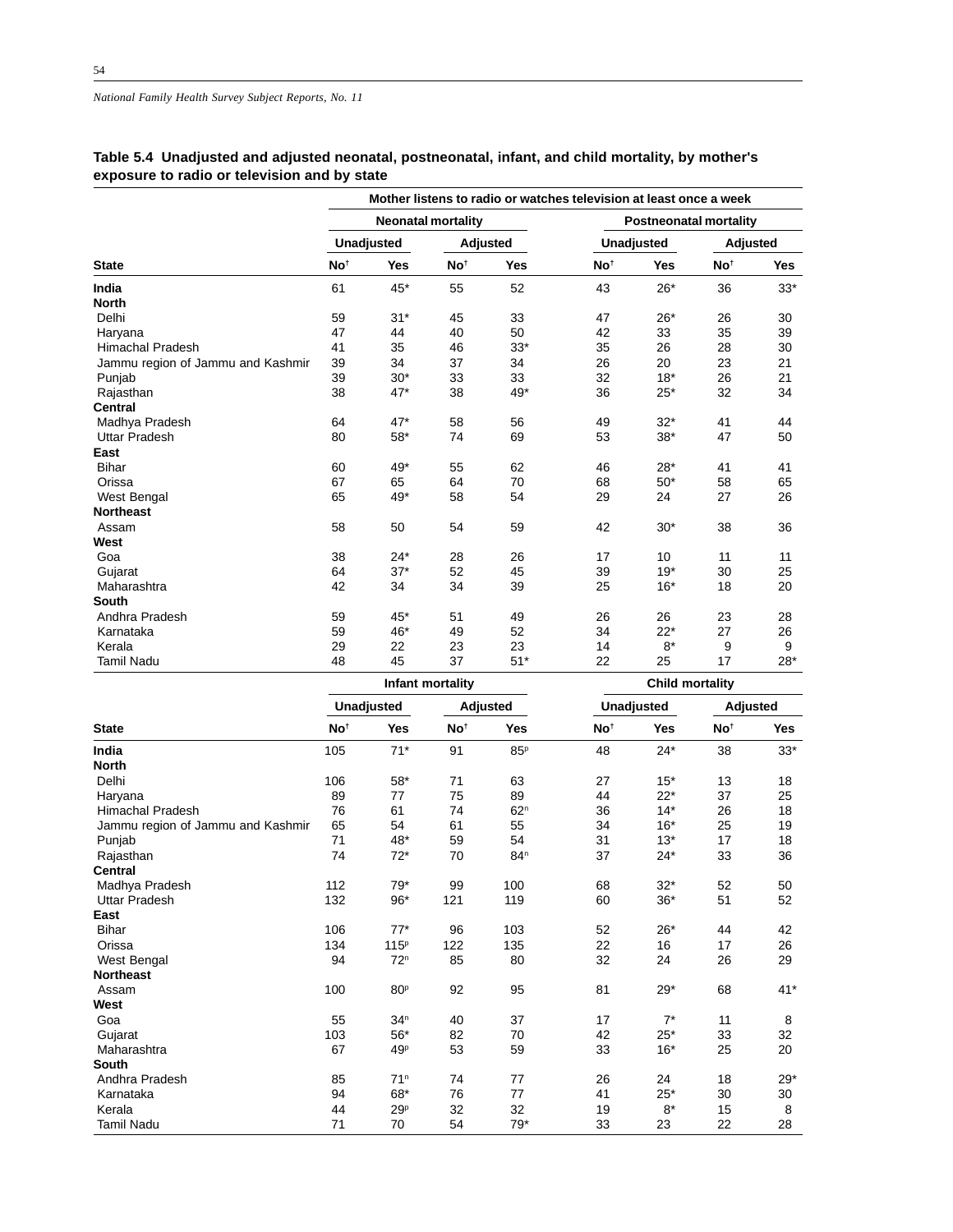Unadjusted child mortality is consistently higher for children whose mothers are not exposed to mass media than for other children. This effect is statistically significant for India and for all states except Orissa, West Bengal, Andhra Pradesh, and Tamil Nadu. The adjusted effect on child mortality is much smaller than the unadjusted effect and is only statistically significant (and in the expected direction) for India and for Assam. In the country as a whole, mother's exposure to radio or television has a slightly stronger adjusted effect on child mortality than on either neonatal or postneonatal mortality. In Andhra Pradesh, the adjusted effect is statistically significant but in the unexpected direction.

For India, the adjusted effect of mother's exposure to mass media is negligible for neonatal mortality, small but statistically significant for postneonatal mortality, and slightly larger and statistically significant for child mortality. Thus the effects of mother's exposure to mass media on mortality at various ages are quite similar to the effects of urban/rural residence.

# **ACCESS TO A FLUSH OR PIT TOILET**

Access to a flush or pit toilet is potentially a very important determinant of infant and child mortality in developing countries. Children in households that lack such access could have higher exposure than other children to diseases such as tetanus and digestive disorders (Puffer and Serrano 1978; United Nations 1985).

As shown in Table 5.5, unadjusted neonatal mortality is higher for children in households that do not have access to a flush or pit toilet, both in India as a whole and in all states. The difference is statistically significant for India and for all states except

Notes to Table 5.4:

Neonatal, postneonatal, infant, and child mortality rates are expressed as deaths per 1,000. Infant mortality rates are computed as the sum of neonatal and postneonatal mortality rates. Both unadjusted and adjusted mortality rates are predicted values calculated from hazard regressions. For adjusted rates, the hazard regressions include the following control variables: child's sex, year of birth, mother's age at childbirth and its square, residence, mother's literacy, religion-caste/tribe of household head, and household toilet facilities, cooking fuel, and economic level (ownership of goods). When calculating adjusted rates, the control variables are set at their mean values for the specific group of children under consideration. For neonatal, postneonatal, and infant mortality rates, this group includes all children in India or a specified state who were born in December 1979 or later. For child mortality rates, it includes all children in India or a specified state who were born in December 1979 or later and who survived the first year of life. †Reference category in the underlying hazard regression.

<sup>\*</sup>The coefficient of the corresponding variable in the underlying hazard regression differs significantly from zero at the 5 percent level.

nThe coefficient of the corresponding variable in the underlying hazard regression differs significantly from zero at the 5 percent level for neonatal (first month) mortality, but not postneonatal (age 1–11 months) mortality.

PThe coefficient of the corresponding variable in the underlying hazard regression differs significantly from zero at the 5 percent level for postneonatal (age 1–11 months) mortality, but not neonatal (first month) mortality.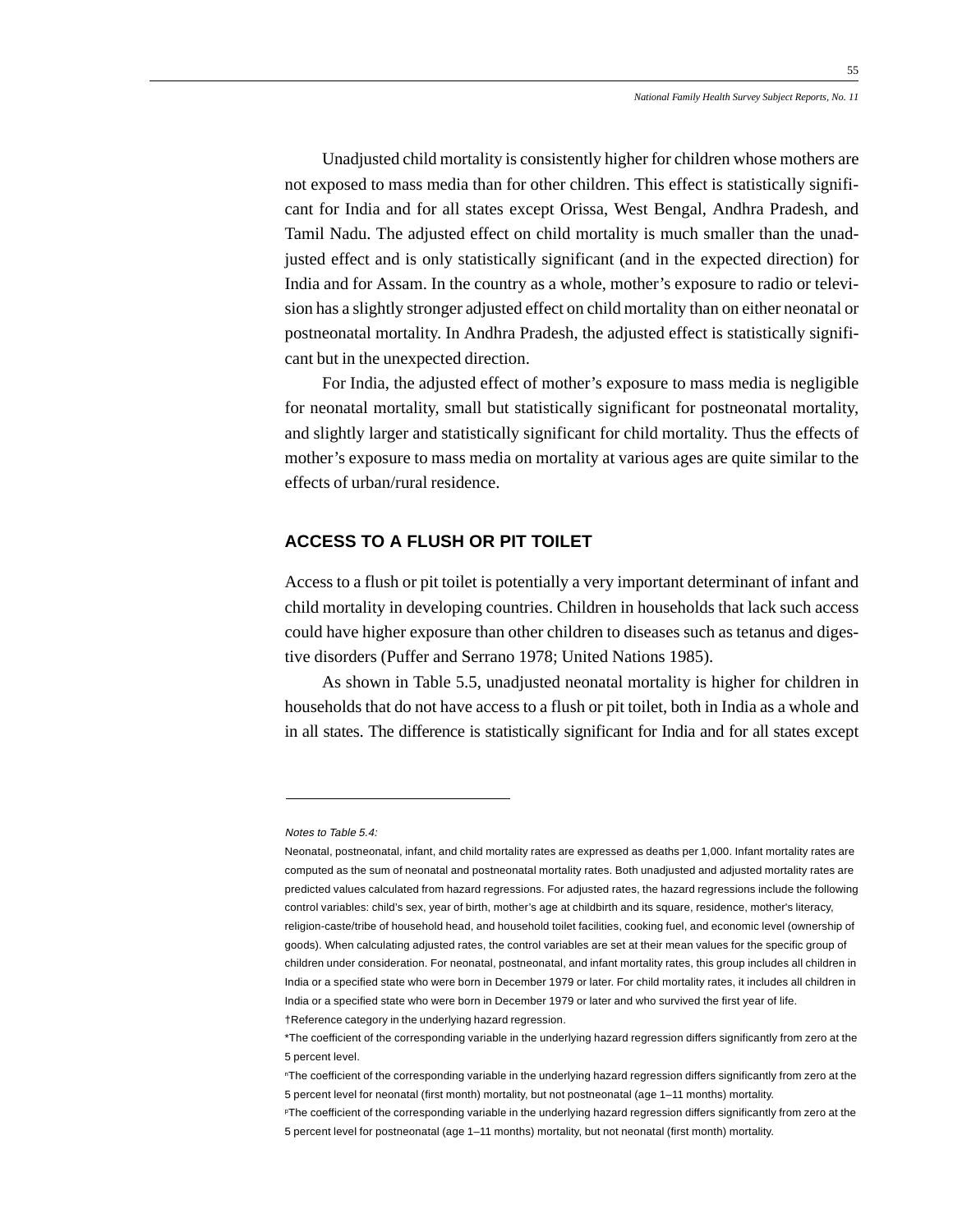# **Table 5.5 Unadjusted and adjusted neonatal, postneonatal, infant, and child mortality, by type of toilet facility and by state**

|                                   | Has access to own, shared, or public flush or pit toilet |                   |                           |            |                        |                               |                 |            |  |  |
|-----------------------------------|----------------------------------------------------------|-------------------|---------------------------|------------|------------------------|-------------------------------|-----------------|------------|--|--|
|                                   |                                                          |                   | <b>Neonatal mortality</b> |            |                        | <b>Postneonatal mortality</b> |                 |            |  |  |
|                                   |                                                          | <b>Unadjusted</b> |                           | Adjusted   |                        | <b>Unadjusted</b>             |                 | Adjusted   |  |  |
| <b>State</b>                      | No <sup>t</sup>                                          | <b>Yes</b>        | No <sup>t</sup>           | <b>Yes</b> | No <sup>t</sup>        | <b>Yes</b>                    | No <sup>t</sup> | <b>Yes</b> |  |  |
| India                             | 63                                                       | $34*$             | 57                        | $44*$      | 41                     | $21*$                         | 36              | $31*$      |  |  |
| <b>North</b>                      |                                                          |                   |                           |            |                        |                               |                 |            |  |  |
| Delhi                             | 47                                                       | $33*$             | 37                        | 35         | 45                     | $27*$                         | 28              | 29         |  |  |
| Haryana                           | 52                                                       | $28*$             | 48                        | 38         | 40                     | $28*$                         | 37              | 37         |  |  |
| Himachal Pradesh                  | 38                                                       | 33                | 37                        | 40         | 32                     | $14*$                         | 29              | 31         |  |  |
| Jammu region of Jammu and Kashmir | 37                                                       | 29                | 35                        | 40         | 23                     | 16                            | 20              | 34         |  |  |
| Punjab                            | 38                                                       | $25*$             | 33                        | 33         | 30                     | $14*$                         | 28              | $16*$      |  |  |
| Rajasthan                         | 41                                                       | 38                | 41                        | 39         | 37                     | $19*$                         | 33              | 31         |  |  |
| <b>Central</b>                    |                                                          |                   |                           |            |                        |                               |                 |            |  |  |
| Madhya Pradesh                    | 65                                                       | $32*$             | 60                        | 44         | 49                     | $19*$                         | 44              | 34         |  |  |
| <b>Uttar Pradesh</b>              | 82                                                       | $42*$             | 76                        | $59*$      | 53                     | $32*$                         | 47              | 50         |  |  |
| East                              |                                                          |                   |                           |            |                        |                               |                 |            |  |  |
| <b>Bihar</b>                      | 62                                                       | $33*$             | 59                        | 46         | 44                     | $25*$                         | 40              | 47         |  |  |
| Orissa                            | 71                                                       | $38*$             | 71                        | $37*$      | 64                     | $40*$                         | 59              | 71         |  |  |
| West Bengal                       | 66                                                       | $36*$             | 62                        | $42*$      | 31                     | $18*$                         | 30              | $19*$      |  |  |
| <b>Northeast</b>                  |                                                          |                   |                           |            |                        |                               |                 |            |  |  |
| Assam                             | 64                                                       | 46*               | 62                        | $47*$      | 46                     | $29*$                         | 43              | $32*$      |  |  |
| West                              |                                                          |                   |                           |            |                        |                               |                 |            |  |  |
| Goa                               | 33                                                       | $19*$             | 26                        | 27         | 16                     | $6*$                          | 12              | 10         |  |  |
| Gujarat                           | 61                                                       | $29*$             | 51                        | 45         | 37                     | $14*$                         | 30              | 23         |  |  |
| Maharashtra                       | 45                                                       | $26*$             | 42                        | 30         | 26                     | $11*$                         | 21              | 17         |  |  |
| <b>South</b>                      |                                                          |                   |                           |            |                        |                               |                 |            |  |  |
| Andhra Pradesh                    | 56                                                       | $31*$             | 51                        | 44         | 28                     | 22                            | 25              | 30         |  |  |
| Karnataka                         | 58                                                       | $33*$             | 51                        | 51         | 30                     | $18*$                         | 24              | 33         |  |  |
| Kerala                            | 31                                                       | $21*$             | 26                        | 22         | 16                     | $7^*$                         | 13              | 8          |  |  |
| <b>Tamil Nadu</b>                 | 53                                                       | $33*$             | 46                        | 47         | 26                     | 20                            | 23              | 26         |  |  |
|                                   |                                                          |                   | Infant mortality          |            | <b>Child mortality</b> |                               |                 |            |  |  |

|                                   | <b>Unadjusted</b> |                 |                 | Adjusted         | <b>Unadjusted</b> |       | Adjusted        |            |  |  |
|-----------------------------------|-------------------|-----------------|-----------------|------------------|-------------------|-------|-----------------|------------|--|--|
| <b>State</b>                      | No <sup>t</sup>   | Yes             | No <sup>t</sup> | Yes              | No <sup>t</sup>   | Yes   | No <sup>t</sup> | <b>Yes</b> |  |  |
| India                             | 104               | $55*$           | 93              | $75*$            | 44                | $19*$ | 36              | 34         |  |  |
| <b>North</b>                      |                   |                 |                 |                  |                   |       |                 |            |  |  |
| Delhi                             | 91                | $60*$           | 66              | 64               | 32                | $15*$ | 20              | 16         |  |  |
| Haryana                           | 93                | $56*$           | 84              | 75               | 37                | $15*$ | 33              | 23         |  |  |
| <b>Himachal Pradesh</b>           | 69                | 47 <sup>p</sup> | 66              | 71               | 26                | $3^*$ | 25              | 4          |  |  |
| Jammu region of Jammu and Kashmir | 59                | 45              | 55              | 75               | 22                | 13    | 20              | 24         |  |  |
| Punjab                            | 67                | $39*$           | 61              | 49 <sup>p</sup>  | 24                | $10*$ | 19              | 16         |  |  |
| Rajasthan                         | 78                | 57 <sup>p</sup> | 74              | 70               | 40                | $13*$ | 35              | 25         |  |  |
| <b>Central</b>                    |                   |                 |                 |                  |                   |       |                 |            |  |  |
| Madhya Pradesh                    | 114               | $51*$           | 104             | 78               | 68                | $15*$ | 54              | 40         |  |  |
| <b>Uttar Pradesh</b>              | 135               | $74*$           | 123             | 109 <sup>n</sup> | 59                | $29*$ | 52              | 48         |  |  |
| East                              |                   |                 |                 |                  |                   |       |                 |            |  |  |
| <b>Bihar</b>                      | 107               | $57*$           | 99              | 93               | 48                | $25*$ | 42              | 59         |  |  |
| Orissa                            | 135               | $78*$           | 130             | 108 <sup>n</sup> | 22                | $9*$  | 19              | 22         |  |  |
| West Bengal                       | 97                | $54*$           | 93              | $60*$            | 36                | $15*$ | 32              | 19         |  |  |
| <b>Northeast</b>                  |                   |                 |                 |                  |                   |       |                 |            |  |  |
| Assam                             | 110               | $75*$           | 106             | $79*$            | 72                | 44*   | 59              | 56         |  |  |
| West                              |                   |                 |                 |                  |                   |       |                 |            |  |  |
| Goa                               | 48                | $25*$           | 37              | 37               | 13                | $4^*$ | 10              | 6          |  |  |
| Gujarat                           | 98                | $43*$           | 80              | 68               | 41                | $19*$ | 33              | 30         |  |  |
| Maharashtra                       | 71                | $37*$           | 62              | 47               | 27                | $16*$ | 20              | 26         |  |  |
| South                             |                   |                 |                 |                  |                   |       |                 |            |  |  |
| Andhra Pradesh                    | 84                | 53n             | 76              | 74               | 30                | $13*$ | 21              | 40         |  |  |
| Karnataka                         | 88                | $51*$           | 75              | 84               | 36                | $19*$ | 29              | 34         |  |  |
| Kerala                            | 46                | $28*$           | 39              | 30               | 16                | $8*$  | 12              | 9          |  |  |
| <b>Tamil Nadu</b>                 | 80                | 52 <sup>n</sup> | 70              | 73               | 31                | $17*$ | 21              | $41*$      |  |  |
|                                   |                   |                 |                 |                  |                   |       |                 |            |  |  |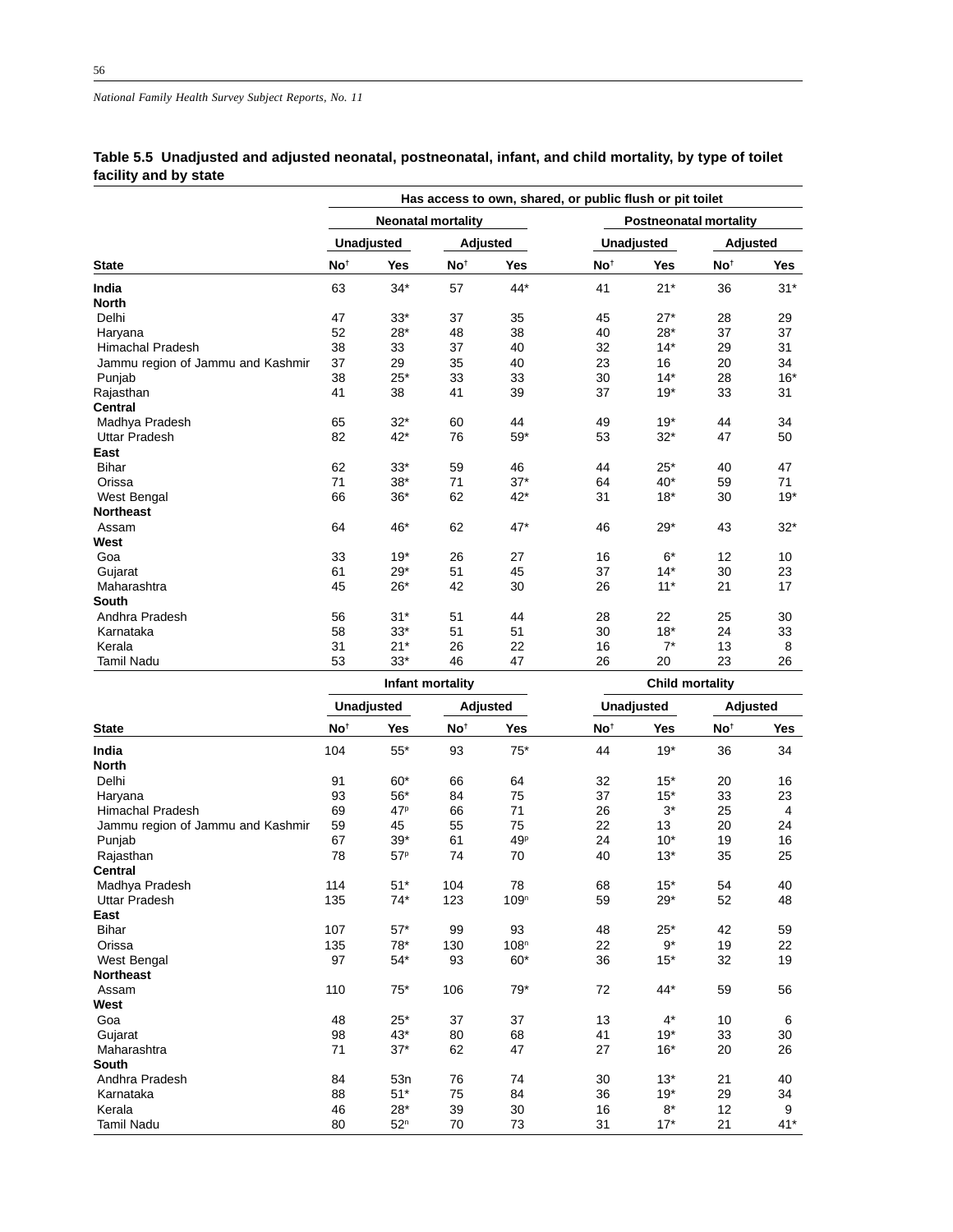Himachal Pradesh, Jammu region, and Rajasthan. The adjusted effect is much smaller, however, and is only statistically significant (in the expected direction) for India and for Uttar Pradesh, Orissa, West Bengal, and Assam. The adjusted effect is substantial but not statistically significant in Haryana, Madhya Pradesh, Bihar, and Maharashtra. In some states, adjusted neonatal mortality rates are higher for children in households with access to a flush or pit toilet than for children in households without such access, but none of these results is statistically significant.

Unadjusted postneonatal mortality is higher for children in households that do not have access to a flush or pit toilet, both in India and in all states. This result is statistically significant for India and for all states except Jammu region, Andhra Pradesh, and Tamil Nadu. Differences in adjusted postneonatal mortality are much smaller. They are statistically significant, however, and in the expected direction for India and for Punjab, West Bengal, and Assam. The difference is also substantial in Madhya Pradesh but not statistically significant.

Reflecting the pattern of neonatal and postneonatal mortality, infant mortality is higher for children in households that do not have access to a flush or pit toilet than for children in households that have such access.

Unadjusted child mortality is higher for children in households without access to a flush or pit toilet than for children in households with access to such a facility, both in India as a whole and in all states. This result is statistically significant for India and for all states except Jammu region. Differences in adjusted child mortality are much smaller. Adjusted child mortality is substantially higher in households without access to a flush or pit toilet in Haryana, Himachal Pradesh, Rajasthan, Madhya Pradesh, and West Bengal, but these results are not statistically significant. The adjusted effect on child

#### Notes to Table 5.5:

Neonatal, postneonatal, infant, and child mortality rates are expressed as deaths per 1,000. Infant mortality rates are computed as the sum of neonatal and postneonatal mortality rates. Both unadjusted and adjusted mortality rates are predicted values calculated from hazard regressions. For adjusted rates, the hazard regressions include the following control variables: child's sex, year of birth, mother's age at childbirth and its square, residence, mother's literacy, religion-caste/tribe of household head, mother's exposure to radio or television, and household cooking fuel and economic level (ownership of goods). When calculating adjusted rates, the control variables are set at their mean values for the specific group of children under consideration. For neonatal, postneonatal, and infant mortality rates, this group includes all children in India or a specified state who were born in December 1979 or later. For child mortality rates, it includes all children in India or a specified state who were born in December 1979 or later and who survived the first year of life.

<sup>†</sup>Reference category in the underlying hazard regression.

<sup>\*</sup>The coefficient of the corresponding variable in the underlying hazard regression differs significantly from zero at the 5 percent level.

nThe coefficient of the corresponding variable in the underlying hazard regression differs significantly from zero at the 5 percent level for neonatal (first month) mortality, but not postneonatal (age 1–11 months) mortality.

PThe coefficient of the corresponding variable in the underlying hazard regression differs significantly from zero at the 5 percent level for postneonatal (age 1–11 months) mortality, but not neonatal (first month) mortality.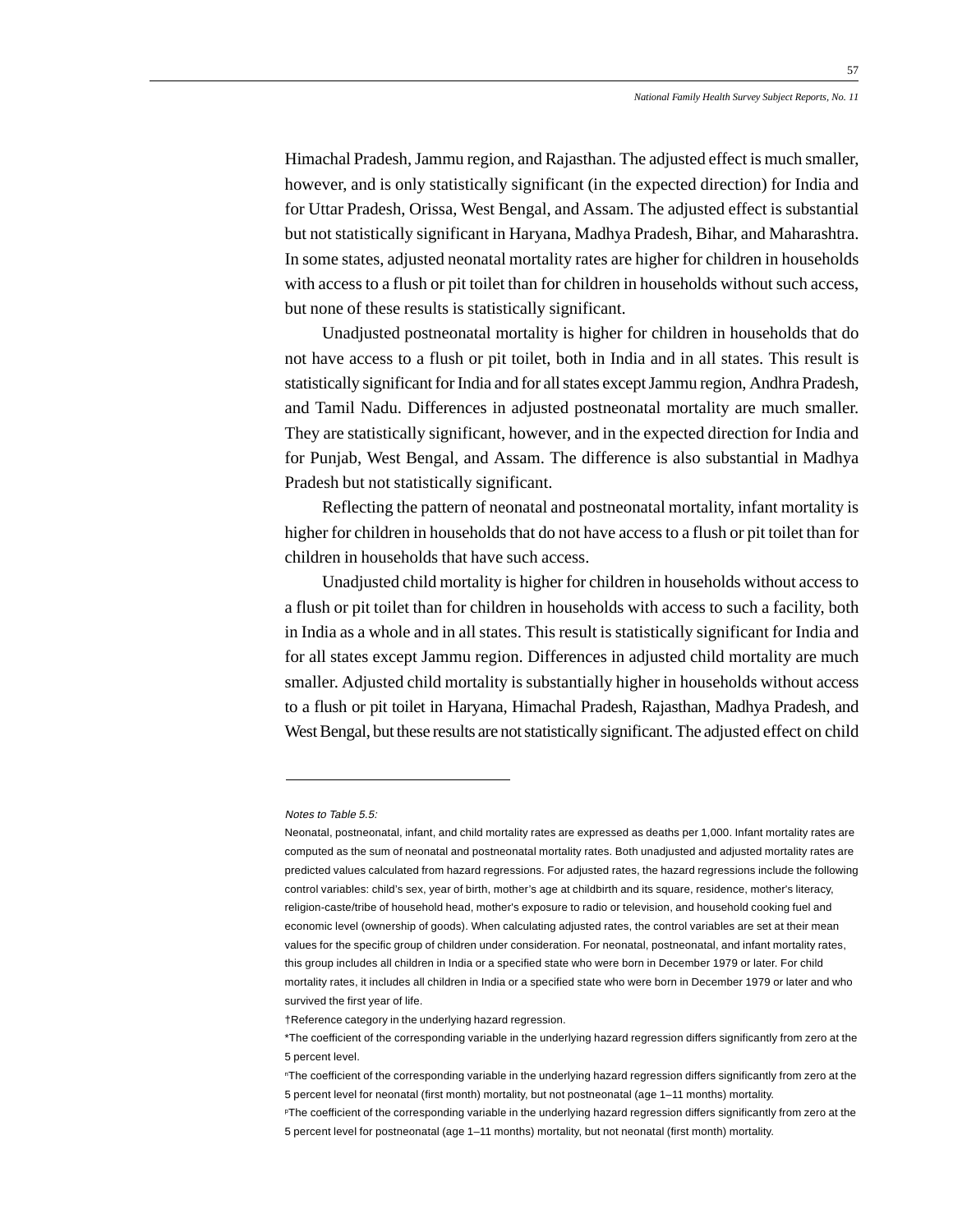mortality is statistically significant only in Tamil Nadu but in the unexpected direction: Child mortality is higher in households with access to a flush or pit toilet than in households without such access. This unexpected result is difficult to explain.

In summary, the adjusted effect on mortality of household access to a flush or pit toilet is strongest for the neonatal period and becomes weaker at later ages. The adjusted effect tends to be statistically significant in states with relatively high levels of neonatal mortality: Uttar Pradesh, Orissa, West Bengal, and Assam. This pattern suggests that the lack of access to a flush or pit toilet is associated with increased risk of neonatal tetanus.

#### **USE OF A CLEAN COOKING FUEL**

For the purpose of this analysis, electricity, gas, biogas, coal, charcoal, and kerosene are considered clean cooking fuels. Unclean fuels are wood and dung. The type of cooking fuel used in a household could affect infant and child mortality in two ways. First, if children spend a great deal of time where cooking takes place, the use of a cooking fuel that emits harmful smoke could elevate their risk of respiratory disease and hence mortality (Mishra and Retherford 1997). If this is an important hazard, then the effect of cooking fuel on infant and child mortality should be substantial, even after controlling for other socioeconomic variables. Secondly, the type of cooking fuel used may be an indicator of a household's general economic status. If this is the case, then we would expect to see a strong unadjusted relationship between the type of cooking fuel used and infant and child mortality, but the adjusted effect would be substantially reduced.

Table 5.6 shows that unadjusted neonatal mortality is lower for children in households that use a clean cooking fuel, both in India as a whole and in all states. This result is statistically significant for India and for all states except Himachal Pradesh, Rajasthan, Orissa, Assam, and Kerala. Controlling for the effects of other variables reduces the effect of clean cooking fuel in most states. The adjusted effect remains statistically significant only for India and for Madhya Pradesh, Bihar, and Karnataka. It is substantial but not statistically significant in Himachal Pradesh, Jammu region, Rajasthan, and Gujarat.

Unadjusted postneonatal mortality is also lower for children in households that use a clean cooking fuel in India and in all states. This effect is statistically significant for India and for all states except Punjab, West Bengal, Andhra Pradesh, and Kerala. In most cases, however, the adjusted effect is much smaller, and it is only statistically significant in Karnataka and in Uttar Pradesh. In Uttar Pradesh the effect is in the unexpected direction: Adjusted postneonatal mortality is higher for children in households that use a clean cooking fuel. This finding is difficult to explain. The effect of using a clean cooking fuel is substantial and in the expected direction, but not statisti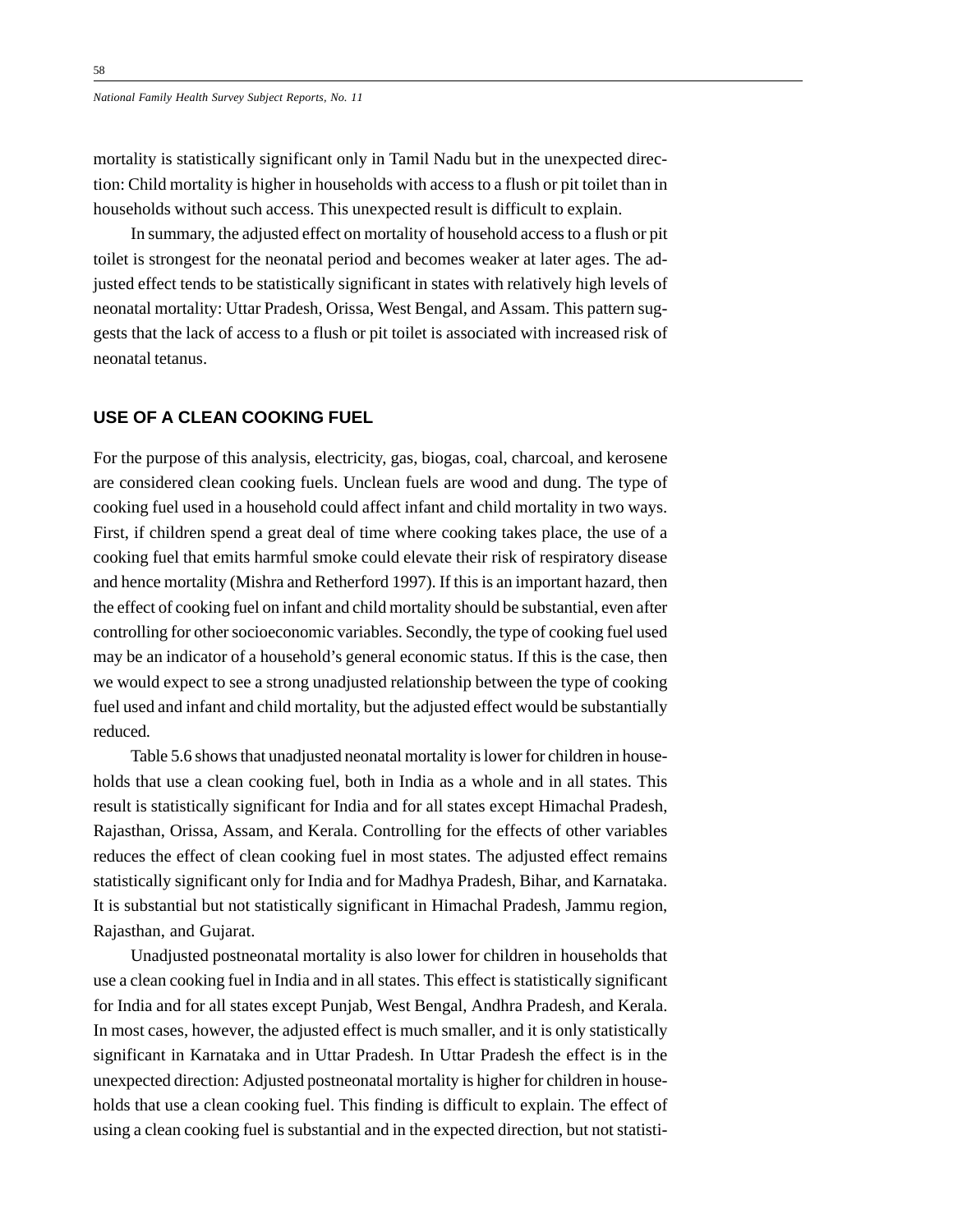cally significant, in Himachal Pradesh, Jammu region, Rajasthan, Orissa, Assam, and Maharashtra.

Combining results for neonatal and postneonatal mortality, adjusted infant mortality is moderately lower for children from households that use a clean cooking fuel, both in India and in most states. In Uttar Pradesh, however, the use of a clean cooking fuel is associated with higher infant mortality.

The use of a clean cooking fuel has a large unadjusted effect on child mortality in India and in all states. This result is statistically significant for India and for all states except Delhi, Himachal Pradesh, Jammu region, Goa, and Kerala. After adjusting for other variables, however, the effects are much smaller. The adjusted effects are only statistically significant for India and for Madhya Pradesh. The effects are substantial but not statistically significant in Rajasthan, Bihar, Orissa, Andhra Pradesh, and Tamil Nadu.

In summary, after controlling for the effects of other variables, use of a clean cooking fuel does not appear to have a strong effect on mortality under age five. Results vary widely, however, by child's age and by state. Curiously, for India as a whole, use of a clean cooking fuel appears to have the strongest effect on mortality during the neonatal period.

## **OWNERSHIP OF HOUSEHOLD GOODS**

The NFHS survey collected information on the ownership of selected household goods, from which we have constructed a composite score as shown in Table 2.2. Scores for individual households can range from 0 to 27, but a large majority (64 percent) of the children covered in the NFHS come from households with an ownership score of less than 5. Only 5 percent come from households with a score of 15 or higher (Table 2.3). This score can be regarded as an indicator of the economic status of a household. It is expected to have a strong effect on infant mortality and an even stronger effect on child mortality.

As shown in Table 5.7, unadjusted neonatal mortality decreases as the ownership score increases. This result is statistically significant for India and for all states except Jammu region and Orissa. Himachal Pradesh and Rajasthan are exceptions: In these states higher ownership scores are associated with higher unadjusted neonatal mortality, but the relationship is not statistically significant. The adjusted effects of ownership of household goods are much smaller. They are only statistically significant for India and for Delhi, Bihar, Kerala, and Tamil Nadu. Punjab, Assam, Gujarat, Andhra Pradesh, and Karnataka show a sharp decline in adjusted neonatal mortality with increasing ownership of household goods, but the relationship is not statistically significant.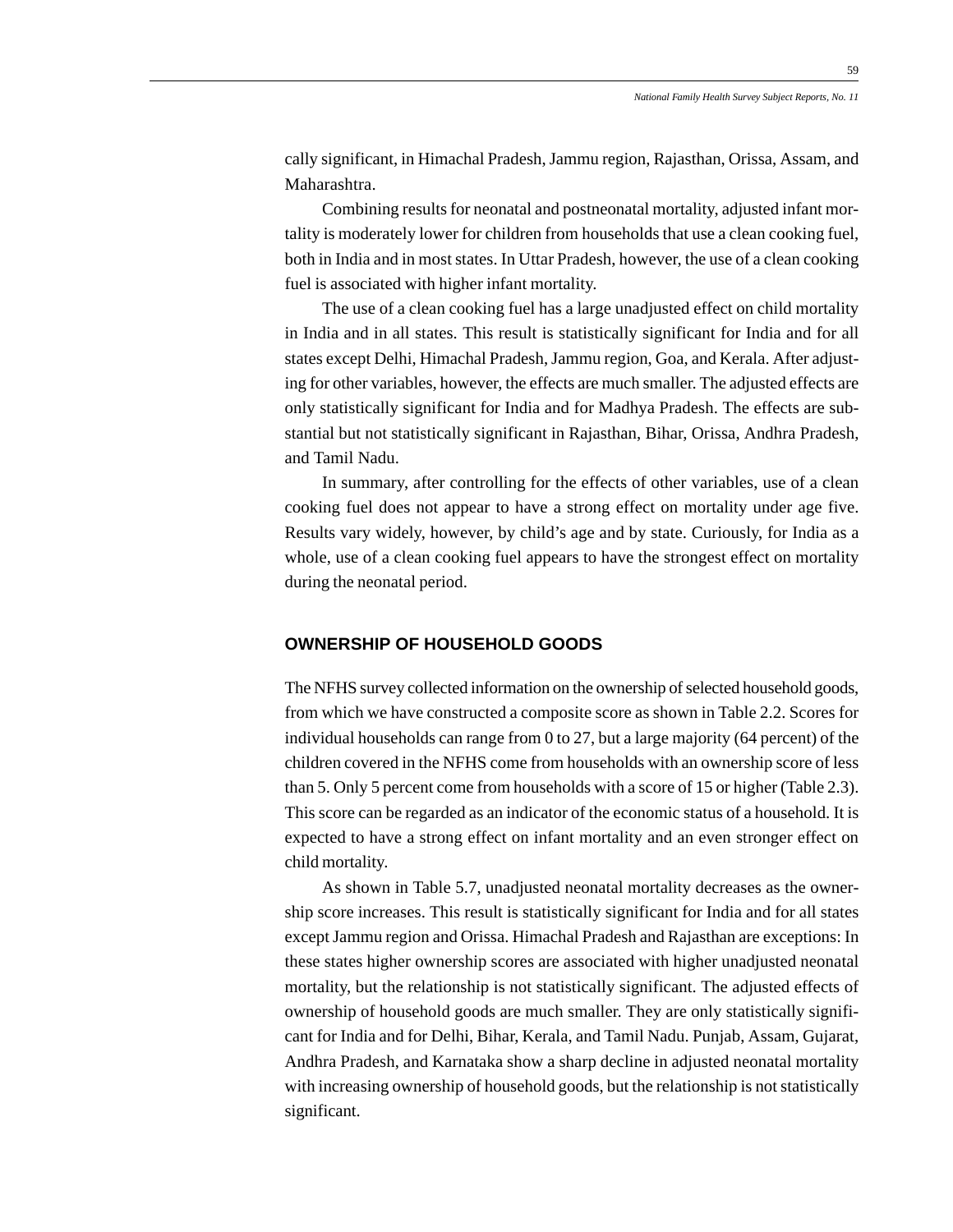# **Table 5.6 Unadjusted and adjusted neonatal, postneonatal, infant, and child mortality, by type of fuel used for cooking and by state**

|                                   | Uses electricity, gas, biogas, charcoal, or kerosene |                   |                           |            |                 |                               |                 |            |  |  |  |
|-----------------------------------|------------------------------------------------------|-------------------|---------------------------|------------|-----------------|-------------------------------|-----------------|------------|--|--|--|
|                                   |                                                      |                   | <b>Neonatal mortality</b> |            |                 | <b>Postneonatal mortality</b> |                 |            |  |  |  |
|                                   |                                                      | <b>Unadjusted</b> |                           | Adjusted   |                 | <b>Unadjusted</b>             | Adjusted        |            |  |  |  |
| <b>State</b>                      | No <sup>t</sup>                                      | <b>Yes</b>        | No <sup>t</sup>           | <b>Yes</b> | No <sup>t</sup> | <b>Yes</b>                    | No <sup>t</sup> | <b>Yes</b> |  |  |  |
| India                             | 60                                                   | $33*$             | 55                        | $47*$      | 39              | $20*$                         | 35              | 32         |  |  |  |
| <b>North</b>                      |                                                      |                   |                           |            |                 |                               |                 |            |  |  |  |
| Delhi                             | 48                                                   | $33*$             | 37                        | 35         | 40              | $28*$                         | 26              | 29         |  |  |  |
| Haryana                           | 51                                                   | $26*$             | 46                        | 41         | 40              | $26*$                         | 37              | 37         |  |  |  |
| <b>Himachal Pradesh</b>           | 39                                                   | 28                | 39                        | 25         | 33              | $11*$                         | 32              | 15         |  |  |  |
| Jammu region of Jammu and Kashmir | 39                                                   | 26*               | 39                        | 26         | 25              | $14*$                         | 24              | 15         |  |  |  |
| Punjab                            | 38                                                   | $22*$             | 35                        | 27         | 25              | 19                            | 21              | 30         |  |  |  |
| Rajasthan                         | 41                                                   | 34                |                           | 31         | 36              | $12*$                         | 34              | 21         |  |  |  |
| <b>Central</b>                    |                                                      |                   |                           |            |                 |                               |                 |            |  |  |  |
| Madhya Pradesh                    | 64                                                   | $27*$             | 61                        | $37*$      | 46              | $23*$                         | 40              | 51         |  |  |  |
| <b>Uttar Pradesh</b>              | 77                                                   | 43*               | 72                        | 78         | 50              | $33*$                         | 46              | 63*        |  |  |  |
| East                              |                                                      |                   |                           |            |                 |                               |                 |            |  |  |  |
| <b>Bihar</b>                      | 62                                                   | $31*$             | 60                        | $40*$      | 44              | $26*$                         | 42              | 36         |  |  |  |
| Orissa                            | 67                                                   | 55                | 65                        | 76         | 65              | $33*$                         | 63              | 43         |  |  |  |
| West Bengal                       | 61                                                   | 44*               | 57                        | 54         | 28              | 23                            | 26              | 26         |  |  |  |
| <b>Northeast</b>                  |                                                      |                   |                           |            |                 |                               |                 |            |  |  |  |
| Assam                             | 57                                                   | 35                | 55                        | 53         | 40              | $12*$                         | 39              | 19         |  |  |  |
| West                              |                                                      |                   |                           |            |                 |                               |                 |            |  |  |  |
| Goa                               | 31                                                   | $21*$             | 30                        | 23         | 15              | $7^*$                         | 12              | 10         |  |  |  |
| Gujarat                           | 63                                                   | $29*$             | 54                        | 40         | 38              | $14*$                         | 29              | 24         |  |  |  |
| Maharashtra                       | 44                                                   | $27*$             | 39                        | 34         | 27              | $11*$                         | 23              | 14         |  |  |  |
| <b>South</b>                      |                                                      |                   |                           |            |                 |                               |                 |            |  |  |  |
| Andhra Pradesh                    | 55                                                   | $33*$             | 49                        | 52         | 28              | 20                            | 26              | 26         |  |  |  |
| Karnataka                         | 59                                                   | $24*$             | 55                        | $34*$      | 32              | $10*$                         | 29              | $15*$      |  |  |  |
| Kerala                            | 25                                                   | 12                | 24                        | 22         | 9               | $\overline{7}$                | 8               | 21         |  |  |  |
| <b>Tamil Nadu</b>                 | 53                                                   | $28*$             | 48                        | 41         | 27              | $16*$                         | 25              | 20         |  |  |  |
|                                   |                                                      |                   | Infant mortality          |            |                 | <b>Child mortality</b>        |                 |            |  |  |  |

|                                   | <b>Unadjusted</b> |                 |                 | Adjusted         |                 | <b>Unadjusted</b> | Adjusted        |            |  |  |
|-----------------------------------|-------------------|-----------------|-----------------|------------------|-----------------|-------------------|-----------------|------------|--|--|
| <b>State</b>                      | No <sup>t</sup>   | Yes             | No <sup>t</sup> | Yes              | No <sup>t</sup> | Yes               | No <sup>t</sup> | <b>Yes</b> |  |  |
| India                             | 99                | $53*$           | 90              | 79 <sup>n</sup>  | 43              | $16*$             | 37              | $31*$      |  |  |
| <b>North</b>                      |                   |                 |                 |                  |                 |                   |                 |            |  |  |
| Delhi                             | 88                | $61*$           | 64              | 64               | 26              | 16                | 15              | 17         |  |  |
| Haryana                           | 91                | $52*$           | 83              | 78               | 36              | $14*$             | 30              | 29         |  |  |
| <b>Himachal Pradesh</b>           | 72                | 39 <sup>p</sup> | 71              | 40               | 23              | 12                | 19              | 43         |  |  |
| Jammu region of Jammu and Kashmir | 63                | $40*$           | 63              | 41               | 23              | 14                | 19              | 26         |  |  |
| Punjab                            | 62                | 41 <sup>n</sup> | 56              | 58               | 23              | $9*$              | 18              | 19         |  |  |
| Rajasthan                         | 77                | 47 <sup>p</sup> | 76              | 52               | 39              | $8*$              | 35              | 21         |  |  |
| <b>Central</b>                    |                   |                 |                 |                  |                 |                   |                 |            |  |  |
| Madhya Pradesh                    | 110               | $50*$           | 102             | 88 <sup>n</sup>  | 64              | $12*$             | 56              | $30*$      |  |  |
| Uttar Pradesh                     | 127               | 76*             | 118             | 141 <sup>p</sup> | 56              | $28*$             | 51              | 60         |  |  |
| East                              |                   |                 |                 |                  |                 |                   |                 |            |  |  |
| <b>Bihar</b>                      | 106               | $56*$           | 101             | 76 <sup>n</sup>  | 49              | $21*$             | 46              | 31         |  |  |
| Orissa                            | 133               | 89P             | 128             | 119              | 23              | $7^*$             | 21              | 10         |  |  |
| West Bengal                       | 89                | 67 <sup>n</sup> | 83              | 80               | 31              | $20*$             | 26              | 31         |  |  |
| <b>Northeast</b>                  |                   |                 |                 |                  |                 |                   |                 |            |  |  |
| Assam                             | 96                | 47 <sup>p</sup> | 94              | 73               | 63              | $12*$             | 58              | 49         |  |  |
| West                              |                   |                 |                 |                  |                 |                   |                 |            |  |  |
| Goa                               | 46                | $29*$           | 42              | 32               | 11              | 5                 | 9               | 7          |  |  |
| Gujarat                           | 100               | $43*$           | 83              | 64               | 41              | $20*$             | 33              | 31         |  |  |
| Maharashtra                       | 71                | $38*$           | 62              | 48               | 28              | $15*$             | 24              | 19         |  |  |
| South                             |                   |                 |                 |                  |                 |                   |                 |            |  |  |
| Andhra Pradesh                    | 82                | 53 <sup>n</sup> | 75              | 78               | 34              | $7^*$             | 29              | 14         |  |  |
| Karnataka                         | 90                | $34*$           | 84              | 49*              | 35              | $15*$             | 30              | 32         |  |  |
| Kerala                            | 34                | 20              | 32              | 43               | 10              | 5                 | 10              | 9          |  |  |
| <b>Tamil Nadu</b>                 | 80                | $43*$           | 73              | 62               | 34              | $9*$              | 29              | 18         |  |  |
|                                   |                   |                 |                 |                  |                 |                   |                 |            |  |  |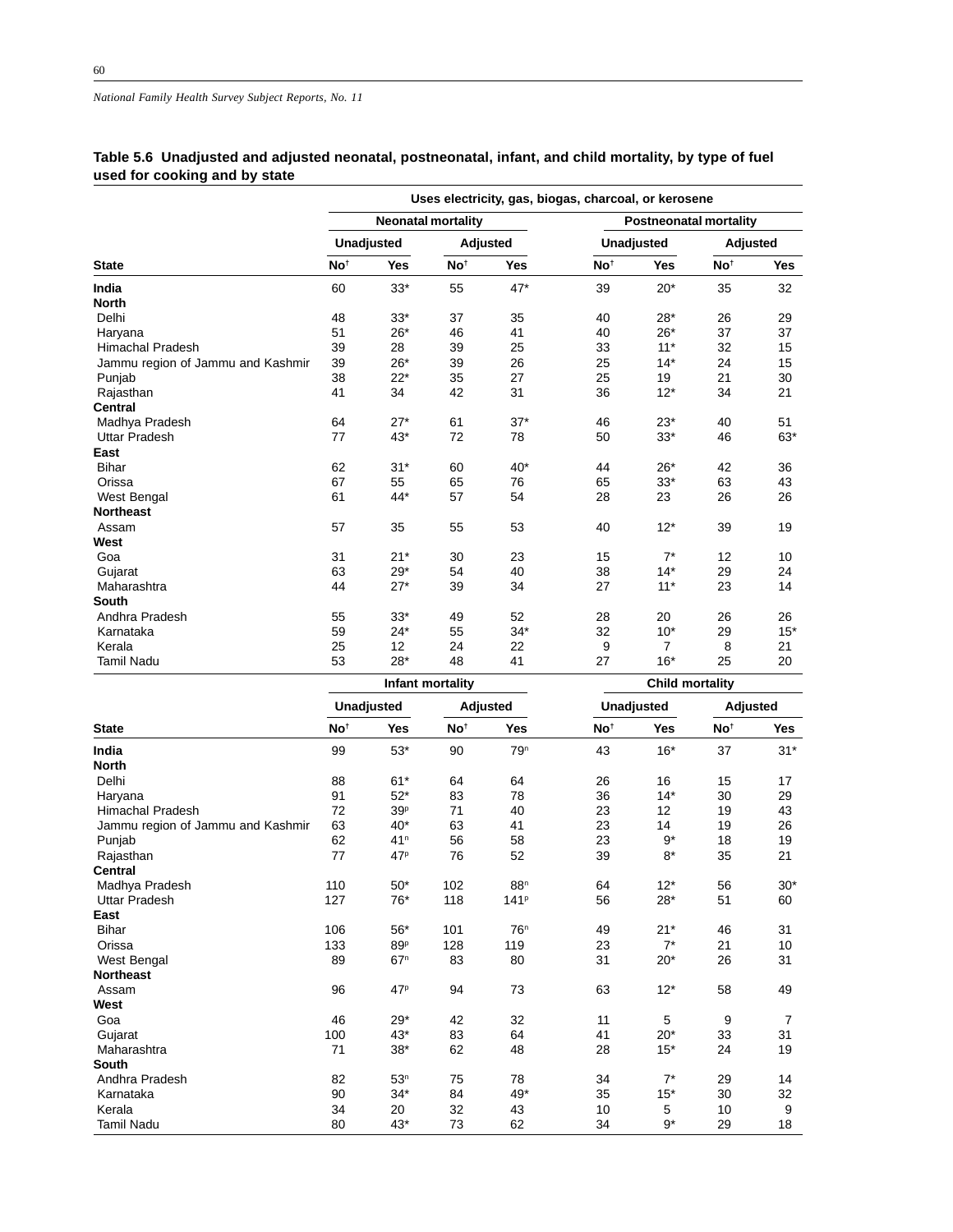Unadjusted postneonatal mortality decreases substantially with increasing ownership of household goods, both in India and in all states. All these results are statistically significant. The adjusted effects are somewhat smaller but remain statistically significant for India and for Delhi, Haryana, Punjab, Uttar Pradesh, Bihar, Orissa, Maharashtra, and Tamil Nadu. In Rajasthan, Madhya Pradesh, Assam, Gujarat, Andhra Pradesh, and Karnataka the adjusted effects are substantial but are not statistically significant.

Reflecting the effects on neonatal and postneonatal mortality, unadjusted infant mortality declines substantially with increasing ownership of household goods in India and in all states. Adjusted infant mortality also declines with increasing ownership of household goods, both in India and in all states, but the effect is much smaller.

Unadjusted child mortality declines with increasing ownership of household goods in India and in all states. This result is statistically significant for India and for every state. The adjusted effect is somewhat smaller, but it remains statistically significant for India and for all states except Haryana, Rajasthan, West Bengal, Goa, and Kerala. In Kerala, adjusted child mortality increases slightly with increasing ownership of household goods, but the relationship is not statistically significant.

In conclusion, the economic status of a household, as measured by ownership of household goods, appears to be an important determinant of infant and child mortality, particularly as children get older. For India as a whole, the difference in adjusted mortality between children in households with ownership scores of 0 and scores of 15 ranges from 8 deaths per 1,000 births for neonatal mortality to 14 per 1,000 for postneonatal mortality and 29 per 1,000 for child mortality.

#### Notes to Table 5.6:

†Reference category in the underlying hazard regression.

Neonatal, postneonatal, infant, and child mortality rates are expressed as deaths per 1,000. Infant mortality rates are computed as the sum of neonatal and postneonatal mortality rates. Both unadjusted and adjusted mortality rates are predicted values calculated from hazard regressions. For adjusted rates, the hazard regressions include the following control variables: child's sex, year of birth, mother's age at childbirth and its square, residence, mother's literacy, religion-caste/tribe of household head, mother's exposure to radio or television, and household toilet facilities and economic level (ownership of goods). When calculating adjusted rates, the control variables are set at their mean values for the specific group of children under consideration. For neonatal, postneonatal, and infant mortality rates, this group includes all children in India or a specified state who were born in December 1979 or later. For child mortality rates, it includes all children in India or a specified state who were born in December 1979 or later and who survived the first year of life.

<sup>\*</sup>The coefficient of the corresponding variable in the underlying hazard regression differs significantly from zero at the 5 percent level.

nThe coefficient of the corresponding variable in the underlying hazard regression differs significantly from zero at the 5 percent level for neonatal (first month) mortality, but not postneonatal (age 1–11 months) mortality.

PThe coefficient of the corresponding variable in the underlying hazard regression differs significantly from zero at the 5 percent level for postneonatal (age 1–11 months) mortality, but not neonatal (first month) mortality.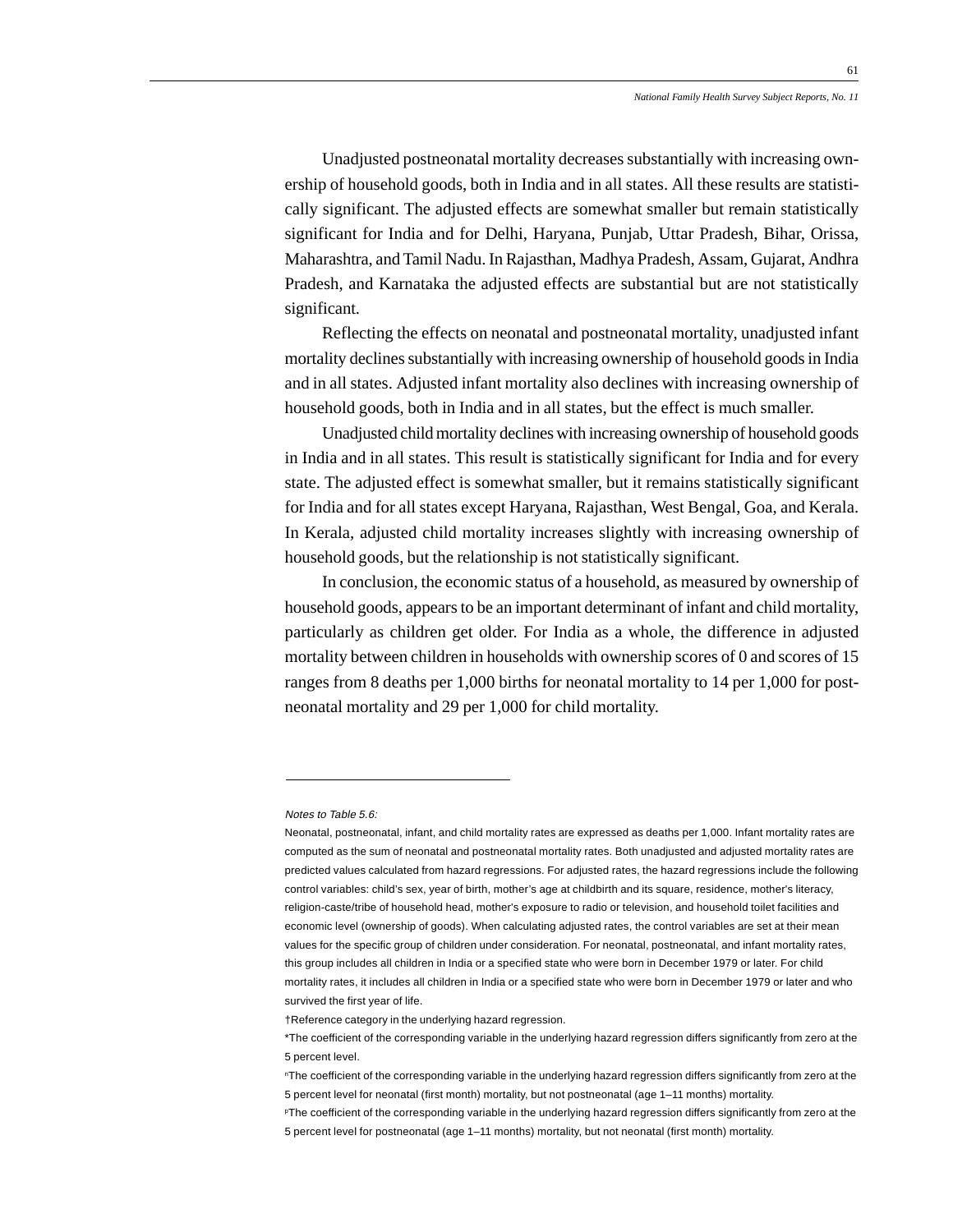|                                   | Ownership of good score <sup>a</sup> |                |                |                |                |             |                |                |  |  |  |
|-----------------------------------|--------------------------------------|----------------|----------------|----------------|----------------|-------------|----------------|----------------|--|--|--|
|                                   |                                      | Unadjusted     |                |                | Adjusted       |             |                |                |  |  |  |
|                                   | $\mathbf 0$                          | 5              | 10             | 15             | 0              | 5           | 10             | 15             |  |  |  |
| <b>Neonatal mortality</b>         |                                      |                |                |                |                |             |                |                |  |  |  |
| India                             | 66*                                  | $51*$          | $40*$          | $31*$          | $56*$          | $53*$       | $50*$          | 48*            |  |  |  |
| <b>North</b>                      |                                      |                |                |                |                |             |                |                |  |  |  |
| Delhi                             | $63*$                                | 48*            | $37*$          | $28*$          | $52*$          | $43*$       | $36*$          | $31*$          |  |  |  |
| Haryana                           | $56*$                                | 49*            | 42*            | $37*$          | 47             | 46          | 45             | 44             |  |  |  |
| Himachal Pradesh                  | 35                                   | 37             | 39             | 41             | 32             | 37          | 42             | 49             |  |  |  |
| Jammu region of Jammu and Kashmir | 40                                   | 37             | 34             | 31             | 33             | 35          | 37             | 39             |  |  |  |
| Punjab                            | $50*$                                | $40*$          | $32*$          | $26*$          | 44             | 38          | 32             | 28             |  |  |  |
| Rajasthan                         | 40                                   | 41             | 42             | 43             | 41             | 40          | 40             | 40             |  |  |  |
| <b>Central</b>                    |                                      |                |                |                |                |             |                |                |  |  |  |
| Madhya Pradesh                    | 69*                                  | $55*$          | 44*            | $36*$          | 57             | 57          | 57             | 57             |  |  |  |
| Uttar Pradesh                     | 88*                                  | $70*$          | $55*$          | 43*            | 75             | 72          | 69             | 66             |  |  |  |
| East                              |                                      |                |                |                |                |             |                |                |  |  |  |
| <b>Bihar</b>                      | $67*$                                | $50*$          | $37*$          | $28*$          | 65*            | $52*$       | $41*$          | $33*$          |  |  |  |
| Orissa                            | 69                                   | 64             | 60             | 56             | 62             | 68          | 76             | 84             |  |  |  |
| West Bengal                       | $70*$                                | $51*$          | $36*$          | $26*$          | 59             | 55          | 51             | 47             |  |  |  |
| <b>Northeast</b>                  |                                      |                |                |                |                |             |                |                |  |  |  |
| Assam                             | $62*$                                | 49*            | $39*$          | $31*$          | 59             | 52          | 45             | 39             |  |  |  |
| West                              |                                      |                |                |                |                |             |                |                |  |  |  |
| Goa                               | 45*<br>$72*$                         | $33*$<br>48*   | 24*            | $18*$          | 32<br>57       | 29          | 26<br>42       | 23<br>36       |  |  |  |
| Gujarat                           |                                      |                | $33*$          | $22*$          |                | 49          |                |                |  |  |  |
| Maharashtra                       | 47*                                  | $36*$          | $28*$          | $21*$          | 40             | 37          | 34             | 31             |  |  |  |
| South<br>Andhra Pradesh           | $62*$                                | 45*            | $33*$          | $24*$          | 54             | 48          | 42             | 37             |  |  |  |
|                                   | 66*                                  | 47*            | $34*$          | $24*$          | 57             | 49          | 43             | 37             |  |  |  |
| Karnataka<br>Kerala               |                                      |                |                | $11*$          |                | $23*$       |                |                |  |  |  |
| <b>Tamil Nadu</b>                 | $33*$<br>65*                         | $23*$<br>$43*$ | $16*$<br>$29*$ | $19*$          | $30*$<br>$63*$ | 44*         | $18*$<br>$30*$ | $13*$<br>$21*$ |  |  |  |
|                                   |                                      |                |                |                |                |             |                |                |  |  |  |
| <b>Postneonatal mortality</b>     |                                      |                |                |                |                |             |                |                |  |  |  |
| India                             | $47*$                                | $33*$          | $23*$          | $16*$          | $39*$          | $34*$       | $29*$          | $25*$          |  |  |  |
| <b>North</b>                      |                                      |                |                |                |                |             |                |                |  |  |  |
| Delhi                             | $90*$                                | $55*$          | 33*            | $20*$          | $92*$          | $55*$       | $33*$          | $20*$          |  |  |  |
| Haryana                           | $57*$                                | $43*$          | $32*$          | $24*$          | $55*$          | $42*$       | $32*$          | $25*$          |  |  |  |
| Himachal Pradesh                  | $41*$                                | $30*$          | $22*$          | $16*$          | 31             | 29          | 27             | 26             |  |  |  |
| Jammu region of Jammu and Kashmir | $28*$                                | $23*$          | $19*$          | $16*$          | 24             | 22          | 21             | 19             |  |  |  |
| Punjab                            | 46*                                  | $32*$          | $22*$          | $15*$          | 45*            | $32*$       | $22*$          | $15*$          |  |  |  |
| Rajasthan                         | 40*                                  | $31*$          | $23*$          | $18*$          | 36             | 32          | 27             | 24             |  |  |  |
| <b>Central</b>                    |                                      |                |                |                |                |             |                |                |  |  |  |
| Madhya Pradesh                    | $57*$                                | $39*$          | $27*$          | $19*$          | 47             | 41          | 36             | 31             |  |  |  |
| <b>Uttar Pradesh</b>              | 63*                                  | 45*            | $32*$          | $23*$          | 58*            | 46*         | $37*$          | $29*$          |  |  |  |
| East                              |                                      |                |                |                |                |             |                |                |  |  |  |
| <b>Bihar</b>                      | $55^{\ast}$<br>$78*$                 | $33*$          | $20*$          | $12*$          | $52*$          | $34*$       | $22*$          | $15*$          |  |  |  |
| Orissa                            | $32*$                                | $53*$<br>$25*$ | $36*$<br>$19*$ | $24*$<br>$15*$ | $73*$          | $55^{\ast}$ | $41*$          | $31*$          |  |  |  |
| West Bengal<br><b>Northeast</b>   |                                      |                |                |                | 29             | 25          | 23             | 20             |  |  |  |
|                                   | 45*                                  | $32*$          | $23*$          | $16*$          | 40             | 35          | 32             | 28             |  |  |  |
| Assam                             |                                      |                |                |                |                |             |                |                |  |  |  |
| West<br>Goa                       | $24*$                                | $15*$          | $10*$          | $6*$           | 17             | 13          | 10             | 8              |  |  |  |
| Gujarat                           | $47*$                                | $27*$          | $16*$          | $9*$           | 35             | 27          | 22             | 17             |  |  |  |
| Maharashtra                       | $32*$                                | $19*$          | $11*$          | $6*$           | $26*$          | $19*$       | $14*$          | $10*$          |  |  |  |
| South                             |                                      |                |                |                |                |             |                |                |  |  |  |
| Andhra Pradesh                    | $31*$                                | $24*$          | $19*$          | $15*$          | 31             | 24          | 19             | 15             |  |  |  |
| Karnataka                         | $38*$                                | $24*$          | $15*$          | $10*$          | 31             | 25          | 20             | 16             |  |  |  |
| Kerala                            | $15*$                                | $9^{\star}$    | $5^\ast$       | $3^*$          | 14             | 9           | 6              | 4              |  |  |  |
| Tamil Nadu                        | $34*$                                | $23*$          | $16*$          | $11*$          | $36*$          | $23*$       | $14*$          | $9*$           |  |  |  |
|                                   |                                      |                |                |                |                |             |                |                |  |  |  |

# **Table 5.7 Unadjusted and adjusted neonatal, postneonatal, infant, and child mortality, by household economic level as indicated by ownership of goods and by state**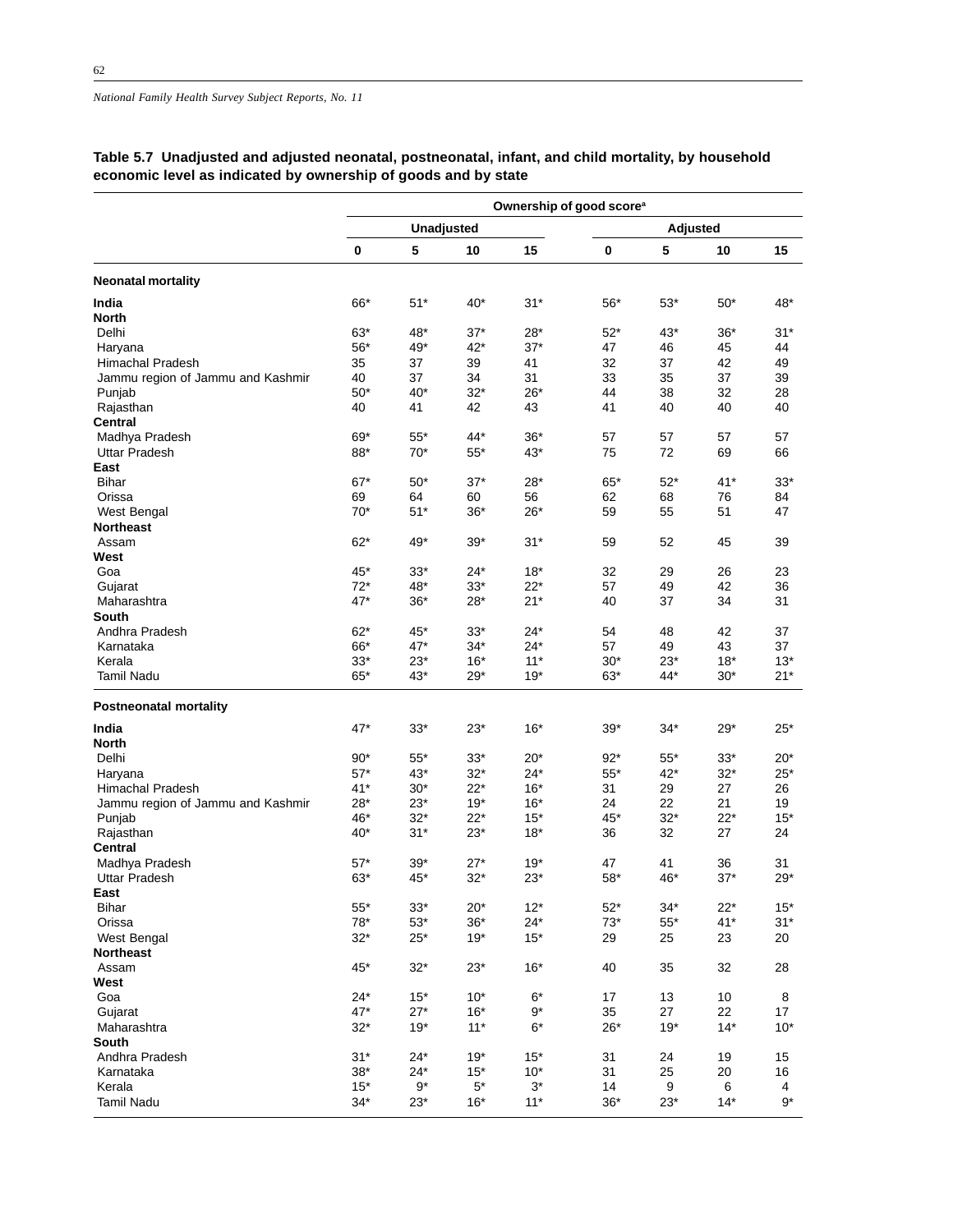63

# **Table 5.7, continued**

|                                   | Ownership of good score <sup>a</sup> |                   |                 |                 |                  |                  |                  |                  |  |  |  |
|-----------------------------------|--------------------------------------|-------------------|-----------------|-----------------|------------------|------------------|------------------|------------------|--|--|--|
|                                   |                                      | <b>Unadjusted</b> |                 |                 | <b>Adjusted</b>  |                  |                  |                  |  |  |  |
|                                   | $\mathbf 0$                          | 5                 | 10              | 15              | $\pmb{0}$        | 5                | 10               | 15               |  |  |  |
| Infant mortality                  |                                      |                   |                 |                 |                  |                  |                  |                  |  |  |  |
| India                             | $113*$                               | 84*               | 63*             | 47*             | $95*$            | $87*$            | $80*$            | 73*              |  |  |  |
| North                             |                                      |                   |                 |                 |                  |                  |                  |                  |  |  |  |
| Delhi                             | $154*$                               | $103*$            | $70*$           | 48*             | $144*$           | $99*$            | 69*              | 50*              |  |  |  |
| Haryana                           | $113*$                               | $92*$             | $74*$           | $61*$           | 102 <sup>p</sup> | 88 <sup>p</sup>  | 77 <sup>p</sup>  | 69P              |  |  |  |
| Himachal Pradesh                  | 76 <sup>p</sup>                      | 67 <sup>p</sup>   | 61P             | 57P             | 63               | 66               | 70               | 74               |  |  |  |
| Jammu region of Jammu and Kashmir | 68 <sup>p</sup>                      | 60 <sup>p</sup>   | 53 <sup>p</sup> | 47 <sup>p</sup> | 57               | 57               | 57               | 58               |  |  |  |
| Punjab                            | $96*$                                | $72*$             | $54*$           | $41*$           | 89P              | 69 <sup>p</sup>  | 54 <sup>p</sup>  | 43 <sup>p</sup>  |  |  |  |
| Rajasthan                         | 80 <sup>p</sup>                      | 71 <sup>p</sup>   | 65P             | 61P             | 77               | 72               | 68               | 64               |  |  |  |
| Central                           |                                      |                   |                 |                 |                  |                  |                  |                  |  |  |  |
| Madhya Pradesh                    | $125*$                               | $95*$             | $71*$           | $54*$           | 104              | 98               | 93               | 88               |  |  |  |
| <b>Uttar Pradesh</b>              | $151*$                               | $115*$            | $88^{\ast}$     | $67*$           | 133 <sup>p</sup> | 118 <sup>p</sup> | 106 <sup>p</sup> | 95P              |  |  |  |
| East                              |                                      |                   |                 |                 |                  |                  |                  |                  |  |  |  |
| Bihar                             | $122*$                               | 83*               | $57*$           | $40*$           | $117*$           | 86*              | $63*$            | 47*              |  |  |  |
| Orissa                            | 147 <sup>p</sup>                     | 117 <sup>p</sup>  | 96P             | 81P             | $135^p$          | 123 <sup>p</sup> | 117 <sup>p</sup> | 115 <sup>p</sup> |  |  |  |
| West Bengal                       | $102*$                               | $75*$             | $55*$           | $41*$           | 87               | 80               | 73               | 67               |  |  |  |
| <b>Northeast</b>                  |                                      |                   |                 |                 |                  |                  |                  |                  |  |  |  |
| Assam                             | 107*                                 | $81*$             | $61*$           | 46*             | 99               | 87               | 76               | 67               |  |  |  |
| West                              |                                      |                   |                 |                 |                  |                  |                  |                  |  |  |  |
| Goa                               | 69*                                  | 48*               | $34*$           | $24*$           | 49               | 42               | 36               | 31               |  |  |  |
| Gujarat                           | $119*$                               | 76*               | 49*             | $31*$           | 91               | 76               | 64               | 53               |  |  |  |
| Maharashtra                       | $79*$                                | $55^{\ast}$       | $39*$           | $28*$           | 66P              | 56P              | 47 <sup>p</sup>  | 41P              |  |  |  |
| South                             |                                      |                   |                 |                 |                  |                  |                  |                  |  |  |  |
| Andhra Pradesh                    | $92*$                                | $70*$             | $53*$           | $40*$           | 86               | 72               | 61               | 51               |  |  |  |
| Karnataka                         | $103*$                               | $71*$             | 49*             | $34*$           | 88               | 74               | 62               | 53               |  |  |  |
| Kerala                            | 48*                                  | $32*$             | $21*$           | $14*$           | $44^n$           | 32 <sup>n</sup>  | 23 <sup>n</sup>  | 17 <sup>n</sup>  |  |  |  |
| Tamil Nadu                        | $99*$                                | 66*               | 44*             | $29*$           | 98*              | 66*              | 45*              | $30*$            |  |  |  |
| <b>Child mortality</b>            |                                      |                   |                 |                 |                  |                  |                  |                  |  |  |  |
| India<br>North                    | $58*$                                | $33*$             | $18*$           | $10*$           | $47*$            | 34*              | $24*$            | $18*$            |  |  |  |
| Delhi                             | 58*                                  | $34*$             | $20*$           | $11*$           | $51*$            | $31*$            | $19*$            | $12*$            |  |  |  |
| Haryana                           | $54*$                                | $37*$             | $25*$           | $17*$           | 35               | 31               | 29               | 26               |  |  |  |
| Himachal Pradesh                  | $52*$                                | $23*$             | $10*$           | $4^*$           | $41*$            | $22*$            | $12*$            | 6*               |  |  |  |
| Jammu region of Jammu and Kashmir | $39*$                                | $25*$             | $16*$           | $10*$           | $35*$            | $24*$            | $16*$            | $11*$            |  |  |  |
| Punjab                            | $67*$                                | $34*$             | $17*$           | 8*              | $67*$            | $33*$            | $17*$            | $8*$             |  |  |  |
| Rajasthan                         | 43*                                  | $31*$             | $22*$           | $16*$           | 36               | 33               | 29               | 26               |  |  |  |
| Central                           |                                      |                   |                 |                 |                  |                  |                  |                  |  |  |  |
| Madhya Pradesh                    | 90*                                  | 46*               | $23*$           | $12*$           | $70*$            | 49*              | 34*              | 23*              |  |  |  |
| <b>Uttar Pradesh</b>              | 80*                                  | 48*               | $28*$           | $16*$           | $73*$            | 48*              | $32*$            | $21*$            |  |  |  |
| East                              |                                      |                   |                 |                 |                  |                  |                  |                  |  |  |  |
| <b>Bihar</b>                      | $64*$                                | $33*$             | $17*$           | $9*$            | $60*$            | $35*$            | $21*$            | $12*$            |  |  |  |
| Orissa                            | $31*$                                | $16*$             | $8*$            | $4^*$           | $29*$            | $16*$            | $9*$             | $5*$             |  |  |  |
| West Bengal                       | 40*                                  | $24*$             | $14*$           | 8*              | 34               | 25               | 18               | 14               |  |  |  |
| <b>Northeast</b>                  |                                      |                   |                 |                 |                  |                  |                  |                  |  |  |  |
| Assam                             | $91*$                                | $39*$             | $16*$           | $7^*$           | $75*$            | 46*              | 28*              | $17*$            |  |  |  |
| West                              |                                      |                   |                 |                 |                  |                  |                  |                  |  |  |  |
| Goa                               | $20*$                                | $12*$             | $7^*$           | $4^*$           | 12               | 10               | 8                | 6                |  |  |  |
| Gujarat                           | $53*$                                | $33*$             | $20*$           | $12*$           | 46*              | $33*$            | $23*$            | $16*$            |  |  |  |
| Maharashtra                       | $40*$                                | $21*$             | $11*$           | $6*$            | $33*$            | $22*$            | $14*$            | $9^*$            |  |  |  |
| South                             |                                      |                   |                 |                 |                  |                  |                  |                  |  |  |  |
| Andhra Pradesh                    | $43*$                                | $20*$             | 9*              | $4^*$           | $43*$            | $20*$            | $9^*$            | $4^*$            |  |  |  |
| Karnataka                         | 48*                                  | $27*$             | $15*$           | $9^\star$       | $41*$            | $28*$            | 19*              | $13*$            |  |  |  |
| Kerala                            | 14                                   | 9                 | 6               | 4               | 9                | 10               | 10               | 11               |  |  |  |
| <b>Tamil Nadu</b>                 | 48*                                  | $23*$             | $11 *$          | $5*$            | 43*              | $24*$            | $13*$            | $7^*$            |  |  |  |
|                                   |                                      |                   |                 |                 |                  |                  |                  |                  |  |  |  |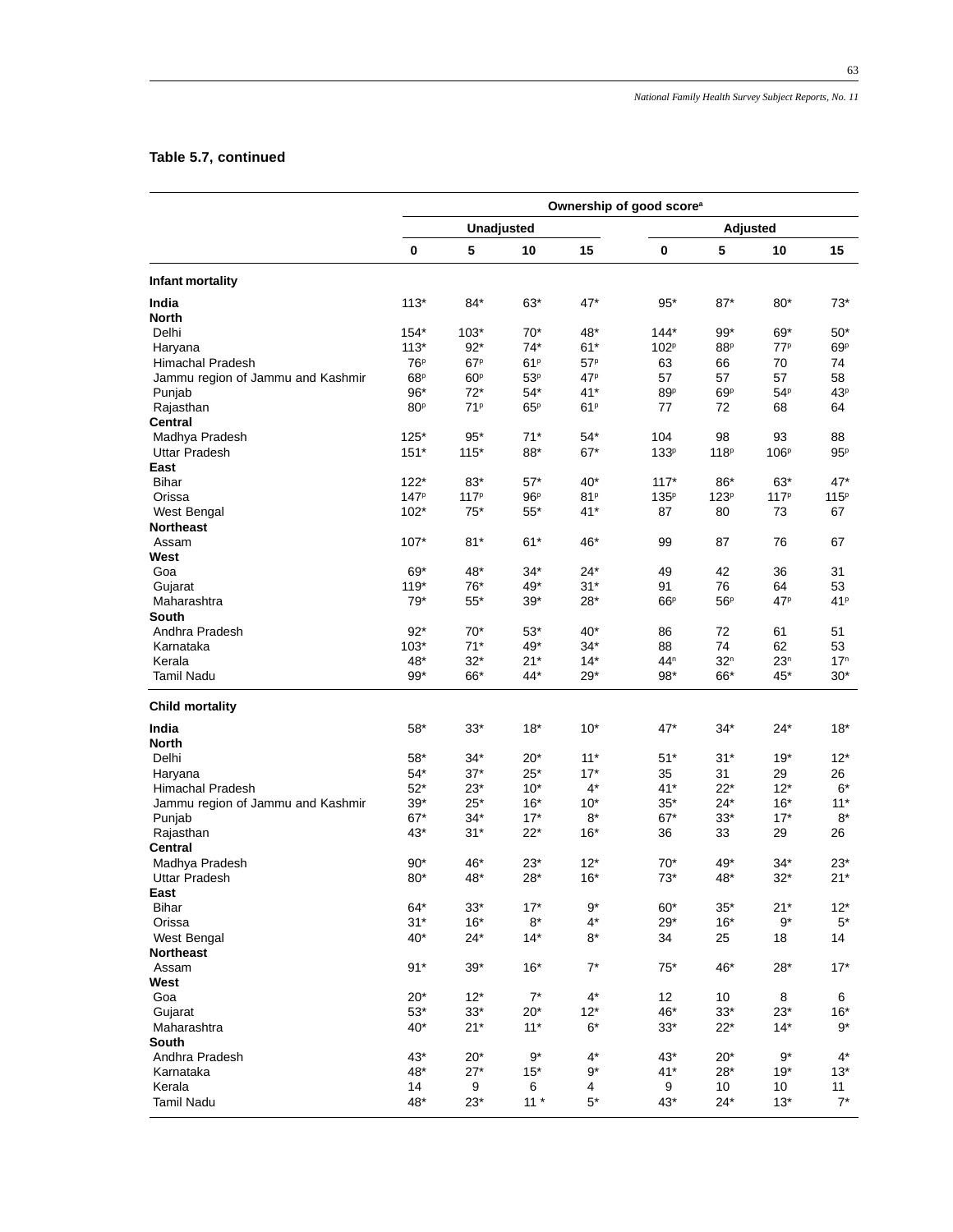# **SUMMARY**

The unadjusted effects of socioeconomic characteristics on infant and child mortality, as estimated by hazard models, are consistent with findings based on period life tables that are given in the NFHS reports. Rural residence, mother's illiteracy, household head's Hindu religion and membership in a scheduled caste or scheduled tribe, mother's lack of exposure to mass media, household's lack of access to a flush or pit toilet, use of unclean cooking fuel, and low ownership of household goods—all these variables are associated with high infant and child mortality when we examine each variable one at a time. In other words, all of these variables have strong unadjusted effects on infant and child mortality.

An examination of both unadjusted and adjusted effects of socioeconomic characteristics on infant and child mortality leads to three general observations. First, although all the variables have strong and statistically significant unadjusted effects on mortality, their adjusted effects are much smaller and are often not statistically significant. Second, the effects of most socioeconomic characteristics are smallest during the neonatal period and largest during childhood. There are some exceptions. For example, religion-caste/tribe and access to a flush or pit toilet have stronger effects on neonatal mortality than on postneonatal or child mortality. The third general observation is that adjusted effects of socioeconomic characteristics tend to be stronger in states with high levels of mortality.

Some of the variables examined here have stronger adjusted effects than others. Mother's literacy and ownership of household goods have particularly strong adjusted

Notes to Table 5.7:

Neonatal, postneonatal, infant, and child mortality rates are expressed as deaths per 1,000. Infant mortality rates are computed as the sum of neonatal and postneonatal mortality rates. Both unadjusted and adjusted mortality rates are predicted values calculated from hazard regressions. For adjusted rates, the hazard regressions include the following control variables: child's sex, year of birth, mother's age at childbirth and its square, residence, mother's literacy, religion-caste/tribe of household head, mother's exposure to radio or television, and household toilet facilities and economic level (ownership of goods). When calculating adjusted rates, the control variables are set at their mean values for the specific group of children under consideration. For neonatal, postneonatal, and infant mortality rates, this group includes all children in India or a specified state who were born in December 1979 or later. For child mortality rates, it includes all children in India or a specified state who were born in December 1979 or later and who survived the first year of life.

a The ownership of goods score is the sum of points as follows, with a maximum of 27 points possible: 4 for a car; 3 for a refrigerator, television, VCR/VCP, or motorcycle/scooter; 2 for a sewing machine, sofa set, fan, radio/transistor, or bicycle; 1 for a clock/watch.

<sup>\*</sup>The coefficient of the corresponding variable in the underlying hazard regression differs significantly from zero at the 5 percent level.

nThe coefficient of the corresponding variable in the underlying hazard regression differs significantly from zero at the 5 percent level for neonatal (first month) mortality, but not postneonatal (age 1–11 months) mortality.

PThe coefficient of the corresponding variable in the underlying hazard regression differs significantly from zero at the 5 percent level for postneonatal (age 1–11 months) mortality, but not neonatal (first month) mortality.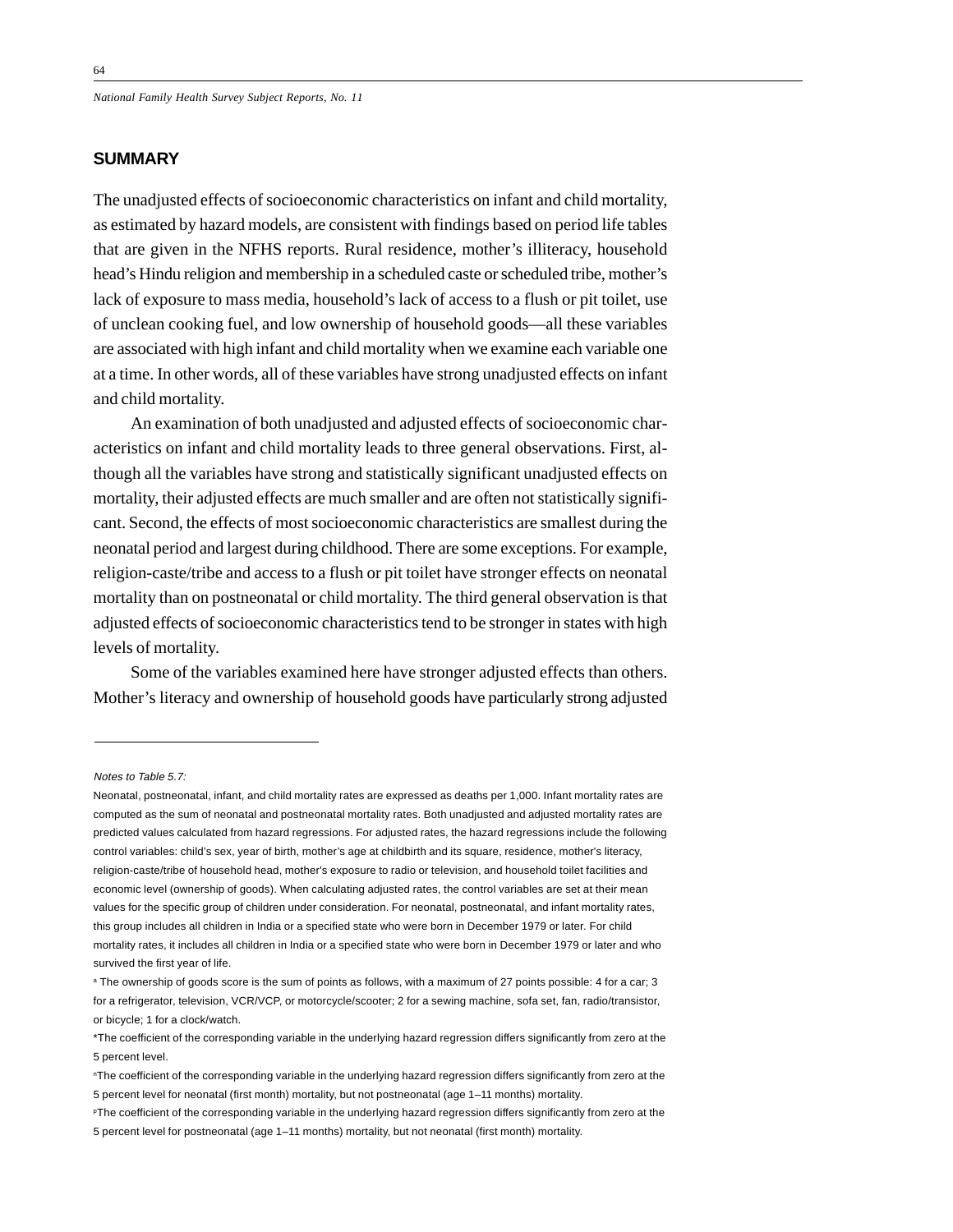65

effects (Figures 5.1 and 5.2). To a lesser extent, head of household's religion and caste/ tribe membership and access to a flush or pit toilet have substantial and often statistically significant effects (Figures 5.3 and 5.4). For access to a flush or pit toilet, the adjusted effect is particularly strong on neonatal mortality. In general, all these effects are larger in states where the general level of mortality is high.

It would be difficult to reduce infant and child mortality by changing socioeconomic characteristics such as mother's literacy or ownership of household goods in a short period of time. The findings in this section, however, can be used to identify the households most likely to experience high levels of infant and child mortality. Family health programmes should concentrate their efforts on such households. High-risk households include those headed by Hindus belonging to a scheduled caste or scheduled tribe, those without access to a flush or pit toilet, those with very low economic status, and those where mothers are illiterate.

The relationship between religion-caste/tribe and infant and child mortality varies greatly from state to state, indicating that the effect of this socioeconomic variable is complex. These results call for close examination of the customs practiced by different religious and caste/tribe groups relating to childbirth and the care of newborns and young children.



**Figure 5.1 Adjusted neonatal, postneonatal, infant, and child mortality in India, by mother's literacy**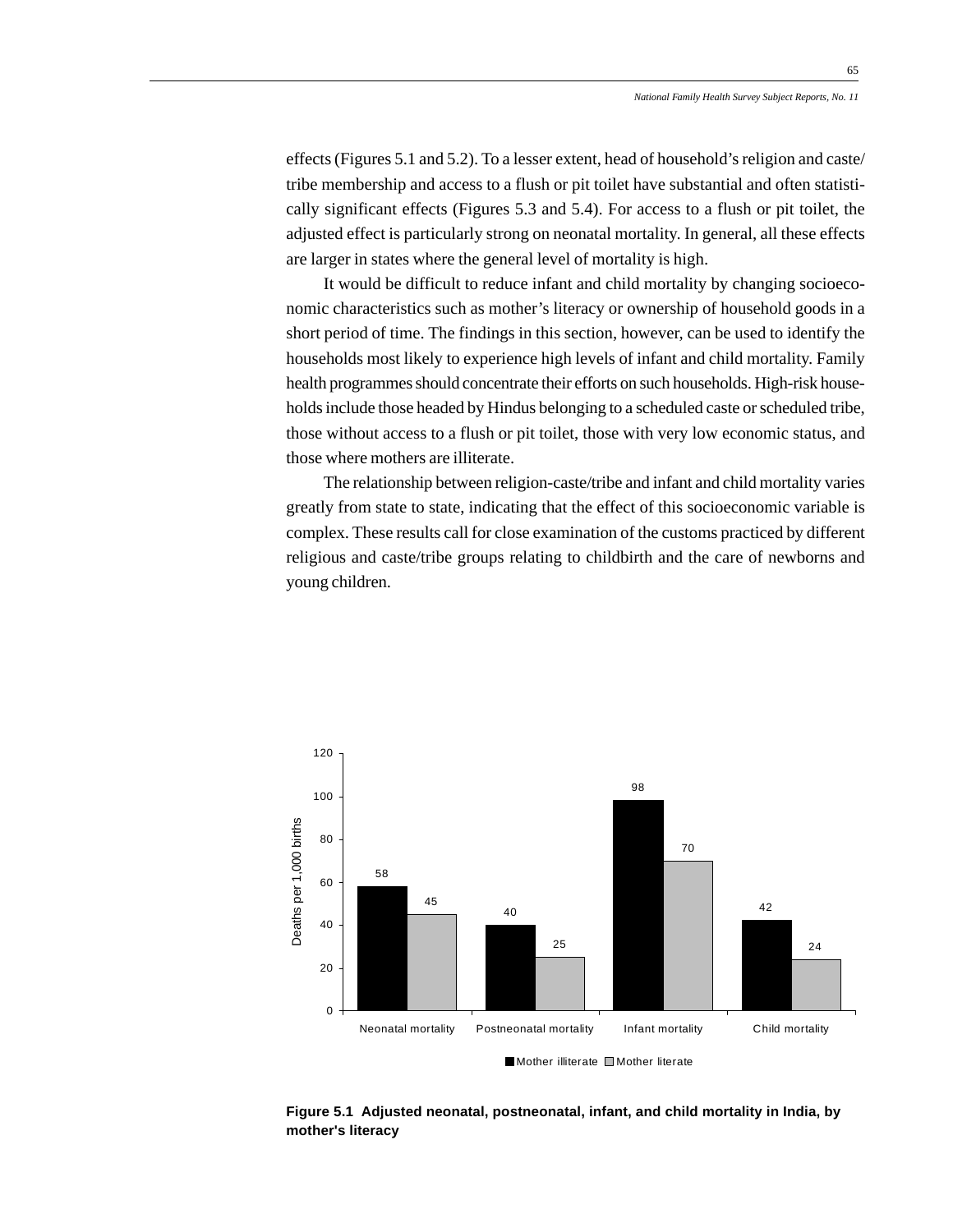*National Family Health Survey Subject Reports, No. 11*



#### **Figure 5.2 Adjusted neonatal, postneonatal, infant, and child mortality in India, by household economic level as indicated by score for ownership of goods**

Note: The household score for ownership of goods is the sum of points as follows, with a maximum of 27 points possible: 4 for a car; 3 for a refrigerator, television, VCR/VCP, or motorcycle/scooter; 2 for a sewing machine, sofa set, fan, radio/transistor, or bicycle; 1 for a clock/watch.



Hindu, not scheduled caste or scheduled tribe Hindu, scheduled caste or scheduled tribe ■Muslim **Other religion** 

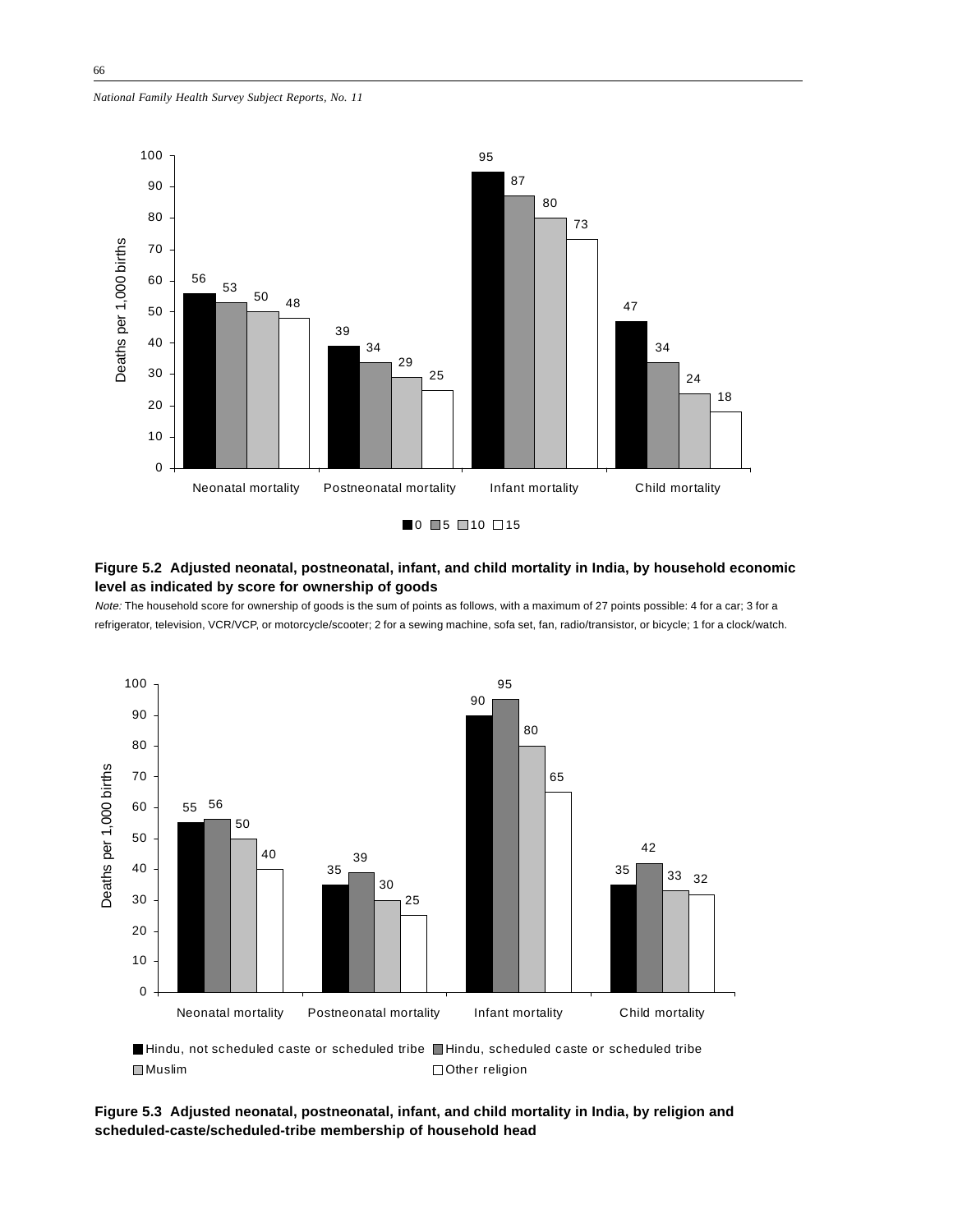

**Figure 5.4 Adjusted neonatal, postneonatal, infant, and child mortality in India, by type of toilet facility available in household**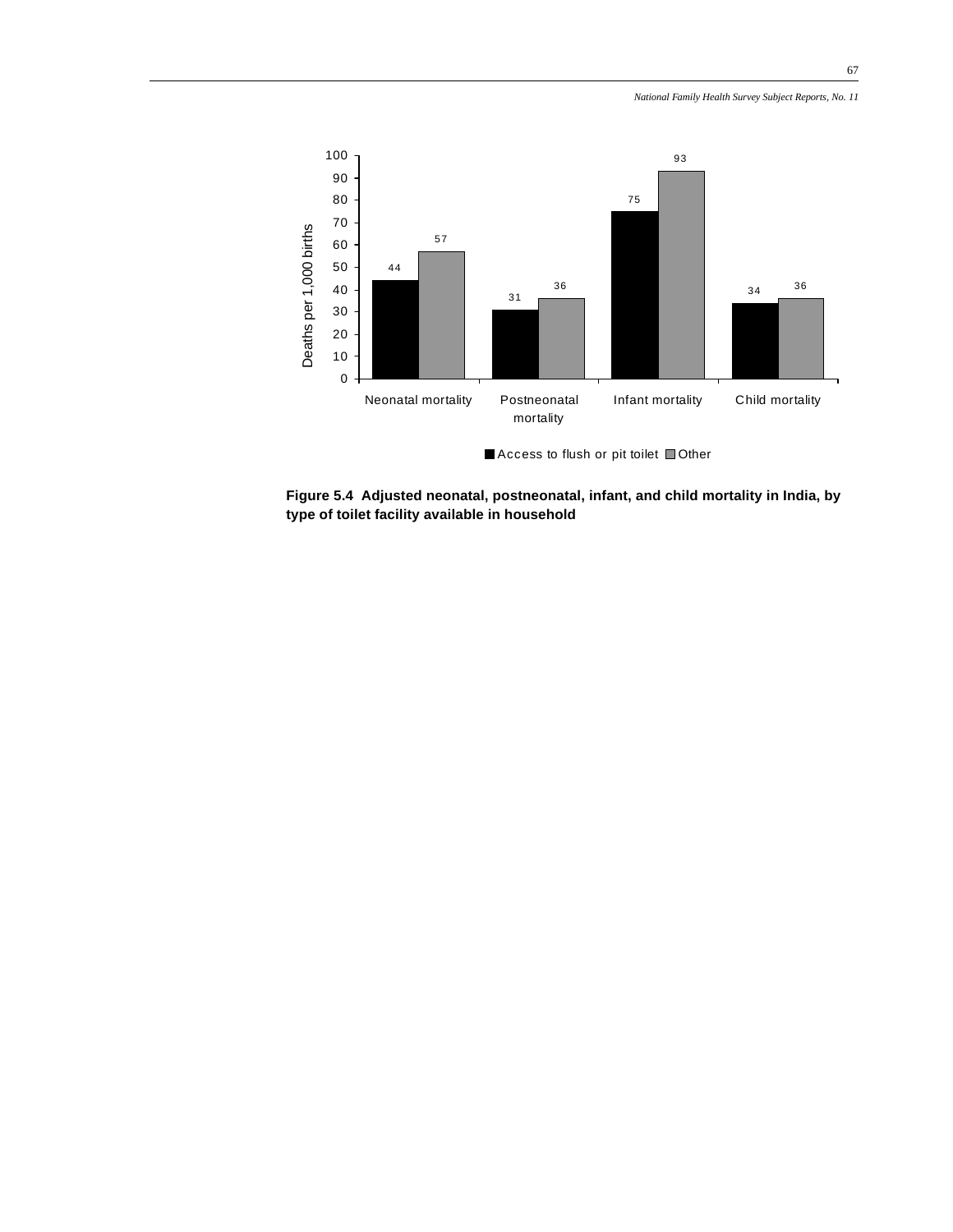# **6 Effects of Demographic Characteristics on Infant and Child Mortality**

In this chapter, we estimate unadjusted and adjusted effects of birth order, mother's age at childbirth, previous birth interval, mortality of older siblings, and following birth interval on neonatal, postneonatal, infant, and child mortality. The dependent variable is a set of monthly probabilities of dying, which is a basis for calculating a complete life table. We use four sets of hazard-model specifications to estimate the adjusted effects of the independent variables, depending on (1) whether the child is first born and (2) whether the model is for child mortality. For first-born children, the models do not include previous birth interval or mortality of older siblings. The effect of following birth interval is estimated only for child mortality because very few children in the neonatal, postneonatal, or infant age group would have a younger sibling.

Birth order is coded as four dummy variables representing birth orders 3, 4, 5, and 6 and above  $(\geq 6)$ , with birth order 2 as the reference category. Mother's age at childbirth is coded as a continuous variable. In order to allow a non-linear relationship between mortality and mother's age at childbirth, we also include the square of mother's age at childbirth in the model. Previous birth interval is coded as a dummy variable indicating whether or not this interval is shorter than 24 months, and mortality of older siblings is coded as a dummy variable indicating whether or not any older siblings have died.

We treat following birth interval as a time-dependent variable whose value may change from month to month. In our hazard models for child mortality, the following birth is coded as a set of dummy variables, one value for each month in childhood. Its value is 0 before the birth of the next child and 1 after the birth of the next child. For example, if a younger sibling is born when the child is 24 months old, the variable indicating following birth takes the value 0 for the first 24 months and then the value 1 after that. Based on a multiple classification analysis (MCA) showing the effect of following birth, we estimate child mortality for four hypothetical situations: the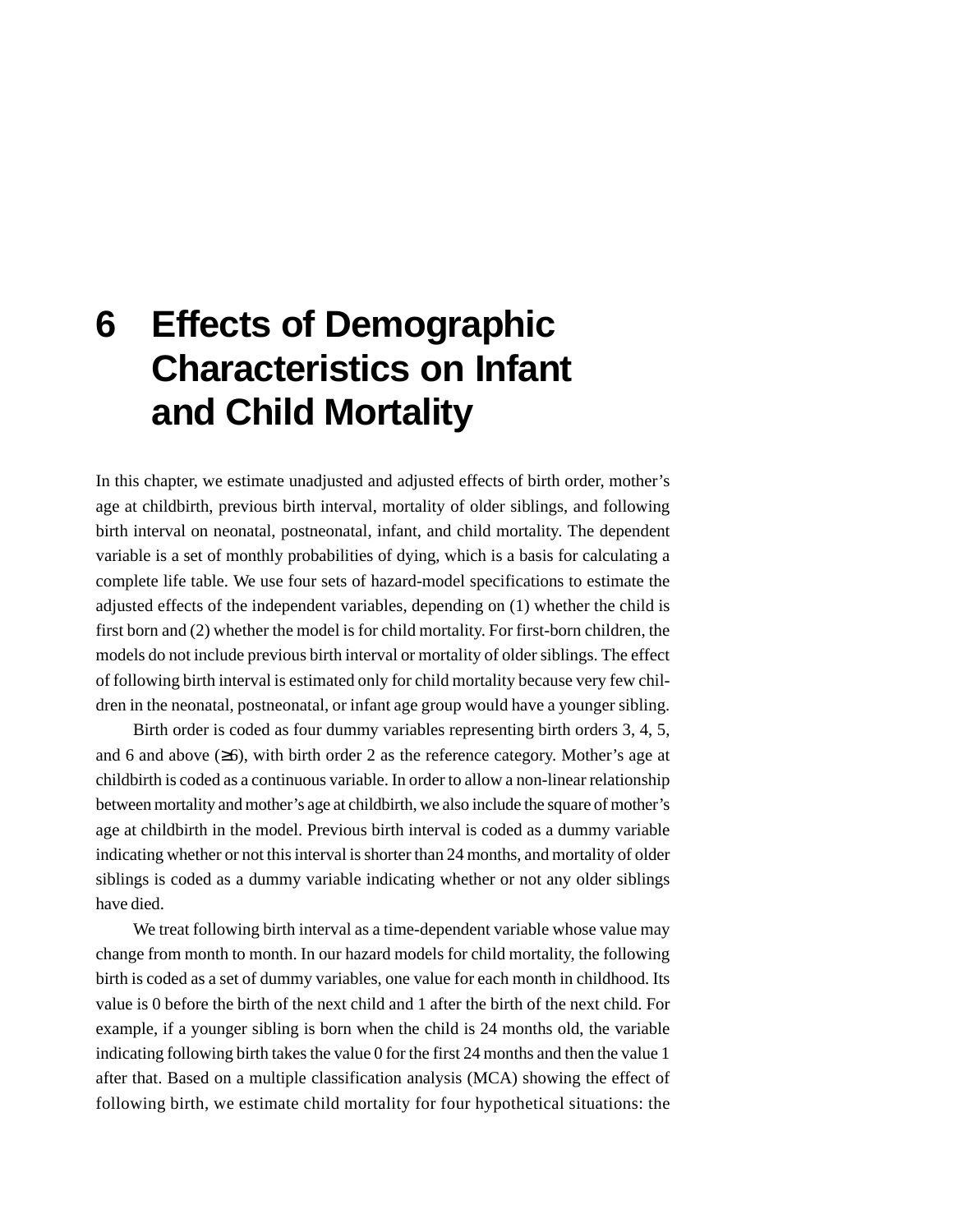69

following birth occurs when the child is 24 months old, 36 months old, 48 months old, or not before child is 5 years old.

#### **BIRTH ORDER**

Usually the relationship between birth order and mortality at early ages takes a Ushaped form: Mortality is high for first-born children and births of very high orders and is low for births of order 2 or 3. First-order births are more likely to have a difficult birth process than later births, thus increasing the risk of neonatal mortality. In addition, first-born children are likely to be raised by parents with limited skills and experience, possibly increasing the risk of infant and child mortality. Births of very high order may have mothers who are physically depleted at the time of conception and throughout pregnancy. They are thus more likely than other children to suffer from conditions associated with high mortality risk such as fetal growth retardation and low birth weight. High-order births are also born into families that already have a number of young children who compete for resources and parental care. The effects of firstorder birth are likely to be strongest during the neonatal period, while the effects of high-order birth are likely to be strongest at older ages.

As shown in Table 6.1, unadjusted neonatal mortality has a U-shaped relationship with birth order in India as a whole and in most states, with the highest mortality at birth orders 1 and 6 and above (≥6). In Goa, Andhra Pradesh, and Tamil Nadu, the relationship is generally U-shaped, but there are a few irregularities. In Haryana, Himachal Pradesh, and Punjab, the relationship does not show any clear pattern. In India and in nine of the 19 states, unadjusted neonatal mortality is lowest for thirdorder births, rather than for the second-order births that were used as the dummy variable.

Adjusted neonatal mortality is estimated from a hazard model that includes socioeconomic characteristics and demographic factors such as previous birth interval, if appropriate, and mother's age at childbirth. Controlling for these factors changes the effect of birth order considerably, probably because of the high correlation between birth order and mother's age at childbirth. With adjustments for other factors, neonatal mortality decreases linearly with increasing birth order.

Unadjusted and adjusted effects of birth order on neonatal mortality are statistically significant for India as a whole but for only a few individual states. The difference between unadjusted neonatal mortality for birth orders 2 and  $\geq 6$  is statistically significant for five states: Rajasthan, Goa, Karnataka, Kerala, and Tamil Nadu. Because mortality estimates for first-order births are computed from different models than estimates for other births, we cannot calculate the statistical significance of differences in mortality for first-born children and children of higher birth orders.

For many states, there are only a small number of neonatal deaths at each birth order. Statistical estimation is not efficient with such small samples, particularly when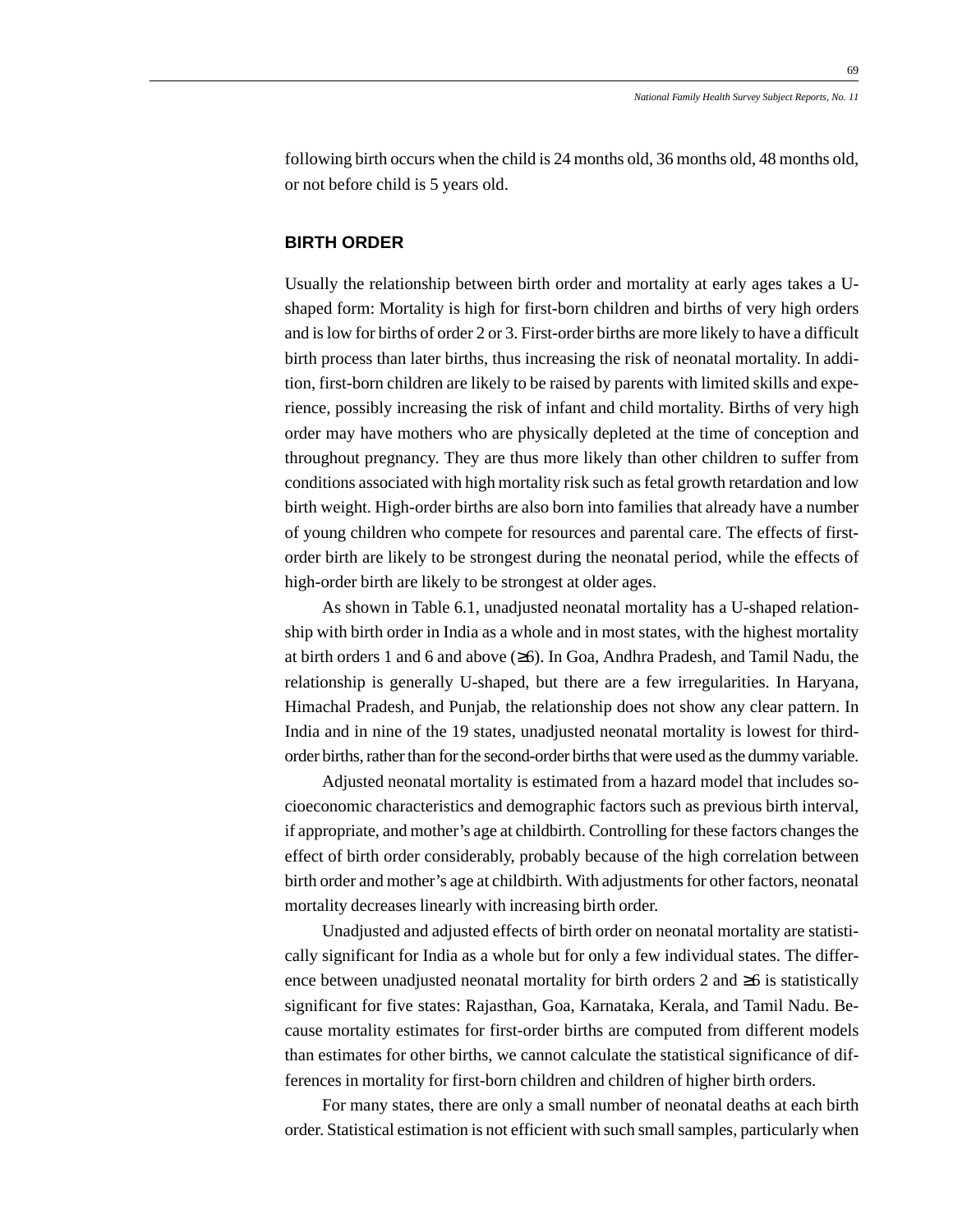|              | Table 6.1 Unadjusted and adjusted neonatal, postneonatal, infant, and child mortality, by birth order |  |  |  |  |
|--------------|-------------------------------------------------------------------------------------------------------|--|--|--|--|
| and by state |                                                                                                       |  |  |  |  |

|                                   |    |               |       |                   |       |          | <b>Birth order</b> |                |          |       |       |          |
|-----------------------------------|----|---------------|-------|-------------------|-------|----------|--------------------|----------------|----------|-------|-------|----------|
|                                   |    |               |       | <b>Unadjusted</b> |       |          |                    |                | Adjusted |       |       |          |
| <b>State</b>                      | 1  | $2^{\dagger}$ | 3     | 4                 | 5     | $\geq 6$ | 1                  | 2†             | 3        | 4     | 5     | $\geq 6$ |
| <b>Neonatal mortality</b>         |    |               |       |                   |       |          |                    |                |          |       |       |          |
| India                             | 64 | 46            | 42*   | 48                | 49    | $59*$    | 64                 | 55             | 46*      | 47*   | $43*$ | $43*$    |
| <b>North</b>                      |    |               |       |                   |       |          |                    |                |          |       |       |          |
| Delhi                             | 41 | 30            | 24    | 33                | 36    | 43       | 41                 | 38             | 25       | 29    | 27    | 24       |
| Haryana                           | 51 | 41            | 50    | 35                | 50    | 30       | 51                 | 41             | 51       | 35    | 48    | 29       |
| <b>Himachal Pradesh</b>           | 43 | 31            | 33    | 37                | 31    | 29       | 43                 | 31             | 34       | 37    | 30    | 25       |
| Jammu region of Jammu and Kashmir | 44 | 27            | 26    | 31                | 41    | 35       | 44                 | 37             | 30       | 28    | 31    | 19       |
| Punjab                            | 41 | 29            | 28    | 33                | 29    | 28       | 41                 | 37             | 30       | 27    | 20    | 16       |
| Rajasthan                         | 50 | 38            | 31    | 34                | 34    | $53*$    | 50                 | 45             | 34       | 34    | 31    | 36       |
| Central                           |    |               |       |                   |       |          |                    |                |          |       |       |          |
| Madhya Pradesh                    | 73 | 51            | 44    | 50                | 44    | 61       | 73                 | 60             | 49       | 49    | $39*$ | 44       |
| <b>Uttar Pradesh</b>              | 91 | 63            | 58    | 65                | 74    | 71       | 91                 | 69             | 63       | 66    | 71    | 61       |
| East                              |    |               |       |                   |       |          |                    |                |          |       |       |          |
| <b>Bihar</b>                      | 69 | 54            | 48    | 53                | 41    | 59       | 69                 | 59             | 51       | 53    | $38*$ | 50       |
| Orissa                            | 87 | 57            | 43    | 57                | 70    | 58       | 87                 | 61             | 45*      | 56    | 66    | 49       |
| <b>West Bengal</b>                | 60 | 46            | 46    | 44                | 61    | 59       | 60                 | 59             | 51       | 42    | 50    | 40       |
| <b>Northeast</b>                  |    |               |       |                   |       |          |                    |                |          |       |       |          |
| Assam                             | 67 | 47            | 50    | 52                | 39    | 56       | 67                 | 54             | 55       | 52    | 37    | 45       |
| West                              |    |               |       |                   |       |          |                    |                |          |       |       |          |
| Goa                               | 27 | 26            | 20    | 23                | 18    | $57*$    | 27                 | 32             | 20       | 20    | 11    | 38       |
| Gujarat                           | 65 | 43            | 31    | 49                | 35    | 56       | 65                 | 39             | 32       | 50    | 39    | 63       |
| Maharashtra                       | 47 | 37            | 27    | 27                | 23    | 37       | 47                 | 40             | 29       | 27    | 20    | 25       |
| South                             |    |               |       |                   |       |          |                    |                |          |       |       |          |
| Andhra Pradesh                    | 64 | 48            | $33*$ | 41                | 35    | 54       | 64                 | 56             | $36*$    | 38    | $27*$ | 32       |
| Karnataka                         | 59 | 43            | 38    | 47                | 46    | $60*$    | 59                 | 50             | 40       | 45    | 41    | 44       |
| Kerala                            | 21 | 20            | 18    | 34                | 38    | $40*$    | 21                 | 26             | 19       | 28    | 29    | 15       |
| Tamil Nadu                        | 50 | 36            | 43    | 43                | 37    | $75*$    | 50                 | 43             | 44       | 38    | 29    | 49       |
| <b>Postneonatal mortality</b>     |    |               |       |                   |       |          |                    |                |          |       |       |          |
| India                             | 32 | 29            | 29    | $35*$             | 39*   | 48*      | 32                 | 32             | 31       | 34    | $36*$ | 40*      |
| <b>North</b>                      |    |               |       |                   |       |          |                    |                |          |       |       |          |
| Delhi                             | 24 | 25            | 28    | 27                | $58*$ | 45*      | 24                 | 23             | 29       | 29    | $63*$ | 46       |
| Haryana                           | 34 | 34            | 30    | 35                | 35    | 68*      | 34                 | 33             | 31       | 36    | 35    | 69*      |
| Himachal Pradesh                  | 20 | 32            | 27    | 28                | 25    | 48       | 20                 | 38             | 29       | 25    | 19    | 33       |
| Jammu region of Jammu and Kashmir | 19 | 25            | $12*$ | 27                | 31    | 30       | 19                 | 32             | $13*$    | 24    | 24    | 21       |
| Punjab                            | 17 | 19            | 27    | $35*$             | 42*   | 25       | 17                 | 23             | 28       | 31    | 34    | 17       |
| Rajasthan                         | 29 | 31            | 30    | 31                | 32    | $53*$    | 29                 | 36             | 32       | 31    | 29    | 40       |
| Central                           |    |               |       |                   |       |          |                    |                |          |       |       |          |
| Madhya Pradesh                    | 39 | 37            | 41    | 42                | 46    | $59*$    | 39                 | 40             | 43       | 41    | 44    | 53       |
| <b>Uttar Pradesh</b>              | 47 | 42            | 36    | 48                | 58*   | $65*$    | 47                 | 43             | 38       | 49    | $59*$ | $60*$    |
| East                              |    |               |       |                   |       |          |                    |                |          |       |       |          |
| Bihar                             | 41 | 40            | 37    | 40                | 43    | 49       | 41                 | 40             | 38       | 42    | 44    | 45       |
| Orissa                            | 67 | 59            | 56    | 61                | 54    | 75       | 67                 | 57             | 55       | 61    | 57    | 78       |
| <b>West Bengal</b>                | 29 | 24            | 22    | 24                | 36    | 31       | 29                 | 28             | 23       | 24    | 32    | 24       |
| <b>Northeast</b>                  |    |               |       |                   |       |          |                    |                |          |       |       |          |
| Assam                             | 40 | 31            | 40    | 45                | 32    | 41       | 40                 | 30             | 41       | 47    | 34    | 39       |
| West                              |    |               |       |                   |       |          |                    |                |          |       |       |          |
| Goa                               | 14 | 5             | 10    | 16                | $26*$ | $25*$    | 14                 | $\overline{4}$ | 9        | $19*$ | $36*$ | $52*$    |
| Gujarat                           | 29 | 25            | 30    | 28                | 26    | 34       | 29                 | 30             | 30       | 23    | 20    | 30       |
| Maharashtra                       | 19 | 18            | 18    | 21                | 22    | 21       | 19                 | 16             | 18       | 22    | 24    | 27       |
| South                             |    |               |       |                   |       |          |                    |                |          |       |       |          |
| Andhra Pradesh                    | 25 | 23            | 25    | 34                | 26    | 36       | 25                 | 25             | 26       | 32    | 21    | 25       |
| Karnataka                         | 22 | 29            | 22    | 26                | 31    | 36       | 22                 | 27             | 22       | 27    | 35    | 40       |
| Kerala                            | 7  | 8             | 8     | 11                | $28*$ | $34*$    | $\overline{7}$     | 9              | 8        | 11    | $30*$ | 20       |
| Tamil Nadu                        | 23 | 26            | 19    | 24                | 34    | 39       | 23                 | 24             | 18       | 25    | 38    | 50       |
|                                   |    |               |       |                   |       |          |                    |                |          |       |       |          |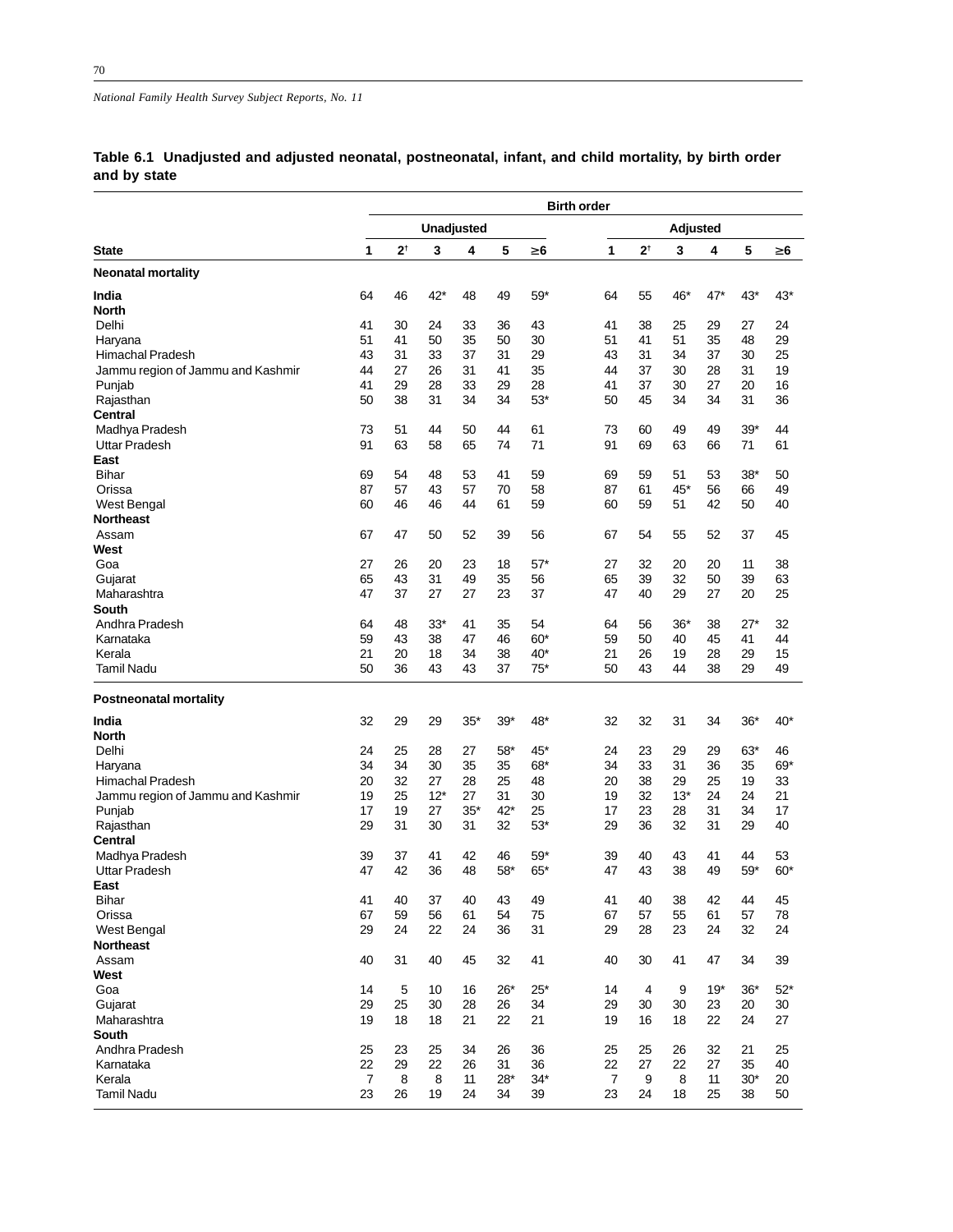71

# **Table 6.1, continued**

|                                   | <b>Birth order</b> |                |                 |                       |                       |                  |          |                |                  |                 |                  |                  |
|-----------------------------------|--------------------|----------------|-----------------|-----------------------|-----------------------|------------------|----------|----------------|------------------|-----------------|------------------|------------------|
|                                   |                    |                |                 | <b>Unadjusted</b>     |                       |                  |          | Adjusted       |                  |                 |                  |                  |
| <b>State</b>                      | 1                  | 2 <sup>†</sup> | 3               | 4                     | 5                     | $\geq 6$         | 1        | 2 <sup>†</sup> | 3                | 4               | 5                | $\geq 6$         |
| Infant mortality                  |                    |                |                 |                       |                       |                  |          |                |                  |                 |                  |                  |
| India                             | 96                 | 76             | 71 <sup>n</sup> | 83 <sup>p</sup>       | 88 <sup>p</sup>       | $108*$           | 96       | 87             | 76 <sup>n</sup>  | 81 <sup>n</sup> | $80*$            | $83*$            |
| <b>North</b>                      |                    |                |                 |                       |                       |                  |          |                |                  |                 |                  |                  |
| Delhi                             | 65                 | 55             | 52              | 60                    | 94P                   | 88 <sup>p</sup>  | 65       | 61             | 55               | 58              | 91P              | 71               |
| Haryana                           | 85                 | 75             | 81              | 70                    | 85                    | 98 <sup>p</sup>  | 85       | 75             | 82               | 71              | 83               | 98 <sup>p</sup>  |
| Himachal Pradesh                  | 63                 | 62             | 60              | 66                    | 56                    | 77               | 63       | 69             | 63               | 63              | 49               | 58               |
| Jammu region of Jammu and Kashmir | 63                 | 52             | 38 <sup>p</sup> | 58                    | 72                    | 65               | 63       | 70             | 43 <sup>p</sup>  | 52              | 55               | 40               |
| Punjab                            | 58<br>79           | 48<br>70       | 55<br>61        | 68 <sup>p</sup><br>65 | 70 <sup>p</sup><br>67 | 53<br>106*       | 58<br>79 | 60<br>82       | 57<br>66         | 58<br>65        | 55<br>60         | 33<br>76         |
| Rajasthan<br>Central              |                    |                |                 |                       |                       |                  |          |                |                  |                 |                  |                  |
| Madhya Pradesh                    | 112                | 88             | 85              | 92                    | 90                    | 120 <sup>p</sup> | 112      | 100            | 92               | 91              | 83 <sup>n</sup>  | 97               |
| Uttar Pradesh                     | 138                | 105            | 94              | 113                   | 132 <sup>p</sup>      | 136 <sup>p</sup> | 138      | 112            | 100              | 115             | 129 <sup>p</sup> | 121 <sup>P</sup> |
| East                              |                    |                |                 |                       |                       |                  |          |                |                  |                 |                  |                  |
| <b>Bihar</b>                      | 110                | 94             | 85              | 93                    | 84                    | 108              | 110      | 100            | 88               | 95              | 81 <sup>n</sup>  | 95               |
| Orissa                            | 153                | 116            | 99              | 118                   | 124                   | 133              | 153      | 119            | 100 <sup>n</sup> | 117             | 123              | 128              |
| West Bengal                       | 89                 | 70             | 68              | 68                    | 97                    | 91               | 89       | 86             | 74               | 66              | 82               | 64               |
| <b>Northeast</b>                  |                    |                |                 |                       |                       |                  |          |                |                  |                 |                  |                  |
| Assam                             | 107                | 78             | 90              | 97                    | 71                    | 97               | 107      | 84             | 97               | 100             | 71               | 84               |
| West                              |                    |                |                 |                       |                       |                  |          |                |                  |                 |                  |                  |
| Goa                               | 41                 | 31             | 30              | 38                    | 43 <sup>p</sup>       | $82*$            | 41       | 36             | 29               | 39 <sup>p</sup> | 47P              | 90 <sup>p</sup>  |
| Gujarat                           | 94                 | 68             | 61              | 77                    | 61                    | 90               | 94       | 70             | 62               | 73              | 59               | 93               |
| Maharashtra                       | 67                 | 55             | 45              | 48                    | 44                    | 58               | 67       | 57             | 47               | 49              | 43               | 52               |
| South                             |                    |                |                 |                       |                       |                  |          |                |                  |                 |                  |                  |
| Andhra Pradesh                    | 89                 | 71             | 58 <sup>n</sup> | 74                    | 61                    | 90               | 89       | 81             | 63 <sup>n</sup>  | 70              | 48 <sup>n</sup>  | 57               |
| Karnataka                         | 81                 | 72             | 60              | 73                    | 78                    | 96 <sup>n</sup>  | 81       | 76             | 62               | 72              | 76               | 85               |
| Kerala                            | 28                 | 28             | 26              | 45                    | 65 <sup>p</sup>       | $74*$            | 28       | 34             | 28               | 38              | 59P              | 34               |
| <b>Tamil Nadu</b>                 | 73                 | 62             | 61              | 67                    | 71                    | 113 <sup>n</sup> | 73       | 66             | 62               | 63              | 67               | 99               |
| <b>Child mortality</b>            |                    |                |                 |                       |                       |                  |          |                |                  |                 |                  |                  |
| India                             | 26                 | 34             | $38*$           | 42*                   | 47*                   | $53*$            | 26       | 37             | 41               | 44*             | 48*              | $51*$            |
| <b>North</b>                      |                    |                |                 |                       |                       |                  |          |                |                  |                 |                  |                  |
| Delhi                             | 12                 | 10             | 10              | 18                    | $26*$                 | $30*$            | 12       | 14             | 13               | 24              | 35               | 35               |
| Haryana                           | 26                 | 32             | 28              | 40                    | 42                    | $63*$            | 26       | 44             | 32               | 38              | 34               | 57               |
| Himachal Pradesh                  | 14                 | 25             | 25              | 27                    | 30                    | 54               | 14       | 39             | 37               | 33              | 30               | 49               |
| Jammu region of Jammu and Kashmir | 16                 | 21             | 17              | 40                    | $50*$                 | $60*$            | 16       | 25             | 18               | 38              | 39               | 52               |
| Punjab                            | 13                 | 12             | $27*$           | $37*$                 | 24                    | $35*$            | 13       | 11             | $28*$            | $40*$           | 25               | 33               |
| Rajasthan                         | 27                 | 32             | 32              | 36                    | 41                    | 49*              | 27       | 37             | 33               | 37              | 38               | 38               |
| Central<br>Madhya Pradesh         | 43                 | 57             | 56              | 53                    | 70                    | 57               | 43       | 57             | 59               | 57              | 75               | 59               |
| <b>Uttar Pradesh</b>              | 44                 | 51             | 59              | 61                    | 63                    | 69*              | 44       | 54             | 62               | 63              | 65               | 68               |
| East                              |                    |                |                 |                       |                       |                  |          |                |                  |                 |                  |                  |
| Bihar                             | 28                 | 48             | 50              | 49                    | 49                    | 45               | 28       | 50             | 54               | 56              | 59               | 56               |
| Orissa                            | 13                 | 19             | 15              | 20                    | 22                    | 30               | 13       | 20             | 16               | 23              | 26               | 30               |
| West Bengal                       | 17                 | 25             | 32              | 34                    | 30                    | 44*              | 17       | 23             | 33               | 38              | 37               | $53*$            |
| <b>Northeast</b>                  |                    |                |                 |                       |                       |                  |          |                |                  |                 |                  |                  |
| Assam                             | 43                 | 54             | 62              | 69                    | 67                    | 64               | 43       | 56             | 66               | 75              | 76               | 81               |
| West                              |                    |                |                 |                       |                       |                  |          |                |                  |                 |                  |                  |
| Goa                               | 9                  | 8              | 5               | 24                    | 16                    | 30               | 9        | NE             | <b>NE</b>        | NE              | NE               | ΝE               |
| Gujarat                           | 33                 | 26             | 31              | 24                    | 36                    | 35               | 33       | 30             | 33               | 22              | 30               | 23               |
| Maharashtra                       | 14                 | 21             | 26              | 28                    | 39                    | 26               | 14       | 20             | 25               | 30              | 42               | 32               |
| South                             |                    |                |                 |                       |                       |                  |          |                |                  |                 |                  |                  |
| Andhra Pradesh                    | 17                 | 31             | 27              | 26                    | 19                    | $56*$            | 17       | 38             | 33               | 32              | 22               | 76               |
| Karnataka                         | 27                 | 37             | 36              | 34                    | 52                    | 42               | 27       | 30             | 34               | 40              | 68*              | $72*$            |
| Kerala                            | 5                  | 11             | 13              | 4                     | 12 <sup>2</sup>       | $37*$            | 5        | 9              | 13               | 4               | 21               | 68*              |
| <b>Tamil Nadu</b>                 | 20                 | 27             | 36              | $59*$                 | 43                    | 42               | 20       | 28             | 39               | $67*$           | 50               | 48               |
|                                   |                    |                |                 |                       |                       |                  |          |                |                  |                 |                  |                  |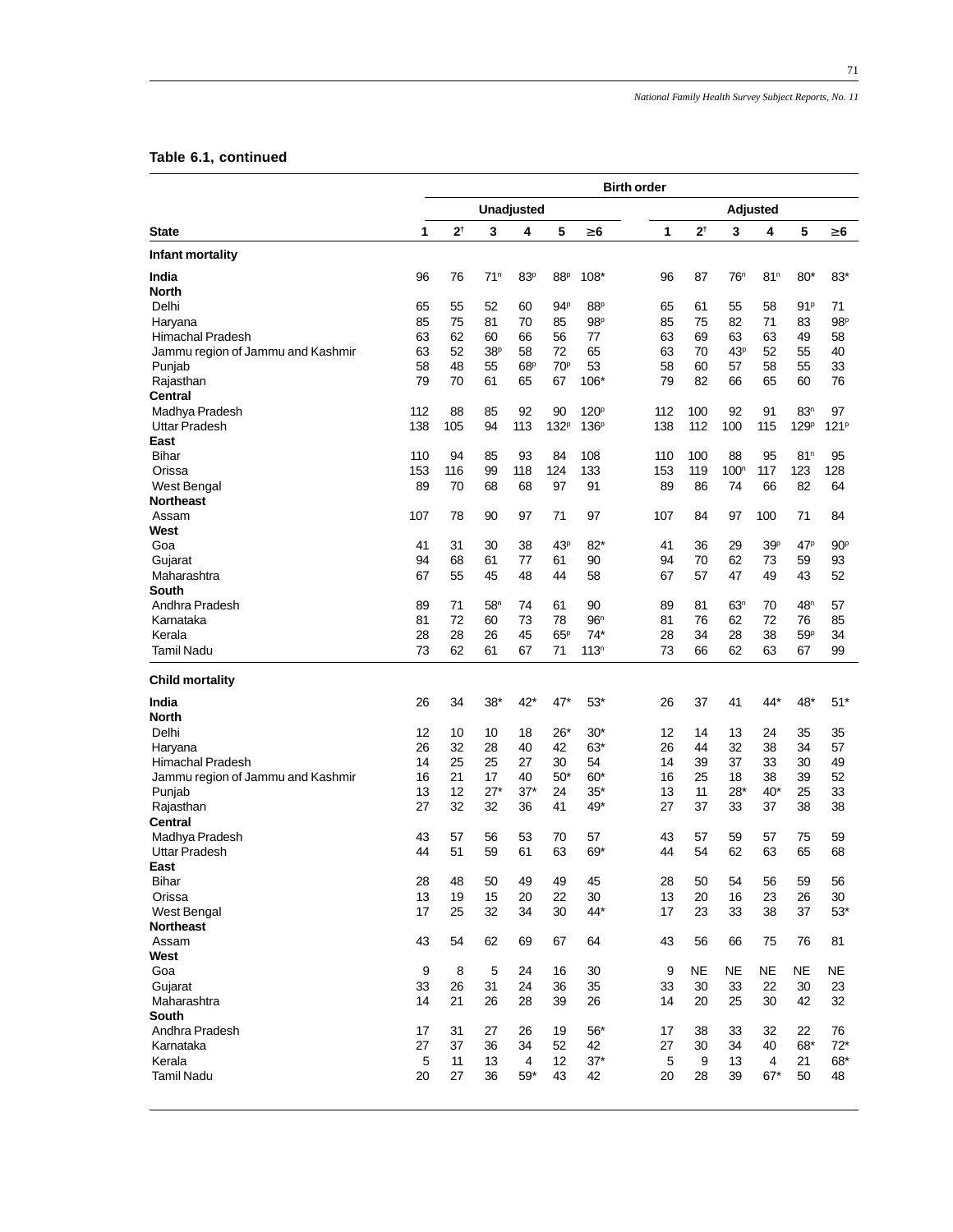there are a large number of additional predictor variables in the estimation model. For this reason, we conducted a separate analysis of statistical significance comparing unadjusted neonatal mortality for only two birth orders: 3 and  $\geq 6$ . The difference between unadjusted neonatal mortality at these two birth orders is statistically significant for India and for 10 out of 19 states: Rajasthan, Goa, Karnataka, Kerala, Tamil Nadu, Delhi, Madhya Pradesh, Uttar Pradesh, Gujarat, and Andhra Pradesh.

The first-born child's high risk of mortality diminishes after the neonatal period. Unadjusted postneonatal mortality in India is quite similar for birth orders 1, 2, and 3 and rises for births at higher orders. The adjusted effect of birth order is similar to the unadjusted effect, but somewhat smaller in magnitude, both for India and for most states. In India, children of birth orders 5 and  $\geq$  6 experience 16 and 29 percent higher postneonatal mortality, respectively, than do children of birth order 3, controlling for the effects of other variables. The unadjusted and adjusted effects of birth order on postneonatal mortality are statistically significant for India as a whole but for only a few states.

Notes to Table 6.1:

Neonatal, postneonatal, infant, and child mortality rates are expressed as deaths per 1,000. Infant mortality rates are computed as the sum of neonatal and postneonatal mortality rates. Both unadjusted and adjusted mortality rates for children of birth order two or higher are predicted values calculated from hazard regressions. Adjusted mortality rates for children of birth order two or higher are computed from hazard regression models that include the following control variables: length of previous birth interval, number of deceased older siblings, child's sex, year of birth, mother's age at childbirth and its square, residence, mother's literacy, religion-caste/tribe membership of household head, mother's exposure to radio or television, and household toilet facilities, cooking fuel, and economic level (ownership of goods), as well as the interactions of these last three variables with residence. For child mortality rates, length of following birth interval is added as a control variable. Because some of these variables are meaningless for children of birth order one, unadjusted and adjusted neonatal, postneonatal, infant, and child mortality rates for children of birth order one are calculated from ordinary cohort life tables restricted to the population of all children of birth order one. Consequently, for children of birth order one, there is no difference between unadjusted and adjusted values, and there is no basis for determining of statistical significance. When calculating adjusted mortality rates for children of birth order two or higher, the control variables are set at their mean values for the specific group of children under consideration. For neonatal, postneonatal, and infant mortality rates, this group includes all children in India or a specified state who were born in December 1979 or later. For child mortality rates, it includes all children in India or a specified state who were born in December 1979 or later and who survived the first year of life. NE: Not estimated because the hazard model did not converge properly.

<sup>†</sup>Reference category in the underlying hazard regression for children of birth order two or higher.

<sup>\*</sup>The coefficient of the corresponding variable in the underlying hazard regression for children of birth order two or higher differs significantly from zero at the 5 percent level.

nThe coefficient of the corresponding variable in the underlying hazard regression for children of birth order two or higher differs significantly from zero at the 5 percent level for neonatal (first month) mortality, but not for postneonatal (age 1–11 months) mortality.

PThe coefficient of the corresponding variable in the underlying hazard regression for birth order two or higher differs significantly from zero at the 5 percent level for postneonatal (age 1–11 months) mortality, but not for neonatal (first month) mortality.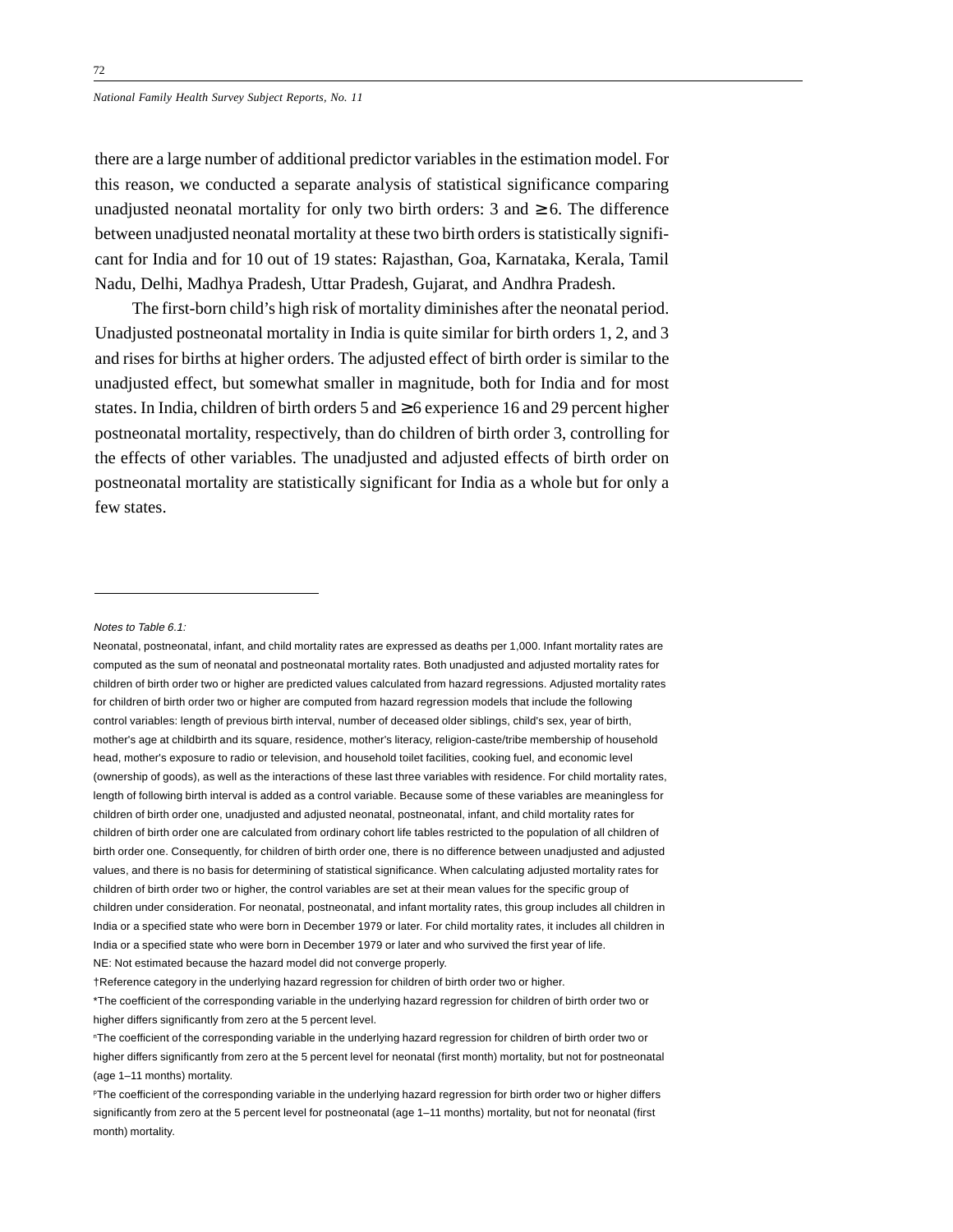Combining neonatal and postneonatal mortality, unadjusted infant mortality in India has a U-shaped relationship with birth order, with the lowest value for children of birth order 3. The relationship between birth order and adjusted infant mortality is similar but smaller in magnitude. The U-shaped relationship between birth order and adjusted infant mortality is actually the result of a negative relationship between birth order and adjusted neonatal mortality and a positive relationship between birth order and adjusted postneonatal mortality. State-level patterns are similar with some variations. Unadjusted infant mortality has a clear U-shaped relationship with birth order in almost all states. Adjusted infant mortality has a flatter pattern, but still U-shaped, in all states except Himachal Pradesh, Jammu region, Punjab, West Bengal, Assam, Andhra Pradesh, and Kerala.

Once children survive infancy, the elevated mortality risk of first-borns disappears completely. First-order births have the lowest child mortality in India as a whole and in most states. Exceptions occur in Delhi, Punjab, Goa, and Kerala, where births of order 2, 3, or 4 experience slightly lower unadjusted child mortality than do first-order births. The adjusted effect of birth order on child mortality is similar, both in direction and magnitude. In India and in all states except Punjab, Gujarat, and Kerala, first-born children experience lower adjusted child mortality than do children of any other birth order. In Punjab and Gujarat, second-born children experience slightly lower adjusted child mortality than do first born. In Kerala, fourth-born children experience lower adjusted child mortality than do first born.

Thus, the adjusted effect of birth order on mortality differs at different ages, as shown in Figure 6.1. For the neonatal period, mortality is highest for first-order births, no doubt due to biological factors associated with the general difficulty of first births and a tendency in India for first-time mothers to be very young. For the postneonatal and childhood periods, birth order has the opposite effect, with mortality higher for higher-order births. During these stages of children's development, mortality is more likely to depend on the care they receive than on biological factors. Children of highorder births face competition from older siblings for food and parental attention. They also face exposure to infectious childhood diseases from their siblings. In addition, the mother's nutritional status, which affects birth weight and lactation, may decrease with high-order births.

#### **MOTHER'S AGE AT CHILDBIRTH**

Children born to mothers under 20 or over 30 years old are likely to have elevated risks of mortality. Very young mothers may experience difficult pregnancies and deliveries because of their physical immaturity. They are also likely to have limited knowledge and confidence in caring for infants and young children. Women over 30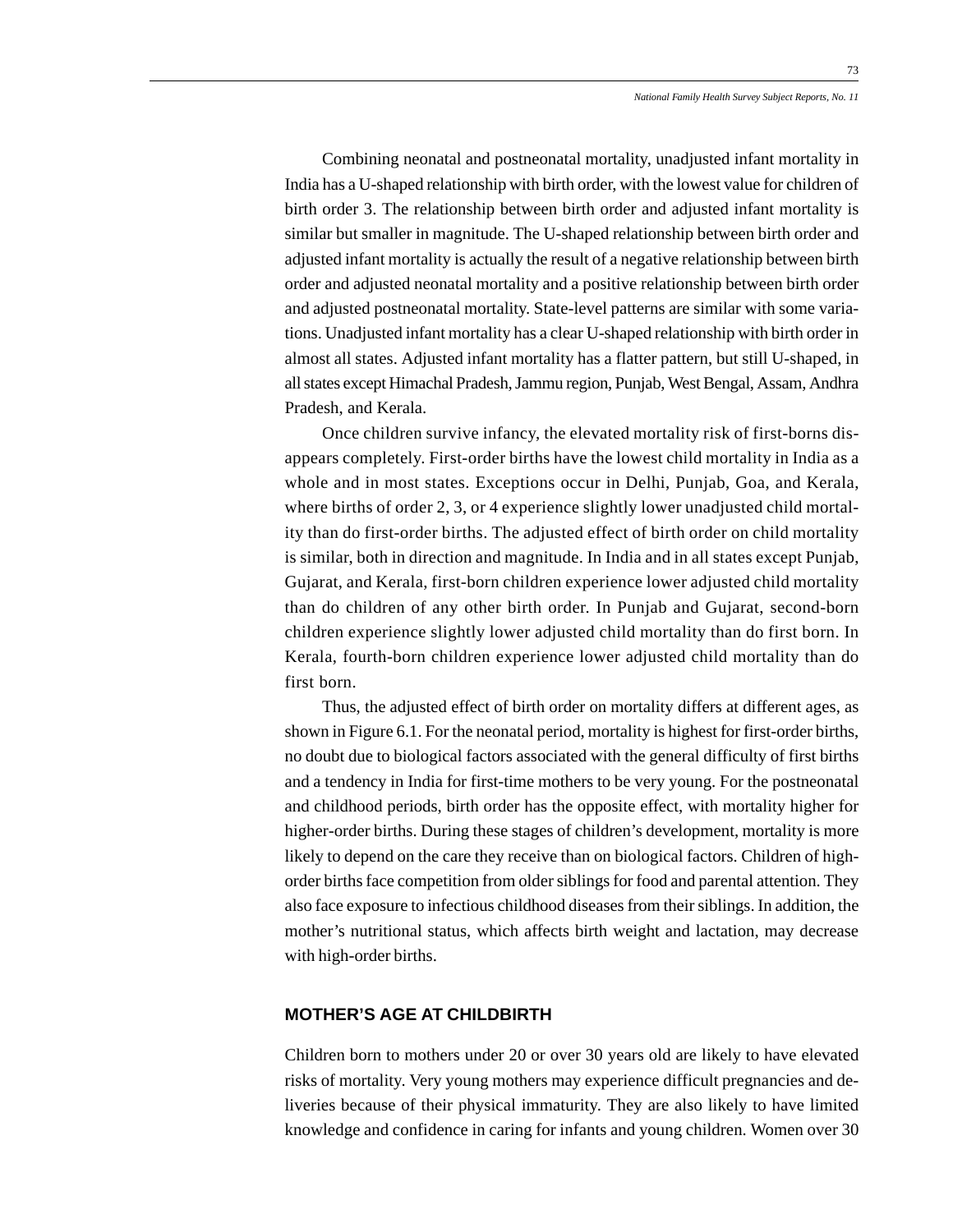*National Family Health Survey Subject Reports, No. 11*



**Figure 6.1 Adjusted neonatal, postneonatal, infant, and child mortality in India, by birth order**

may also experience age-related problems during pregnancy and delivery. Thus we expect a U-shaped relationship between mother's age at childbirth and infant and child mortality.

We examine the effect of mother's age at childbirth separately for first-born children and for all other children. Table 6.2 shows the effect of mother's age on first-born children. In India as a whole, the unadjusted effect of mother's age at childbirth is very large and statistically significant for all measures of mortality. First-born children born to mothers under age 20 experience much higher neonatal, postneonatal, infant, and child mortality than do first-born children born to older mothers, both in India as a whole and in most states. Exceptions are postneonatal mortality in Orissa, Andhra Pradesh, and Kerala. These exceptions are not statistically significant, however, and may be due to small sample sizes because the analysis is restricted to first-born children.

For first-born children, the unadjusted effect on neonatal mortality of mother's age at childbirth is statistically significant in eight states: Jammu region, Uttar Pradesh,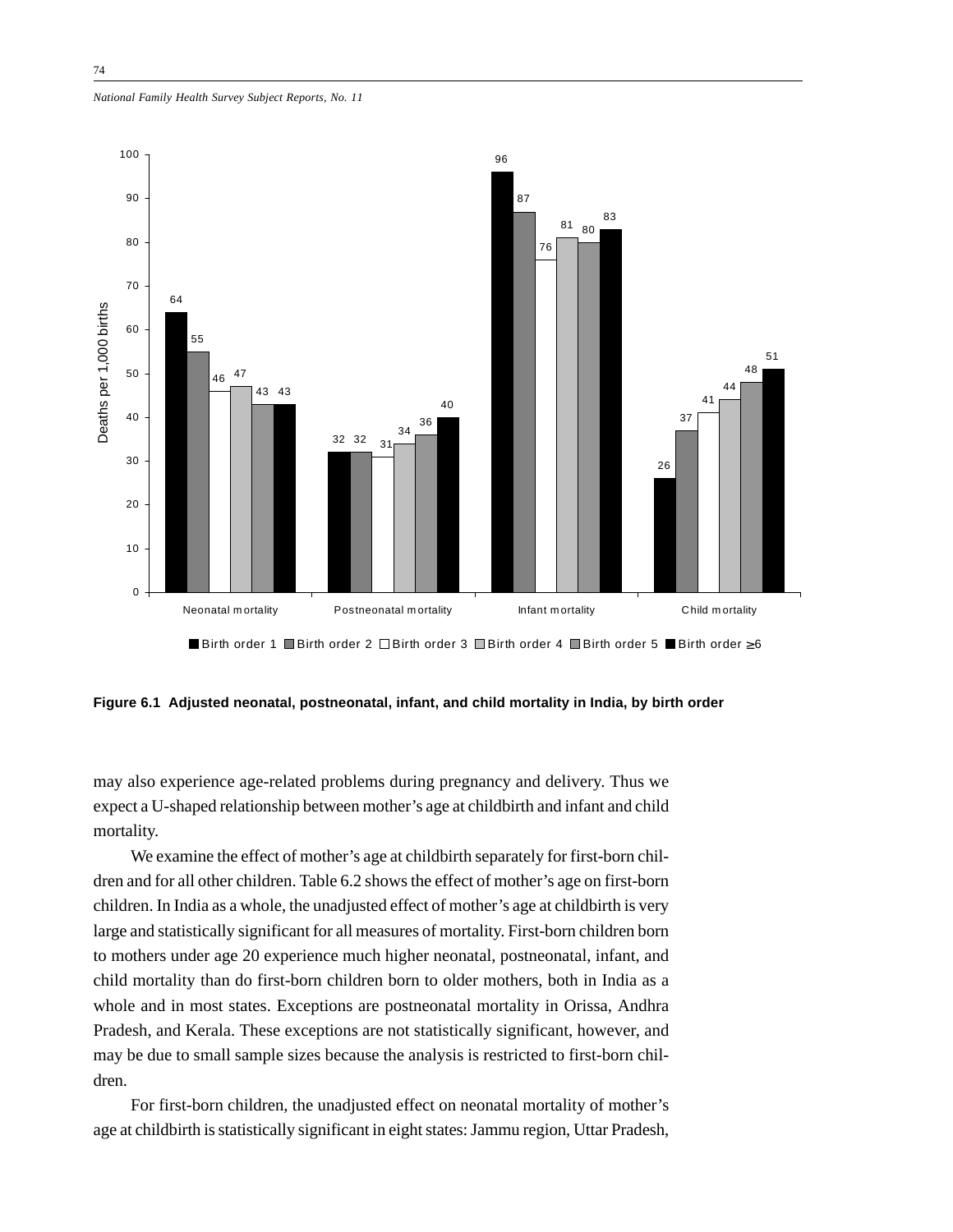Bihar, Orissa, West Bengal, Assam, Gujarat, and Karnataka. The unadjusted effect on postneonatal mortality is only significant in five states (Uttar Pradesh, West Bengal, Goa, Gujarat, and Maharashtra), and the unadjusted effect on child mortality is only significant in six states (Punjab, Uttar Pradesh, Bihar, Orissa, Gujarat, and Tamil Nadu). The adjusted effect is similar to the unadjusted effect, but it is smaller. For first-born children, the adjusted effect of mother's age at childbirth on neonatal mortality is not statistically significant in Uttar Pradesh or West Bengal; the adjusted effect on postneonatal mortality is not statistically significant in Uttar Pradesh, Goa, or Maharashtra; and the adjusted effect on child mortality is not statistically significant in Punjab, Bihar, or Tamil Nadu.

Table 6.3 shows the unadjusted and adjusted effects of mother's age at childbirth on neonatal, postneonatal, infant, and child mortality for second and higher-order births. The unadjusted effect on neonatal mortality is quite large and statistically significant. For India as a whole, neonatal mortality is lowest among children born to mothers age 25–30 and is much higher for very young and very old mothers. Similar U-shaped patterns occur in all states except Haryana and Punjab, where neonatal mortality goes down with mother's age at childbirth. The unadjusted effect is statistically significant in 11 out of 19 states. Curiously, of the six northern states the relationship is statistically significant only in Rajasthan.

For second and higher-order births, the adjusted effect on neonatal mortality of mother's age at childbirth has a similar U-shaped pattern to the unadjusted effect but is much smaller. In six states where the unadjusted effect is statistically significant (Rajasthan, Bihar, Assam, Goa, Maharashtra, and Karnataka), the adjusted effect is not significant. The adjusted neonatal mortality rate goes down with mother's age in Gujarat, Delhi, Goa, Haryana, and Punjab, although the effect is small and not statistically significant except in Gujarat. In Jammu region, West Bengal, and Tamil Nadu, the adjusted neonatal mortality rate goes up with mother's age, but the relationship is not significant.

The effect of mother's age at childbirth on postneonatal mortality of second and higher-order births is similar to the effect on neonatal mortality. In India as a whole and in 10 states, the unadjusted effect is U-shaped and statistically significant, with postneonatal mortality lowest for children of mothers age 25–30. The adjusted effect is similar in shape but somewhat smaller in magnitude in India and in most states. It is statistically significant in only five states.

The unadjusted effect of mother's age at childbirth on infant mortality of second and higher-order births has a U-shaped pattern in all states but Punjab. The adjusted effect shows more variation. The pattern of the effect departs from the U shape in seven states, but the relationship is not statistically significant.

The unadjusted effect of mother's age at childbirth on child mortality of second and higher-order births is similar to the effect on neonatal and postneonatal mortality.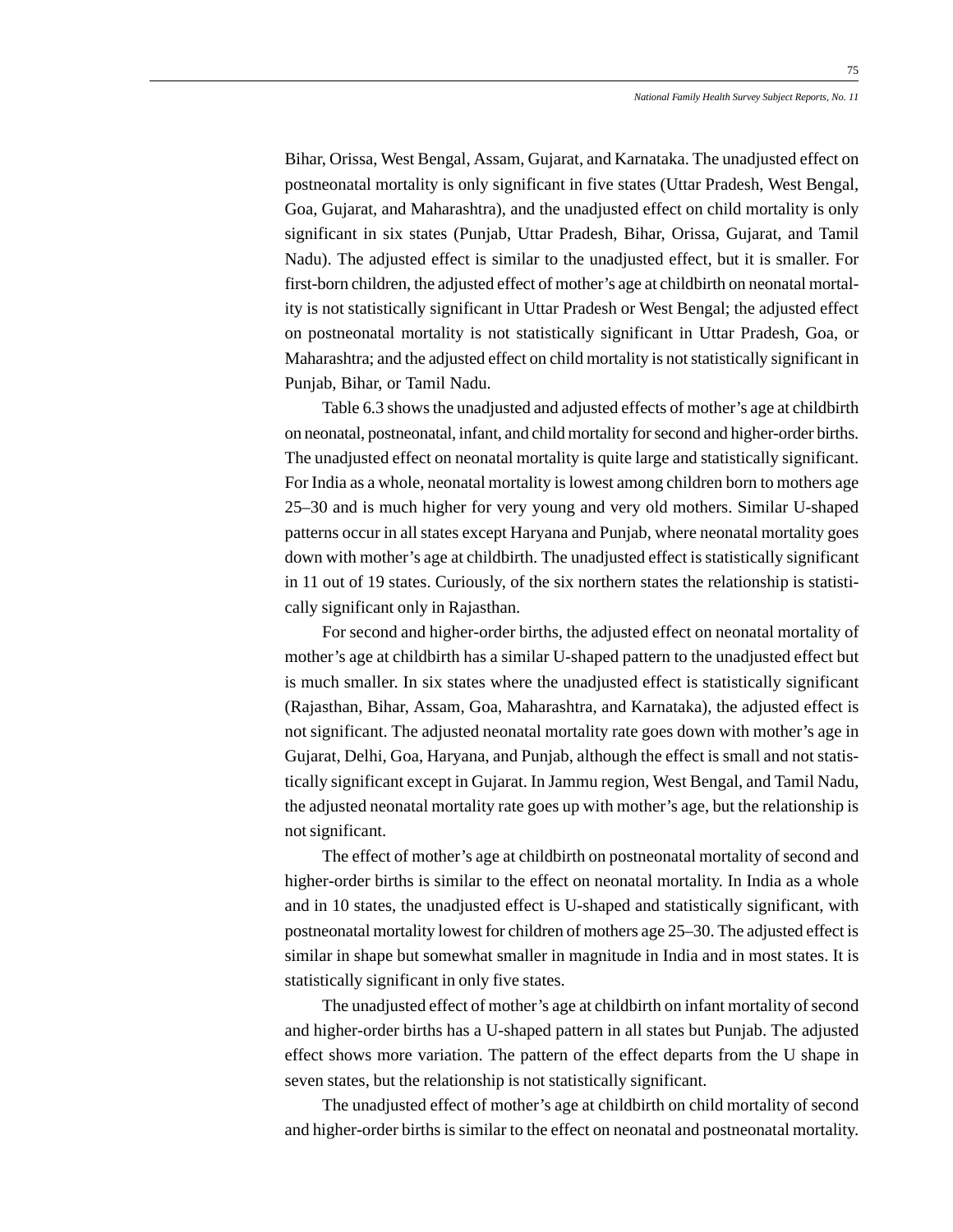## **Table 6.2 Unadjusted and adjusted neonatal, postneonatal, infant, and child mortality for children of birth order one, by mother's age at childbirth and by state**

|                                   | Age of mother at childbirth |                   |       |                           |          |       |       |            |                               |       |          |       |  |
|-----------------------------------|-----------------------------|-------------------|-------|---------------------------|----------|-------|-------|------------|-------------------------------|-------|----------|-------|--|
|                                   |                             |                   |       | <b>Neonatal mortality</b> |          |       |       |            | <b>Postneonatal mortality</b> |       |          |       |  |
|                                   |                             | <b>Unadjusted</b> |       |                           | Adjusted |       |       | Unadjusted |                               |       | Adjusted |       |  |
| <b>State</b>                      | 15                          | 20                | 25    | 15                        | 20       | 25    | 15    | 20         | 25                            | 15    | 20       | 25    |  |
| India                             | $87*$                       | $57*$             | 46*   | $76*$                     | $59*$    | $55*$ | $43*$ | $27*$      | $21*$                         | $35*$ | $29*$    | $27*$ |  |
| <b>North</b>                      |                             |                   |       |                           |          |       |       |            |                               |       |          |       |  |
| Delhi                             | 53                          | 41                | 36    | 40                        | 41       | 42    | 58    | 26         | 11                            | 30    | 24       | 18    |  |
| Haryana                           | 65                          | 48                | 42    | 57                        | 49       | 47    | 57    | 29         | 18                            | 48    | 30       | 21    |  |
| <b>Himachal Pradesh</b>           | 70                          | 42                | 31    | 59                        | 42       | 34    | 40    | 19         | 12                            | 32    | 19       | 14    |  |
| Jammu region of Jammu and Kashmir | $92*$                       | $41*$             | $32*$ | $75*$                     | $40*$    | $38*$ | 21    | 21         | 12                            | 17    | 20       | 15    |  |
| Punjab                            | 49                          | 45                | 31    | 44                        | 44       | 33    | 21    | 15         | 17                            | 17    | 15       | 19    |  |
| Rajasthan                         | 63                          | 46                | 39    | 66                        | 44       | 40    | 41    | 26         | 17                            | 39    | 26       | 18    |  |
| <b>Central</b>                    |                             |                   |       |                           |          |       |       |            |                               |       |          |       |  |
| Madhya Pradesh                    | 79                          | 69                | 73    | 73                        | 71       | 87    | 43    | 33         | 32                            | 36    | 35       | 43    |  |
| <b>Uttar Pradesh</b>              | $120*$                      | $84*$             | $72*$ | 108                       | 86       | 80    | $71*$ | $38*$      | $27*$                         | 61    | 39       | 31    |  |
| East                              |                             |                   |       |                           |          |       |       |            |                               |       |          |       |  |
| <b>Bihar</b>                      | $104*$                      | $57*$             | 46*   | $96*$                     | $58*$    | $53*$ | 46    | 35         | 36                            | 39    | 38       | 42    |  |
| Orissa                            | $114*$                      | $77*$             | $73*$ | $107*$                    | $78*$    | $79*$ | 60    | 67         | 43                            | 50    | 71       | 52    |  |
| West Bengal                       | 89*                         | $47*$             | $34*$ | 71                        | 52       | 49    | 49*   | $19*$      | $14*$                         | $39*$ | $20*$    | $21*$ |  |
| <b>Northeast</b>                  |                             |                   |       |                           |          |       |       |            |                               |       |          |       |  |
| Assam                             | $91*$                       | $52*$             | 48*   | $84*$                     | $54*$    | $57*$ | 48    | 31         | 26                            | 42    | 33       | 34    |  |
| West                              |                             |                   |       |                           |          |       |       |            |                               |       |          |       |  |
| Goa                               | 128                         | 49                | 21    | 51                        | 36       | 25    | 49*   | $17*$      | $10*$                         | 19    | 13       | 12    |  |
| Gujarat                           | $117*$                      | $58*$             | 48*   | $91*$                     | $59*$    | $61*$ | 66*   | $24*$      | $17*$                         | 48*   | $25*$    | $21*$ |  |
| Maharashtra                       | 70                          | 42                | 25    | 60                        | 44       | 31    | $30*$ | $14*$      | $10*$                         | 25    | 15       | 13    |  |
| South                             |                             |                   |       |                           |          |       |       |            |                               |       |          |       |  |
| Andhra Pradesh                    | 77                          | 56                | 40    | 69                        | 61       | 49    | 24    | 22         | 23                            | 21    | 24       | 28    |  |
| Karnataka                         | 88*                         | 46*               | $34*$ | $79*$                     | 49*      | $39*$ | 28    | 18         | 13                            | 21    | 21       | 21    |  |
| Kerala                            | 40                          | 22                | 16    | 26                        | 20       | 20    | 11    | 13         | 4                             | 7     | 13       | 4     |  |
| <b>Tamil Nadu</b>                 | 56                          | 47                | 50    | 46                        | 48       | 58    | 24    | 21         | 20                            | 18    | 21       | 26    |  |

|                                   |                  | Child mortality  |                  |                  |                  |                  |        |                   |       |       |          |       |
|-----------------------------------|------------------|------------------|------------------|------------------|------------------|------------------|--------|-------------------|-------|-------|----------|-------|
|                                   |                  | Unadjusted       |                  |                  | Adjusted         |                  |        | <b>Unadjusted</b> |       |       | Adjusted |       |
| <b>State</b>                      | 15               | 20               | 25               | 15               | 20               | 25               | 15     | 20                | 25    | 15    | 20       | 25    |
| India                             | $129*$           | $84*$            | 68*              | $111*$           | 88*              | $82*$            | 66*    | $34*$             | $24*$ | 49*   | $36*$    | $34*$ |
| <b>North</b>                      |                  |                  |                  |                  |                  |                  |        |                   |       |       |          |       |
| Delhi                             | 111              | 68               | 47               | 70               | 66               | 60               | 26     | 16                | 7     | NE    | NE       | NE    |
| Haryana                           | 122              | 76               | 60               | 105              | 79               | 69               | 63     | 32                | 21    | 46    | 33       | 28    |
| Himachal Pradesh                  | 110              | 61               | 42               | 91               | 61               | 48               | 85     | 25                | 14    | 56    | 34       | 30    |
| Jammu region of Jammu and Kashmir | 113 <sup>n</sup> | 62 <sup>n</sup>  | 44 <sup>n</sup>  | 92 <sup>n</sup>  | 60 <sup>n</sup>  | 54 <sup>n</sup>  | 40     | 35                | 15    | 24    | 30       | 28    |
| Punjab                            | 70               | 60               | 48               | 61               | 60               | 52               | $39*$  | $19*$             | $19*$ | 27    | 18       | 23    |
| Rajasthan                         | 104              | 71               | 56               | 105              | 70               | 58               | 46     | 34                | 27    | 35    | 28       | 23    |
| Central                           |                  |                  |                  |                  |                  |                  |        |                   |       |       |          |       |
| Madhya Pradesh                    | 122              | 102              | 106              | 108              | 106              | 130              | 81     | 50                | 33    | 70    | 55       | 48    |
| Uttar Pradesh                     | $191*$           | $122*$           | $99*$            | 170              | 125              | 112              | $96*$  | $52*$             | $41*$ | $70*$ | 48*      | $44*$ |
| East                              |                  |                  |                  |                  |                  |                  |        |                   |       |       |          |       |
| <b>Bihar</b>                      | 149 <sup>n</sup> | 91 <sup>n</sup>  | 82 <sup>n</sup>  | 135 <sup>n</sup> | 96 <sup>n</sup>  | 95 <sup>n</sup>  | $65*$  | $41*$             | $39*$ | 77    | 61       | 66    |
| Orissa                            | 174 <sup>n</sup> | 144 <sup>n</sup> | 116 <sup>n</sup> | 158 <sup>n</sup> | 149 <sup>n</sup> | 131 <sup>n</sup> | $43*$  | $13*$             | $14*$ | $56*$ | $24*$    | $31*$ |
| West Bengal                       | $137*$           | $65*$            | 48*              | 111 <sup>p</sup> | 72 <sup>p</sup>  | 71 <sup>p</sup>  | 44     | 25                | 21    | 40    | 27       | 27    |
| <b>Northeast</b>                  |                  |                  |                  |                  |                  |                  |        |                   |       |       |          |       |
| Assam                             | 139 <sup>n</sup> | 83 <sup>n</sup>  | 74 <sup>n</sup>  | 126 <sup>n</sup> | 87 <sup>n</sup>  | 91 <sup>n</sup>  | 78     | 57                | 38    | 66    | 72       | 73    |
| West                              |                  |                  |                  |                  |                  |                  |        |                   |       |       |          |       |
| Goa                               | 177 <sup>p</sup> | 66 <sup>P</sup>  | 30 <sup>p</sup>  | 71               | 49               | 37               | 35     | 15                | 8     | 29    | 13       | 8     |
| Gujarat                           | $183*$           | $83*$            | $65*$            | $140*$           | $83*$            | 83*              | $87*$  | $25*$             | $16*$ | $71*$ | $27*$    | $23*$ |
| Maharashtra                       | 100 <sup>p</sup> | 55 <sup>p</sup>  | 35 <sup>p</sup>  | 85               | 60               | 44               | 41     | 19                | 14    | 47    | 26       | 20    |
| South                             |                  |                  |                  |                  |                  |                  |        |                   |       |       |          |       |
| Andhra Pradesh                    | 100              | 78               | 63               | 91               | 85               | 77               | 41     | 28                | 6     | 32    | 28       | 9     |
| Karnataka                         | 116 <sup>n</sup> | 64 <sup>n</sup>  | 47 <sup>n</sup>  | 100 <sup>n</sup> | 69 <sup>n</sup>  | 60 <sup>n</sup>  | 56     | 33                | 19    | 40    | 36       | 30    |
| Kerala                            | 51               | 34               | 20               | 33               | 34               | 24               | 29     | 11                | 8     | 147   | 96       | 107   |
| <b>Tamil Nadu</b>                 | 80               | 68               | 70               | 63               | 69               | 84               | $100*$ | $31*$             | $17*$ | 79    | 34       | 23    |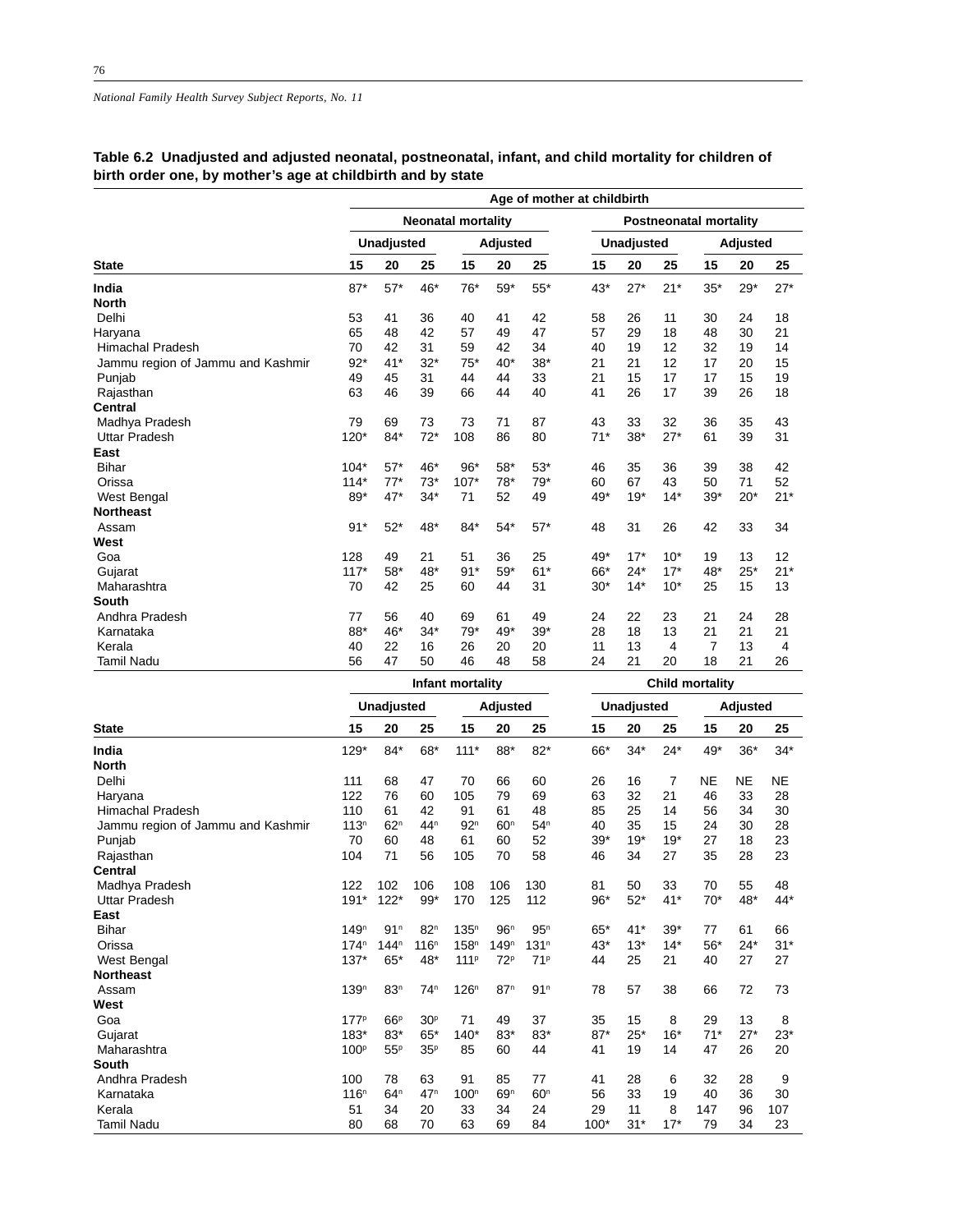For India as a whole, the unadjusted effect has a U-shaped pattern, and the relationship is statistically significant. A similar U-shape pattern is observed in 10 states and is statistically significant in five states. By contrast, in Punjab, Bihar, Assam, Goa, Maharashtra, Andhra Pradesh, and Karnataka, unadjusted child mortality among second and higher-order births decreases as mother's age at childbirth increases. The effect is statistically significant in Bihar. Adjusted child mortality decreases as mother's age at childbirth increases in India as a whole, and the effect is statistically significant. A similar pattern is observed in eight states—Punjab, Rajasthan, Bihar, Assam, Maharashtra, Karnataka, Kerala, and Tamil Nadu—although the effect is not statistically significant in any of these states. By contrast, in Orissa, Delhi, Madhya Pradesh, Uttar Pradesh, West Bengal, and Gujarat, the relationship between mother's age at childbirth and child mortality among second and higherorder births shows a U-shaped pattern, but the effect is only statistically significant in Orissa.

According to the NFHS, 34 percent of first-born children in India were born to mothers under age 18 (Table 2.5). The proportion is especially high in Andhra Pradesh, Assam, West Bengal, Karnataka, Maharashtra, and Madhya Pradesh. Our findings indicate that mortality before age five can be reduced substantially if women wait until they are in their 20s to begin childbearing. Few children in India are born to mothers age 35 or over. Thus, reducing births to older women would only have a small impact on infant and child mortality.

Notes to Table 6.2:

Neonatal, postneonatal, infant, and child mortality rates are expressed as deaths per 1,000. Infant mortality rates are computed as the sum of neonatal and postneonatal mortality rates. Both unadjusted and adjusted mortality rates are predicted values calculated from hazard regressions. Adjusted mortality rates for children of birth order one are computed from hazard regression models that include the following control variables: child's sex, year of birth, residence, mother's literacy, religion-caste/tribe membership of household head, mother's exposure to radio or television, and household toilet facilities, cooking fuel, and economic level (ownership of goods), as well as the interactions of these last three variables with residence. For child mortality rates, length of following birth interval is added as a control variable. When calculating adjusted mortality rates, the control variables are set at their mean values for the specific group of children under consideration. For neonatal, postneonatal, and infant mortality rates, this group includes all children in India or a specified state who were born in December 1979 or later. For child mortality rates, it includes all children in India or a specified state who were born in December 1979 or later and who survived the first year of life. Because mother's age at childbirth and its square are coded as continuous variables, there is no reference category.

NE: Not estimated because the hazard model did not converge properly.

<sup>\*</sup>The coefficient of the corresponding variable in the underlying hazard regression differs significantly from zero at the 5 percent level.

nThe coefficient of the corresponding variable in the underlying hazard regression differs significantly from zero at the 5 percent level for neonatal (first month) mortality, but not for postneonatal (age 1–11 months) mortality.

PThe coefficient of the corresponding variable in the underlying hazard regression differs significantly from zero at the 5 percent level for postneonatal (age 1–11 months) mortality, but not neonatal (first month) mortality.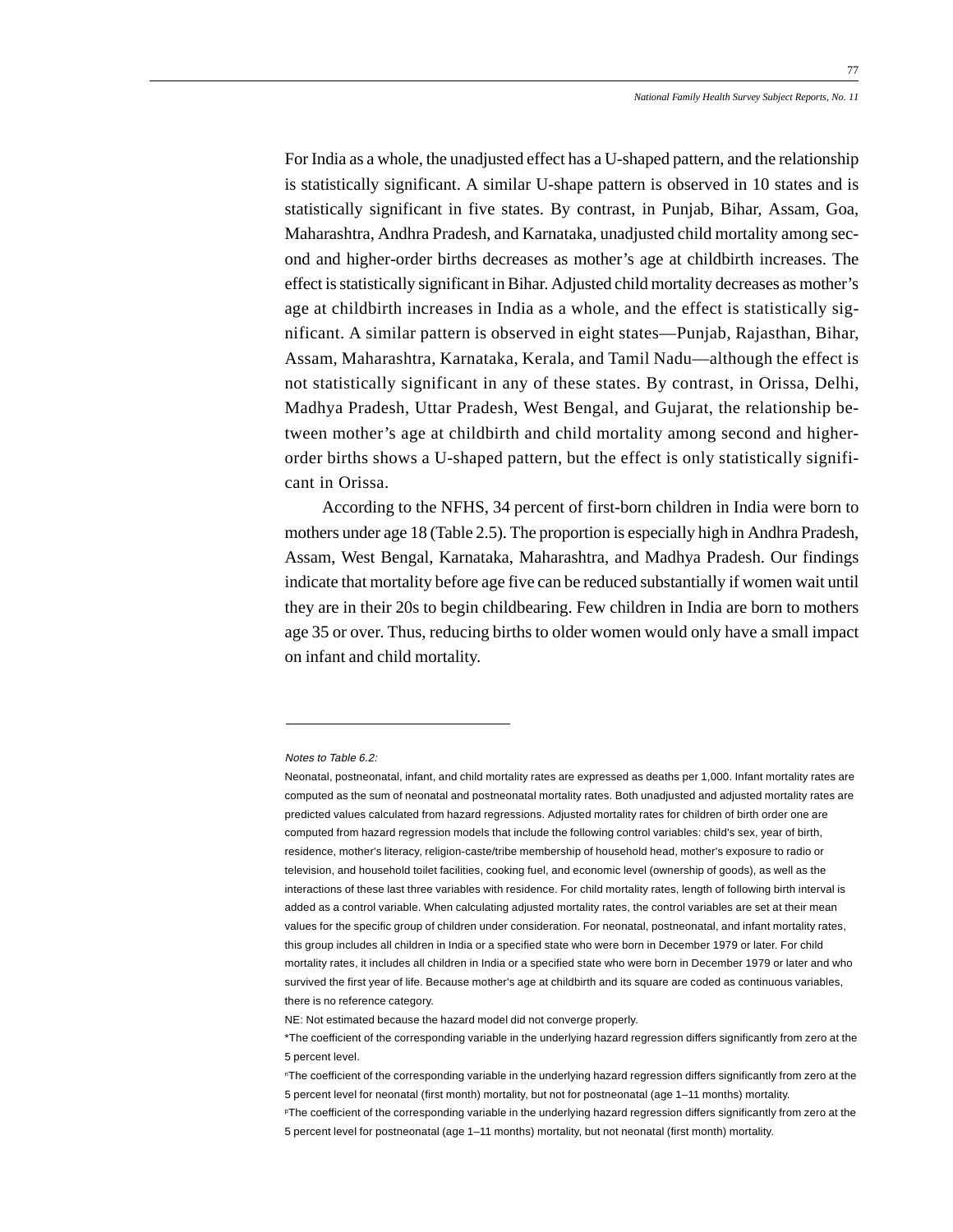|                                   | Age of mother at childbirth |       |             |       |       |        |       |          |       |       |  |  |
|-----------------------------------|-----------------------------|-------|-------------|-------|-------|--------|-------|----------|-------|-------|--|--|
|                                   |                             |       | Unadjusted  |       |       |        |       | Adjusted |       |       |  |  |
| <b>State</b>                      | 15                          | 20    | 25          | 30    | 35    | 15     | 20    | 25       | 30    | 35    |  |  |
| <b>Neonatal mortality</b>         |                             |       |             |       |       |        |       |          |       |       |  |  |
| India                             | $77*$                       | $53*$ | 43*         | $42*$ | 49*   | 58*    | 49*   | $45*$    | 46*   | $52*$ |  |  |
| <b>North</b>                      |                             |       |             |       |       |        |       |          |       |       |  |  |
| Delhi                             | 62                          | 38    | 28          | 26    | 29    | 32     | 32    | 31       | 29    | 28    |  |  |
| Haryana                           | 76                          | 54    | 40          | 31    | 25    | 51     | 46    | 41       | 37    | 33    |  |  |
| Himachal Pradesh                  | 40                          | 33    | 31          | 31    | 35    | 38     | 31    | 30       | 34    | 44    |  |  |
| Jammu region of Jammu and Kashmir | 37                          | 30    | 28          | 30    | 35    | 21     | 24    | 29       | 35    | 45    |  |  |
| Punjab                            | 48                          | 37    | 29          | 24    | 21    | 30     | 30    | 29       | 28    | 27    |  |  |
| Rajasthan                         | $62*$                       | $41*$ | $33*$       | $32*$ | $39*$ | 44     | 37    | 34       | 36    | 41    |  |  |
| Central                           |                             |       |             |       |       |        |       |          |       |       |  |  |
| Madhya Pradesh                    | $99*$                       | $58*$ | $43*$       | $41*$ | $50*$ | 70*    | $52*$ | 46*      | 46*   | $54*$ |  |  |
| <b>Uttar Pradesh</b>              | $110*$                      | $77*$ | $62*$       | $58*$ | $62*$ | 89*    | $71*$ | $62*$    | 61*   | 66*   |  |  |
| East                              |                             |       |             |       |       |        |       |          |       |       |  |  |
| <b>Bihar</b>                      | 78*                         | $59*$ | 49*         | 45*   | 47*   | 58     | 53    | 50       | 50    | 52    |  |  |
| Orissa                            | 78                          | 60    | 52          | 49    | 53    | 63     | 56    | 53       | 53    | 57    |  |  |
| West Bengal                       | 61                          | 50    | 46          | 47    | 55    | 40     | 44    | 50       | 56    | 64    |  |  |
| <b>Northeast</b>                  |                             |       |             |       |       |        |       |          |       |       |  |  |
|                                   | 68*                         |       |             |       | $51*$ |        |       |          |       |       |  |  |
| Assam                             |                             | $52*$ | 46*         | 45*   |       | 52     | 48    | 47       | 50    | 57    |  |  |
| West                              |                             |       |             |       |       |        |       |          |       |       |  |  |
| Goa                               | 76*                         | $38*$ | 24*         | $20*$ | $22*$ | 27     | 26    | 25       | 24    | 24    |  |  |
| Gujarat                           | $134*$                      | $60*$ | $36*$       | $29*$ | $33*$ | $112*$ | $60*$ | $38*$    | $29*$ | $26*$ |  |  |
| Maharashtra                       | $79*$                       | $37*$ | $24*$       | $22*$ | $29*$ | 49     | 33    | 27       | 27    | 31    |  |  |
| South                             |                             |       |             |       |       |        |       |          |       |       |  |  |
| Andhra Pradesh                    | 80*                         | $43*$ | $33*$       | $35*$ | $54*$ | 51*    | $39*$ | $38*$    | $44*$ | $65*$ |  |  |
| Karnataka                         | $72*$                       | 48*   | $39*$       | $39*$ | 46*   | 58     | 47    | 42       | 41    | 44    |  |  |
| Kerala                            | $47*$                       | $25*$ | $19*$       | $21*$ | $34*$ | 36*    | $23*$ | $20*$    | 23*   | $36*$ |  |  |
| <b>Tamil Nadu</b>                 | 47                          | 40    | 39          | 43    | 55    | 35     | 36    | 40       | 47    | 57    |  |  |
| <b>Postneonatal mortality</b>     |                             |       |             |       |       |        |       |          |       |       |  |  |
| India                             | 48*                         | $36*$ | $31*$       | $31*$ | $37*$ | 45*    | $36*$ | $32*$    | $31*$ | 33*   |  |  |
| <b>North</b>                      |                             |       |             |       |       |        |       |          |       |       |  |  |
| Delhi                             | $91*$                       | 40*   | $26*$       | $24*$ | $34*$ | 85*    | $41*$ | $26*$    | 24*   | $30*$ |  |  |
| Haryana                           | 59                          | 40    | 34          | 34    | 42    | 61     | 44    | 35       | 31    | 31    |  |  |
| <b>Himachal Pradesh</b>           | $65*$                       | $37*$ | $27*$       | $26*$ | $31*$ | 35     | 32    | 30       | 29    | 30    |  |  |
| Jammu region of Jammu and Kashmir | 26                          | 23    | 22          | 22    | 23    | 12     | 17    | 23       | 27    | 27    |  |  |
| Punjab                            | 16                          | 24    | 28          | 26    | 19    | 13     | 22    | 28       | 28    | 22    |  |  |
| Rajasthan                         | $51*$                       | $37*$ | $31*$       | $30*$ | $35*$ | 45     | 37    | 33       | 31    | 32    |  |  |
| Central                           |                             |       |             |       |       |        |       |          |       |       |  |  |
| Madhya Pradesh                    | 69*                         | 48*   | 40*         | $38*$ | $43*$ | $67*$  | $50*$ | $41*$    | $37*$ | 38*   |  |  |
| <b>Uttar Pradesh</b>              | 69*                         | $52*$ | 45*         | 45*   | $52*$ | $75*$  | $55*$ | 46*      | 44*   | $47*$ |  |  |
| East                              |                             |       |             |       |       |        |       |          |       |       |  |  |
| Bihar                             | $78*$                       | 48*   | $37*$       | $35*$ | $41*$ | $80*$  | 49*   | $37*$    | $35*$ | $39*$ |  |  |
| Orissa                            | $110*$                      | $72*$ | $55^{\ast}$ | 49*   | $51*$ | 82     | 69    | 59       | 52    | 47    |  |  |
| West Bengal                       | 29                          | 25    | 24          | 26    | 31    | 23     | 23    | 25       | 28    | 34    |  |  |
| <b>Northeast</b>                  |                             |       |             |       |       |        |       |          |       |       |  |  |
|                                   | 60*                         | $40*$ | $33*$       |       |       |        |       | $33*$    |       |       |  |  |
| Assam                             |                             |       |             | $33*$ | 41*   | $56*$  | $39*$ |          | $35*$ | 44*   |  |  |
| West                              |                             |       |             |       |       |        |       |          |       |       |  |  |
| Goa                               | 19                          | 14    | 11          | 8     | 6     | 53     | 25    | 12       | 6     | 3     |  |  |
| Gujarat                           | 30                          | 31    | 29          | 25    | 20    | 16     | 26    | 32       | 28    | 19    |  |  |
| Maharashtra                       | 34                          | 24    | 17          | 13    | 11    | 29     | 23    | 18       | 14    | 10    |  |  |
| South                             |                             |       |             |       |       |        |       |          |       |       |  |  |
| Andhra Pradesh                    | 33                          | 26    | 24          | 25    | 30    | 31     | 26    | 25       | 26    | 29    |  |  |
| Karnataka                         | $51*$                       | $32*$ | $24*$       | $22*$ | $25*$ | 47     | 33    | 25       | 21    | 20    |  |  |
| Kerala                            | $22*$                       | $11*$ | $8^{\star}$ | $10*$ | $18*$ | 30     | 14    | 9        | 8     | 11    |  |  |
| <b>Tamil Nadu</b>                 | 32                          | 26    | 24          | 23    | 24    | 33     | 29    | 25       | 21    | 17    |  |  |

## **Table 6.3 Unadjusted and adjusted neonatal, postneonatal, infant, and child mortality for children of birth order two or higher, by mother's age at childbirth and by state**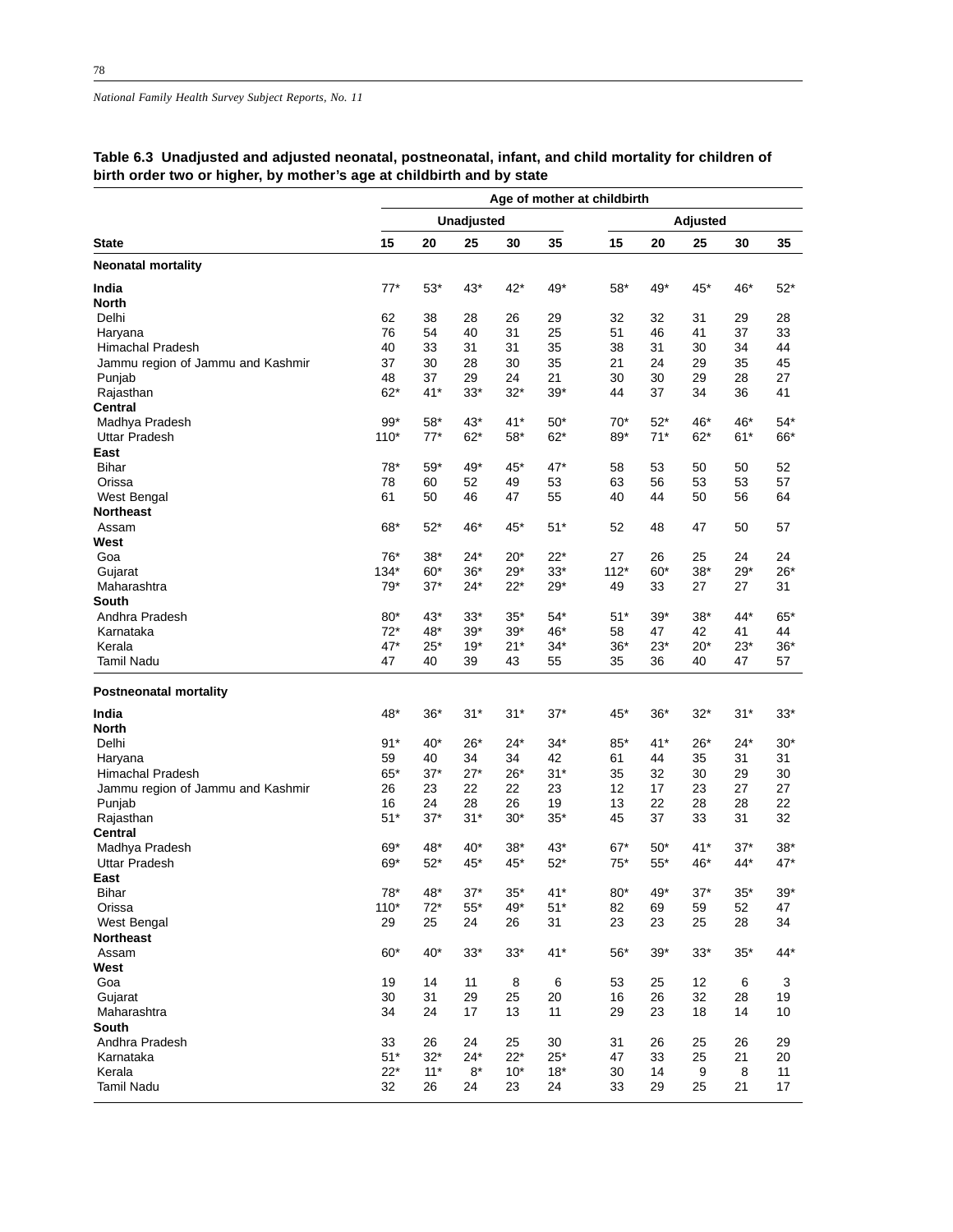#### **Table 6.3, continued**

|                                   | Age of mother at childbirth |                 |                       |                 |                       |                  |                  |                 |                  |                  |  |  |
|-----------------------------------|-----------------------------|-----------------|-----------------------|-----------------|-----------------------|------------------|------------------|-----------------|------------------|------------------|--|--|
|                                   |                             |                 | Unadjusted            |                 |                       |                  |                  | Adjusted        |                  |                  |  |  |
| <b>State</b>                      | 15                          | 20              | 25                    | 30              | 35                    | 15               | 20               | 25              | 30               | 35               |  |  |
| Infant mortality                  |                             |                 |                       |                 |                       |                  |                  |                 |                  |                  |  |  |
| India                             | $125*$                      | 89*             | $74*$                 | $73*$           | 86*                   | $103*$           | $85*$            | $77*$           | 77*              | $85*$            |  |  |
| <b>North</b>                      |                             |                 |                       |                 |                       |                  |                  |                 |                  |                  |  |  |
| Delhi                             | 153 <sup>p</sup>            | 78P             | 54P                   | 50 <sup>p</sup> | 62P                   | 117 <sup>p</sup> | 72 <sup>p</sup>  | 57 <sup>p</sup> | 53 <sup>p</sup>  | 58 <sup>p</sup>  |  |  |
| Haryana<br>Himachal Pradesh       | 135<br>105 <sup>p</sup>     | 95<br>71P       | 74<br>58 <sup>p</sup> | 65<br>57P       | 67<br>66 <sup>p</sup> | 112<br>73        | 90<br>63         | 76<br>60        | 68<br>63         | 64<br>74         |  |  |
| Jammu region of Jammu and Kashmir | 63                          | 53              | 50                    | 51              | 59                    | 33               | 41               | 51              | 62               | 73               |  |  |
| Punjab                            | 65                          | 61              | 57                    | 50              | 40                    | 43               | 52               | 58              | 57               | 49               |  |  |
| Rajasthan                         | $113*$                      | 78*             | $64*$                 | $63*$           | $74*$                 | 89               | 74               | 67              | 67               | 73               |  |  |
| Central                           |                             |                 |                       |                 |                       |                  |                  |                 |                  |                  |  |  |
| Madhya Pradesh                    | 168*                        | $106*$          | $83*$                 | $79*$           | $93*$                 | 136*             | $102*$           | $87*$           | $84*$            | $92*$            |  |  |
| <b>Uttar Pradesh</b>              | 179*                        | 128*            | 106*                  | $102*$          | $114*$                | $164*$           | 126*             | $108*$          | $104*$           | $113*$           |  |  |
| East                              |                             |                 |                       |                 |                       |                  |                  |                 |                  |                  |  |  |
| <b>Bihar</b>                      | 156*                        | $107*$          | 86*                   | $80*$           | 88*                   | 138 <sup>p</sup> | 102 <sup>p</sup> | 87 <sup>p</sup> | 84P              | 91P              |  |  |
| Orissa                            | 188 <sup>p</sup>            | 132P            | 107 <sup>p</sup>      | 99P             | 104 <sup>p</sup>      | 144              | 125              | 112             | 105              | 104              |  |  |
| West Bengal                       | 90                          | 75              | 70                    | 73              | 86                    | 63               | 68               | 74              | 84               | 99               |  |  |
| <b>Northeast</b>                  |                             |                 |                       |                 |                       |                  |                  |                 |                  |                  |  |  |
| Assam                             | 129*                        | $93*$           | 79*                   | 79*             | $92*$                 | 108p             | 87 <sup>p</sup>  | 81P             | 85P              | 101 <sup>P</sup> |  |  |
| West<br>Goa                       | 96 <sup>n</sup>             | 52 <sup>n</sup> | 35 <sup>n</sup>       | 28 <sup>n</sup> | 28 <sup>n</sup>       | 80               | 51               | 37              | 31               | 27               |  |  |
| Gujarat                           | 164 <sup>n</sup>            | 90 <sup>n</sup> | 64 <sup>n</sup>       | 54 <sup>n</sup> | 53 <sup>n</sup>       | 127 <sup>n</sup> | 86 <sup>n</sup>  | 70 <sup>n</sup> | 57 <sup>n</sup>  | 45 <sup>n</sup>  |  |  |
| Maharashtra                       | 113 <sup>n</sup>            | 61 <sup>n</sup> | 41 <sup>n</sup>       | 35 <sup>n</sup> | 40 <sup>n</sup>       | 77               | 57               | 46              | 41               | 41               |  |  |
| South                             |                             |                 |                       |                 |                       |                  |                  |                 |                  |                  |  |  |
| Andhra Pradesh                    | 112 <sup>n</sup>            | 70 <sup>n</sup> | 57 <sup>n</sup>       | 61 <sup>n</sup> | 84 <sup>n</sup>       | 82 <sup>n</sup>  | 66 <sup>n</sup>  | 62 <sup>n</sup> | 70 <sup>n</sup>  | 94 <sup>n</sup>  |  |  |
| Karnataka                         | $124*$                      | $80*$           | 63*                   | $61*$           | 71*                   | 105              | 80               | 67              | 62               | 65               |  |  |
| Kerala                            | 69*                         | $36*$           | $28*$                 | $31*$           | $52*$                 | 66 <sup>n</sup>  | 36 <sup>n</sup>  | 29 <sup>n</sup> | 31 <sup>n</sup>  | 48 <sup>n</sup>  |  |  |
| <b>Tamil Nadu</b>                 | 79                          | 66              | 63                    | 66              | 79                    | 68               | 66               | 65              | 68               | 74               |  |  |
| <b>Child mortality</b>            |                             |                 |                       |                 |                       |                  |                  |                 |                  |                  |  |  |
| India                             | 65*                         | 45*             | $37*$                 | $35*$           | $39*$                 | $63*$            | 49*              | $41*$           | $37*$            | $37*$            |  |  |
| <b>North</b>                      |                             |                 |                       |                 |                       |                  |                  |                 |                  |                  |  |  |
| Delhi                             | $26*$                       | $15*$           | $11*$                 | $13*$           | $20*$                 | 34               | 21               | 16              | 17               | 23               |  |  |
| Haryana                           | 29                          | 35              | 38                    | 37              | 31                    | 20               | 37               | 47              | 42               | 26               |  |  |
| Himachal Pradesh                  | 43                          | 29              | 25                    | 27              | 39                    | 30               | 32               | 36              | 43               | 55               |  |  |
| Jammu region of Jammu and Kashmir | 14                          | 20              | 28                    | 37              | 48                    | 17               | 23               | 29              | 35               | 38               |  |  |
| Punjab                            | 32                          | 25              | 21                    | 18              | 16                    | 34               | 27               | 22              | 17               | 14               |  |  |
| Rajasthan                         | 51                          | 39              | 34                    | 33              | 36                    | 49               | 41               | 36              | 32               | 31               |  |  |
| Central                           |                             |                 |                       |                 |                       |                  |                  |                 |                  |                  |  |  |
| Madhya Pradesh                    | 98*                         | $67*$           | $53*$                 | 48*             | $51*$                 | 86               | 66               | 56              | 53               | 56               |  |  |
| <b>Uttar Pradesh</b><br>East      | 88*                         | $67*$           | $57*$                 | $55*$           | $59*$                 | 84               | 68               | 60              | 58               | 61               |  |  |
| Bihar                             | $93*$                       | $61*$           | 46*                   | $39*$           | $38*$                 | 90               | 65               | 52              | 46               | 46               |  |  |
| Orissa                            | 48*                         | $23*$           | $16*$                 | $16*$           | $25*$                 | $38*$            | $23*$            | $18*$           | $19*$            | $25*$            |  |  |
| West Bengal                       | 42                          | 32              | 28                    | 29              | 35                    | 54               | 37               | 30              | 28               | 30               |  |  |
| <b>Northeast</b>                  |                             |                 |                       |                 |                       |                  |                  |                 |                  |                  |  |  |
| Assam                             | 93                          | 74              | 61                    | 51              | 45                    | 97               | 83               | 69              | 58               | 47               |  |  |
| West                              |                             |                 |                       |                 |                       |                  |                  |                 |                  |                  |  |  |
| Goa                               | 13                          | 11              | 10                    | 10              | 10                    | 13               | NE               | <b>NE</b>       | <b>NE</b>        | NE               |  |  |
| Gujarat                           | 48*                         | $31*$           | $26*$                 | $27*$           | $37*$                 | 32               | 27               | 27              | 30               | 38               |  |  |
| Maharashtra                       | 27                          | 28              | 26                    | 22              | 16                    | 30               | 30               | 26              | 20               | 14               |  |  |
| South                             |                             |                 |                       |                 |                       |                  |                  |                 |                  |                  |  |  |
| Andhra Pradesh                    | 35                          | 32              | 28                    | 24              | 20                    | 36               | 42               | 39              | 28               | 15               |  |  |
| Karnataka                         | 78                          | 48              | 33                    | 27              | 25                    | 106              | 58               | 35              | 22               | 16               |  |  |
| Kerala                            | 28                          | 14              | 10                    | 10              | 15                    | 74               | 26               | 12              | $\boldsymbol{7}$ | 5                |  |  |
| <b>Tamil Nadu</b>                 | 43                          | 38              | 35                    | 34              | 35                    | 62               | 46               | 37              | 32               | 29               |  |  |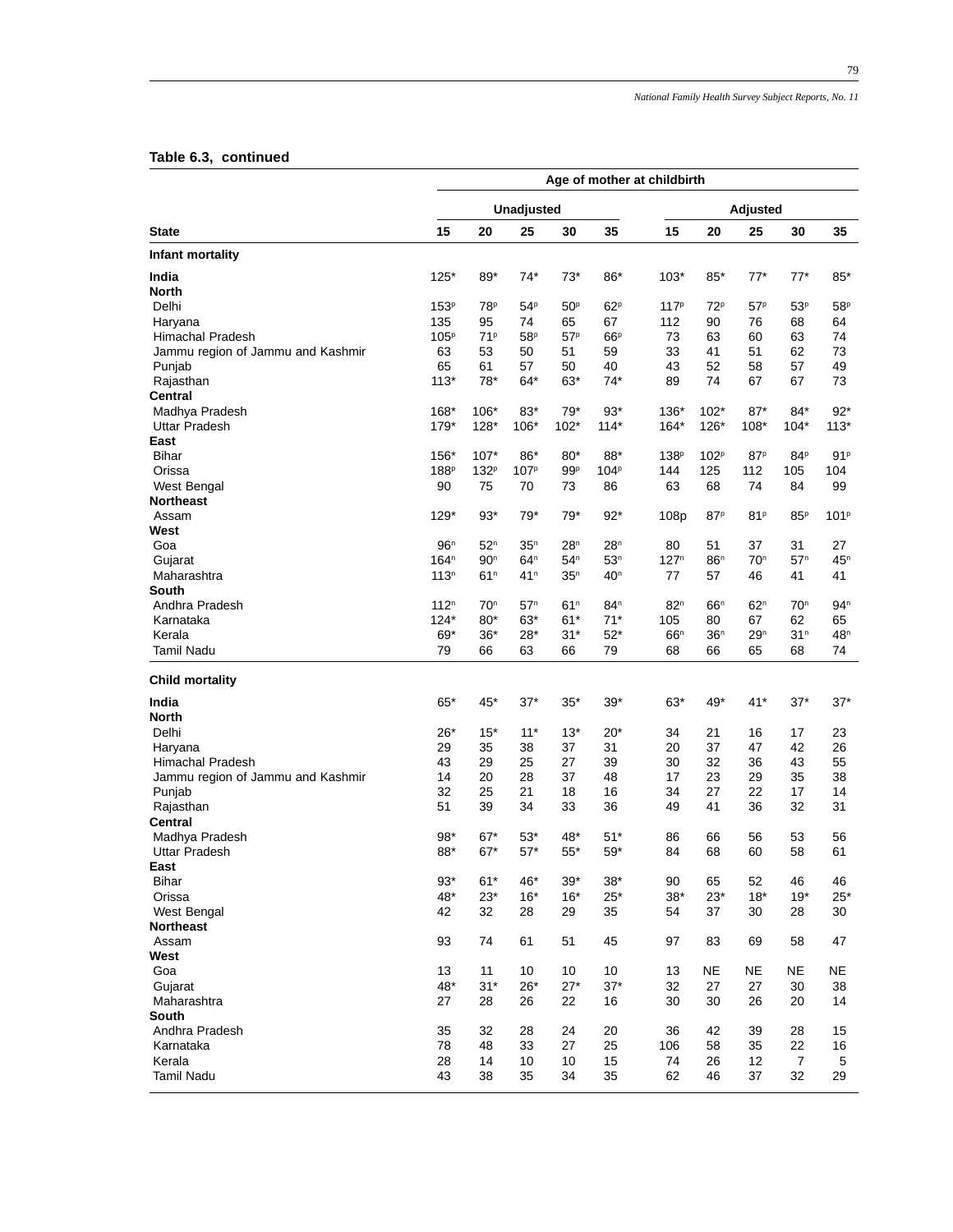*National Family Health Survey Subject Reports, No. 11*

## **PREVIOUS BIRTH INTERVAL**

Table 6.4 shows that both unadjusted and adjusted effects of previous birth interval on neonatal mortality are large and statistically significant in India as a whole and in every state. There are only small differences between unadjusted and adjusted effects. For India, adjusted neonatal mortality is more than twice as high for children born within 24 months of the previous birth as for children born after a longer interval. The adjusted effect of previous birth interval is especially high in Jammu Region, West Bengal, Haryana, and Madhya Pradesh. Delhi, Himachal Pradesh, and Kerala have the smallest differences in adjusted neonatal mortality by previous birth interval, but these differences are, nevertheless, statistically significant.

The effects of previous birth interval on postneonatal mortality are similar. The adjusted effect is especially large in Jammu region, Delhi, and Madhya Pradesh. All effects are statistically significant except the unadjusted effect in Goa and the adjusted effect in Goa and Tamil Nadu.

Combining neonatal and postneonatal mortality, adjusted infant mortality in India is more than twice as high for children born within 24 months of a previous birth as for other children. Short previous birth intervals increase infant mortality in all states by factors ranging from about 70 to 170 percent.

Notes to Table 6.3:

NE: Not estimated because the hazard model did not converge properly.

Neonatal, postneonatal, infant, and child mortality rates are expressed as deaths per 1,000. Infant mortality rates are computed as the sum of neonatal and postneonatal mortality rates. Both unadjusted and adjusted mortality rates are predicted values calculated from hazard regressions. Adjusted neonatal, postneonatal, infant, and child mortality rates for children of birth order two or above are computed from hazard regression models that include the following control variables: birth order, length of previous birth interval, number of deceased older siblings, child's sex, year of birth, residence, mother's literacy, religion-caste/tribe membership of household head, mother's exposure to radio or television, and household toilet facilities, cooking fuel, and economic level (ownership of goods), as well as the interactions of these last three variables with residence. For child mortality rates, length of following birth interval is added as a control variable. When calculating adjusted mortality rates, the control variables are set at their mean values for the specific group of children under consideration. For neonatal, postneonatal, and infant mortality rates, this group includes all children in India or a specified state who were born in December 1979 or later. For child mortality rates, it includes all children in India or a specified state who were born in December 1979 or later and who survived the first year of life. Because mother's age at childbirth and its square are coded as continuous variables, there is no reference category.

<sup>\*</sup>The coefficient of the corresponding variable in the underlying hazard regression differs significantly from zero at the 5 percent level.

nThe coefficient of the corresponding variable in the underlying hazard regression differs significantly from zero at the 5 percent level for neonatal (first month) mortality, but not for postneonatal (age 1–11 months) mortality.

PThe coefficient of the corresponding variable in the underlying hazard regression differs significantly from zero at the 5 percent level for postneonatal (age 1–11 months) mortality, but not neonatal (first month) mortality.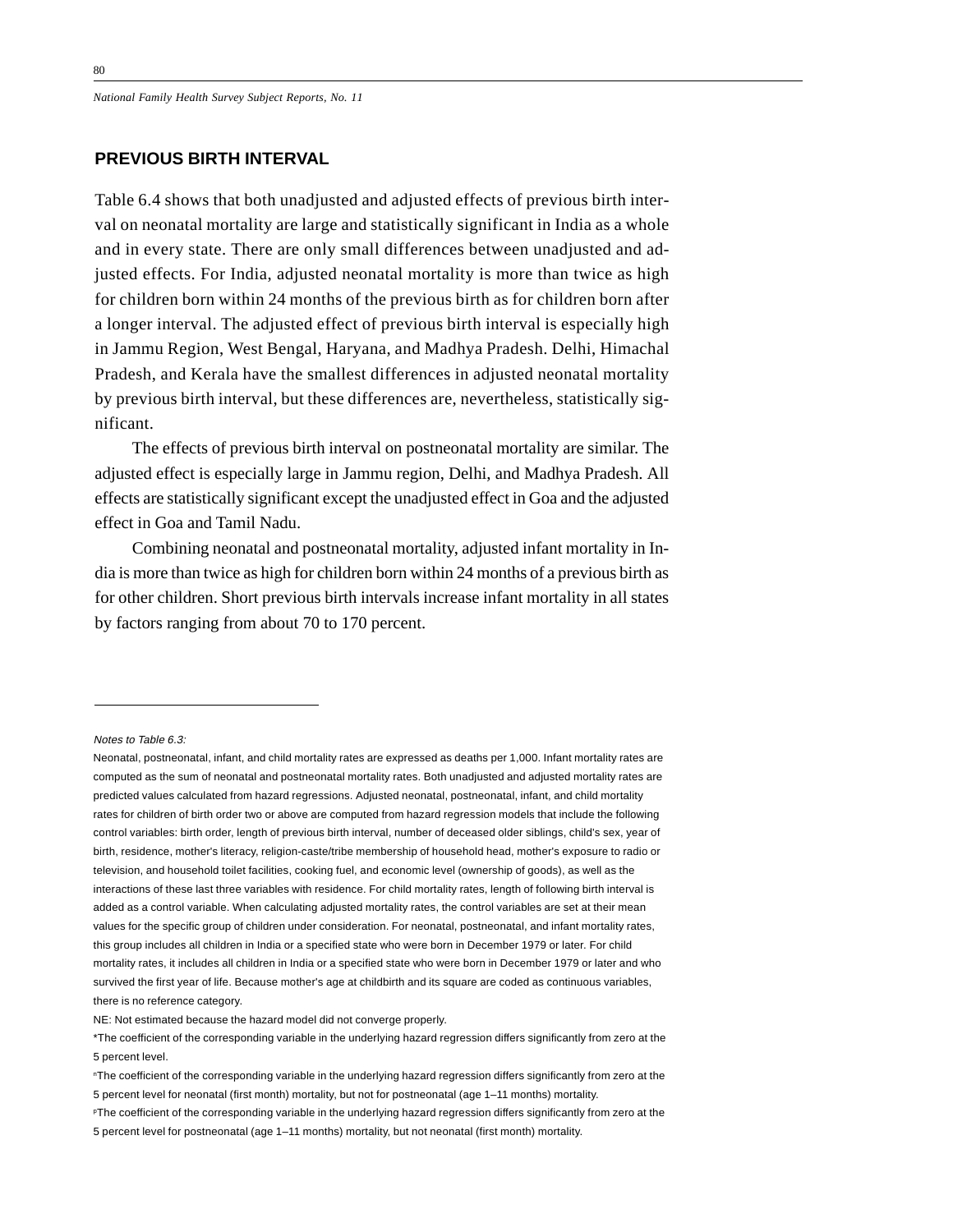The unadjusted effect of previous birth interval on child mortality is somewhat smaller than the unadjusted effects on neonatal and postneonatal mortality, both in India as a whole and in most states. It is statistically significant in only 10 of the 19 states. In general, the effects of previous birth interval tend to be highest in states where child mortality is high. Adjusted effects are only slightly smaller than unadjusted effects, and there are only two differences in statistical significance: In Jammu region, the unadjusted effect is not statistically significant, but the adjusted effect is, while in Punjab, the unadjusted effect is statistically significant, but the adjusted effect is not.

These findings show clearly that previous birth interval has a large and statistically significant effect on infant and child mortality. They provide a strong rationale for advocating child spacing to improve child survival. According to the NFHS, onethird of all Indian children of birth order 2 and higher are born within 24 months of the previous birth (Table 2.5). For children born after another sibling, lengthening the previous birth interval to at least 24 months would reduce mortality under age 5 by about 17 percent.

#### **MORTALITY OF AN OLDER SIBLING**

Children in families where an older sibling died at a young age are likely to have heightened mortality risks themselves. They may face adverse biological conditions that affected the older sibling or a family environment associated with high risks of infant and child mortality.

Table 6.5 shows that mortality of an older sibling has a consistent, strong, and statistically significant effect on neonatal mortality. In India as a whole, unadjusted neonatal morality is 97 percent higher for children with an older sibling who died than for other children. A large and statistically significant unadjusted effect is observed in all states except Himachal Pradesh. The adjusted effect is only slightly smaller. Adjusted neonatal morality in India is 85 percent higher for children with an older sibling who died than for other children. The adjusted effect is statistically significant for India and for all states except Haryana and Himachal Pradesh.

The unadjusted and adjusted effects of mortality of an older sibling on postneonatal mortality are similar to the effects on neonatal mortality, but they are smaller and statistically significant in fewer states, and the difference between the unadjusted and adjusted effects is larger. Unadjusted postneonatal mortality in India is 89 percent higher for children with an older sibling who died than for other children. The difference in adjusted postneonatal mortality is only 47 percent. The unadjusted effect is statistically significant in 13 states, and the adjusted effect is significant in eight states.

Combining neonatal and postneonatal mortality, unadjusted infant mortality in India is 95 percent higher for children with an older sibling who died than for other children. The difference in adjusted infant mortality is somewhat smaller, at 71 percent.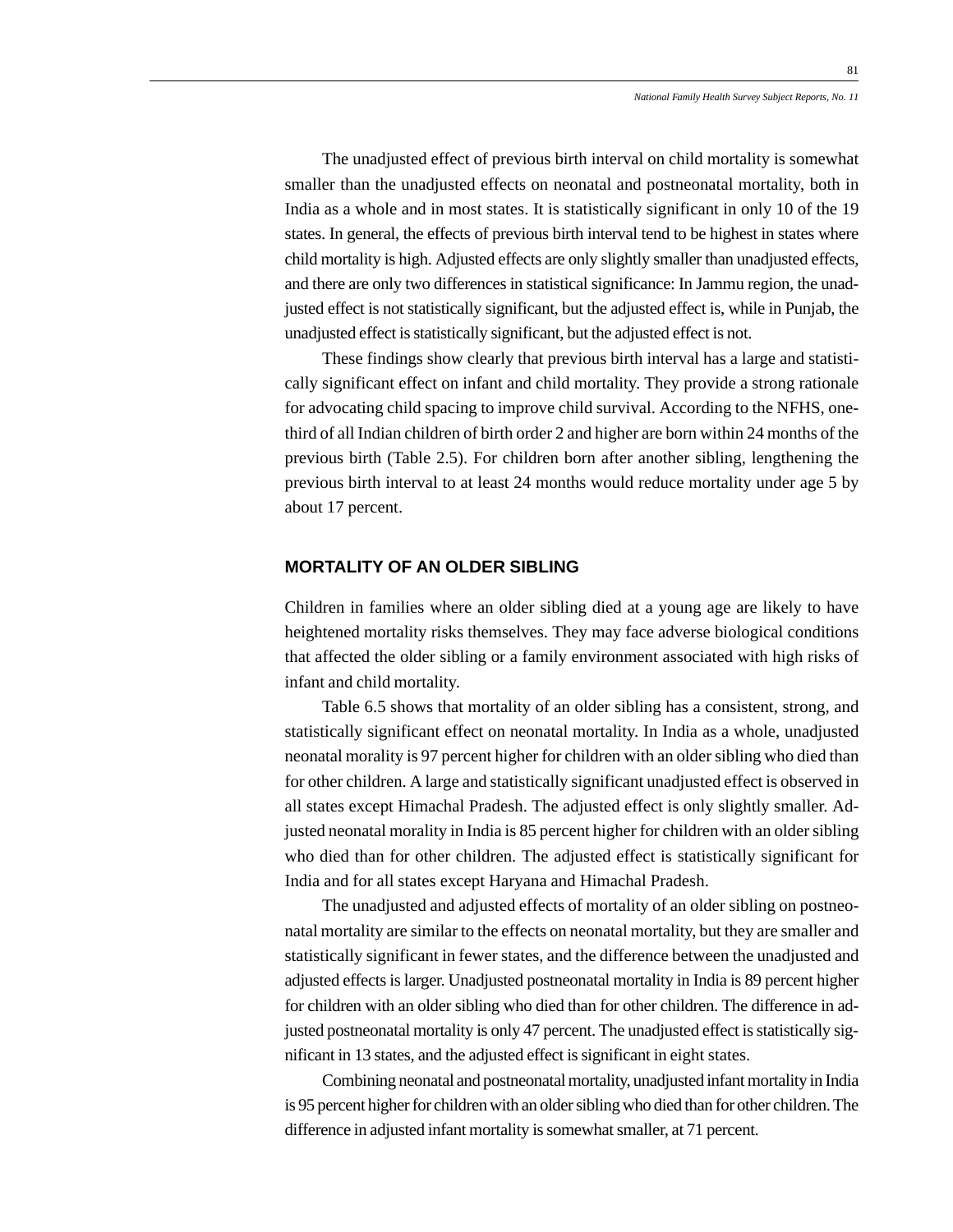## **Table 6.4 Unadjusted and adjusted neonatal, postneonatal, infant, and child mortality for children of birth order two or higher, by length of previous birth interval and by state**

|                                   | Previous birth interval (months) |            |                           |           |                   |                        |                               |           |  |  |  |  |
|-----------------------------------|----------------------------------|------------|---------------------------|-----------|-------------------|------------------------|-------------------------------|-----------|--|--|--|--|
|                                   |                                  |            | <b>Neonatal mortality</b> |           |                   |                        | <b>Postneonatal mortality</b> |           |  |  |  |  |
|                                   |                                  | Unadjusted |                           | Adjusted  |                   | <b>Unadjusted</b>      | Adjusted                      |           |  |  |  |  |
| <b>State</b>                      | < 24 <sup>†</sup>                | $\geq$ 24  | < 24 <sup>†</sup>         | $\geq$ 24 | < 24 <sup>†</sup> | $\geq$ 24              | < 24 <sup>†</sup>             | $\geq 24$ |  |  |  |  |
| India                             | 82                               | $37*$      | 79                        | $37*$     | 58                | $26*$                  | 56                            | $27*$     |  |  |  |  |
| <b>North</b>                      |                                  |            |                           |           |                   |                        |                               |           |  |  |  |  |
| Delhi                             | 45                               | $25*$      | 41                        | $26*$     | 64                | $20*$                  | 59                            | $21*$     |  |  |  |  |
| Haryana                           | 76                               | 29*        | 72                        | $30*$     | 57                | $29*$                  | 55                            | $30*$     |  |  |  |  |
| <b>Himachal Pradesh</b>           | 44                               | $28*$      | 44                        | $28*$     | 49                | $24*$                  | 47                            | $24*$     |  |  |  |  |
| Jammu region of Jammu and Kashmir | 54                               | $22*$      | 56                        | $22*$     | 44                | $16*$                  | 45                            | $16*$     |  |  |  |  |
| Punjab                            | 46                               | $22*$      | 42                        | $23*$     | 42                | $19*$                  | 41                            | $20*$     |  |  |  |  |
| Rajasthan                         | 65                               | $28*$      | 61                        | $29*$     | 58                | $26*$                  | 54                            | $27*$     |  |  |  |  |
| <b>Central</b>                    |                                  |            |                           |           |                   |                        |                               |           |  |  |  |  |
| Madhya Pradesh                    | 94                               | $37*$      | 88                        | $38*$     | 84                | $32*$                  | 79                            | $33*$     |  |  |  |  |
| <b>Uttar Pradesh</b>              | 112                              | 49*        | 108                       | $50*$     | 86                | $37*$                  | 83                            | $37*$     |  |  |  |  |
| East                              |                                  |            |                           |           |                   |                        |                               |           |  |  |  |  |
| <b>Bihar</b>                      | 88                               | $40*$      | 86                        | $41*$     | 66                | $34*$                  | 62                            | $35*$     |  |  |  |  |
| Orissa                            | 98                               | 42*        | 96                        | 43*       | 104               | 48*                    | 99                            | 49*       |  |  |  |  |
| <b>West Bengal</b>                | 92                               | $38*$      | 92                        | $38*$     | 46                | $21*$                  | 47                            | $20*$     |  |  |  |  |
| <b>Northeast</b>                  |                                  |            |                           |           |                   |                        |                               |           |  |  |  |  |
| Assam                             | 75                               | $39*$      | 73                        | $40*$     | 62                | $29*$                  | 60                            | $29*$     |  |  |  |  |
| West                              |                                  |            |                           |           |                   |                        |                               |           |  |  |  |  |
| Goa                               | 47                               | $18*$      | 42                        | $19*$     | 11                | 9                      | 10                            | 9         |  |  |  |  |
| Gujarat                           | 69                               | $31*$      | 62                        | $33*$     | 41                | $23*$                  | 41                            | $23*$     |  |  |  |  |
| Maharashtra                       | 53                               | $24*$      | 49                        | $25*$     | 34                | $15*$                  | 32                            | $15*$     |  |  |  |  |
| <b>South</b>                      |                                  |            |                           |           |                   |                        |                               |           |  |  |  |  |
| Andhra Pradesh                    | 71                               | $33*$      | 70                        | $34*$     | 45                | $21*$                  | 45                            | $21*$     |  |  |  |  |
| Karnataka                         | 71                               | $35*$      | 67                        | $36*$     | 40                | $23*$                  | 36                            | $24*$     |  |  |  |  |
| Kerala                            | 33                               | $20*$      | 32                        | $20*$     | 17                | $8*$                   | 17                            | $8*$      |  |  |  |  |
| <b>Tamil Nadu</b>                 | 63                               | $34*$      | 67                        | $34*$     | 33                | $22*$                  | 32                            | 22        |  |  |  |  |
|                                   |                                  |            | Infant mortality          |           |                   | <b>Child mortality</b> |                               |           |  |  |  |  |

|                                   |                   | <b>Unadjusted</b> |                   | Adjusted        |                   | <b>Unadjusted</b> | Adjusted         |           |  |
|-----------------------------------|-------------------|-------------------|-------------------|-----------------|-------------------|-------------------|------------------|-----------|--|
| <b>State</b>                      | < 24 <sup>†</sup> | $\geq$ 24         | < 24 <sup>†</sup> | $\geq$ 24       | < 24 <sup>†</sup> | $\geq$ 24         | $< 24^{\dagger}$ | $\geq 24$ |  |
| India                             | 140               | $63*$             | 135               | $64*$           | 59                | $34*$             | 60               | $36*$     |  |
| <b>North</b>                      |                   |                   |                   |                 |                   |                   |                  |           |  |
| Delhi                             | 109               | $45*$             | 100               | $47*$           | 23                | $10*$             | 28               | $14*$     |  |
| Haryana                           | 133               | 58*               | 127               | $59*$           | 63                | $27*$             | 67               | $30*$     |  |
| <b>Himachal Pradesh</b>           | 92                | $52*$             | 92                | $52*$           | 34                | 25                | 50               | 32        |  |
| Jammu region of Jammu and Kashmir | 98                | $39*$             | 101               | $38*$           | 40                | 25                | 44               | $24*$     |  |
| Punjab                            | 88                | $41*$             | 83                | $43*$           | 31                | $17*$             | 29               | 18        |  |
| Rajasthan                         | 124               | $54*$             | 115               | $56^{\ast}$     | 53                | $30*$             | 49               | $31*$     |  |
| <b>Central</b>                    |                   |                   |                   |                 |                   |                   |                  |           |  |
| Madhya Pradesh                    | 178               | 69*               | 167               | $71*$           | 88                | 48*               | 91               | 49*       |  |
| Uttar Pradesh                     | 198               | 86*               | 191               | 88*             | 93                | 48*               | 95               | $50*$     |  |
| East                              |                   |                   |                   |                 |                   |                   |                  |           |  |
| <b>Bihar</b>                      | 155               | $74*$             | 148               | 76*             | 78                | $39*$             | 83               | 45*       |  |
| Orissa                            | 201               | $90*$             | 195               | $91*$           | 33                | $16*$             | 36               | $17*$     |  |
| West Bengal                       | 138               | $59*$             | 139               | $59*$           | 44                | $28*$             | 43               | $30*$     |  |
| <b>Northeast</b>                  |                   |                   |                   |                 |                   |                   |                  |           |  |
| Assam                             | 136               | 68*               | 132               | 69*             | 95                | 49*               | 99               | $57*$     |  |
| West                              |                   |                   |                   |                 |                   |                   |                  |           |  |
| Goa                               | 59                | 27 <sup>n</sup>   | 52                | 29 <sup>n</sup> | 16                | 8                 | <b>NE</b>        | <b>NE</b> |  |
| Gujarat                           | 110               | $54*$             | 103               | 56*             | 32                | 27                | 33               | 26        |  |
| Maharashtra                       | 86                | $38*$             | 81                | $40*$           | 28                | 24                | 27               | 25        |  |
| South                             |                   |                   |                   |                 |                   |                   |                  |           |  |
| Andhra Pradesh                    | 115               | $55*$             | 114               | $55*$           | 38                | 26                | 47               | 33        |  |
| Karnataka                         | 111               | $58*$             | 103               | $61*$           | 47                | 35                | 42               | 39        |  |
| Kerala                            | 50                | $28*$             | 49                | $28*$           | 14                | 11                | 12               | 12        |  |
| <b>Tamil Nadu</b>                 | 96                | 56*               | 99                | 56 <sup>n</sup> | 42                | 33                | 45               | 36        |  |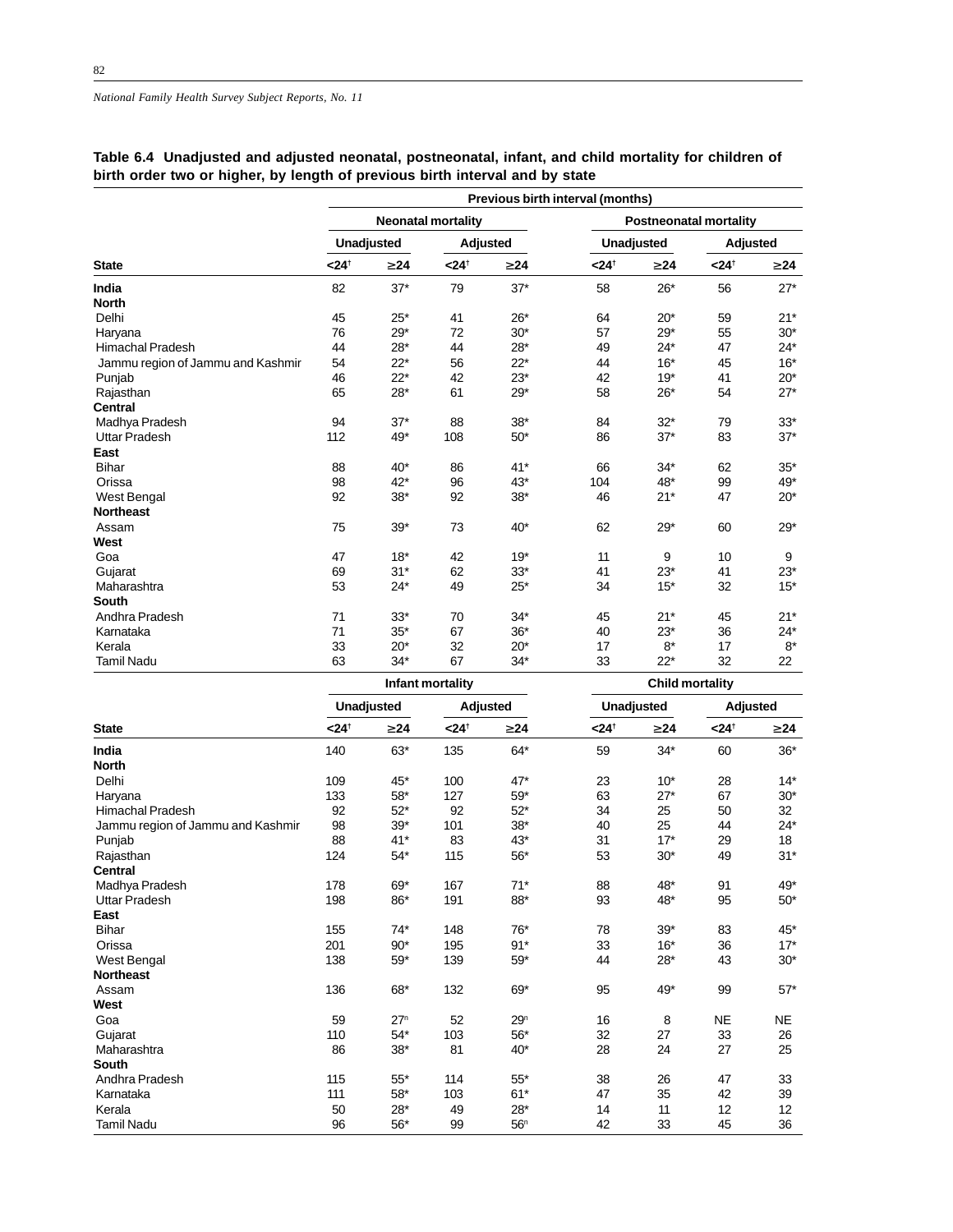For the country as a whole, the unadjusted effect on child mortality is large and statistically significant, but it is smaller than the effects on neonatal and postneonatal mortality. Unadjusted child mortality is 71 percent higher for children with an older sibling who died than for other children. A similar pattern is observed at the state level, but the unadjusted effect is statistically significant in only nine out of 19 states. Adjusted effects are somewhat smaller. Adjusted child mortality in India is 31 percent higher for children with an older sibling who died than for other children. Among states, the adjusted effect is statistically significant only in Rajasthan. In Punjab and Kerala, death of an older sibling has no effect on child mortality after adjusting for other variables.

In summary, the death of an older sibling has a decreasing effect on a child's risk of mortality as the child's age increases. This suggests that similar mortality experience among siblings may be due primarily to biological factors. In order to enhance child survival, health-care programmes should give special attention to families that have experienced previous infant or child mortality, especially during pregnancy and immediately after the birth of subsequent children.

#### **SHORT INTERVAL TO NEXT BIRTH**

Children who experience the birth of a younger sibling during early childhood may experience high mortality for many reasons. If a woman becomes pregnant again very soon after childbirth, her lactation may be affected and breastfeeding may stop

Notes to Table 6.4:

Neonatal, postneonatal, infant, and child mortality rates are expressed as deaths per 1,000. Infant mortality rates are computed as the sum of neonatal and postneonatal mortality rates. Both unadjusted and adjusted mortality rates are predicted values calculated from hazard regressions. For adjusted mortality rates, the hazard regressions include the following control variables: birth order, number of deceased older siblings, child's sex, year of birth, mother's age at childbirth and its square, residence, mother's literacy, religion-caste/tribe membership of household head, mother's exposure to radio or television, and household toilet facilities, cooking fuel, and economic level (ownership of goods), as well as the interactions of these last three variables with residence. For child mortality rates, length of following birth interval is added as a control variable. When calculating adjusted mortality rates, the control variables are set at their mean values for the specific group of children under consideration. For neonatal, postneonatal, and infant mortality rates, this group includes all children in India or a specified state who were born in December 1979 or later. For child mortality rates, it includes all children in India or a specified state who were born in December 1979 or later and who survived the first year of life.

<sup>†</sup>Reference category in the underlying hazard regression.

NE: Not estimated because the hazard model did not converge properly.

<sup>\*</sup>The coefficient of the corresponding variable in the underlying hazard regression differs significantly from zero at the 5 percent level.

nThe coefficient of the corresponding variable in the underlying hazard regression differs significantly from zero at the 5 percent level for neonatal (first month) mortality, but not for postneonatal (age 1–11 months) mortality.

PThe coefficient of the corresponding variable in the underlying hazard regression differs significantly from zero at the 5 percent level for postneonatal (age 1–11 months) mortality, but not neonatal (first month) mortality.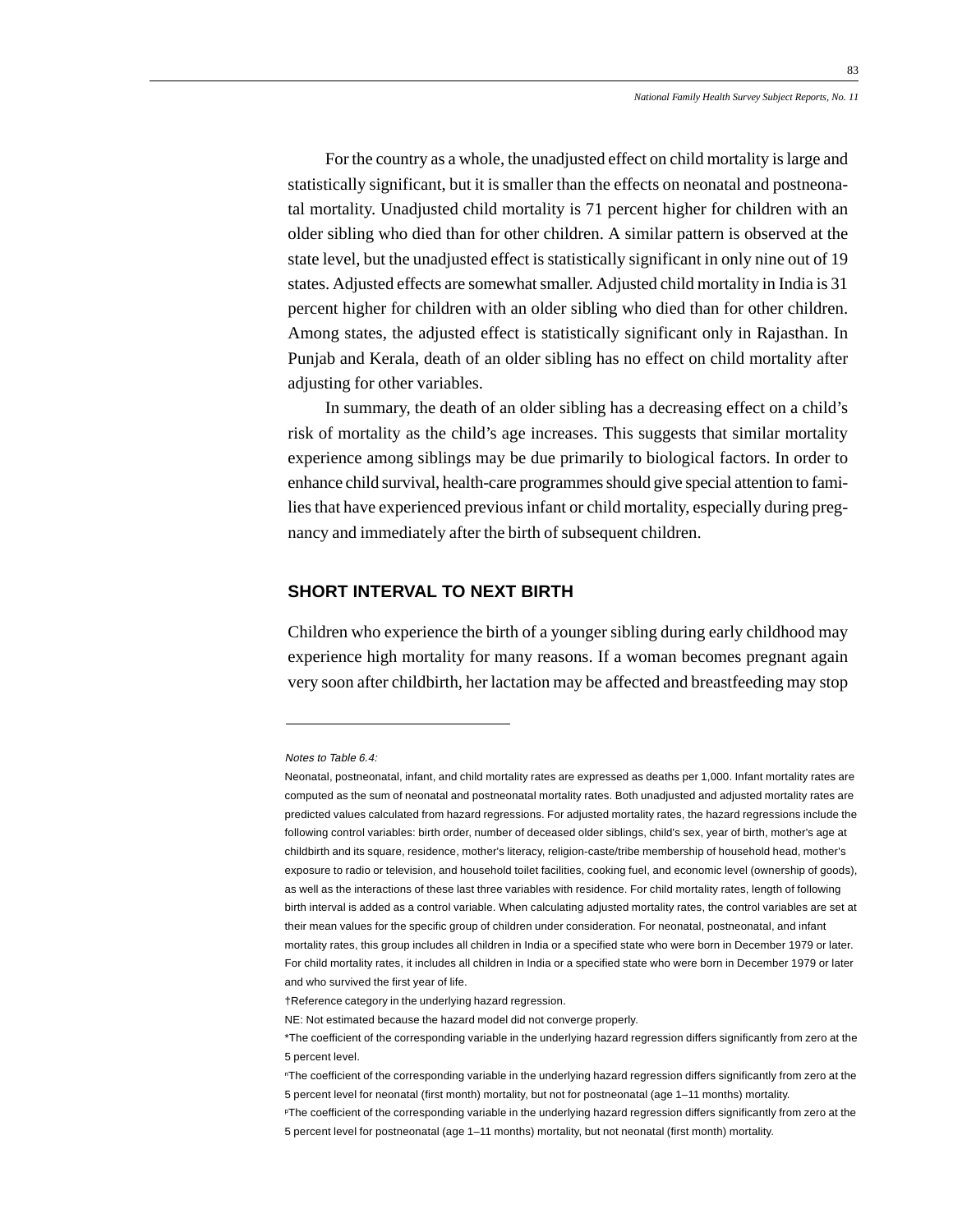|                                   |                 |                   |                           |            | Child has deceased older sibling(s) |                   |                               |          |
|-----------------------------------|-----------------|-------------------|---------------------------|------------|-------------------------------------|-------------------|-------------------------------|----------|
|                                   |                 |                   | <b>Neonatal mortality</b> |            |                                     |                   | <b>Postneonatal mortality</b> |          |
|                                   |                 | <b>Unadjusted</b> |                           | Adjusted   |                                     | <b>Unadjusted</b> |                               | Adjusted |
| <b>State</b>                      | No <sup>t</sup> | Yes               | No <sup>t</sup>           | <b>Yes</b> | No <sup>t</sup>                     | <b>Yes</b>        | No <sup>t</sup>               | Yes      |
| India                             | 38              | $75*$             | 39                        | $72*$      | 27                                  | $51*$             | 30                            | $44*$    |
| <b>North</b>                      |                 |                   |                           |            |                                     |                   |                               |          |
| Delhi                             | 24              | 69*               | 24                        | $63*$      | 26                                  | $47*$             | 29                            | 35       |
| Haryana                           | 37              | $50*$             | 37                        | 50         | 31                                  | $52*$             | 34                            | 43       |
| <b>Himachal Pradesh</b>           | 31              | 36                | 31                        | 35         | 26                                  | 48*               | 26                            | $49*$    |
| Jammu region of Jammu and Kashmir | 23              | 69*               | 23                        | 69*        | 20                                  | 31                | 21                            | 29       |
| Punjab                            | 23              | $75*$             | 23                        | 83*        | 23                                  | 46*               | 23                            | $40*$    |
| Rajasthan                         | 29              | $79*$             | 29                        | $77*$      | 26                                  | $74*$             | 27                            | 68*      |
| <b>Central</b>                    |                 |                   |                           |            |                                     |                   |                               |          |
| Madhya Pradesh                    | 37              | $80*$             | 39                        | $75*$      | 33                                  | $70*$             | 36                            | $61*$    |
| <b>Uttar Pradesh</b>              | 51              | $87*$             | 55                        | $81*$      | 38                                  | $65*$             | 43                            | $55*$    |
| East                              |                 |                   |                           |            |                                     |                   |                               |          |
| <b>Bihar</b>                      | 41              | $74*$             | 41                        | $74*$      | 34                                  | $59*$             | 35                            | $55*$    |
| Orissa                            | 48              | $67*$             | 49                        | 65*        | 53                                  | $73*$             | 57                            | 66       |
| <b>West Bengal</b>                | 40              | $74*$             | 41                        | $72*$      | 23                                  | $33*$             | 24                            | 30       |
| <b>Northeast</b>                  |                 |                   |                           |            |                                     |                   |                               |          |
| Assam                             | 42              | $64*$             | 43                        | $62*$      | 35                                  | 42                | 37                            | 39       |
| West                              |                 |                   |                           |            |                                     |                   |                               |          |
| Goa                               | 20              | 63*               | 21                        | $50*$      | 9                                   | 16                | 10                            | 8        |
| Gujarat                           | 33              | 69*               | 35                        | $60*$      | 23                                  | 44*               | 24                            | $41*$    |
| Maharashtra                       | 26              | $53*$             | 25                        | $56*$      | 18                                  | 25                | 19                            | 19       |
| <b>South</b>                      |                 |                   |                           |            |                                     |                   |                               |          |
| Andhra Pradesh                    | 34              | $71*$             | 34                        | $71*$      | 21                                  | 47*               | 22                            | $43*$    |
| Karnataka                         | 35              | $74*$             | 37                        | 69*        | 26                                  | 32                | 28                            | 28       |
| Kerala                            | 20              | $57*$             | 20                        | 45*        | 9                                   | $28*$             | 10                            | 15       |
| <b>Tamil Nadu</b>                 | 35              | $63*$             | 38                        | $53*$      | 23                                  | 28                | 25                            | 24       |

## **Table 6.5 Unadjusted and adjusted neonatal, postneonatal, infant, and child mortality for children of birth order two or higher, by whether they have deceased older siblings and by state**

|                                   |                 |                   | Infant mortality |                  | <b>Child mortality</b> |                   |                 |                 |  |  |
|-----------------------------------|-----------------|-------------------|------------------|------------------|------------------------|-------------------|-----------------|-----------------|--|--|
|                                   |                 | <b>Unadjusted</b> |                  | <b>Adjusted</b>  |                        | <b>Unadjusted</b> |                 | <b>Adjusted</b> |  |  |
| <b>State</b>                      | No <sup>t</sup> | Yes               | No <sup>t</sup>  | <b>Yes</b>       | No <sup>t</sup>        | Yes               | No <sup>t</sup> | Yes             |  |  |
| India                             | 65              | $127*$            | 68               | $116*$           | 34                     | $58*$             | 39              | $51*$           |  |  |
| <b>North</b>                      |                 |                   |                  |                  |                        |                   |                 |                 |  |  |
| Delhi                             | 50              | $115*$            | 53               | 98 <sup>n</sup>  | 11                     | $24*$             | 17              | 21              |  |  |
| Haryana                           | 69              | $102*$            | 72               | 93               | 31                     | $50^{\star}$      | 38              | 43              |  |  |
| <b>Himachal Pradesh</b>           | 57              | 84P               | 57               | 85P              | 25                     | 39                | 36              | 40              |  |  |
| Jammu region of Jammu and Kashmir | 43              | 100 <sup>n</sup>  | 44               | 98 <sup>n</sup>  | 28                     | 33                | 31              | 25              |  |  |
| Punjab                            | 46              | $121*$            | 46               | $122*$           | 19                     | 29                | 21              | 21              |  |  |
| Rajasthan                         | 55              | $152*$            | 56               | $144*$           | 29                     | $76*$             | 29              | $72*$           |  |  |
| <b>Central</b>                    |                 |                   |                  |                  |                        |                   |                 |                 |  |  |
| Madhya Pradesh                    | 70              | $149*$            | 75               | 136*             | 51                     | $71*$             | 57              | 65              |  |  |
| <b>Uttar Pradesh</b>              | 90              | $152*$            | 98               | $137*$           | 51                     | $73*$             | 59              | 66              |  |  |
| East                              |                 |                   |                  |                  |                        |                   |                 |                 |  |  |
| <b>Bihar</b>                      | 75              | $134*$            | 77               | $129*$           | 45                     | 55                | 53              | 57              |  |  |
| Orissa                            | 102             | $140*$            | 106              | 130 <sup>n</sup> | 17                     | 25                | 20              | 22              |  |  |
| <b>West Bengal</b>                | 63              | 107*              | 64               | 102 <sup>n</sup> | 29                     | 36                | 34              | 31              |  |  |
| <b>Northeast</b>                  |                 |                   |                  |                  |                        |                   |                 |                 |  |  |
| Assam                             | 77              | 106 <sup>n</sup>  | 79               | 101 <sup>n</sup> | 58                     | 68                | 72              | 65              |  |  |
| West                              |                 |                   |                  |                  |                        |                   |                 |                 |  |  |
| Goa                               | 29              | 79 <sup>n</sup>   | 31               | 58 <sup>n</sup>  | 9                      | 17                | <b>NE</b>       | <b>NE</b>       |  |  |
| Gujarat                           | 57              | $112*$            | 59               | $101*$           | 25                     | $39*$             | 26              | 36              |  |  |
| Maharashtra                       | 43              | $77^n$            | 44               | 75 <sup>n</sup>  | 24                     | 28                | 27              | 21              |  |  |
| <b>South</b>                      |                 |                   |                  |                  |                        |                   |                 |                 |  |  |
| Andhra Pradesh                    | 55              | $118*$            | 56               | $114*$           | 26                     | $42*$             | 35              | 41              |  |  |
| Karnataka                         | 61              | 106 <sup>n</sup>  | 64               | 96 <sup>n</sup>  | 34                     | 49*               | 39              | 43              |  |  |
| Kerala                            | 28              | 85*               | 30               | 60 <sup>n</sup>  | 11                     | 20                | 12              | 12              |  |  |
| <b>Tamil Nadu</b>                 | 59              | 91 <sup>n</sup>   | 63               | $77^n$           | 31                     | 49*               | 38              | 40              |  |  |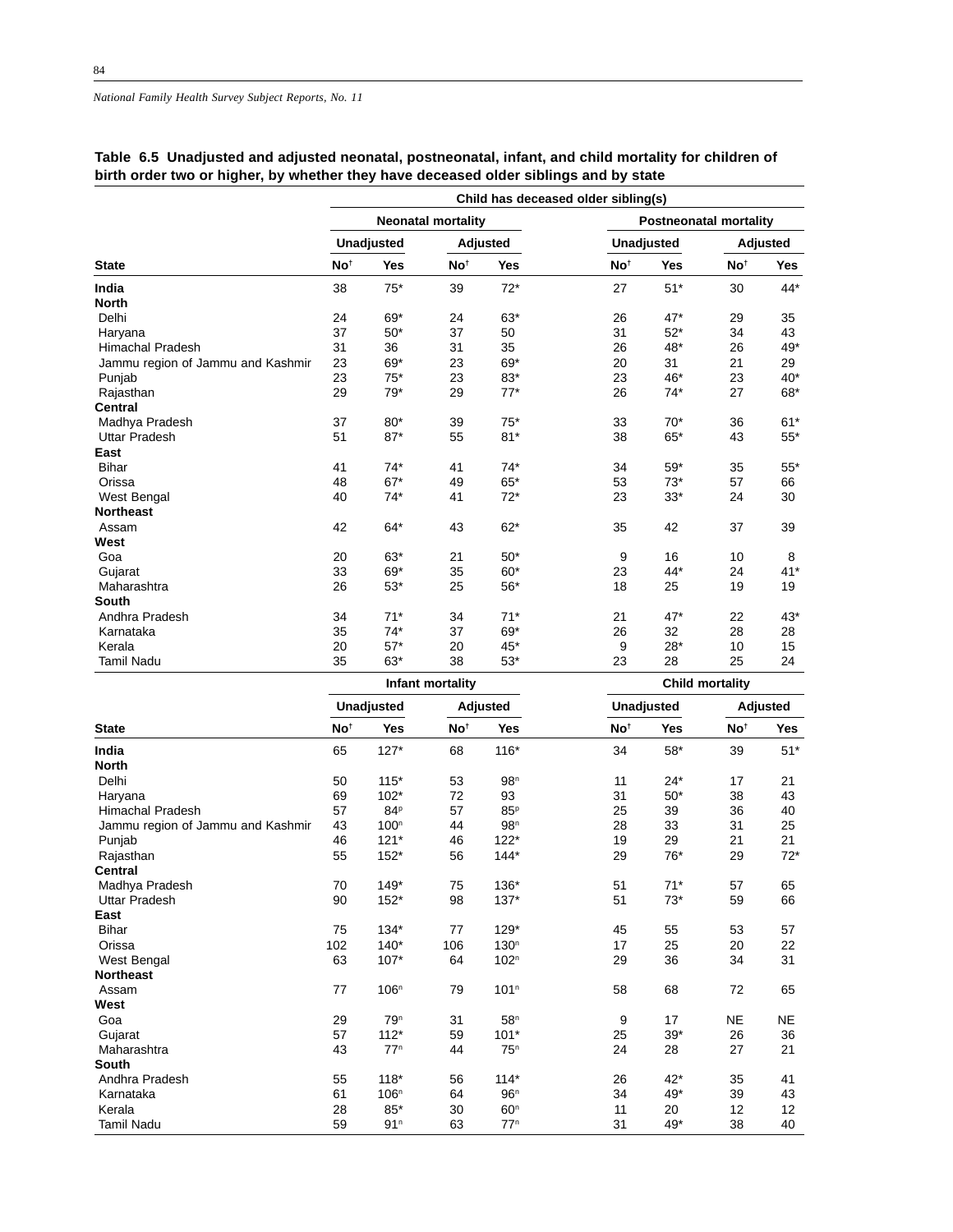prematurely. The young child's nutrition and growth may suffer, making the child increasingly susceptible to diseases and mortality. Also, a younger sibling may compete for care and attention within the family, and the presence of other young children in the household may increase a child's exposure to infectious diseases. Because it is very rare for a child to have a younger sibling during infancy, we analyse the effect of interval to next birth on child mortality only.

As shown in Table 6.6, subsequent birth interval has no effect on child mortality among first-born children, but it does have an effect on children of second and higherorder birth. For second and subsequent children in India who already have a younger sibling by the time they are age two, unadjusted child mortality is 45 percent higher than it is for children who do not have a younger sibling by age five. A short subsequent birth interval is associated with higher unadjusted child mortality in all states except Gujarat, where child mortality shows little variation by subsequent birth interval. The unadjusted effect of subsequent birth interval on child mortality is statistically significant in Delhi, Himachal Pradesh, Uttar Pradesh, Bihar, West Bengal, Assam, and Andhra Pradesh. The adjusted effect is only slightly smaller than the unadjusted effect in India as a whole and in most states. In Himachal Pradesh the unadjusted effect is statistically significant, but the adjusted effect is not. By contrast, in Madhya Pradesh the adjusted effect is statistically significant, but the unadjusted effect is not.

It is interesting that first-born children do not experience increased risk of child mortality if a younger sibling is born before they reach age five. It appears that mothers'

Notes to Table 6.5:

Neonatal, postneonatal, infant, and child mortality rates are expressed as deaths per 1,000. Infant mortality rates are computed as the sum of neonatal and postneonatal mortality rates. Both unadjusted and adjusted mortality rates are predicted values calculated from hazard regressions. For adjusted mortality rates, the hazard regressions include the following control variables: birth order, length of previous birth interval, child's sex, year of birth, mother's age at childbirth and its square, residence, mother's literacy, religion-caste/tribe membership of household head, mother's exposure to radio or television, and household toilet facilities, cooking fuel, and economic level (ownership of goods), as well as the interactions of these last three variables with residence. For child mortality rates, length of following birth interval is added as a control variable. When calculating adjusted mortality rates, the control variables are set at their mean values for the specific group of children under consideration. For neonatal, postneonatal, and infant mortality rates, this group includes all children in India or a specified state who were born in December 1979 or later. For child mortality rates, it includes all children in India or a specified state who were born in December 1979 or later and who survived the first year of life.

<sup>†</sup>Reference category in the underlying hazard regression.

NE: Not estimated because the hazard model did not converge properly.

<sup>\*</sup>The coefficient of the corresponding variable in the underlying hazard regression differs significantly from zero at the 5 percent level.

nThe coefficient of the corresponding variable in the underlying hazard regression differs significantly from zero at the 5 percent level for neonatal (first month) mortality, but not for postneonatal (age 1–11 months) mortality.

PThe coefficient of the corresponding variable in the underlying hazard regression differs significantly from zero at the 5 percent level for postneonatal (age 1–11 months) mortality, but not neonatal (first month) mortality.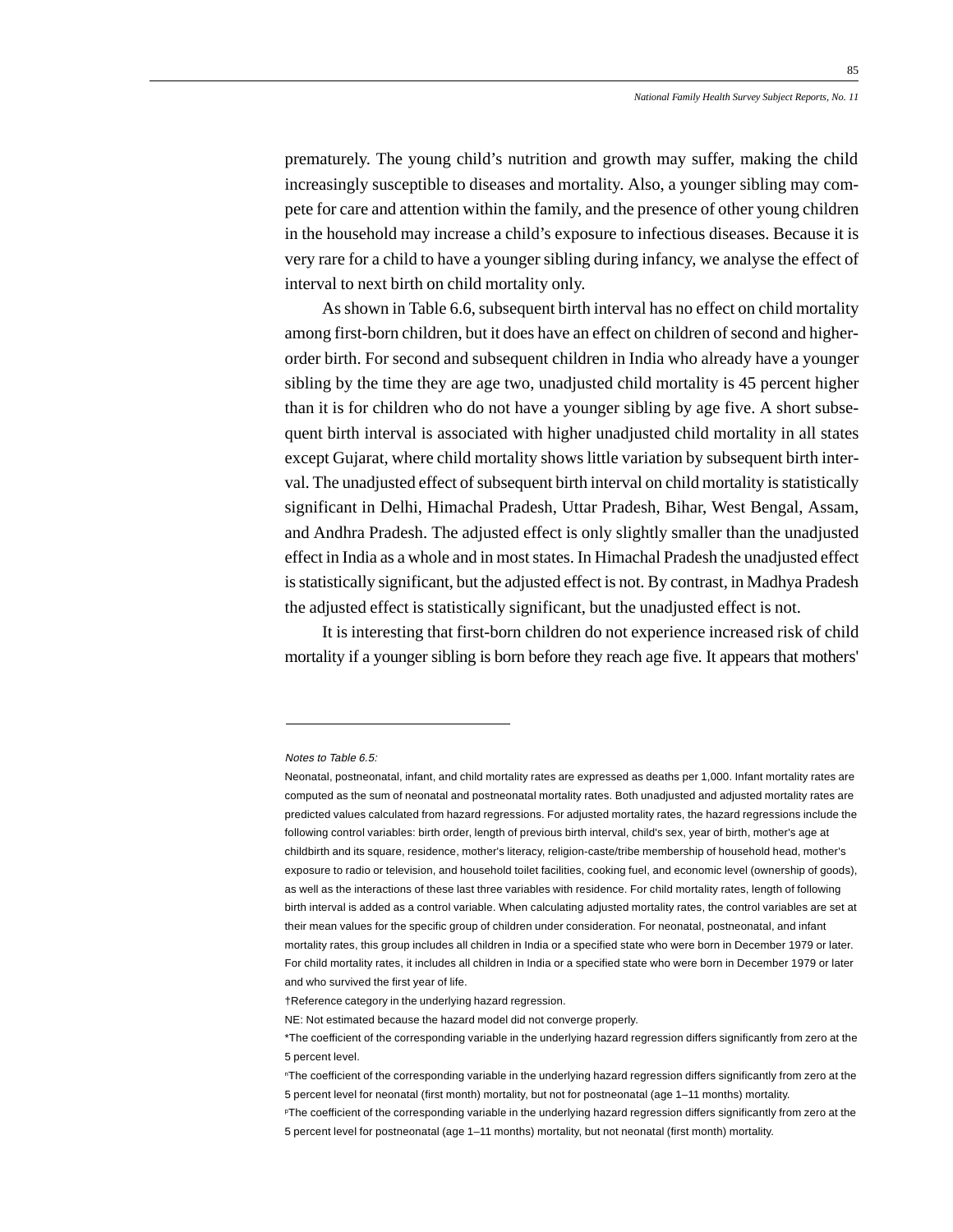#### *National Family Health Survey Subject Reports, No. 11*

|                                   | Following birth interval for birth order 1 (months) |           |                   |                                    |           |           |                 |                                    |  |  |  |  |
|-----------------------------------|-----------------------------------------------------|-----------|-------------------|------------------------------------|-----------|-----------|-----------------|------------------------------------|--|--|--|--|
|                                   |                                                     |           | <b>Unadjusted</b> |                                    |           |           | <b>Adjusted</b> |                                    |  |  |  |  |
| <b>State</b>                      | 24                                                  | 36        | 48                | No following<br>birth <sup>†</sup> | 24        | 36        | 48              | No following<br>birth <sup>†</sup> |  |  |  |  |
| India                             | 39                                                  | 39        | 40                | 40                                 | 39        | 40        | 40              | 40                                 |  |  |  |  |
| <b>North</b>                      |                                                     |           |                   |                                    |           |           |                 |                                    |  |  |  |  |
| Delhi                             | <b>NE</b>                                           | <b>NE</b> | <b>NE</b>         | <b>NE</b>                          | <b>NE</b> | <b>NE</b> | <b>NE</b>       | <b>NE</b>                          |  |  |  |  |
| Haryana                           | 35                                                  | 35        | 36                | 36                                 | 35        | 35        | 36              | 36                                 |  |  |  |  |
| <b>Himachal Pradesh</b>           | 37                                                  | 33        | 30                | 28                                 | 42        | 37        | 31              | 28                                 |  |  |  |  |
| Jammu region of Jammu and Kashmir | 27                                                  | 28        | 28                | 29                                 | 28        | 28        | 29              | 29                                 |  |  |  |  |
| Punjab                            | 19                                                  | 20        | 21                | 21                                 | 19        | 20        | 21              | 21                                 |  |  |  |  |
| Rajasthan                         | 23                                                  | 29        | 34                | 36                                 | 22        | 29        | 34              | 36                                 |  |  |  |  |
| <b>Central</b>                    |                                                     |           |                   |                                    |           |           |                 |                                    |  |  |  |  |
| Madhya Pradesh                    | 57                                                  | 57        | 57                | 58                                 | 60        | 59        | 58              | 58                                 |  |  |  |  |
| <b>Uttar Pradesh</b>              | 46                                                  | 52        | 58                | 60                                 | 47        | 53        | 58              | 60                                 |  |  |  |  |
| East                              |                                                     |           |                   |                                    |           |           |                 |                                    |  |  |  |  |
| <b>Bihar</b>                      | 77                                                  | 67        | 55                | 48                                 | 76        | 67        | 55              | 48                                 |  |  |  |  |
| Orissa                            | 37                                                  | 32        | 23                | 19                                 | 38        | 33        | 23              | 19                                 |  |  |  |  |
| West Bengal                       | 34                                                  | 33        | 32                | 31                                 | 33        | 32        | 31              | 31                                 |  |  |  |  |
| <b>Northeast</b>                  |                                                     |           |                   |                                    |           |           |                 |                                    |  |  |  |  |
| Assam                             | 73                                                  | 70        | 65                | 62                                 | 73        | 69        | 65              | 62                                 |  |  |  |  |
| West                              |                                                     |           |                   |                                    |           |           |                 |                                    |  |  |  |  |
| Goa                               | 11                                                  | 10        | 10                | 10                                 | 10        | 10        | 10              | 10                                 |  |  |  |  |
| Gujarat                           | 33                                                  | 31        | 29                | 29                                 | 35        | 32        | 30              | 29                                 |  |  |  |  |
| Maharashtra                       | 39                                                  | 32        | 30                | 25                                 | 39        | 32        | 30              | 25                                 |  |  |  |  |
| South                             |                                                     |           |                   |                                    |           |           |                 |                                    |  |  |  |  |
| Andhra Pradesh                    | 23                                                  | 25        | 28                | 29                                 | 25        | 26        | 28              | 29                                 |  |  |  |  |
| Karnataka                         | 36                                                  | 37        | 38                | 38                                 | 36        | 37        | 38              | 38                                 |  |  |  |  |
| Kerala                            | <b>NE</b>                                           | <b>NE</b> | <b>NE</b>         | <b>NE</b>                          | <b>NE</b> | <b>NE</b> | <b>NE</b>       | <b>NE</b>                          |  |  |  |  |
| <b>Tamil Nadu</b>                 | 38                                                  | 37        | 36                | 36                                 | 40        | 38        | 37              | 36                                 |  |  |  |  |

#### **Table 6.6 Unadjusted and adjusted child mortality, by following birth interval and by state**

|                                   |           |           | <b>Unadjusted</b> |                                    | Adjusted  |           |           |                                    |  |
|-----------------------------------|-----------|-----------|-------------------|------------------------------------|-----------|-----------|-----------|------------------------------------|--|
| <b>State</b>                      | 24        | 36        | 48                | No following<br>birth <sup>+</sup> | 24        | 36        | 48        | No following<br>birth <sup>+</sup> |  |
|                                   |           |           |                   |                                    |           |           |           |                                    |  |
| India                             | $58*$     | $51*$     | 44*               | 40                                 | $53*$     | 48*       | $43*$     | 40                                 |  |
| <b>North</b>                      |           |           |                   |                                    |           |           |           |                                    |  |
| Delhi                             | $31*$     | $22*$     | $20*$             | 13                                 | $25*$     | $19*$     | $18*$     | 13                                 |  |
| Haryana                           | 61        | 48        | 42                | 36                                 | 51        | 43        | 40        | 36                                 |  |
| <b>Himachal Pradesh</b>           | $75*$     | $57*$     | $39*$             | 28                                 | 69        | 54        | 37        | 28                                 |  |
| Jammu region of Jammu and Kashmir | 31        | 30        | 29                | 29                                 | 31        | 30        | 29        | 29                                 |  |
| Punjab                            | 28        | 24        | 22                | 21                                 | 25        | 23        | 21        | 21                                 |  |
| Rajasthan                         | 41        | 39        | 36                | 36                                 | 38        | 37        | 36        | 36                                 |  |
| <b>Central</b>                    |           |           |                   |                                    |           |           |           |                                    |  |
| Madhya Pradesh                    | 70        | 65        | 60                | 58                                 | $67*$     | $64*$     | $60*$     | 58                                 |  |
| <b>Uttar Pradesh</b>              | $80*$     | $71*$     | $63*$             | 60                                 | $75*$     | 68*       | $62*$     | 60                                 |  |
| East                              |           |           |                   |                                    |           |           |           |                                    |  |
| <b>Bihar</b>                      | $83*$     | $71*$     | $56^{\ast}$       | 48                                 | $75*$     | 66*       | $54*$     | 48                                 |  |
| Orissa                            | 28        | 26        | 21                | 19                                 | 27        | 25        | 21        | 19                                 |  |
| West Bengal                       | $62*$     | $47*$     | $33*$             | 31                                 | $58*$     | 45*       | $33*$     | 31                                 |  |
| <b>Northeast</b>                  |           |           |                   |                                    |           |           |           |                                    |  |
| Assam                             | $101*$    | 88*       | $73*$             | 62                                 | $87*$     | $79*$     | $69*$     | 62                                 |  |
| West                              |           |           |                   |                                    |           |           |           |                                    |  |
| Goa                               | <b>NE</b> | <b>NE</b> | <b>NE</b>         | <b>NE</b>                          | <b>NE</b> | <b>NE</b> | <b>NE</b> | <b>NE</b>                          |  |
| Gujarat                           | 26        | 28        | 28                | 29                                 | 26        | 27        | 28        | 29                                 |  |
| Maharashtra                       | 29        | 27        | 26                | 25                                 | 27        | 26        | 26        | 25                                 |  |
| South                             |           |           |                   |                                    |           |           |           |                                    |  |
| Andhra Pradesh                    | $58*$     | 49*       | $37*$             | 29                                 | $54*$     | $47*$     | $36*$     | 29                                 |  |
| Karnataka                         | 52        | 47        | 41                | 38                                 | 47        | 44        | 40        | 38                                 |  |
| Kerala                            | 17        | 14        | 12                | 12                                 | 15        | 13        | 12        | 12                                 |  |
| <b>Tamil Nadu</b>                 | 49        | 42        | 39                | 36                                 | 46        | 41        | 38        | 36                                 |  |
|                                   |           |           |                   |                                    |           |           |           |                                    |  |

**Following birth interval for birth order 2 or higher (months)**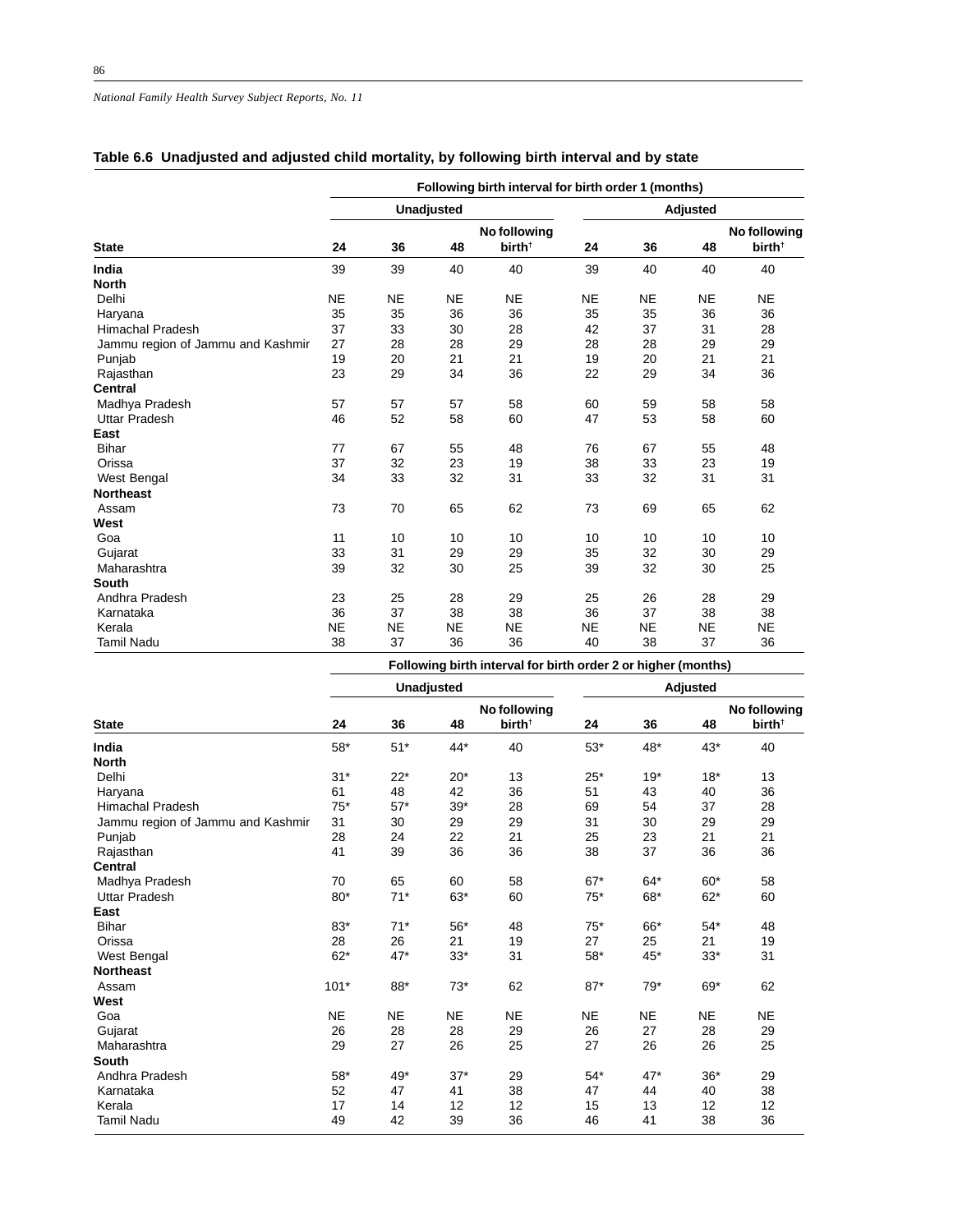care of first-born children does not change much when a second child is born and risks of infectious diseases do not increase significantly when the number of young children in a family changes from one to two.

#### **SUMMARY**

In general, demographic characteristics have consistent and substantial effects on mortality before age five at both the national and state levels. The adjusted effects are not very different from the unadjusted effects except in the cases of birth order and mother's age at childbirth. Three demographic characteristics have especially large adjusted effects on infant and child mortality—previous birth interval, mortality of an older sibling, and subsequent birth interval. These findings suggest that under-five mortality can be reduced substantially by encouraging women to delay the onset of childbearing and to increase the interval between births.

Spacing births at intervals of at least 24 months will greatly enhance child survival. Minimizing the number of births to mothers under age 20 and helping families stop having children after four births will also enhance the survival chances of children. Finally, family health programmes should provide families that have experienced an infant or child death with intensified maternal and child health support to avoid further mortality. Such support should include basic antenatal care, guidance on home care of well babies, immunizations, and treatment of common childhood illnesses such as diarrhoea and respiratory infections.

Notes to Table 6.6:

Child mortality rates are expressed as deaths per 1,000. Both unadjusted and adjusted child mortality rates are predicted values calculated from hazard regressions. For adjusted child mortality rates, the hazard regressions include the following control variables: birth order, length of previous birth interval for second and higher-order births, presence of deceased older sibling(s), child's sex, year of birth, mother's age at childbirth and its square, residence, mother's literacy, religion-caste/tribe membership of household head, mother's exposure to radio or television, and household toilet facilities, cooking fuel, and economic level (ownership of goods), as well as the interactions of these last three variables with residence. When calculating adjusted child mortality rates, the control variables are set at their mean values for the specific group of children under consideration. The group of children under consideration here includes all children in India or a specified state of birth order two or higher who were born in December 1979 or later and who survived the first year of life.

<sup>†</sup>Reference category in the underlying hazard regression.

NE: Not estimated because the hazard model did not converge properly.

<sup>\*</sup>The coefficient of the corresponding variable in the underlying hazard regression differs significantly from zero at the 5 percent level.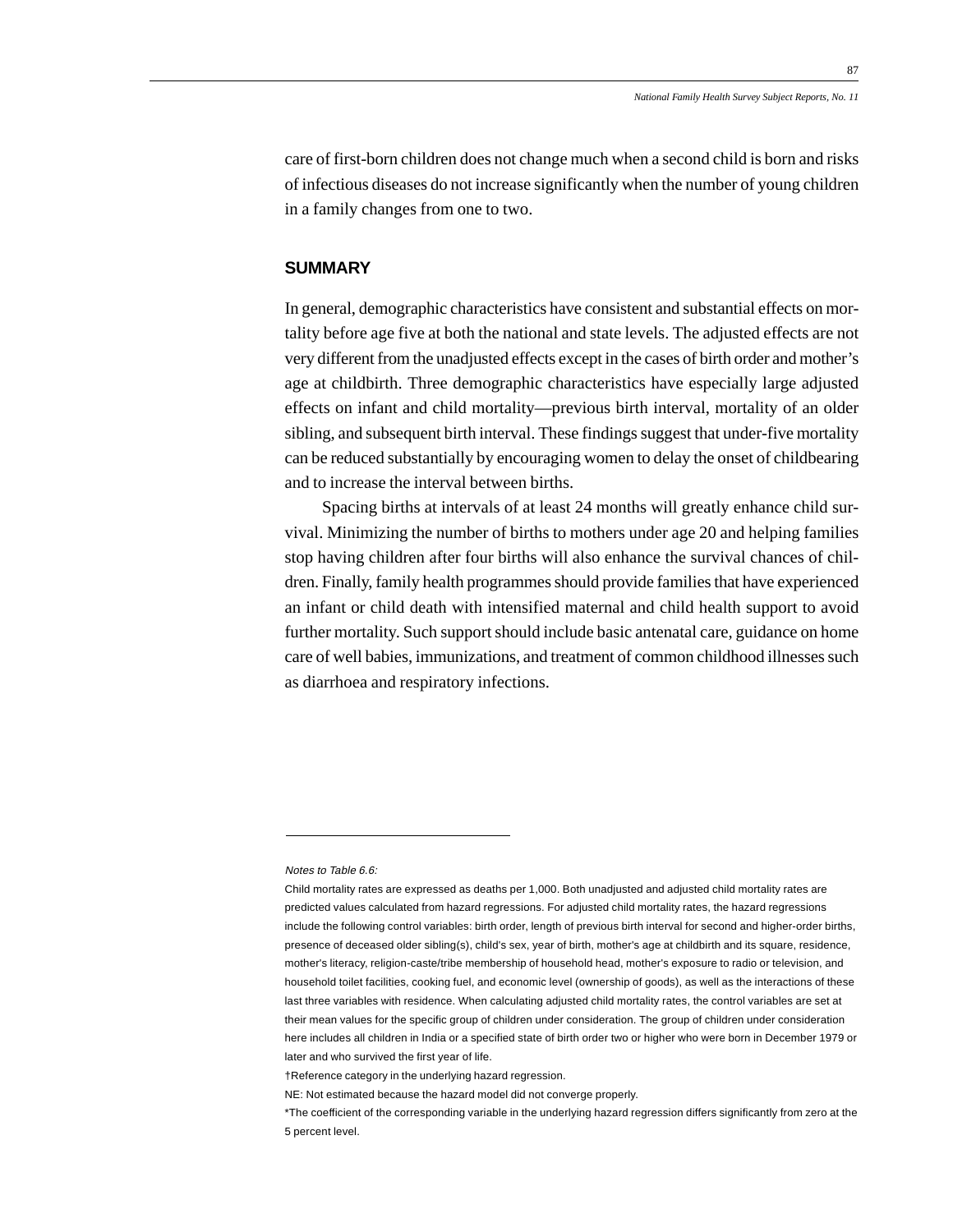# **7 Effects of Antenatal and Delivery Care on Neonatal Mortality**

In this chapter, we examine the effects of antenatal and delivery care on neonatal mortality, specifically, the effects of number of antenatal-care visits, immunization of pregnant women against tetanus, and delivery in a medical facility. This analysis is based on 55,571 children born during the four years before the NFHS. Because this sample is smaller than the samples used in earlier chapters and because mortality data for a large proportion of these children are only available for a short period, estimation of postneonatal and child (age one through four) mortality would not be reliable. We, therefore, carry out this analysis for neonatal mortality only.

## **NUMBER OF ANTENATAL-CARE VISITS**

Table 7.1 shows unadjusted and adjusted probabilities of a child dying during the neonatal period by number of antenatal-care visits made by the mother during pregnancy. The antenatal-care visits reported here do not include home visits made by health workers. For India as a whole, the table shows a very sharp decline in unadjusted neonatal mortality as the number of antenatal-care visits increases. The adjusted effect is much smaller, but it remains statistically significant. A similar pattern in unadjusted neonatal mortality is observed in all states except Jammu region and Maharashtra. The unadjusted effects of number of antenatal-care visits are statistically significant for India and for 10 of the 19 states.

The adjusted effects of antenatal-care visits on neonatal mortality are much smaller in all states except Himachal Pradesh, where they are larger, and in Madhya Pradesh and Orissa, where they remain virtually unchanged. The adjusted effects are statistically significant only for India and for Himachal Pradesh, Madhya Pradesh, and Orissa. Delhi, Uttar Pradesh, Goa, Andhra Pradesh, Karnataka, and Tamil Nadu show a sharp decline in adjusted neonatal mortality with increasing number of antenatal-care visits, but the adjusted results for these states are not statisti-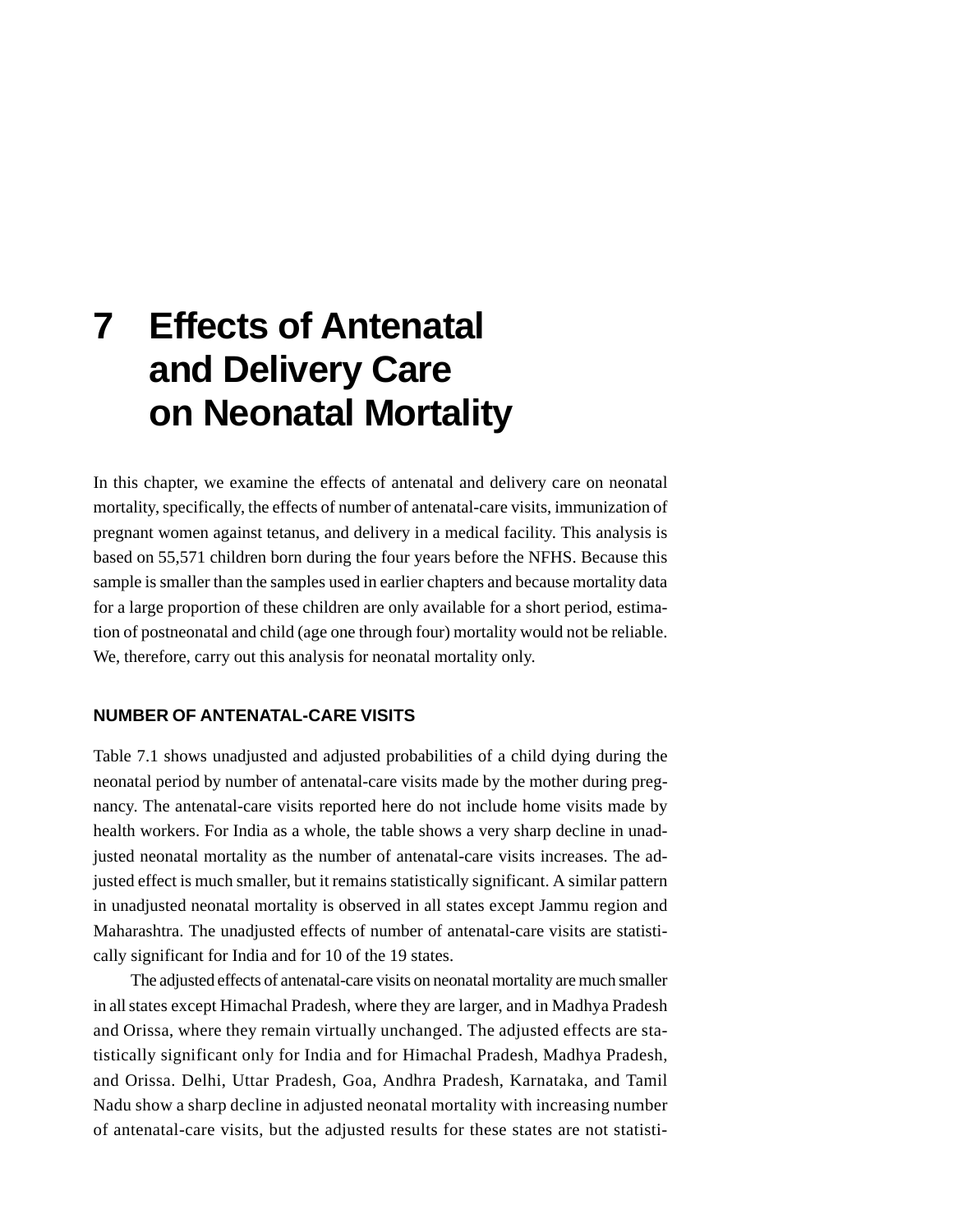|                                   | Number of antenatal-care visits made by mother |              |       |       |       |       |          |       |  |  |  |  |
|-----------------------------------|------------------------------------------------|--------------|-------|-------|-------|-------|----------|-------|--|--|--|--|
|                                   |                                                | Unadjusted   |       |       |       |       | Adjusted |       |  |  |  |  |
| <b>State</b>                      | 0                                              | $\mathbf{2}$ | 4     | 6     | 0     | 2     | 4        | 6     |  |  |  |  |
| India                             | $53*$                                          | $43*$        | $35*$ | $28*$ | 46*   | $43*$ | $41*$    | $39*$ |  |  |  |  |
| <b>North</b>                      |                                                |              |       |       |       |       |          |       |  |  |  |  |
| Delhi                             | 49*                                            | $40*$        | $33*$ | $27*$ | 43    | 37    | 32       | 28    |  |  |  |  |
| Haryana                           | 40                                             | 37           | 34    | 31    | 32    | 36    | 40       | 46    |  |  |  |  |
| Himachal Pradesh                  | 44                                             | 34           | 26    | 20    | $57*$ | $34*$ | $21*$    | $12*$ |  |  |  |  |
| Jammu region of Jammu and Kashmir | 25                                             | 26           | 28    | 29    | 23    | 25    | 28       | 32    |  |  |  |  |
| Punjab                            | 33                                             | 32           | 31    | 30    | 27    | 30    | 33       | 36    |  |  |  |  |
| Rajasthan                         | 34                                             | 33           | 33    | 32    | 34    | 34    | 34       | 34    |  |  |  |  |
| <b>Central</b>                    |                                                |              |       |       |       |       |          |       |  |  |  |  |
| Madhya Pradesh                    | $56*$                                          | $40*$        | $28*$ | $20*$ | $54*$ | $41*$ | $31*$    | $24*$ |  |  |  |  |
| <b>Uttar Pradesh</b>              | $62*$                                          | 45*          | $33*$ | $24*$ | 56    | 50    | 45       | 41    |  |  |  |  |
| East                              |                                                |              |       |       |       |       |          |       |  |  |  |  |
| <b>Bihar</b>                      | 53                                             | 44           | 37    | 31    | 50    | 48    | 46       | 44    |  |  |  |  |
| Orissa                            | $67*$                                          | $45*$        | $30*$ | $20*$ | $65*$ | 46*   | $33*$    | $24*$ |  |  |  |  |
| <b>West Bengal</b>                | $52*$                                          | $44*$        | $37*$ | $31*$ | 40    | 42    | 45       | 47    |  |  |  |  |
| <b>Northeast</b>                  |                                                |              |       |       |       |       |          |       |  |  |  |  |
| Assam                             | $62*$                                          | 44*          | $31*$ | $22*$ | 50    | 50    | 50       | 50    |  |  |  |  |
| West                              |                                                |              |       |       |       |       |          |       |  |  |  |  |
| Goa                               | 46*                                            | $32*$        | $23*$ | $16*$ | 24    | 21    | 19       | 17    |  |  |  |  |
| Gujarat                           | 45                                             | 39           | 33    | 28    | 39    | 39    | 39       | 39    |  |  |  |  |
| Maharashtra                       | 31                                             | 30           | 30    | 30    | $18*$ | $26*$ | $37*$    | $54*$ |  |  |  |  |
| South                             |                                                |              |       |       |       |       |          |       |  |  |  |  |
| Andhra Pradesh                    | $59*$                                          | $47*$        | $37*$ | $30*$ | 54    | 46    | 39       | 33    |  |  |  |  |
| Karnataka                         | 50                                             | 45           | 41    | 37    | 47    | 44    | 42       | 39    |  |  |  |  |
| Kerala                            | $30*$                                          | $23*$        | $17*$ | $12*$ | 16    | 14    | 13       | 11    |  |  |  |  |
| <b>Tamil Nadu</b>                 | 63*                                            | $51*$        | $41*$ | $33*$ | 50    | 46    | 42       | 38    |  |  |  |  |

#### **Table 7.1 Unadjusted and adjusted neonatal mortality, by number of antenatal-care visits made by mother and by state**

Notes: Neonatal mortality rates are expressed as deaths per 1,000. Both unadjusted and adjusted neonatal mortality rates are predicted values calculated from hazard regressions. For the adjusted mortality rates, the hazard regressions include the following control variables: whether mother received at least two tetanus injections during pregnancy, whether child was delivered at a medical facility, child's sex, year of birth, mother's age at childbirth and its square, mother's literacy, residence, religion/caste-tribe membership of household head, mother's exposure to radio or television, and household toilet facilities, cooking fuel, and economic level (ownership of goods), as well as the interactions of these last three variables with residence. When calculating the adjusted neonatal mortality rates, the control variables are set at their mean values for the particular group of children under consideration. This group includes all children in India or a specified state who were born by January 1988 or later (January 1989 or later for Haryana and states surveyed during the third round of the NFHS: Arunachal Pradesh, Bihar, Gujarat, Jammu region of Jammu and Kashmir, Manipur, Meghalaya, Mizoram, Nagaland, Orissa, Punjab, Tripura, and Delhi). Because number of antenatal-care visits is coded as a continuous variable, there is no reference category.

\*The coefficient of the corresponding variable in the underlying hazard regression differs significantly from zero at the 5 percent level.

cally significant. It is not surprising that the adjusted effects on neonatal mortality are much smaller and less often statistically significant than the unadjusted effects. This is because antenatal-care visits are likely to be correlated with socioeconomic background variables such as urban/rural residence and mother's literacy, which are included in the model for adjusted effects.

In Maharashtra, Haryana, Jammu region, Punjab, and West Bengal, the adjusted effect of number of antenatal-care visits tends to increase neonatal mortality, although this effect is only statistically significant in Maharashtra. This unexpected effect is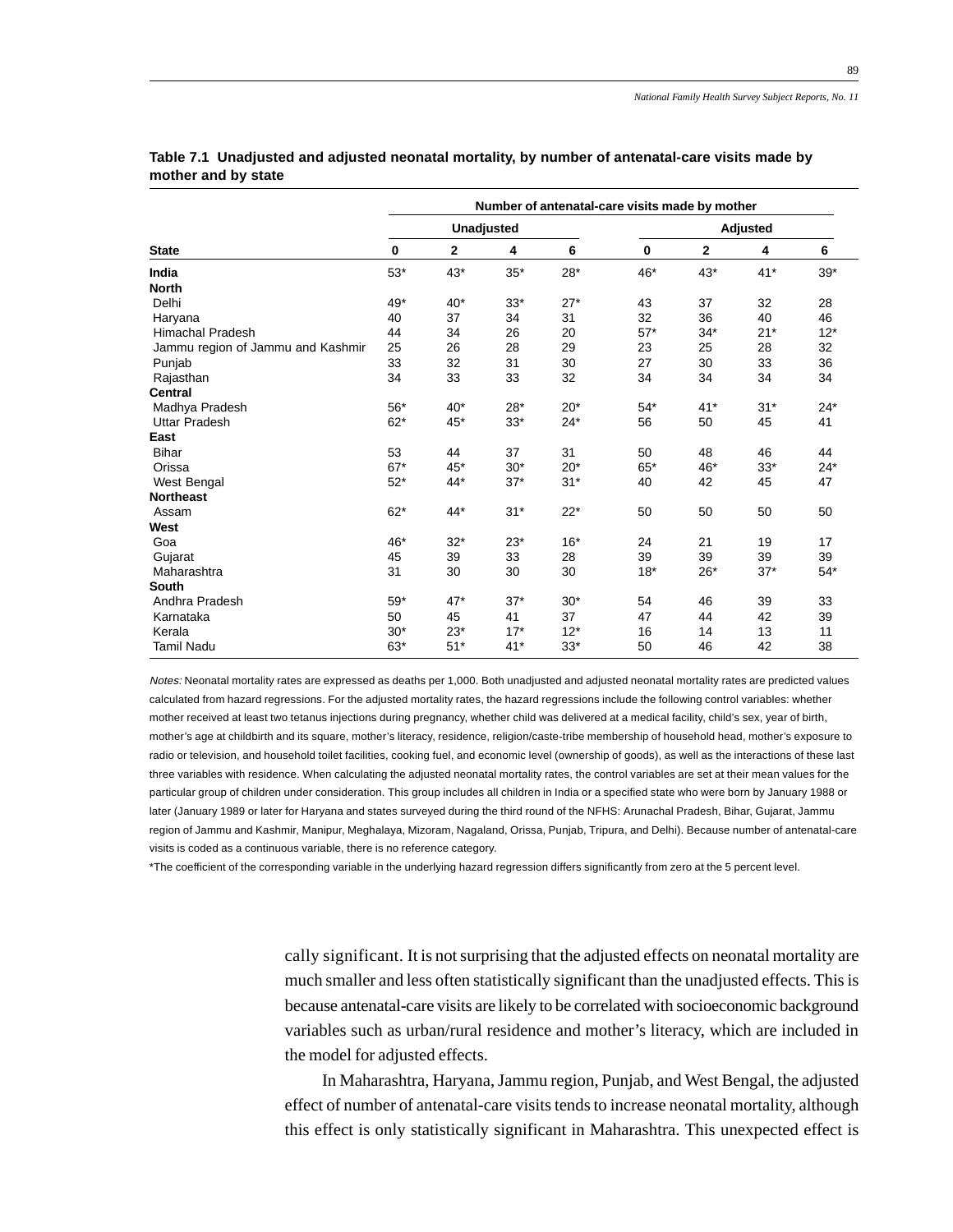*National Family Health Survey Subject Reports, No. 11*

observed in Jammu region both before and after adjustment for other variables. It is possible that women in these states who report frequent antenatal-care visits experience high-risk factors associated with neonatal mortality. Another possibility is that women in these states who have few antenatal-care visits tend to underreport neonatal deaths.

#### **TETANUS IMMUNIZATION OF PREGNANT MOTHERS**

Tetanus is one of the major causes of neonatal mortality in developing countries (Stanfield and Galazka 1984). In such countries, it is highly recommended that pregnant women receive at least two doses of tetanus toxoid vaccine (Dastur et al. 1993; Jones 1983). Table 7.2 shows the unadjusted and adjusted effect of mother's full tetanus immunization on a child's probability of dying during the neonatal period. In India as a whole, mother's tetanus immunization has a substantial effect on unadjusted and adjusted neonatal mortality. Both unadjusted and adjusted effects are statistically significant, reflecting the importance of the protection conferred by tetanus immunization.

The unadjusted effect of mother's full tetanus immunization reduces neonatal mortality in all states except Jammu region. This effect is statistically significant in 12 states. The adjusted effect is smaller in most states and is statistically significant in only six: Uttar Pradesh, Orissa, West Bengal, Assam, Maharashtra, and Tamil Nadu. The adjusted effect is substantial, but not statistically significant, in Delhi, Haryana, Punjab, Rajasthan, Bihar, Gujarat, Andhra Pradesh, and Kerala. In Himachal Pradesh, adjusted neonatal mortality is slightly higher for children whose mothers received full tetanus immunization than for other children.

In summary, the adjusted effect of mother's full tetanus immunization on neonatal mortality is statistically significant in India as a whole and is either statistically significant or substantial in 14 of the 19 states, including most of India's populous states with high mortality. These findings suggest that immunizing pregnant women against tetanus is an important programme intervention for reducing neonatal mortality in India.

#### **PLACE OF DELIVERY**

Children delivered at a medical facility are likely to experience lower mortality than children delivered at home because such facilities usually provide a sanitary environment and medically correct birth assistance. If complications develop during childbirth, medical professionals can attend to the problem immediately. In a developing country such as India, however, most women who deliver their children at a medical facility enjoy a high socioeconomic status as measured by the indicators used in this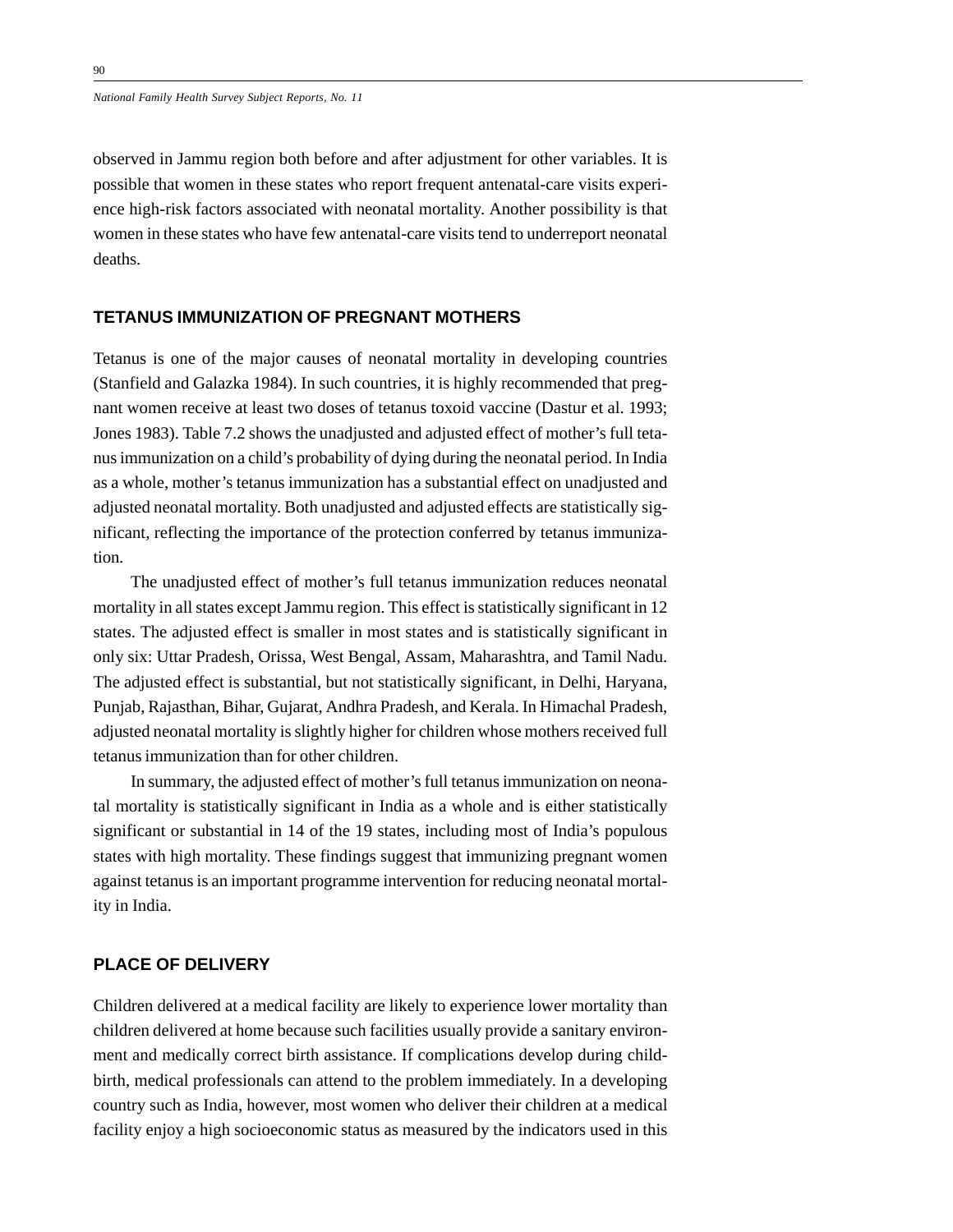|                                   | Mother received at least two tetanus injections during pregnancy |                   |                 |            |  |  |  |  |  |  |  |
|-----------------------------------|------------------------------------------------------------------|-------------------|-----------------|------------|--|--|--|--|--|--|--|
|                                   |                                                                  | <b>Unadjusted</b> |                 | Adjusted   |  |  |  |  |  |  |  |
| <b>State</b>                      | No <sup>t</sup>                                                  | Yes               | No <sup>t</sup> | <b>Yes</b> |  |  |  |  |  |  |  |
| India                             | 59                                                               | $33*$             | 55              | $35*$      |  |  |  |  |  |  |  |
| <b>North</b>                      |                                                                  |                   |                 |            |  |  |  |  |  |  |  |
| Delhi                             | 53                                                               | $26*$             | 46              | 27         |  |  |  |  |  |  |  |
| Haryana                           | 47                                                               | 31                | 49              | 31         |  |  |  |  |  |  |  |
| <b>Himachal Pradesh</b>           | 35                                                               | 32                | 32              | 35         |  |  |  |  |  |  |  |
| Jammu region of Jammu and Kashmir | 25                                                               | 28                | 27              | 27         |  |  |  |  |  |  |  |
| Punjab                            | 48                                                               | 29                | 44              | 30         |  |  |  |  |  |  |  |
| Rajasthan                         | 35                                                               | 30                | 38              | 25         |  |  |  |  |  |  |  |
| Central                           |                                                                  |                   |                 |            |  |  |  |  |  |  |  |
| Madhya Pradesh                    | 54                                                               | $37*$             | 48              | 42         |  |  |  |  |  |  |  |
| <b>Uttar Pradesh</b>              | 67                                                               | $35*$             | 64              | $39*$      |  |  |  |  |  |  |  |
| East                              |                                                                  |                   |                 |            |  |  |  |  |  |  |  |
| <b>Bihar</b>                      | 54                                                               | 40                | 52              | 43         |  |  |  |  |  |  |  |
| Orissa                            | 74                                                               | $40*$             | 71              | $42*$      |  |  |  |  |  |  |  |
| West Bengal                       | 66                                                               | $35*$             | 63              | $36*$      |  |  |  |  |  |  |  |
| <b>Northeast</b>                  |                                                                  |                   |                 |            |  |  |  |  |  |  |  |
| Assam                             | 67                                                               | $27*$             | 67              | $27*$      |  |  |  |  |  |  |  |
| West                              |                                                                  |                   |                 |            |  |  |  |  |  |  |  |
| Goa                               | 74                                                               | $14*$             | <b>NE</b>       | <b>NE</b>  |  |  |  |  |  |  |  |
| Gujarat                           | 54                                                               | $32*$             | 50              | 34         |  |  |  |  |  |  |  |
| Maharashtra                       | 57                                                               | $24*$             | 66              | $22*$      |  |  |  |  |  |  |  |
| South                             |                                                                  |                   |                 |            |  |  |  |  |  |  |  |
| Andhra Pradesh                    | 63                                                               | $38*$             | 56              | 39         |  |  |  |  |  |  |  |
| Karnataka                         | 49                                                               | 40                | 45              | 42         |  |  |  |  |  |  |  |
| Kerala                            | 32                                                               | $10*$             | 22              | 10         |  |  |  |  |  |  |  |
| <b>Tamil Nadu</b>                 | 114                                                              | $37*$             | 96              | $38*$      |  |  |  |  |  |  |  |

**Table 7.2 Unadjusted and adjusted neonatal mortality, by mother's tetanus immunization during pregnancy and by state**

Notes: Neonatal mortality rates are expressed as deaths per 1,000. Both unadjusted and adjusted neonatal mortality rates are predicted values calculated from hazard regressions. For the adjusted mortality rates, the hazard regressions include the following control variables: number of mother's antenatal-care visits, whether child was delivered at a medical facility, child's sex, year of birth, mother's age at childbirth and its square, mother's literacy, residence, religion/caste-tribe membership of household head, mother's exposure to radio or television, and household toilet facilities, cooking fuel, and economic level (ownership of goods), as well as the interactions of these last three variables with residence. When calculating the adjusted neonatal mortality rates, the control variables are set at their mean values for the particular group of children under consideration. This group includes all children in India or a specified state who were born by January 1988 or later (January 1989 or later for Haryana and states surveyed during the third round of the NFHS: Arunachal Pradesh, Bihar, Gujarat, Jammu region of Jammu and Kashmir, Manipur, Meghalaya, Mizoram, Nagaland, Orissa, Punjab, Tripura, and Delhi). NE: Not estimated because the hazard model did not converge properly.

†Reference category in the underlying hazard regression.

\*The coefficient of the corresponding variable in the underlying hazard regression differs significantly from zero at the 5 percent level.

analysis. Poor women only deliver their children in a medical facility if they anticipate a complication. In this situation, delivery in a medical facility would be expected to reduce neonatal mortality when measured independently, but after adjusting for socioeconomic variables, the effect would be expected to disappear or to reverse direction.

Table 7.3 shows this pattern. For India as a whole, unadjusted neonatal mortality is lower for children delivered in a medical facility than for children delivered at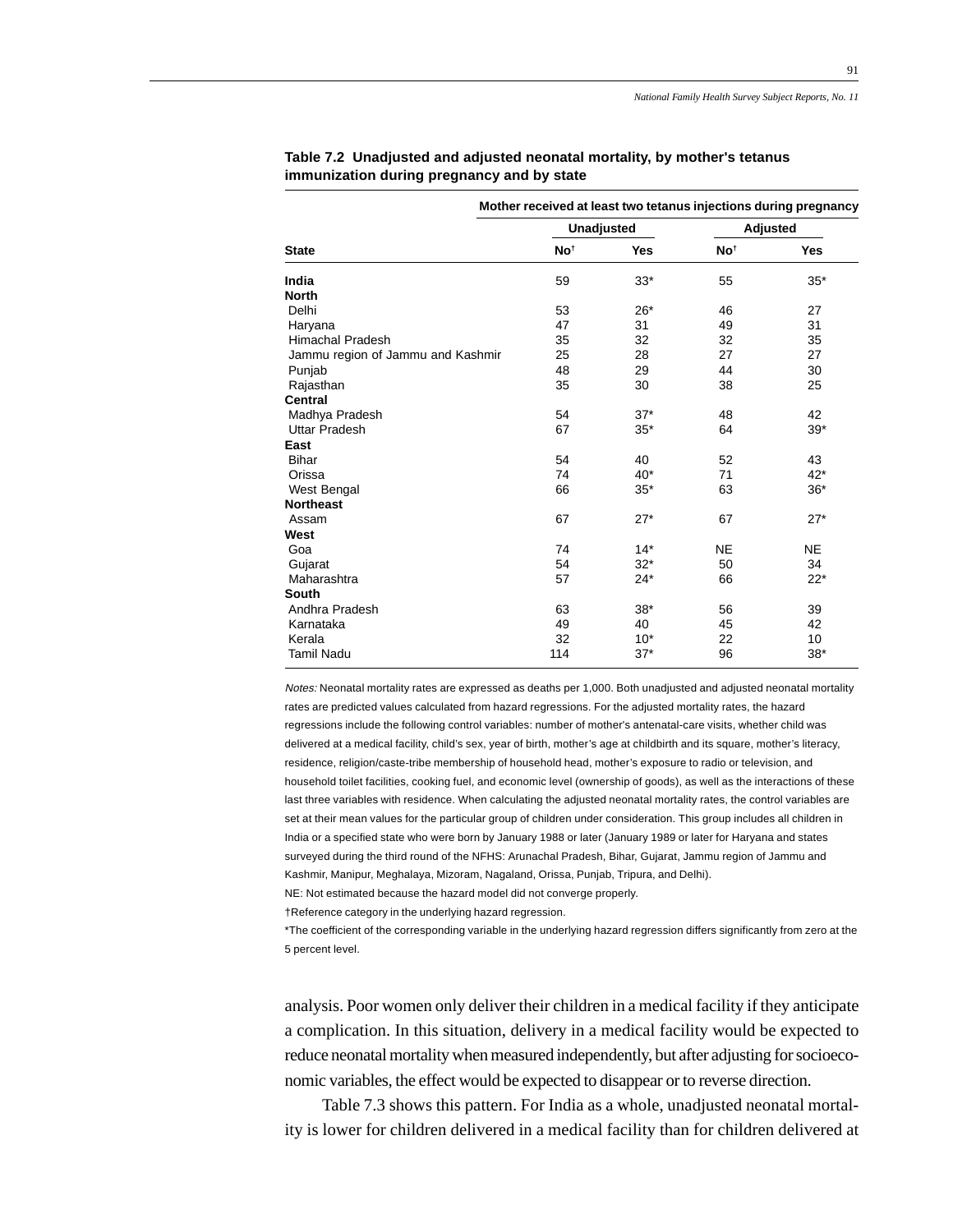*National Family Health Survey Subject Reports, No. 11*

|                                   | Place of delivery |                         |                   |                         |
|-----------------------------------|-------------------|-------------------------|-------------------|-------------------------|
| <b>State</b>                      | <b>Unadjusted</b> |                         | Adjusted          |                         |
|                                   | Home <sup>t</sup> | <b>Medical facility</b> | Home <sup>t</sup> | <b>Medical facility</b> |
| India                             | 46                | $35*$                   | 41                | $52*$                   |
| <b>North</b>                      |                   |                         |                   |                         |
| Delhi                             | 30                | 33                      | 22                | 48*                     |
| Haryana                           | 34                | 52                      | 31                | $82*$                   |
| <b>Himachal Pradesh</b>           | 33                | 36                      | 31                | 47                      |
| Jammu region of Jammu and Kashmir | 28                | 25                      | 29                | 22                      |
| Punjab                            | 29                | 43                      | 27                | $52*$                   |
| Rajasthan                         | 33                | 37                      | 33                | 39                      |
| <b>Central</b>                    |                   |                         |                   |                         |
| Madhya Pradesh                    | 46                | 42                      | 41                | 78*                     |
| <b>Uttar Pradesh</b>              | 54                | 50                      | 50                | 86*                     |
| East                              |                   |                         |                   |                         |
| <b>Bihar</b>                      | 50                | 44                      | 47                | 68                      |
| Orissa                            | 54                | 51                      | 50                | 82                      |
| West Bengal                       | 44                | 39                      | 39                | 52                      |
| <b>Northeast</b>                  |                   |                         |                   |                         |
| Assam                             | 53                | 32                      | 51                | 45                      |
| West                              |                   |                         |                   |                         |
| Goa                               | 35                | 16                      | <b>NE</b>         | <b>NE</b>               |
| Gujarat                           | 42                | 34                      | 37                | 43                      |
| Maharashtra                       | 36                | 25                      | 30                | 31                      |
| South                             |                   |                         |                   |                         |
| Andhra Pradesh                    | 47                | 35                      | 43                | 43                      |
| Karnataka                         | 43                | 42                      | 39                | 52                      |
| Kerala                            | 21                | 10                      | 8                 | 11                      |
| Tamil Nadu                        | 56                | $35*$                   | 50                | 38                      |

|       | Table 7.3 Unadjusted and adjusted neonatal mortality, by place of delivery and by |  |  |
|-------|-----------------------------------------------------------------------------------|--|--|
| state |                                                                                   |  |  |

Notes: Neonatal mortality rates are expressed as deaths per 1,000. Both unadjusted and adjusted neonatal mortality rates are predicted values calculated from hazard regressions. For the adjusted mortality rates, the hazard regressions include the following control variables: number of mother's antenatal-care visits, whether mother received at least two tetanus injections during pregnancy, child's sex, year of birth, mother's age at childbirth and its square, mother's literacy, residence, religion/caste-tribe membership of household head, mother's exposure to radio or television, and household toilet facilities, cooking fuel, and economic level (ownership of goods), as well as the interactions of these last three variables with residence. When calculating the adjusted neonatal mortality rates, the control variables are set at their mean values for the particular group of children under consideration. This group includes all children in India or a specified state who were born by January 1988 or later (January 1989 or later for Haryana and states surveyed during the third round of the NFHS: Arunachal Pradesh, Bihar, Gujarat, Jammu region of Jammu and Kashmir, Manipur, Meghalaya, Mizoram, Nagaland, Orissa, Punjab, Tripura, and Delhi). NE: Not estimated because the hazard model did not converge properly.

†Reference category in the underlying hazard regression.

\*The coefficient of the corresponding variable in the underlying hazard regression differs significantly from zero at the 5 percent level.

home. The adjusted values show the opposite effect. The apparent advantage of delivering in a medical facility is due mostly to the influence of other socioeconomic variables, with place of delivery acting as a proxy. After controlling for the effects of variables such as mother's literacy and household economic status, neonatal mortality is actually higher for children delivered in a medical facility than for children delivered at home. Both unadjusted and adjusted results are statistically significant.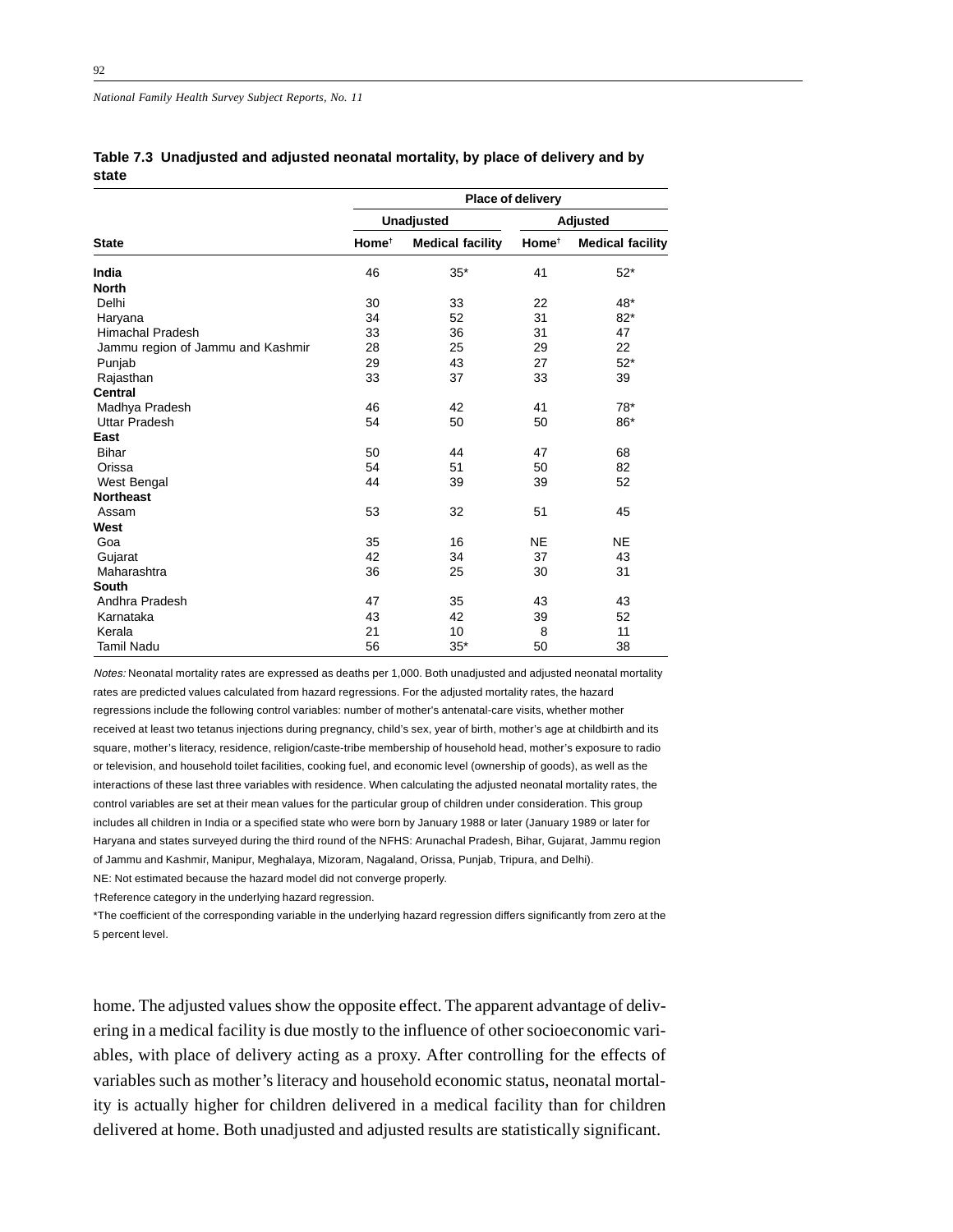State-level results show the same pattern. In all but three states where unadjusted neonatal mortality is lower for children delivered in a medical facility, adjusted neonatal mortality is higher for such children. In all five states where unadjusted neonatal mortality is higher for children delivered in a medical facility, adjusted neonatal mortality is also higher. The adjusted results are statistically significant in five states: Delhi, Haryana, Punjab, Madhya Pradesh, and Uttar Pradesh. The adjusted association between delivery in a medical facility and heightened neonatal mortality is also substantial, but not statistically significant, in Himachal Pradesh, Bihar, Orissa, West Bengal, and Karnataka.

After adjusting for other variables, delivery in a medical facility is associated with lower neonatal mortality in only three states: Jammu region, Assam, and Tamil Nadu. In Jammu region and Assam, the adjusted effect is small, and none of the adjusted effects is statistically significant.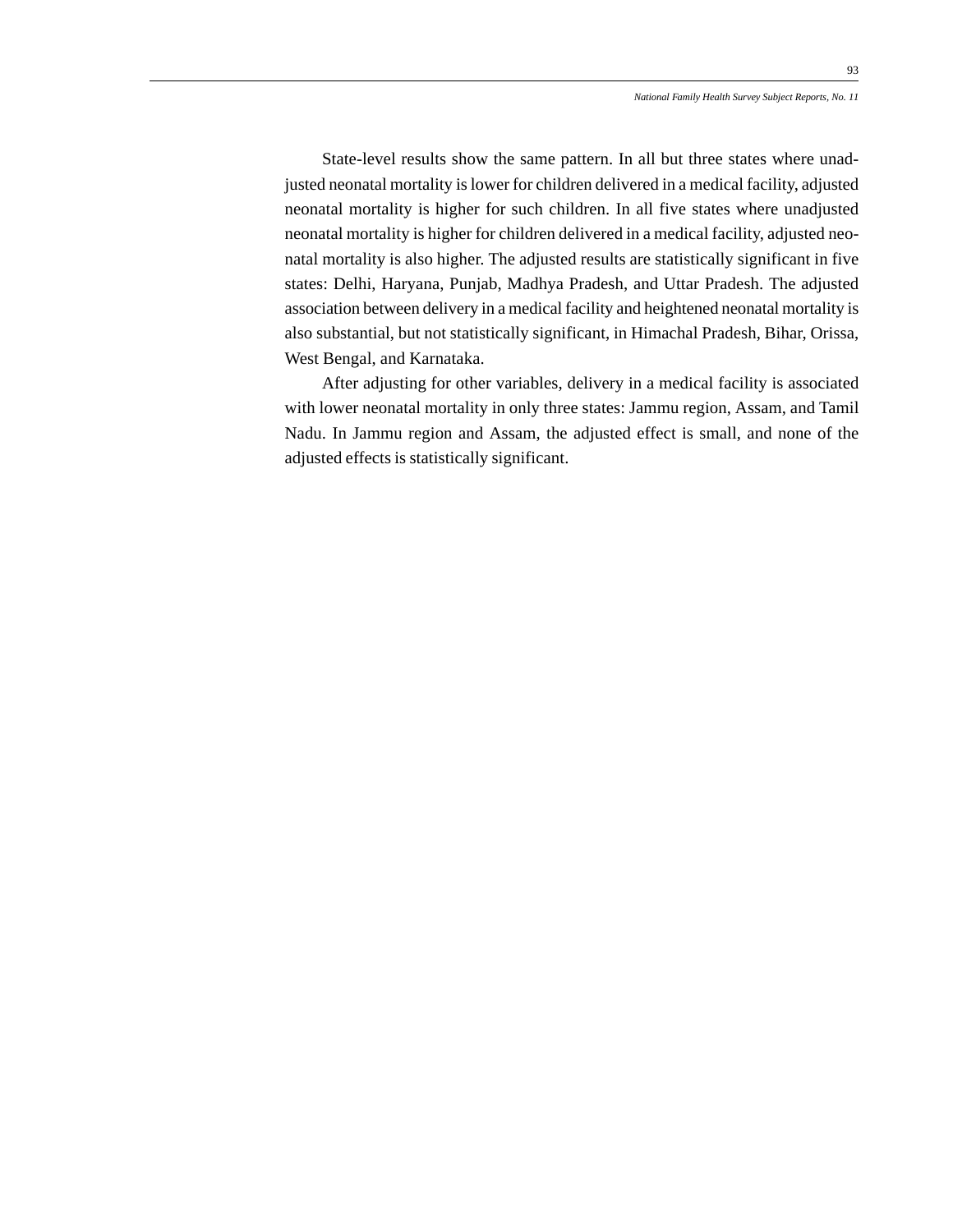## **8 Conclusions and Policy Recommendations**

Infant and child mortality are moderately high in India, varying widely from state to state. Among children born during the 12 years before the NFHS, infant mortality was 88 deaths per 1,000 births in India as a whole. At the state level, infant mortality ranged from fewer than 40 deaths per 1,000 births in Kerala and Goa to more than 120 deaths per 1,000 births in Orissa and Uttar Pradesh. All states experienced a reduction in infant and child mortality over the 12-year period before the survey. This reduction was proportionately largest for child mortality and smallest for neonatal mortality.

Sex differentials in infant and child mortality reflect strong son preference in many states. During the neonatal period, most states exhibit excess male mortality, which is the biological norm. During childhood, however, all states except Tamil Nadu and Kerala show excess female mortality. In India as a whole, child mortality is 40 percent higher for girls than for boys. Data on sex differentials in infant and child mortality suggest that son preference and discrimination against female children are more prevalent in India's northern states than in the south.

Several socioeconomic characteristics have a substantial effect on infant and child mortality even after adjusting for the effects of other variables. These are mother's literacy, household access to a flush or pit toilet, household head's religion and caste/ tribe membership, and household economic status as indicated by ownership of consumer goods. In all cases, the adjusted effects are smaller than the unadjusted effects, but they are often statistically significant. For most of these socioeconomic characteristics, the adjusted effects are largest for child mortality and smallest for neonatal mortality. Some socioeconomic characteristics have a substantial unadjusted effect on infant and child mortality but a negligible adjusted effect. These are rural/urban residence, mother's exposure to mass media, and use of a clean cooking fuel.

Although it is not feasible to raise the socioeconomic status of every household in India in a short period of time, the family health programme can use information on the effects of socioeconomic characteristics to improve infant and child survival by targeting families at high risk. The results reported here indicate that health in-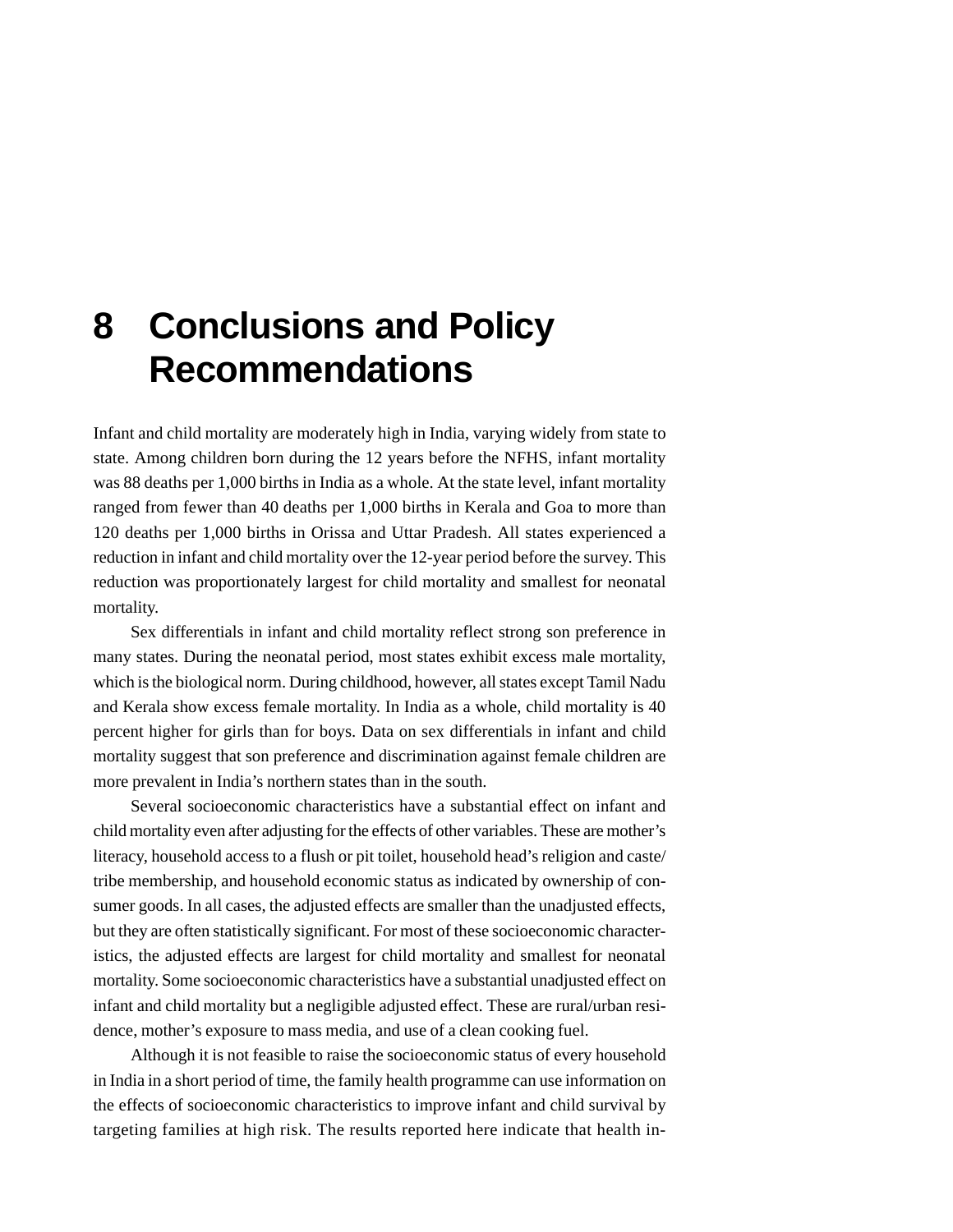tervention programmes should focus on illiterate mothers and on households that are poor, that are headed by members of scheduled castes or scheduled tribes, and that lack access to a flush or pit toilet. Such programmes should make sure to reach both male and female children.

One of the most interesting findings in this report concerns the relationship between birth order, mother's age at childbirth, and mortality of infants and young children. After adjusting for other variables, neonatal mortality goes down with increasing birth order, while postneonatal and child mortality go up (Figure 6.1). Among children born to mothers at various ages, those born to mothers in their late 20s have the lowest adjusted mortality rates. Mortality is particularly high for children born to mothers under age 20.

These findings indicate that a decline in fertility, by reducing the proportion of higher-order births, will tend to lower the overall level of child mortality. At the same time, the overall level of neonatal mortality may rise because a larger proportion of all births will be high-risk first births. This potential increase in neonatal mortality can be avoided, however, by encouraging women to wait until age 20 to start having children. During the 12-year period before the NFHS, 34 percent of first-born children were born to mothers under age 18, and 60 percent were born to mothers under age 20. Reducing this large proportion of births to very young mothers will lower neonatal mortality dramatically.

For children who are not first born, previous birth interval has by far the largest effect on infant and child mortality of any factor analysed in this report. Children born less than 24 months after a previous birth are more than twice as likely to die during infancy and two-thirds more likely to die during childhood compared with children born after a longer interval. Because about one-third of second and higher-order births in India are born less than 24 months after a previous birth, a programme that encourages women to space births at intervals of at least 24 months would have a major impact on infant and child mortality.

The results also show that families that have already experienced the death of an infant or child are at much greater risk than other families of another infant or child death. Family health programmes should identify such families and provide them with intensified health services and guidance.

Finally, among health-care interventions, immunization of pregnant women against tetanus has a substantial effect in reducing neonatal mortality. Family health programmes should be strengthened to provide this basic health-care service to all pregnant women.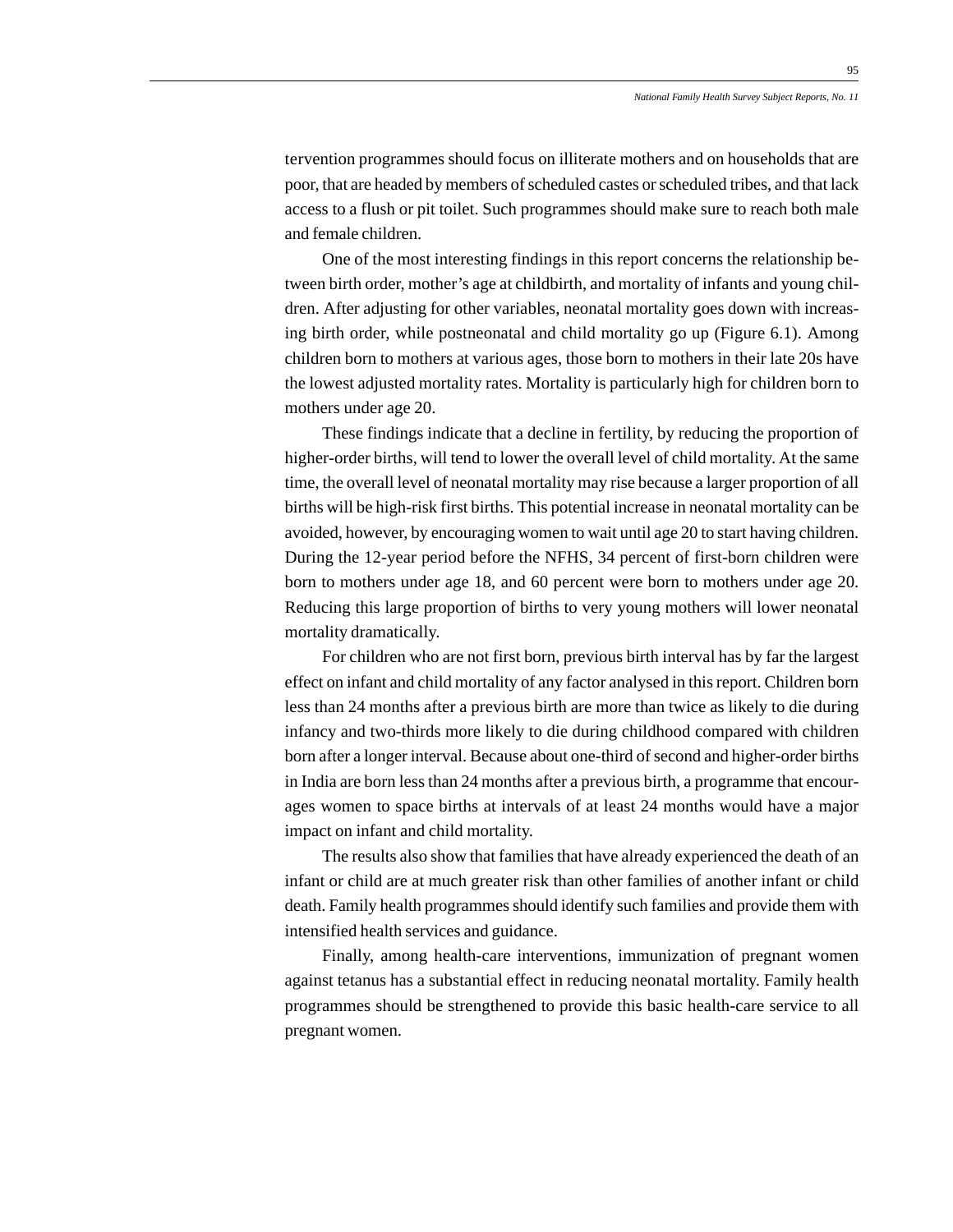## **References**

- Arnold, Fred, Minja Kim Choe, and T. K. Roy. 1998. Son preference, the familybuilding process and child mortality in India. *Population Studies* 52(3).
- Basu, Alaka M. 1989. Is discrimination in food really necessary for explaining sex differentials in childhood mortality? *Population Studies* 43:193–210.
- Caldwell, John C. 1994. How is greater maternal education translated into lower child mortality? *Health Transition Review* 4:224–29.
- Caldwell, John C., P. H. Reddy, and Pat Caldwell. 1989. *The causes of demographic change: Experimental research in South India.* Madison: University of Wisconsin Press.
- Cleland, J., and G. Kaufmann. 1993. *Education, fertility and child survival: Unraveling the links.* Paper presented at a workshop of the International Union for the Scientific Study of the Population (IUSSP), held in Barcelona, Spain, 10–14 November.
- Cox, D. R. 1972. Regression models and life tables. *Journal of the Royal Statistical Society* 34( Series B): 187–220.
- Das Gupta, Monica. 1987. Selective discrimination against female children in rural Punjab, India. *Population and Development Review* 13: 77–100.
- Dastur, F. D., V. P. Awatramani, S. K. Chitre, and J. A. D'Sa. 1993. A single dose vaccine to prevent neonatal tetanus. *Journal of the Association of Physicians of India* 41:97–99.
- Desai, Sonalde, and Soumya Alva. 1998. Maternal education and child health: Is there a strong causal relationship? *Demography* 35:71–81.
- Dyson, Tim, and Mick Moore. 1983. On kinship structure, female autonomy and demographic balance. *Population and Development Review* 9:35–60.
- Ghosh, Shanti. 1987. The female child in India: A struggle for survival. *Bulletin of the Nutrition Foundation of India* 8(4).
- Govindasamy, Pavalavalli, and B. M. Ramesh. 1997. *Maternal education and the utilization of maternal and child health services in India.* National Family Health Survey Subject Report, No. 5. Mumbai: International Institute for Population Sciences; and Calverton, Maryland: Macro International.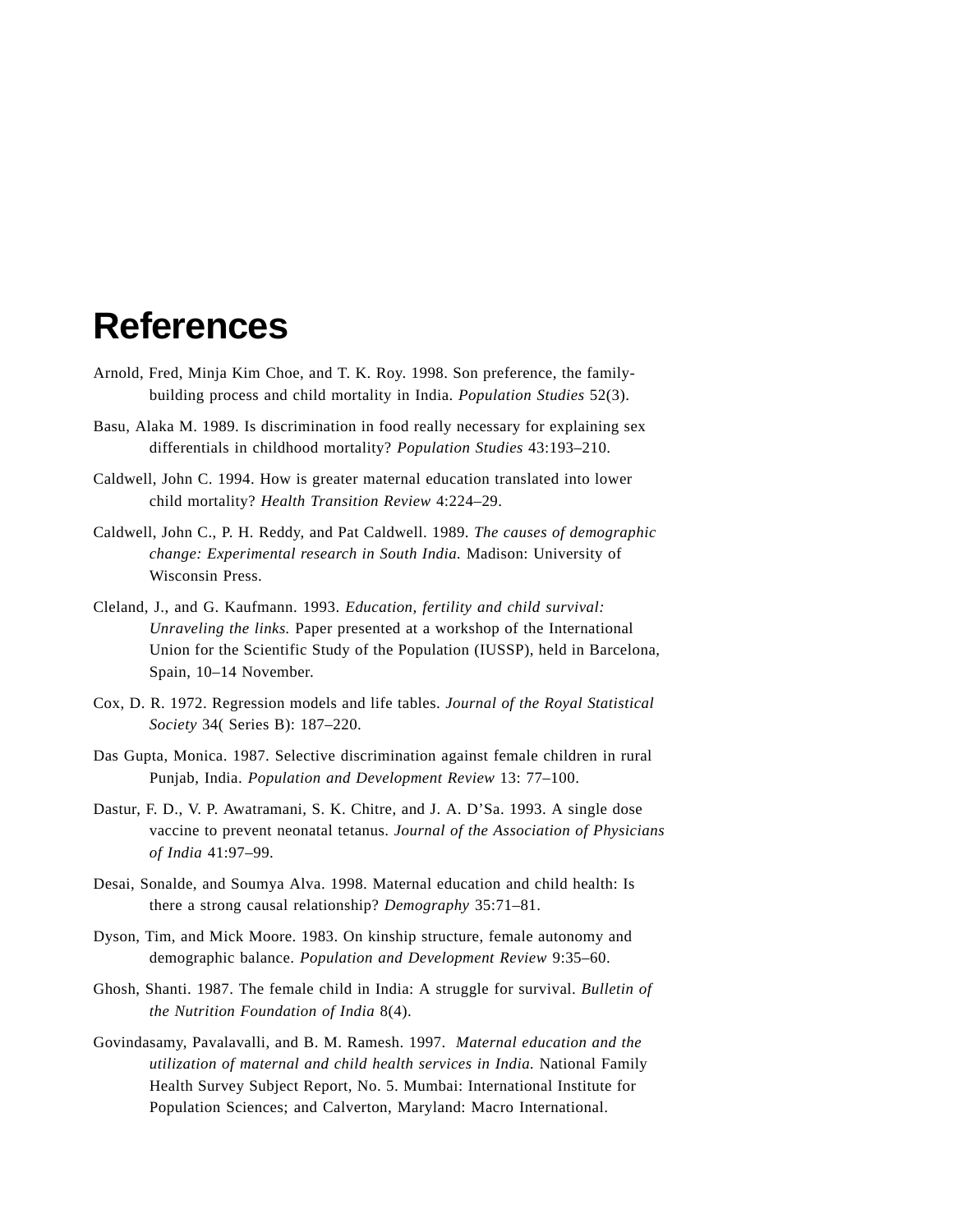- Heligman, L. 1983. Patterns of sex differentials in mortality in less developed countries. In A. D. Lopez and L. T. Rudzicka, eds. *Sex differentials in mortality: Trends, determinants, and consequences.* Canberra: The Australian National University.
- Hobcraft, J. 1993. Women's education, child welfare, and child survival: A review of the evidence. *Health Transition Review* 3:159–75.
- Hobcraft, J. N., J. W. McDonald, and S. O. Rutstein. 1984. Socio-economic factors in infant and child mortality: A cross-national comparison. *Population Studies* 38:193–223.
- Hobcraft, J. N., J. W. McDonald, and S. O. Rutstein. 1985. Demographic determinants of infant and early childhood mortality: A comparative analysis. *Population Studies* 39:363–86.
- IIPS (International Institute for Population Sciences). 1995. *National Family Health Survey (MCH and Family Planning): India*. Bombay: IIPS.
- Institute for Research in Medical Statistics. 1993. *Causes of infant deaths in Orissa: Project report*. New Delhi: IRMS.
- Jones, T. S. 1983. The use of tetanus toxoid for the prevention of neonatal tetanus in developing countries. In N. A. Halsey and C. deQuadros, eds. *Recent advances in immunization*, pp. 52–64. Pan American Health Organization Scientific Publication, No. 451. Washington, D.C.: Pan American Health Organization.
- Kapadia, K. M. 1966. *Marriage and family in India.* 3rd edition. Bombay: Oxford University Press.
- Karve, I. 1965. *Kinship organization in India.* Bombay: Asia Publishing House.
- Kishor, Sunita. 1995. Gender differentials in child mortality: A review of the evidence. In Monica Das Gupta, Lincoln Chen, and T. N. Krishnan, eds. *Women's health in India: Risk and vulnerability*. Bombay: Oxford University Press.
- Koenig, Michael A., and Gillian H. C. Foo. 1992. Patriarchy, women's status and reproductive behavior in rural north India. *Demography India* 21:145–66.
- Ministry of Health and Family Welfare. 1998. *Annual Report 1997–98*. New Delhi.
- Mishra, Vinod, and Robert D. Retherford. 1997. *Cooking smoke increases the risk of acute respiratory infection in children*. National Family Health Survey Bulletin, No. 8. Mumbai: International Institute for Population Sciences; and Honolulu: East-West Center Program on Population.
- Mosley, W. Henry, and Lincoln Chen. 1984. An analytical framework for the study of child survival in developing countries. In W. Henry Mosley and Lincoln Chen, eds. *Child survival: Strategies for research. Population and Development Review* 10(suppl.): 25–45.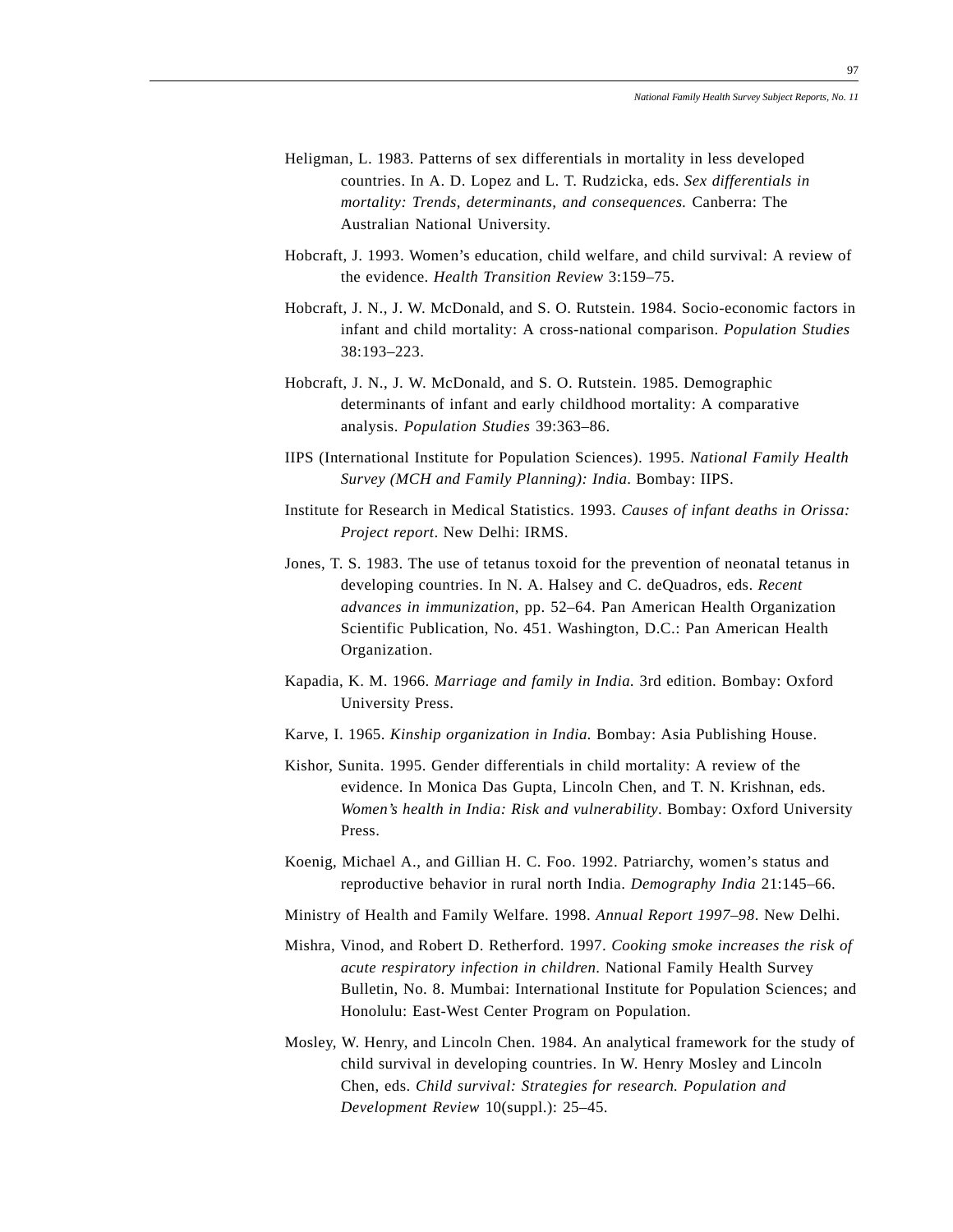- Muhuri, Pradip K., and Samuel H. Preston. 1991. Effects of family composition on mortality differentials by sex among children in Matlab, Bangladesh. *Population and Development Review* 17:415–34.
- Mutharayappa, Rangamuthia, Minja Kim Choe, Fred Arnold, and T. K. Roy. 1997. *Son preference and its effect on fertility in India*. National Family Health Survey Subject Reports No. 3. Mumbai: International Institute for Population Sciences; and Honolulu: East-West Center.
- Office of Registrar General, India. 1994. *SRS-based abridged life tables, 1986–90.* Occasional Paper, No. 1 of 1994. New Delhi: ORGI.
- Palloni, A., and S. Milman. 1986. Effects of inter-birth intervals and breastfeeding on infant and early childhood mortality. *Population Studies* 40:215–36.
- Pebley, Anne R., and Sajeda Amin. 1991. The impact of a public-health intervention on sex differentials in childhood mortality in rural Punjab, India. *Health Transition Review* 1:143–69.
- Preston, Samuel H. 1990. Mortality in India. In International Union for the Scientific Study of Population (IUSSP). *International Population Conference, New Delhi, 1989.* Vol. 4. Liege: IUSSP.
- Puffer, Ruth Rice, and Carlos V. Serrano. 1973. *Patterns of mortality in childhood: Report of the Inter-American Investigation of Mortality in Childhood.* Washington, D.C.: Pan American Health Organization.
- Retherford, Robert D., and Minja Kim Choe. 1993. *Statistical methods for causal analysis*. New York: Wiley.
- Retherford, Robert D., Minja Kim Choe, Shyam Thapa, and Bhakta B. Gubhaju. 1989. To what extent does breastfeeding explain birth-interval effects of early childhood mortality? *Demography* 26:439–50.
- Stanfield, J. P., and A. Galazka. 1984. Neonatal tetanus in the world today. *Bulletin of the World Health Organization* 62(4).
- United Nations. 1985. *Socio-economic differentials in child mortality in developing countries*. New York: United Nations.
- United Nations. 1991. *Child mortality in developing countries: Socio-economic differentials, trends, and implications*. New York: United Nations.
- United Nations. 1994. *The health rationale for family planning: Timing of births and child survival*. New York: United Nations.
- United Nations. 1998. *Too young to die: Genes or gender?* New York: United Nations.
- United Nations Secretariat. 1988. Sex differentials in life expectancy and mortality in developed countries: An analysis by age groups and causes of death from recent and historical data. *Population Bulletin of the United Nations* 25:65– 107.